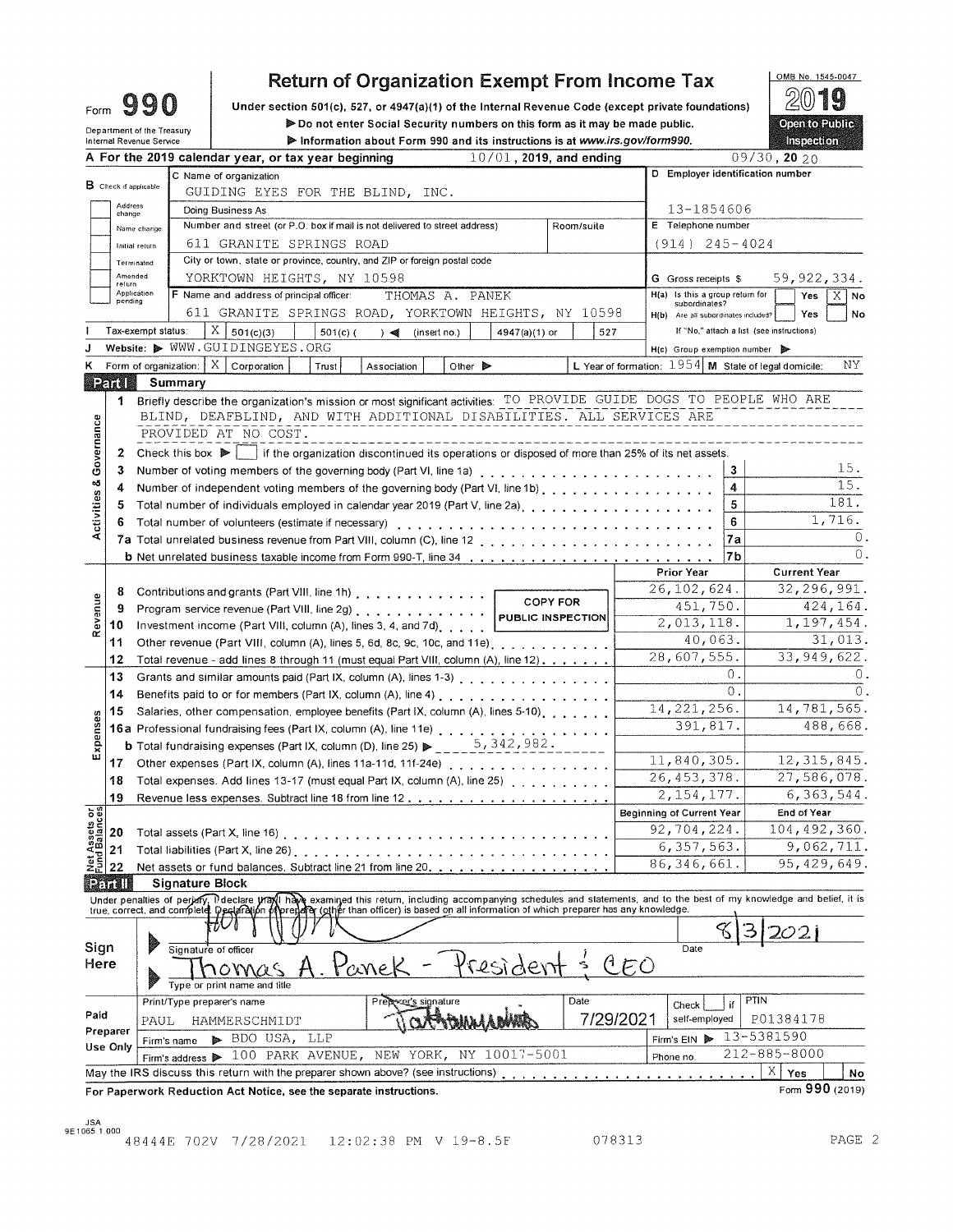|             | GUIDING EYES FOR THE BLIND, INC.                                                                                                       | 13-1854606 |                   |
|-------------|----------------------------------------------------------------------------------------------------------------------------------------|------------|-------------------|
|             | Form 990 (2019)                                                                                                                        |            | Page 2            |
|             | Part III<br><b>Statement of Program Service Accomplishments</b>                                                                        |            |                   |
|             |                                                                                                                                        |            | $\mathbf{X}$      |
| $\mathbf 1$ | Briefly describe the organization's mission:                                                                                           |            |                   |
|             | GUIDING EYES FOR THE BLIND PROVIDES GUIDE DOGS TO PEOPLE WITH VISION<br>LOSS. WE ARE PASSIONATE ABOUT CONNECTING EXCEPTIONAL DOGS WITH |            |                   |
|             | INDIVIDUALS FOR GREATER INDEPENDENCE.                                                                                                  |            |                   |
|             |                                                                                                                                        |            |                   |
|             | 2 Did the organization undertake any significant program services during the year which were not listed on the                         |            |                   |
|             |                                                                                                                                        | Yes        | $X \mid N$ o      |
|             | If "Yes," describe these new services on Schedule O.                                                                                   |            |                   |
| 3           | Did the organization cease conducting, or make significant changes in how it conducts, any program                                     | <b>Yes</b> | $\overline{X}$ No |
|             | If "Yes," describe these changes on Schedule O.                                                                                        |            |                   |
|             | Describe the organization's program service accomplishments for each of its three largest program services, as measured by             |            |                   |
|             | expenses. Section $501(c)(3)$ and $501(c)(4)$ organizations are required to report the amount of grants and allocations to others,     |            |                   |
|             | the total expenses, and revenue, if any, for each program service reported.                                                            |            |                   |
|             |                                                                                                                                        |            |                   |
|             | 4a (Code: ) (Expenses \$ 8,615,013. including grants of \$ 0. ) (Revenue \$ 424,164. )                                                 |            |                   |
|             | ATTACHMENT 1                                                                                                                           |            |                   |
|             |                                                                                                                                        |            |                   |
|             |                                                                                                                                        |            |                   |
|             |                                                                                                                                        |            |                   |
|             |                                                                                                                                        |            |                   |
|             |                                                                                                                                        |            |                   |
|             |                                                                                                                                        |            |                   |
|             |                                                                                                                                        |            |                   |
|             |                                                                                                                                        |            |                   |
|             |                                                                                                                                        |            |                   |
|             | 4b (Code: ) (Expenses \$5,851,634. including grants of \$0. ) (Revenue \$                                                              | 0.         |                   |
|             | ATTACHMENT <sub>2</sub>                                                                                                                |            |                   |
|             |                                                                                                                                        |            |                   |
|             |                                                                                                                                        |            |                   |
|             |                                                                                                                                        |            |                   |
|             |                                                                                                                                        |            |                   |
|             |                                                                                                                                        |            |                   |
|             |                                                                                                                                        |            |                   |
|             |                                                                                                                                        |            |                   |
|             |                                                                                                                                        |            |                   |
|             |                                                                                                                                        |            |                   |
|             | $0.$ ) (Revenue \$<br>4c (Code:<br>) (Expenses \$<br>2,628,372. including grants of \$                                                 | 0.         |                   |
|             | ENRICHMENT - PROVIDES DISABILITY AWARENESS AND EDUCATIONAL                                                                             |            |                   |
|             | PUBLICATIONS TO AN AUDIENCE WHO MAY BENEFIT FROM OUR GUIDE DOG                                                                         |            |                   |
|             | SERVICES OR RECOMMEND OUR ORGANIZATION TO THE APPROPRIATE BLIND OR                                                                     |            |                   |
|             | VISUALLY IMPAIRED INDIVIDUALS. PROVIDES APPROPRIATE INFORMATION OF                                                                     |            |                   |
|             | ACCESSIBILITY, REASONABLE ACCOMMODATION AND BEHAVIORAL GUIDELINES<br>FOR THE GENERAL PUBLIC INTERACTING WITH A GUIDE DOG TEAM.         |            |                   |
|             |                                                                                                                                        |            |                   |
|             |                                                                                                                                        |            |                   |
|             |                                                                                                                                        |            |                   |
|             |                                                                                                                                        |            |                   |
|             |                                                                                                                                        |            |                   |
|             |                                                                                                                                        |            |                   |
|             | ATTACHMENT 3<br>4d Other program services (Describe on Schedule O.)                                                                    |            |                   |
|             | 3,489,672. including grants of \$<br>(Expenses \$<br>$0.$ ) (Revenue \$<br>0.<br>4e Total program service expenses ><br>20,584,691.    |            |                   |
| <b>JSA</b>  |                                                                                                                                        |            | Form 990 (2019)   |
|             | 9E1020 2.000<br>48444E 702V 7/28/2021<br>12:02:38 PM V 19-8.5F<br>078313                                                               |            | PAGE 3            |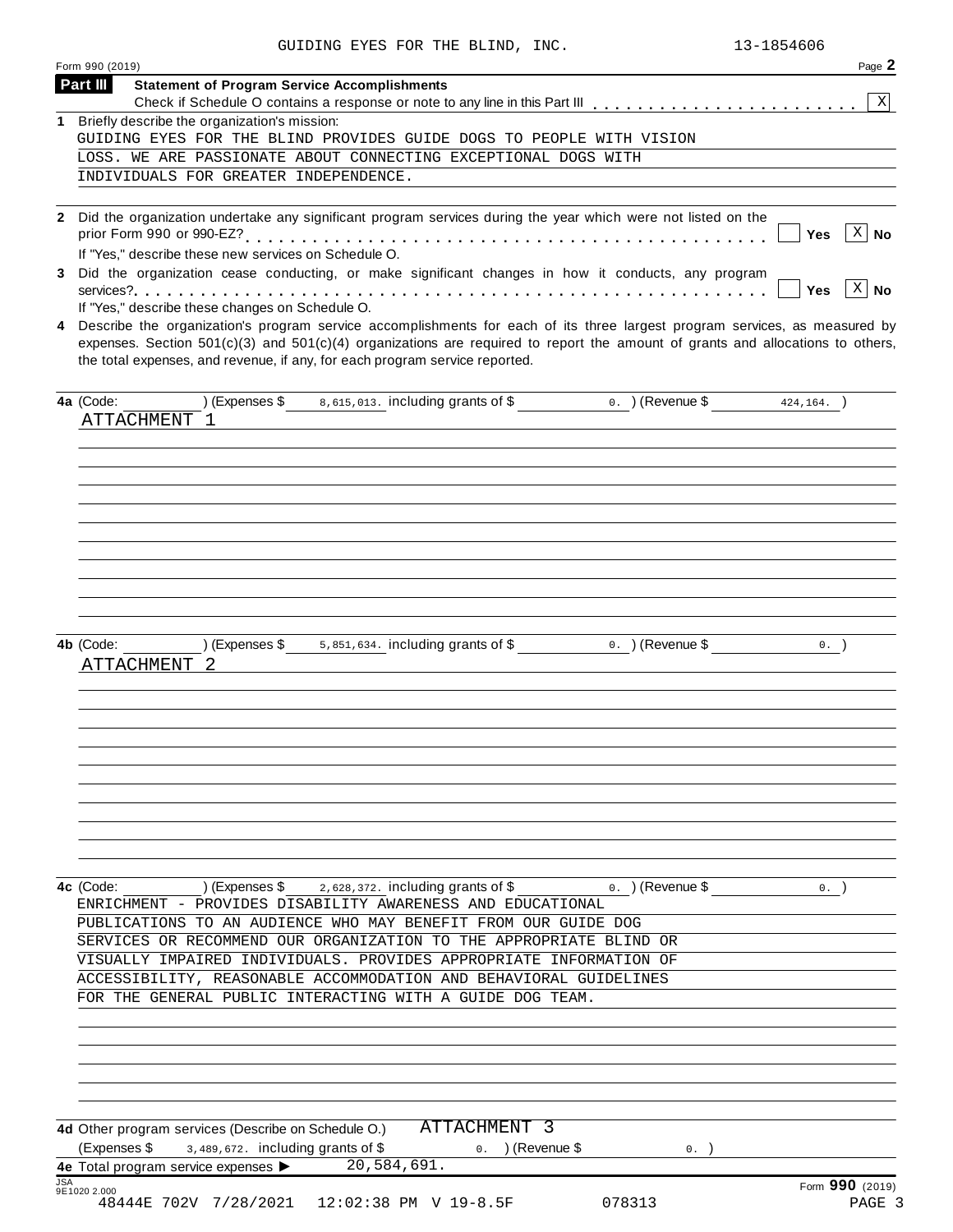| Part IV      | <b>Checklist of Required Schedules</b>                                                                                                                                                                                 |                 |             |    |
|--------------|------------------------------------------------------------------------------------------------------------------------------------------------------------------------------------------------------------------------|-----------------|-------------|----|
|              |                                                                                                                                                                                                                        |                 | Yes         | No |
| 1            | Is the organization described in section $501(c)(3)$ or $4947(a)(1)$ (other than a private foundation)? If "Yes,"                                                                                                      |                 |             |    |
|              |                                                                                                                                                                                                                        | 1               | Χ           |    |
| $\mathbf{2}$ | Is the organization required to complete Schedule B, Schedule of Contributors (see instructions)?                                                                                                                      | $\mathbf{2}$    | $\mathbf X$ |    |
| 3            | Did the organization engage in direct or indirect political campaign activities on behalf of or in opposition to                                                                                                       |                 |             |    |
|              | candidates for public office? If "Yes," complete Schedule C, Part I.                                                                                                                                                   | 3               |             | Χ  |
| 4            | Section 501(c)(3) organizations. Did the organization engage in lobbying activities, or have a section 501(h)                                                                                                          |                 |             | X  |
|              |                                                                                                                                                                                                                        | 4               |             |    |
| 5            | Is the organization a section $501(c)(4)$ , $501(c)(5)$ , or $501(c)(6)$ organization that receives membership dues,                                                                                                   |                 |             | Χ  |
|              | assessments, or similar amounts as defined in Revenue Procedure 98-19? If "Yes," complete Schedule C, Part III                                                                                                         | 5               |             |    |
| 6            | Did the organization maintain any donor advised funds or any similar funds or accounts for which donors<br>have the right to provide advice on the distribution or investment of amounts in such funds or accounts? If |                 |             |    |
|              |                                                                                                                                                                                                                        | 6               |             | X  |
| 7            | Did the organization receive or hold a conservation easement, including easements to preserve open space,                                                                                                              |                 |             |    |
|              | the environment, historic land areas, or historic structures? If "Yes," complete Schedule D, Part II.                                                                                                                  | $\overline{7}$  |             | Χ  |
| 8            | Did the organization maintain collections of works of art, historical treasures, or other similar assets? If "Yes,"                                                                                                    |                 |             |    |
|              |                                                                                                                                                                                                                        | 8               |             | Χ  |
| 9            | Did the organization report an amount in Part X, line 21, for escrow or custodial account liability, serve as a                                                                                                        |                 |             |    |
|              | custodian for amounts not listed in Part X; or provide credit counseling, debt management, credit repair, or                                                                                                           |                 |             |    |
|              |                                                                                                                                                                                                                        | 9               |             | X  |
| 10           | Did the organization, directly or through a related organization, hold assets in donor-restricted endowments                                                                                                           |                 |             |    |
|              |                                                                                                                                                                                                                        | 10              | Χ           |    |
| 11           | If the organization's answer to any of the following questions is "Yes," then complete Schedule D, Parts VI,                                                                                                           |                 |             |    |
|              | VII, VIII, IX, or X as applicable.                                                                                                                                                                                     |                 |             |    |
|              | a Did the organization report an amount for land, buildings, and equipment in Part X, line 10? If "Yes,"                                                                                                               |                 |             |    |
|              |                                                                                                                                                                                                                        | 11a             | Χ           |    |
|              | <b>b</b> Did the organization report an amount for investments-other securities in Part X, line 12 that is 5% or more                                                                                                  |                 |             |    |
|              | of its total assets reported in Part X, line 16? If "Yes," complete Schedule D, Part VII                                                                                                                               | 11 <sub>b</sub> |             | Χ  |
|              | c Did the organization report an amount for investments-program related in Part X, line 13 that is 5% or more                                                                                                          |                 |             |    |
|              | of its total assets reported in Part X, line 16? If "Yes," complete Schedule D, Part VIII                                                                                                                              | 11c             |             | Χ  |
|              | d Did the organization report an amount for other assets in Part X, line 15, that is 5% or more of its total assets                                                                                                    |                 |             |    |
|              | reported in Part X, line 16? If "Yes," complete Schedule D, Part IX.                                                                                                                                                   | 11d             |             | Χ  |
|              | e Did the organization report an amount for other liabilities in Part X, line 25? If "Yes," complete Schedule D, Part X                                                                                                | 11e             | Χ           |    |
| f            | Did the organization's separate or consolidated financial statements for the tax year include a footnote that addresses                                                                                                |                 |             |    |
|              | the organization's liability for uncertain tax positions under FIN 48 (ASC 740)? If "Yes," complete Schedule D, Part X                                                                                                 | 11f             | Χ           |    |
|              | 12a Did the organization obtain separate, independent audited financial statements for the tax year? If "Yes," complete                                                                                                |                 |             |    |
|              |                                                                                                                                                                                                                        | 12a             | Χ           |    |
|              | <b>b</b> Was the organization included in consolidated, independent audited financial statements for the tax year? If                                                                                                  |                 |             |    |
|              | "Yes," and if the organization answered "No" to line 12a, then completing Schedule D, Parts XI and XII is optional                                                                                                     | 12 <sub>b</sub> |             | Χ  |
| 13           | Is the organization a school described in section $170(b)(1)(A)(ii)$ ? If "Yes," complete Schedule E.                                                                                                                  | 13              |             | Χ  |
|              | 14a Did the organization maintain an office, employees, or agents outside of the United States?.                                                                                                                       | 14a             |             | Χ  |
|              | <b>b</b> Did the organization have aggregate revenues or expenses of more than \$10,000 from grantmaking,                                                                                                              |                 |             |    |
|              | fundraising, business, investment, and program service activities outside the United States, or aggregate                                                                                                              |                 |             |    |
|              | foreign investments valued at \$100,000 or more? If "Yes," complete Schedule F, Parts I and IV                                                                                                                         | 14b             |             | Χ  |
| 15           | Did the organization report on Part IX, column (A), line 3, more than \$5,000 of grants or other assistance to or                                                                                                      |                 |             |    |
|              |                                                                                                                                                                                                                        | 15              |             | Χ  |
| 16           | Did the organization report on Part IX, column (A), line 3, more than \$5,000 of aggregate grants or other                                                                                                             |                 |             |    |
|              | assistance to or for foreign individuals? If "Yes," complete Schedule F, Parts III and IV                                                                                                                              | 16              |             | Χ  |
| 17           | Did the organization report a total of more than \$15,000 of expenses for professional fundraising services on                                                                                                         |                 | Χ           |    |
|              | Part IX, column (A), lines 6 and 11e? If "Yes," complete Schedule G, Part I (see instructions)                                                                                                                         | 17              |             |    |
| 18           | Did the organization report more than \$15,000 total of fundraising event gross income and contributions on                                                                                                            |                 |             | Χ  |
|              |                                                                                                                                                                                                                        | 18              |             |    |
| 19           | Did the organization report more than \$15,000 of gross income from gaming activities on Part VIII, line 9a?                                                                                                           |                 |             | Χ  |
|              |                                                                                                                                                                                                                        | 19              |             | Χ  |
|              | 20a Did the organization operate one or more hospital facilities? If "Yes," complete Schedule H                                                                                                                        | 20a             |             |    |
|              | <b>b</b> If "Yes" to line 20a, did the organization attach a copy of its audited financial statements to this return?                                                                                                  | 20 <sub>b</sub> |             |    |
| 21           | Did the organization report more than \$5,000 of grants or other assistance to any domestic organization or                                                                                                            | 21              |             | X  |
|              | domestic government on Part IX, column (A), line 1? If "Yes," complete Schedule I, Parts I and II                                                                                                                      |                 |             |    |

48444E 702V 7/28/2021 12:02:38 PM V 19-8.5F 078313 PAGE 4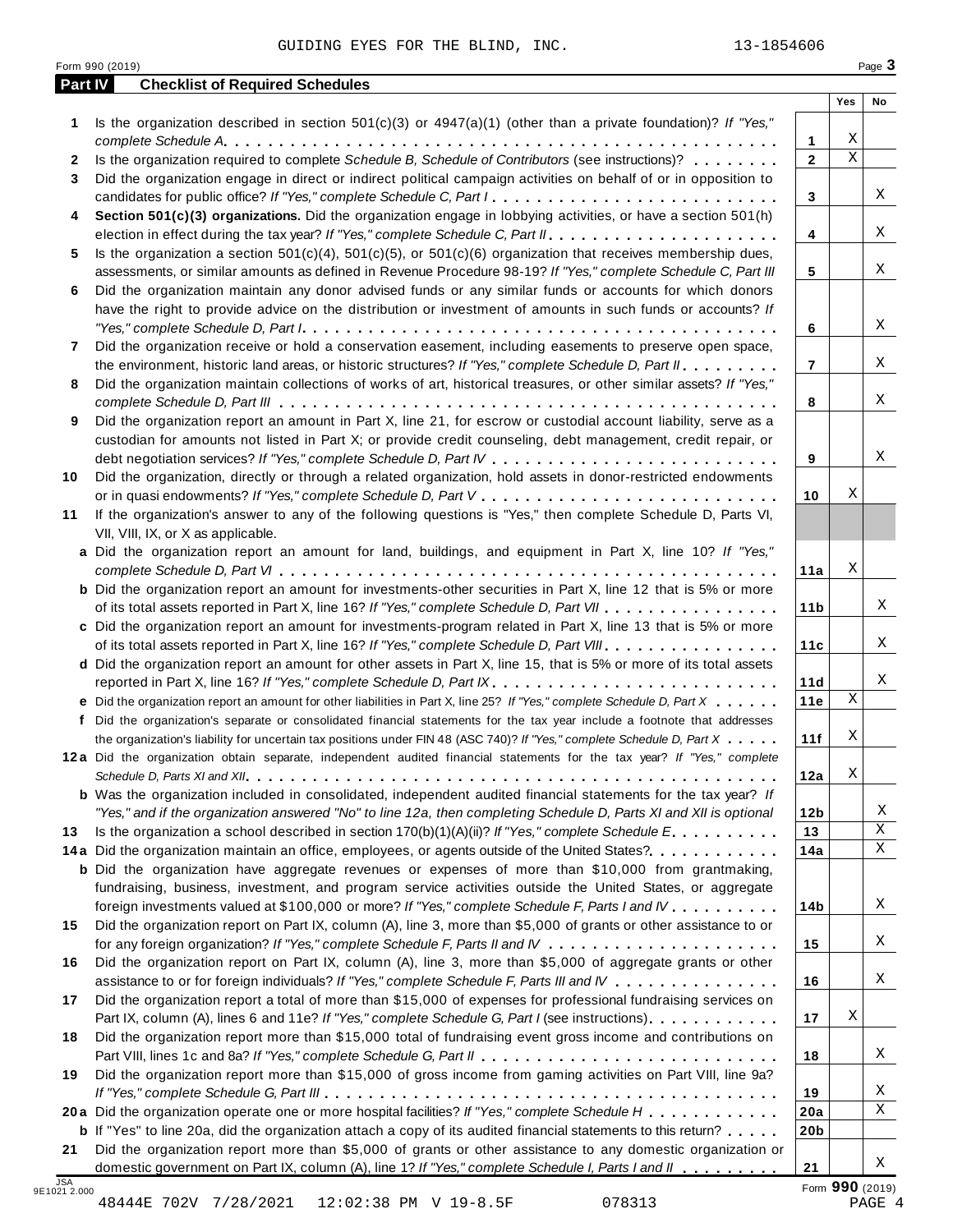Form <sup>990</sup> (2019) Page **4**

|                            | <b>Part IV</b> Checklist of Required Schedules (continued)                                                                       |                 |     |                     |
|----------------------------|----------------------------------------------------------------------------------------------------------------------------------|-----------------|-----|---------------------|
|                            |                                                                                                                                  |                 | Yes | No                  |
| 22                         | Did the organization report more than \$5,000 of grants or other assistance to or for domestic individuals on                    |                 |     |                     |
|                            | Part IX, column (A), line 2? If "Yes," complete Schedule I, Parts I and III                                                      | 22              |     | X                   |
| 23                         | Did the organization answer "Yes" to Part VII, Section A, line 3, 4, or 5 about compensation of the                              |                 |     |                     |
|                            | organization's current and former officers, directors, trustees, key employees, and highest compensated                          |                 |     |                     |
|                            |                                                                                                                                  | 23              | Χ   |                     |
|                            | 24a Did the organization have a tax-exempt bond issue with an outstanding principal amount of more than                          |                 |     |                     |
|                            | \$100,000 as of the last day of the year, that was issued after December 31, 2002? If "Yes," answer lines 24b                    |                 |     |                     |
|                            | through 24d and complete Schedule K. If "No," go to line 25a $\dots \dots \dots \dots \dots \dots \dots \dots \dots \dots \dots$ | 24a             | Χ   | X                   |
|                            | <b>b</b> Did the organization invest any proceeds of tax-exempt bonds beyond a temporary period exception?                       | 24 <sub>b</sub> |     |                     |
|                            | c Did the organization maintain an escrow account other than a refunding escrow at any time during the year                      |                 |     |                     |
|                            |                                                                                                                                  | 24c             |     | X<br>$\overline{X}$ |
|                            | <b>d</b> Did the organization act as an "on behalf of" issuer for bonds outstanding at any time during the year? 24d             |                 |     |                     |
|                            | 25a Section 501(c)(3), 501(c)(4), and 501(c)(29) organizations. Did the organization engage in an excess benefit                 |                 |     | X                   |
|                            |                                                                                                                                  | 25a             |     |                     |
|                            | <b>b</b> Is the organization aware that it engaged in an excess benefit transaction with a disqualified person in a prior        |                 |     |                     |
|                            | year, and that the transaction has not been reported on any of the organization's prior Forms 990 or 990-EZ?                     |                 |     | X                   |
|                            |                                                                                                                                  | 25b             |     |                     |
| 26                         | Did the organization report any amount on Part X, line 5 or 22, for receivables from or payables to any current                  |                 |     |                     |
|                            | or former officer, director, trustee, key employee, creator or founder, substantial contributor, or 35%                          |                 |     | X                   |
|                            | controlled entity or family member of any of these persons? If "Yes," complete Schedule L, Part II.                              | 26              |     |                     |
| 27                         | Did the organization provide a grant or other assistance to any current or former officer, director, trustee, key                |                 |     |                     |
|                            | employee, creator or founder, substantial contributor or employee thereof, a grant selection committee                           |                 |     |                     |
|                            | member, or to a 35% controlled entity (including an employee thereof) or family member of any of these                           |                 |     | X                   |
|                            | Was the organization a party to a business transaction with one of the following parties (see Schedule L,                        | 27              |     |                     |
| 28                         | Part IV instructions, for applicable filing thresholds, conditions, and exceptions):                                             |                 |     |                     |
|                            | a A current or former officer, director, trustee, key employee, creator or founder, or substantial contributor? If               |                 |     |                     |
|                            |                                                                                                                                  | 28a             |     | X                   |
|                            | <b>b</b> A family member of any individual described in line 28a? If "Yes," complete Schedule L, Part IV.                        | 28 <sub>b</sub> |     | $\mathbf X$         |
|                            | c A 35% controlled entity of one or more individuals and/or organizations described in lines 28a or 28b? If                      |                 |     |                     |
|                            |                                                                                                                                  | 28c             |     | Χ                   |
| 29                         | Did the organization receive more than \$25,000 in non-cash contributions? If "Yes," complete Schedule M                         | 29              | X   |                     |
| 30                         | Did the organization receive contributions of art, historical treasures, or other similar assets, or qualified                   |                 |     |                     |
|                            |                                                                                                                                  | 30              |     | X                   |
| 31                         | Did the organization liquidate, terminate, or dissolve and cease operations? If "Yes," complete Schedule N, Part I               | 31              |     | $\mathbf X$         |
| 32                         | Did the organization sell, exchange, dispose of, or transfer more than 25% of its net assets? If "Yes,"                          |                 |     |                     |
|                            |                                                                                                                                  | 32              |     | Χ                   |
| 33                         | Did the organization own 100% of an entity disregarded as separate from the organization under Regulations                       |                 |     |                     |
|                            |                                                                                                                                  | 33              |     | Χ                   |
| 34                         | Was the organization related to any tax-exempt or taxable entity? If "Yes," complete Schedule R, Part II, III,                   |                 |     |                     |
|                            |                                                                                                                                  | 34              |     | Χ                   |
|                            | 35a Did the organization have a controlled entity within the meaning of section 512(b)(13)?                                      | 35a             |     | X                   |
|                            | <b>b</b> If "Yes" to line 35a, did the organization receive any payment from or engage in any transaction with a                 |                 |     |                     |
|                            | controlled entity within the meaning of section 512(b)(13)? If "Yes," complete Schedule R, Part V, line 2                        | 35 <sub>b</sub> |     |                     |
| 36                         | Section 501(c)(3) organizations. Did the organization make any transfers to an exempt non-charitable                             |                 |     |                     |
|                            | related organization? If "Yes," complete Schedule R, Part V, line 2.                                                             | 36              |     | Χ                   |
| 37                         | Did the organization conduct more than 5% of its activities through an entity that is not a related organization                 |                 |     |                     |
|                            | and that is treated as a partnership for federal income tax purposes? If "Yes," complete Schedule R, Part VI                     | 37              |     | Χ                   |
| 38                         | Did the organization complete Schedule O and provide explanations in Schedule O for Part VI, lines 11b and                       |                 |     |                     |
|                            | 19? Note: All Form 990 filers are required to complete Schedule O.                                                               | 38              | Χ   |                     |
| <b>Part V</b>              | <b>Statements Regarding Other IRS Filings and Tax Compliance</b>                                                                 |                 |     |                     |
|                            | Check if Schedule O contains a response or note to any line in this Part V                                                       |                 |     |                     |
|                            |                                                                                                                                  |                 | Yes | No                  |
|                            | 146<br>1a Enter the number reported in Box 3 of Form 1096. Enter -0- if not applicable   1a                                      |                 |     |                     |
|                            | 0.<br><b>b</b> Enter the number of Forms W-2G included in line 1a. Enter -0- if not applicable $\ldots \ldots$   1b              |                 |     |                     |
|                            | c Did the organization comply with backup withholding rules for reportable payments to vendors and                               |                 |     |                     |
|                            |                                                                                                                                  | 1c              | Χ   |                     |
| <b>JSA</b><br>9E1030 2.000 |                                                                                                                                  |                 |     | Form 990 (2019)     |
|                            | 48444E 702V 7/28/2021<br>12:02:38 PM V 19-8.5F<br>078313                                                                         |                 |     | PAGE 5              |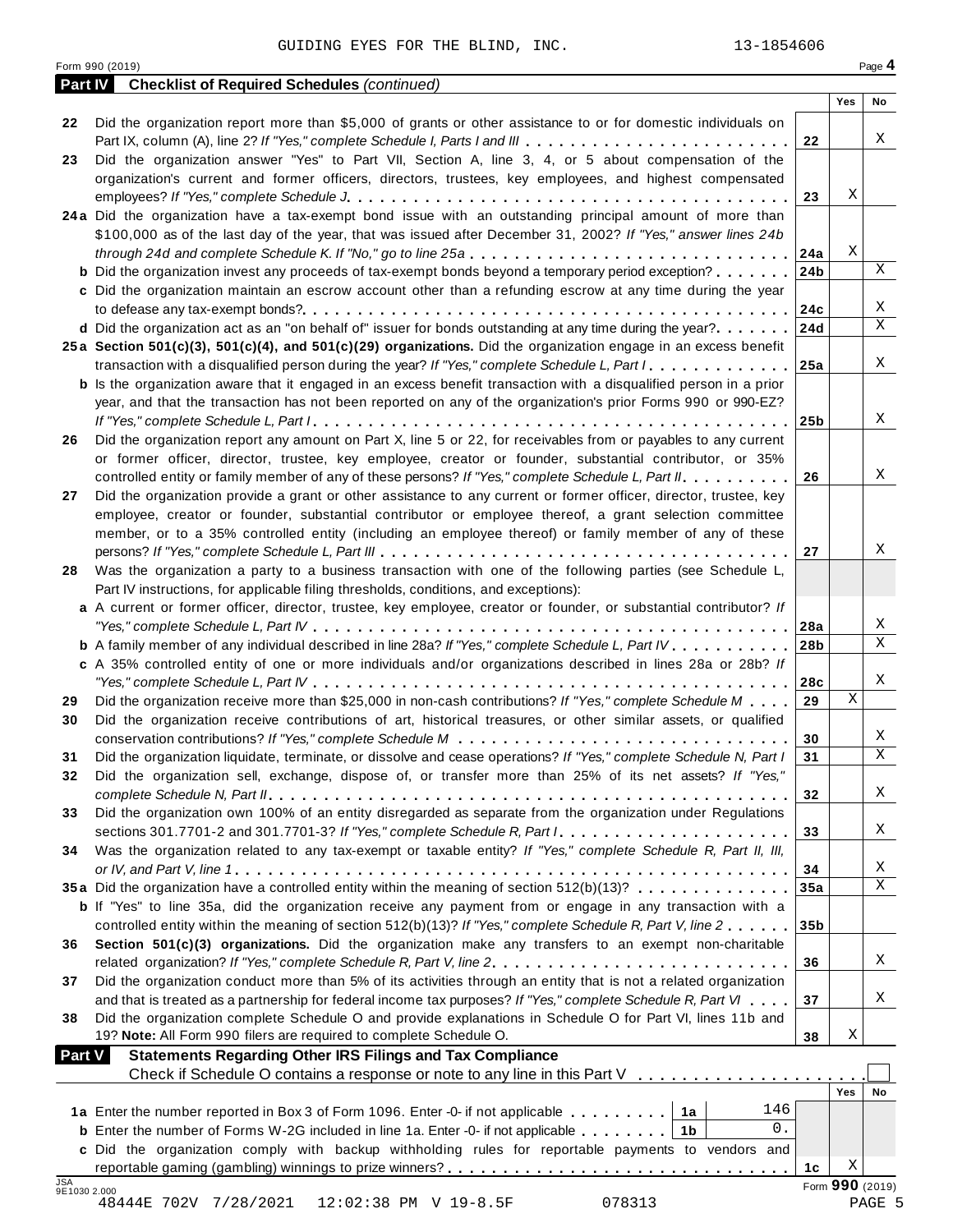|        | Form 990 (2019)                                                                                                                              |     |     | Page 5 |
|--------|----------------------------------------------------------------------------------------------------------------------------------------------|-----|-----|--------|
| Part V | Statements Regarding Other IRS Filings and Tax Compliance (continued)                                                                        |     |     |        |
|        |                                                                                                                                              |     | Yes | No     |
|        | 2a Enter the number of employees reported on Form W-3, Transmittal of Wage and Tax                                                           |     |     |        |
|        | 181<br>Statements, filed for the calendar year ending with or within the year covered by this return. 2a                                     |     |     |        |
|        | <b>b</b> If at least one is reported on line 2a, did the organization file all required federal employment tax returns?                      | 2b  | Χ   |        |
|        | <b>Note:</b> If the sum of lines 1a and 2a is greater than 250, you may be required to e-file (see instructions).                            |     |     |        |
|        | 3a Did the organization have unrelated business gross income of \$1,000 or more during the year?                                             | 3a  |     | Χ      |
|        | <b>b</b> If "Yes," has it filed a Form 990-T for this year? If "No" to line 3b, provide an explanation on Schedule O                         | 3b  |     |        |
|        | 4a At any time during the calendar year, did the organization have an interest in, or a signature or other authority over,                   |     |     |        |
|        | a financial account in a foreign country (such as a bank account, securities account, or other financial account)?                           | 4a  |     | Χ      |
|        | <b>b</b> If "Yes," enter the name of the foreign country $\blacktriangleright$                                                               |     |     |        |
|        | See instructions for filing requirements for FinCEN Form 114, Report of Foreign Bank and Financial Accounts (FBAR).                          |     |     |        |
|        | 5a Was the organization a party to a prohibited tax shelter transaction at any time during the tax year?.                                    | 5a  |     | Χ      |
|        | <b>b</b> Did any taxable party notify the organization that it was or is a party to a prohibited tax shelter transaction?                    | 5b  |     | Χ      |
|        |                                                                                                                                              | 5c  |     |        |
|        | 6a Does the organization have annual gross receipts that are normally greater than \$100,000, and did the                                    |     |     |        |
|        | organization solicit any contributions that were not tax deductible as charitable contributions?                                             | 6a  |     | Χ      |
|        |                                                                                                                                              |     |     |        |
|        | <b>b</b> If "Yes," did the organization include with every solicitation an express statement that such contributions or                      | 6b  |     |        |
|        |                                                                                                                                              |     |     |        |
| 7      | Organizations that may receive deductible contributions under section 170(c).                                                                |     |     |        |
|        | a Did the organization receive a payment in excess of \$75 made partly as a contribution and partly for goods                                |     |     | Χ      |
|        |                                                                                                                                              | 7а  |     |        |
|        | <b>b</b> If "Yes," did the organization notify the donor of the value of the goods or services provided?                                     | 7b  |     |        |
|        | c Did the organization sell, exchange, or otherwise dispose of tangible personal property for which it was                                   |     |     | Χ      |
|        |                                                                                                                                              | 7с  |     |        |
|        |                                                                                                                                              |     |     |        |
|        | e Did the organization receive any funds, directly or indirectly, to pay premiums on a personal benefit contract?                            | 7е  |     | Χ      |
|        | f Did the organization, during the year, pay premiums, directly or indirectly, on a personal benefit contract?                               | 7f  |     | Χ      |
|        | If the organization received a contribution of qualified intellectual property, did the organization file Form 8899 as required?             | 7g  |     |        |
|        | h If the organization received a contribution of cars, boats, airplanes, or other vehicles, did the organization file a Form 1098-C?         | 7h  |     |        |
| 8      | Sponsoring organizations maintaining donor advised funds. Did a donor advised fund maintained by the                                         |     |     |        |
|        | sponsoring organization have excess business holdings at any time during the year?                                                           | 8   |     |        |
| 9      | Sponsoring organizations maintaining donor advised funds.                                                                                    |     |     |        |
|        | a Did the sponsoring organization make any taxable distributions under section 4966?                                                         | 9а  |     |        |
|        | <b>b</b> Did the sponsoring organization make a distribution to a donor, donor advisor, or related person?                                   | 9b  |     |        |
|        | 10 Section 501(c)(7) organizations. Enter:                                                                                                   |     |     |        |
|        | 10a <br>a Initiation fees and capital contributions included on Part VIII, line 12                                                           |     |     |        |
|        | <b>b</b> Gross receipts, included on Form 990, Part VIII, line 12, for public use of club facilities 10b                                     |     |     |        |
| 11     | Section 501(c)(12) organizations. Enter:                                                                                                     |     |     |        |
|        | 11a                                                                                                                                          |     |     |        |
|        | b Gross income from other sources (Do not net amounts due or paid to other sources                                                           |     |     |        |
|        | 11b                                                                                                                                          |     |     |        |
|        | 12a Section 4947(a)(1) non-exempt charitable trusts. Is the organization filing Form 990 in lieu of Form 1041?                               | 12a |     |        |
|        | 12b<br><b>b</b> If "Yes," enter the amount of tax-exempt interest received or accrued during the year                                        |     |     |        |
| 13.    | Section 501(c)(29) qualified nonprofit health insurance issuers.                                                                             |     |     |        |
|        | a Is the organization licensed to issue qualified health plans in more than one state?                                                       | 13а |     |        |
|        | Note: See the instructions for additional information the organization must report on Schedule O.                                            |     |     |        |
|        |                                                                                                                                              |     |     |        |
|        | <b>b</b> Enter the amount of reserves the organization is required to maintain by the states in which                                        |     |     |        |
|        | the organization is licensed to issue qualified health plans $\ldots \ldots \ldots \ldots \ldots \ldots \ldots$                              |     |     |        |
|        |                                                                                                                                              |     |     | Χ      |
|        | 14a Did the organization receive any payments for indoor tanning services during the tax year?                                               | 14a |     |        |
|        | <b>b</b> If "Yes," has it filed a Form 720 to report these payments? If "No," provide an explanation on Schedule $0 \cdot \cdot \cdot \cdot$ | 14b |     |        |
| 15     | Is the organization subject to the section 4960 tax on payment(s) of more than \$1,000,000 in remuneration or                                |     |     |        |
|        |                                                                                                                                              | 15  |     | Χ      |
|        | If "Yes," see instructions and file Form 4720, Schedule N.                                                                                   |     |     |        |
| 16     | Is the organization an educational institution subject to the section 4968 excise tax on net investment income?                              | 16  |     | Χ      |
|        | If "Yes," complete Form 4720, Schedule O.                                                                                                    |     |     |        |

Form **990** (2019)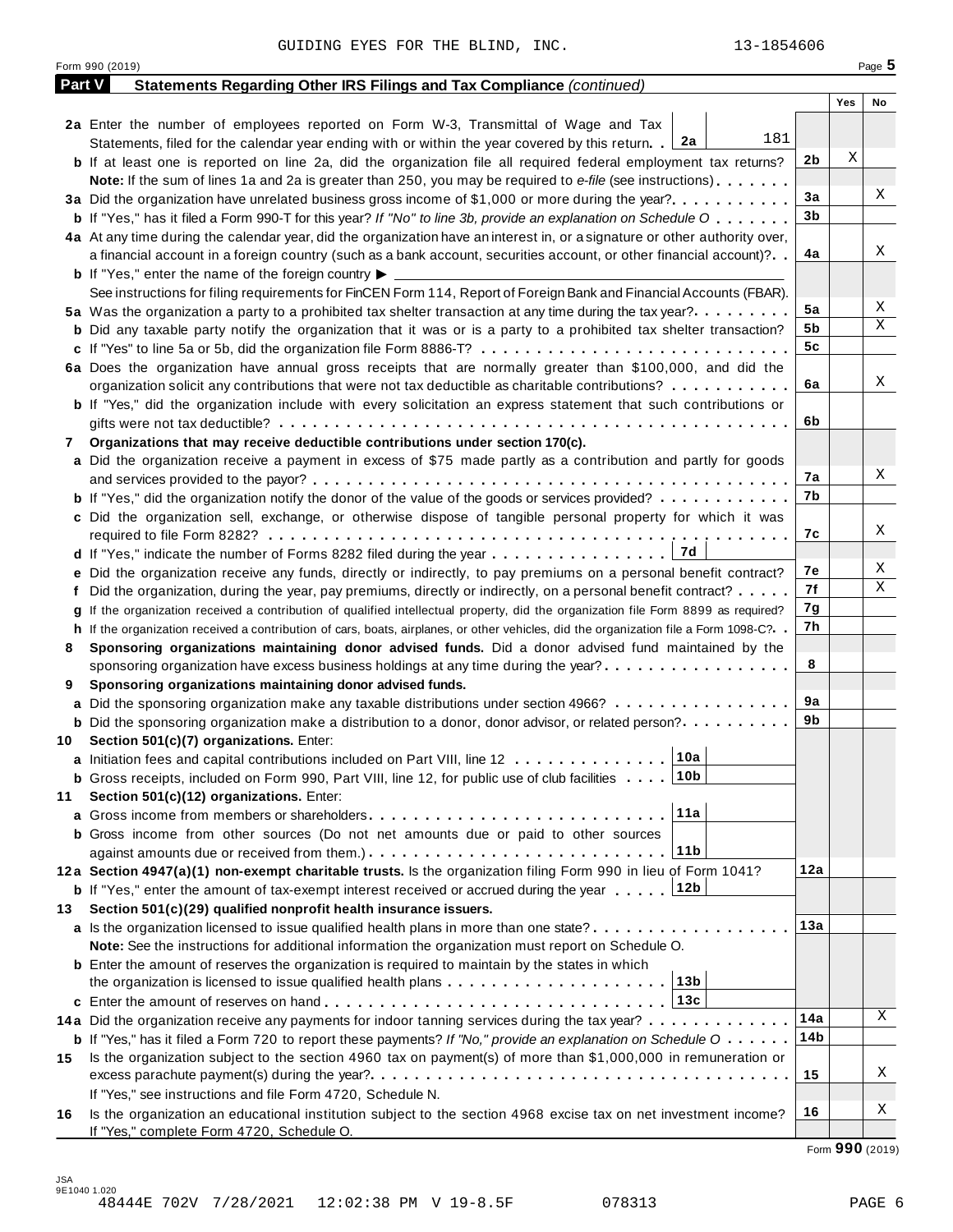| Part VI<br>Governance, Management, and Disclosure For each "Yes" response to lines 2 through 7b below, and for a "No"<br>response to line 8a, 8b, or 10b below, describe the circumstances, processes, or changes on Schedule O. See instructions.<br><b>Section A. Governing Body and Management</b><br>15<br>1a<br>1a Enter the number of voting members of the governing body at the end of the tax year<br>If there are material differences in voting rights among members of the governing body, or<br>if the governing body delegated broad authority to an executive committee or similar<br>committee, explain on Schedule O.<br>15<br>1b<br>Enter the number of voting members included on line 1a, above, who are independent<br>b<br>Did any officer, director, trustee, or key employee have a family relationship or a business relationship with<br>$\mathbf{2}$<br>$\mathbf{2}$<br>Did the organization delegate control over management duties customarily performed by or under the direct<br>3<br>3<br>supervision of officers, directors, trustees, or key employees to a management company or other person?<br>4<br>Did the organization make any significant changes to its governing documents since the prior Form 990 was filed?<br>4<br>5<br>Did the organization become aware during the year of a significant diversion of the organization's assets?<br>5<br>6<br>6<br>Did the organization have members, stockholders, or other persons who had the power to elect or appoint<br>7a<br>7a<br>Are any governance decisions of the organization reserved to (or subject to approval by) members,<br>b<br>7b<br>Did the organization contemporaneously document the meetings held or written actions undertaken during<br>8<br>the year by the following:<br>8a<br>a<br>8b<br>Is there any officer, director, trustee, or key employee listed in Part VII, Section A, who cannot be reached at<br>9<br>the organization's mailing address? If "Yes," provide the names and addresses on Schedule O.<br>9<br>Section B. Policies (This Section B requests information about policies not required by the Internal Revenue Code.) | Yes<br>Χ<br>Χ | X<br>No<br>X<br>Χ<br>X<br>X<br>X<br>X |
|-------------------------------------------------------------------------------------------------------------------------------------------------------------------------------------------------------------------------------------------------------------------------------------------------------------------------------------------------------------------------------------------------------------------------------------------------------------------------------------------------------------------------------------------------------------------------------------------------------------------------------------------------------------------------------------------------------------------------------------------------------------------------------------------------------------------------------------------------------------------------------------------------------------------------------------------------------------------------------------------------------------------------------------------------------------------------------------------------------------------------------------------------------------------------------------------------------------------------------------------------------------------------------------------------------------------------------------------------------------------------------------------------------------------------------------------------------------------------------------------------------------------------------------------------------------------------------------------------------------------------------------------------------------------------------------------------------------------------------------------------------------------------------------------------------------------------------------------------------------------------------------------------------------------------------------------------------------------------------------------------------------------------------------------------------------------------------------------------------------------------------------------------------------|---------------|---------------------------------------|
|                                                                                                                                                                                                                                                                                                                                                                                                                                                                                                                                                                                                                                                                                                                                                                                                                                                                                                                                                                                                                                                                                                                                                                                                                                                                                                                                                                                                                                                                                                                                                                                                                                                                                                                                                                                                                                                                                                                                                                                                                                                                                                                                                             |               |                                       |
|                                                                                                                                                                                                                                                                                                                                                                                                                                                                                                                                                                                                                                                                                                                                                                                                                                                                                                                                                                                                                                                                                                                                                                                                                                                                                                                                                                                                                                                                                                                                                                                                                                                                                                                                                                                                                                                                                                                                                                                                                                                                                                                                                             |               |                                       |
|                                                                                                                                                                                                                                                                                                                                                                                                                                                                                                                                                                                                                                                                                                                                                                                                                                                                                                                                                                                                                                                                                                                                                                                                                                                                                                                                                                                                                                                                                                                                                                                                                                                                                                                                                                                                                                                                                                                                                                                                                                                                                                                                                             |               |                                       |
|                                                                                                                                                                                                                                                                                                                                                                                                                                                                                                                                                                                                                                                                                                                                                                                                                                                                                                                                                                                                                                                                                                                                                                                                                                                                                                                                                                                                                                                                                                                                                                                                                                                                                                                                                                                                                                                                                                                                                                                                                                                                                                                                                             |               |                                       |
|                                                                                                                                                                                                                                                                                                                                                                                                                                                                                                                                                                                                                                                                                                                                                                                                                                                                                                                                                                                                                                                                                                                                                                                                                                                                                                                                                                                                                                                                                                                                                                                                                                                                                                                                                                                                                                                                                                                                                                                                                                                                                                                                                             |               |                                       |
|                                                                                                                                                                                                                                                                                                                                                                                                                                                                                                                                                                                                                                                                                                                                                                                                                                                                                                                                                                                                                                                                                                                                                                                                                                                                                                                                                                                                                                                                                                                                                                                                                                                                                                                                                                                                                                                                                                                                                                                                                                                                                                                                                             |               |                                       |
|                                                                                                                                                                                                                                                                                                                                                                                                                                                                                                                                                                                                                                                                                                                                                                                                                                                                                                                                                                                                                                                                                                                                                                                                                                                                                                                                                                                                                                                                                                                                                                                                                                                                                                                                                                                                                                                                                                                                                                                                                                                                                                                                                             |               |                                       |
|                                                                                                                                                                                                                                                                                                                                                                                                                                                                                                                                                                                                                                                                                                                                                                                                                                                                                                                                                                                                                                                                                                                                                                                                                                                                                                                                                                                                                                                                                                                                                                                                                                                                                                                                                                                                                                                                                                                                                                                                                                                                                                                                                             |               |                                       |
|                                                                                                                                                                                                                                                                                                                                                                                                                                                                                                                                                                                                                                                                                                                                                                                                                                                                                                                                                                                                                                                                                                                                                                                                                                                                                                                                                                                                                                                                                                                                                                                                                                                                                                                                                                                                                                                                                                                                                                                                                                                                                                                                                             |               |                                       |
|                                                                                                                                                                                                                                                                                                                                                                                                                                                                                                                                                                                                                                                                                                                                                                                                                                                                                                                                                                                                                                                                                                                                                                                                                                                                                                                                                                                                                                                                                                                                                                                                                                                                                                                                                                                                                                                                                                                                                                                                                                                                                                                                                             |               |                                       |
|                                                                                                                                                                                                                                                                                                                                                                                                                                                                                                                                                                                                                                                                                                                                                                                                                                                                                                                                                                                                                                                                                                                                                                                                                                                                                                                                                                                                                                                                                                                                                                                                                                                                                                                                                                                                                                                                                                                                                                                                                                                                                                                                                             |               |                                       |
|                                                                                                                                                                                                                                                                                                                                                                                                                                                                                                                                                                                                                                                                                                                                                                                                                                                                                                                                                                                                                                                                                                                                                                                                                                                                                                                                                                                                                                                                                                                                                                                                                                                                                                                                                                                                                                                                                                                                                                                                                                                                                                                                                             |               |                                       |
|                                                                                                                                                                                                                                                                                                                                                                                                                                                                                                                                                                                                                                                                                                                                                                                                                                                                                                                                                                                                                                                                                                                                                                                                                                                                                                                                                                                                                                                                                                                                                                                                                                                                                                                                                                                                                                                                                                                                                                                                                                                                                                                                                             |               |                                       |
|                                                                                                                                                                                                                                                                                                                                                                                                                                                                                                                                                                                                                                                                                                                                                                                                                                                                                                                                                                                                                                                                                                                                                                                                                                                                                                                                                                                                                                                                                                                                                                                                                                                                                                                                                                                                                                                                                                                                                                                                                                                                                                                                                             |               |                                       |
|                                                                                                                                                                                                                                                                                                                                                                                                                                                                                                                                                                                                                                                                                                                                                                                                                                                                                                                                                                                                                                                                                                                                                                                                                                                                                                                                                                                                                                                                                                                                                                                                                                                                                                                                                                                                                                                                                                                                                                                                                                                                                                                                                             |               |                                       |
|                                                                                                                                                                                                                                                                                                                                                                                                                                                                                                                                                                                                                                                                                                                                                                                                                                                                                                                                                                                                                                                                                                                                                                                                                                                                                                                                                                                                                                                                                                                                                                                                                                                                                                                                                                                                                                                                                                                                                                                                                                                                                                                                                             |               |                                       |
|                                                                                                                                                                                                                                                                                                                                                                                                                                                                                                                                                                                                                                                                                                                                                                                                                                                                                                                                                                                                                                                                                                                                                                                                                                                                                                                                                                                                                                                                                                                                                                                                                                                                                                                                                                                                                                                                                                                                                                                                                                                                                                                                                             |               | Χ                                     |
|                                                                                                                                                                                                                                                                                                                                                                                                                                                                                                                                                                                                                                                                                                                                                                                                                                                                                                                                                                                                                                                                                                                                                                                                                                                                                                                                                                                                                                                                                                                                                                                                                                                                                                                                                                                                                                                                                                                                                                                                                                                                                                                                                             |               |                                       |
|                                                                                                                                                                                                                                                                                                                                                                                                                                                                                                                                                                                                                                                                                                                                                                                                                                                                                                                                                                                                                                                                                                                                                                                                                                                                                                                                                                                                                                                                                                                                                                                                                                                                                                                                                                                                                                                                                                                                                                                                                                                                                                                                                             |               |                                       |
|                                                                                                                                                                                                                                                                                                                                                                                                                                                                                                                                                                                                                                                                                                                                                                                                                                                                                                                                                                                                                                                                                                                                                                                                                                                                                                                                                                                                                                                                                                                                                                                                                                                                                                                                                                                                                                                                                                                                                                                                                                                                                                                                                             |               |                                       |
|                                                                                                                                                                                                                                                                                                                                                                                                                                                                                                                                                                                                                                                                                                                                                                                                                                                                                                                                                                                                                                                                                                                                                                                                                                                                                                                                                                                                                                                                                                                                                                                                                                                                                                                                                                                                                                                                                                                                                                                                                                                                                                                                                             |               |                                       |
|                                                                                                                                                                                                                                                                                                                                                                                                                                                                                                                                                                                                                                                                                                                                                                                                                                                                                                                                                                                                                                                                                                                                                                                                                                                                                                                                                                                                                                                                                                                                                                                                                                                                                                                                                                                                                                                                                                                                                                                                                                                                                                                                                             |               | Χ                                     |
|                                                                                                                                                                                                                                                                                                                                                                                                                                                                                                                                                                                                                                                                                                                                                                                                                                                                                                                                                                                                                                                                                                                                                                                                                                                                                                                                                                                                                                                                                                                                                                                                                                                                                                                                                                                                                                                                                                                                                                                                                                                                                                                                                             |               |                                       |
|                                                                                                                                                                                                                                                                                                                                                                                                                                                                                                                                                                                                                                                                                                                                                                                                                                                                                                                                                                                                                                                                                                                                                                                                                                                                                                                                                                                                                                                                                                                                                                                                                                                                                                                                                                                                                                                                                                                                                                                                                                                                                                                                                             | Yes           | No                                    |
| 10a<br>10a Did the organization have local chapters, branches, or affiliates?                                                                                                                                                                                                                                                                                                                                                                                                                                                                                                                                                                                                                                                                                                                                                                                                                                                                                                                                                                                                                                                                                                                                                                                                                                                                                                                                                                                                                                                                                                                                                                                                                                                                                                                                                                                                                                                                                                                                                                                                                                                                               |               | Χ                                     |
| <b>b</b> If "Yes," did the organization have written policies and procedures governing the activities of such chapters,                                                                                                                                                                                                                                                                                                                                                                                                                                                                                                                                                                                                                                                                                                                                                                                                                                                                                                                                                                                                                                                                                                                                                                                                                                                                                                                                                                                                                                                                                                                                                                                                                                                                                                                                                                                                                                                                                                                                                                                                                                     |               |                                       |
| 10 <sub>b</sub><br>affiliates, and branches to ensure their operations are consistent with the organization's exempt purposes?                                                                                                                                                                                                                                                                                                                                                                                                                                                                                                                                                                                                                                                                                                                                                                                                                                                                                                                                                                                                                                                                                                                                                                                                                                                                                                                                                                                                                                                                                                                                                                                                                                                                                                                                                                                                                                                                                                                                                                                                                              |               |                                       |
| 11a<br>11a Has the organization provided a complete copy of this Form 990 to all members of its governing body before filing the form?                                                                                                                                                                                                                                                                                                                                                                                                                                                                                                                                                                                                                                                                                                                                                                                                                                                                                                                                                                                                                                                                                                                                                                                                                                                                                                                                                                                                                                                                                                                                                                                                                                                                                                                                                                                                                                                                                                                                                                                                                      | Χ             |                                       |
| Describe in Schedule O the process, if any, used by the organization to review this Form 990.<br>b                                                                                                                                                                                                                                                                                                                                                                                                                                                                                                                                                                                                                                                                                                                                                                                                                                                                                                                                                                                                                                                                                                                                                                                                                                                                                                                                                                                                                                                                                                                                                                                                                                                                                                                                                                                                                                                                                                                                                                                                                                                          |               |                                       |
| 12a<br>12a Did the organization have a written conflict of interest policy? If "No," go to line 13                                                                                                                                                                                                                                                                                                                                                                                                                                                                                                                                                                                                                                                                                                                                                                                                                                                                                                                                                                                                                                                                                                                                                                                                                                                                                                                                                                                                                                                                                                                                                                                                                                                                                                                                                                                                                                                                                                                                                                                                                                                          | X             |                                       |
| <b>b</b> Were officers, directors, or trustees, and key employees required to disclose annually interests that could give<br>12 <sub>b</sub>                                                                                                                                                                                                                                                                                                                                                                                                                                                                                                                                                                                                                                                                                                                                                                                                                                                                                                                                                                                                                                                                                                                                                                                                                                                                                                                                                                                                                                                                                                                                                                                                                                                                                                                                                                                                                                                                                                                                                                                                                | X             |                                       |
| Did the organization regularly and consistently monitor and enforce compliance with the policy? If "Yes,"                                                                                                                                                                                                                                                                                                                                                                                                                                                                                                                                                                                                                                                                                                                                                                                                                                                                                                                                                                                                                                                                                                                                                                                                                                                                                                                                                                                                                                                                                                                                                                                                                                                                                                                                                                                                                                                                                                                                                                                                                                                   |               |                                       |
| 12c                                                                                                                                                                                                                                                                                                                                                                                                                                                                                                                                                                                                                                                                                                                                                                                                                                                                                                                                                                                                                                                                                                                                                                                                                                                                                                                                                                                                                                                                                                                                                                                                                                                                                                                                                                                                                                                                                                                                                                                                                                                                                                                                                         | X             |                                       |
| 13<br>Did the organization have a written whistleblower policy?<br>13                                                                                                                                                                                                                                                                                                                                                                                                                                                                                                                                                                                                                                                                                                                                                                                                                                                                                                                                                                                                                                                                                                                                                                                                                                                                                                                                                                                                                                                                                                                                                                                                                                                                                                                                                                                                                                                                                                                                                                                                                                                                                       | Χ             |                                       |
| 14<br>Did the organization have a written document retention and destruction policy?<br>14                                                                                                                                                                                                                                                                                                                                                                                                                                                                                                                                                                                                                                                                                                                                                                                                                                                                                                                                                                                                                                                                                                                                                                                                                                                                                                                                                                                                                                                                                                                                                                                                                                                                                                                                                                                                                                                                                                                                                                                                                                                                  | Χ             |                                       |
| Did the process for determining compensation of the following persons include a review and approval by<br>15                                                                                                                                                                                                                                                                                                                                                                                                                                                                                                                                                                                                                                                                                                                                                                                                                                                                                                                                                                                                                                                                                                                                                                                                                                                                                                                                                                                                                                                                                                                                                                                                                                                                                                                                                                                                                                                                                                                                                                                                                                                |               |                                       |
| independent persons, comparability data, and contemporaneous substantiation of the deliberation and decision?<br>15a                                                                                                                                                                                                                                                                                                                                                                                                                                                                                                                                                                                                                                                                                                                                                                                                                                                                                                                                                                                                                                                                                                                                                                                                                                                                                                                                                                                                                                                                                                                                                                                                                                                                                                                                                                                                                                                                                                                                                                                                                                        | Χ             |                                       |
| a<br>15 <sub>b</sub>                                                                                                                                                                                                                                                                                                                                                                                                                                                                                                                                                                                                                                                                                                                                                                                                                                                                                                                                                                                                                                                                                                                                                                                                                                                                                                                                                                                                                                                                                                                                                                                                                                                                                                                                                                                                                                                                                                                                                                                                                                                                                                                                        | Χ             |                                       |
| b<br>If "Yes" to line 15a or 15b, describe the process in Schedule O (see instructions).                                                                                                                                                                                                                                                                                                                                                                                                                                                                                                                                                                                                                                                                                                                                                                                                                                                                                                                                                                                                                                                                                                                                                                                                                                                                                                                                                                                                                                                                                                                                                                                                                                                                                                                                                                                                                                                                                                                                                                                                                                                                    |               |                                       |
| 16a Did the organization invest in, contribute assets to, or participate in a joint venture or similar arrangement                                                                                                                                                                                                                                                                                                                                                                                                                                                                                                                                                                                                                                                                                                                                                                                                                                                                                                                                                                                                                                                                                                                                                                                                                                                                                                                                                                                                                                                                                                                                                                                                                                                                                                                                                                                                                                                                                                                                                                                                                                          |               |                                       |
| 16a                                                                                                                                                                                                                                                                                                                                                                                                                                                                                                                                                                                                                                                                                                                                                                                                                                                                                                                                                                                                                                                                                                                                                                                                                                                                                                                                                                                                                                                                                                                                                                                                                                                                                                                                                                                                                                                                                                                                                                                                                                                                                                                                                         |               | Χ                                     |
| <b>b</b> If "Yes," did the organization follow a written policy or procedure requiring the organization to evaluate its<br>participation in joint venture arrangements under applicable federal tax law, and take steps to safeguard the                                                                                                                                                                                                                                                                                                                                                                                                                                                                                                                                                                                                                                                                                                                                                                                                                                                                                                                                                                                                                                                                                                                                                                                                                                                                                                                                                                                                                                                                                                                                                                                                                                                                                                                                                                                                                                                                                                                    |               |                                       |
| 16 <sub>b</sub>                                                                                                                                                                                                                                                                                                                                                                                                                                                                                                                                                                                                                                                                                                                                                                                                                                                                                                                                                                                                                                                                                                                                                                                                                                                                                                                                                                                                                                                                                                                                                                                                                                                                                                                                                                                                                                                                                                                                                                                                                                                                                                                                             |               |                                       |
| <b>Section C. Disclosure</b>                                                                                                                                                                                                                                                                                                                                                                                                                                                                                                                                                                                                                                                                                                                                                                                                                                                                                                                                                                                                                                                                                                                                                                                                                                                                                                                                                                                                                                                                                                                                                                                                                                                                                                                                                                                                                                                                                                                                                                                                                                                                                                                                |               |                                       |
| ATTACHMENT 4<br>List the states with which a copy of this Form 990 is required to be filed $\blacktriangleright$ .<br>17<br>Section 6104 requires an organization to make its Forms 1023 (1024 or 1024-A, if applicable), 990, and 990-T (Section 501(c)<br>18                                                                                                                                                                                                                                                                                                                                                                                                                                                                                                                                                                                                                                                                                                                                                                                                                                                                                                                                                                                                                                                                                                                                                                                                                                                                                                                                                                                                                                                                                                                                                                                                                                                                                                                                                                                                                                                                                              |               |                                       |
| (3)s only) available for public inspection. Indicate how you made these available. Check all that apply.<br>$\mathbf{X}$<br>Χ<br>Own website<br>Upon request<br>Another's website<br>Other (explain on Schedule O)                                                                                                                                                                                                                                                                                                                                                                                                                                                                                                                                                                                                                                                                                                                                                                                                                                                                                                                                                                                                                                                                                                                                                                                                                                                                                                                                                                                                                                                                                                                                                                                                                                                                                                                                                                                                                                                                                                                                          |               |                                       |
| Describe on Schedule O whether (and if so, how) the organization made its governing documents, conflict of interest policy,<br>19<br>and financial statements available to the public during the tax year.                                                                                                                                                                                                                                                                                                                                                                                                                                                                                                                                                                                                                                                                                                                                                                                                                                                                                                                                                                                                                                                                                                                                                                                                                                                                                                                                                                                                                                                                                                                                                                                                                                                                                                                                                                                                                                                                                                                                                  |               |                                       |
| State the name, address, and telephone number of the person who possesses the organization's books and records $\blacktriangleright$ susan LUDWIG, 611 GRANITE SPRINGS ROAD, YORKTOWN HEIGHTS, NY 10598 914-243-2253<br>20                                                                                                                                                                                                                                                                                                                                                                                                                                                                                                                                                                                                                                                                                                                                                                                                                                                                                                                                                                                                                                                                                                                                                                                                                                                                                                                                                                                                                                                                                                                                                                                                                                                                                                                                                                                                                                                                                                                                  |               |                                       |
| Form 990 (2019)<br><b>JSA</b>                                                                                                                                                                                                                                                                                                                                                                                                                                                                                                                                                                                                                                                                                                                                                                                                                                                                                                                                                                                                                                                                                                                                                                                                                                                                                                                                                                                                                                                                                                                                                                                                                                                                                                                                                                                                                                                                                                                                                                                                                                                                                                                               |               |                                       |

9E1042 2.000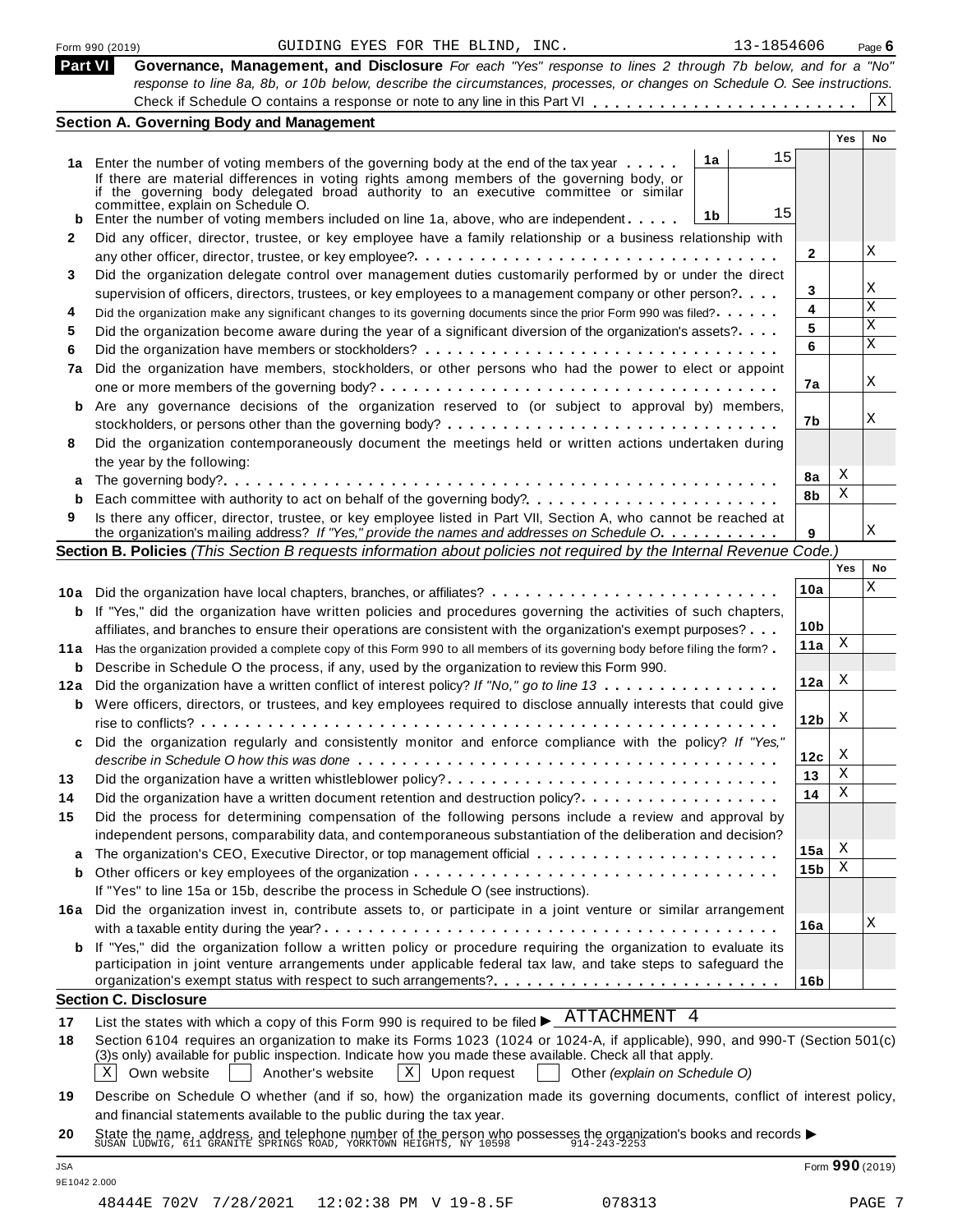| <b>Part VII</b> Compensation of Officers, Directors, Trustees, Key Employees, Highest Compensated Employees, and<br><b>Independent Contractors</b> |  |  |  |  |  |
|----------------------------------------------------------------------------------------------------------------------------------------------------|--|--|--|--|--|
|                                                                                                                                                    |  |  |  |  |  |
| Section A. Officers, Directors, Trustees, Key Employees, and Highest Compensated Employees                                                         |  |  |  |  |  |
|                                                                                                                                                    |  |  |  |  |  |

**1a** Complete this table for all persons required to be listed. Report compensation for the calendar year ending with or within the organization's tax year.

anization's lax year.<br>● List all of the organization's **current** officers, directors, trustees (whether individuals or organizations), regardless of amount of<br>nnensation Enter -0- in columns (D) (E) and (E) if no compensa compensation. Enter -0- in columns (D), (E), and (F) if no compensation was paid.

• List all of the organization's **current** key employees, if any. See instructions for definition of "key employee."<br>● List the experientials five expect highest expressed explores (other than an efficer director of

**Example in the organization's current** key employees, if any. See instructions for definition of key employee.<br>• List the organization's five **current** highest compensated employees (other than an officer, director, trust who received reportable compensation (Box 5 of Form W-2 and/or Box 7 of Form 1099-MISC) of more than \$100,000 from the

organization and any related organizations.<br>• List all of the organization's **former** officers, key employees, and highest compensated employees who received more than<br>\$1.00.000 of reportable componention from the erganiza \$100,000 of reportable compensation from the organization and any related organizations.

% List all of the organization's **former directors or trustees** that received, in the capacity as a former director or trustee of the organization, more than \$10,000 of reportable compensation from the organization and any related organizations. See instructions for the order in which to list the persons above.

Check this box if neither the organization nor any related organization compensated any current officer, director, or trustee.

| (A)<br>Name and title          | (B)<br>Average<br>hours<br>per week<br>(list any<br>hours for<br>related<br>organizations<br>below<br>dotted line) | Individual trustee<br>or director | Institutional trustee | Officer | (C)<br>Position<br>Key employee | (do not check more than one<br>box, unless person is both an<br>officer and a director/trustee)<br>Highest compensated<br>employee | Former | (D)<br>Reportable<br>compensation<br>from the<br>organization<br>(W-2/1099-MISC) | (E)<br>Reportable<br>compensation<br>from related<br>organizations<br>(W-2/1099-MISC) | (F)<br><b>Estimated amount</b><br>of other<br>compensation<br>from the<br>organization and<br>related organizations |
|--------------------------------|--------------------------------------------------------------------------------------------------------------------|-----------------------------------|-----------------------|---------|---------------------------------|------------------------------------------------------------------------------------------------------------------------------------|--------|----------------------------------------------------------------------------------|---------------------------------------------------------------------------------------|---------------------------------------------------------------------------------------------------------------------|
| (1) THOMAS PANEK               | 50.00                                                                                                              |                                   |                       |         |                                 |                                                                                                                                    |        |                                                                                  |                                                                                       |                                                                                                                     |
| PRESIDENT & CEO                | 0.                                                                                                                 |                                   |                       | X       |                                 |                                                                                                                                    |        | 366,737.                                                                         | 0.                                                                                    | 50,695.                                                                                                             |
| (2) KATHRYN ZUBRYCKI           | 50.00                                                                                                              |                                   |                       |         |                                 |                                                                                                                                    |        |                                                                                  |                                                                                       |                                                                                                                     |
| DIR. TRAINING & ADMISSIONS     | 0.                                                                                                                 |                                   |                       |         | X                               |                                                                                                                                    |        | 191,436.                                                                         | 0.                                                                                    | 55,338.                                                                                                             |
| (3) SUSAN LUDWIG               | 50.00                                                                                                              |                                   |                       |         |                                 |                                                                                                                                    |        |                                                                                  |                                                                                       |                                                                                                                     |
| CONTROLLER                     | 0.                                                                                                                 |                                   |                       | Χ       |                                 |                                                                                                                                    |        | 186,981.                                                                         | 0.                                                                                    | 54,876.                                                                                                             |
| (4) JANINE PETRORO             | 50.00                                                                                                              |                                   |                       |         |                                 |                                                                                                                                    |        |                                                                                  |                                                                                       |                                                                                                                     |
| DIRECTOR HUMAN RESOURCES       | 0.                                                                                                                 |                                   |                       |         | X                               |                                                                                                                                    |        | 169,008.                                                                         | 0.                                                                                    | 37,220.                                                                                                             |
| (5) JANE RUSSENBERGER          | 50.00                                                                                                              |                                   |                       |         |                                 |                                                                                                                                    |        |                                                                                  |                                                                                       |                                                                                                                     |
| PT DIR. BREEDING & GENETICS    | 0.                                                                                                                 |                                   |                       |         |                                 | X                                                                                                                                  |        | 158,258                                                                          | 0.                                                                                    | 41,092.                                                                                                             |
| (6) BETH BRENNINKMEYER DVM     | 50.00                                                                                                              |                                   |                       |         |                                 |                                                                                                                                    |        |                                                                                  |                                                                                       |                                                                                                                     |
| CHIEF VETERINARY OFFICER       | 0.                                                                                                                 |                                   |                       |         | Χ                               |                                                                                                                                    |        | 176,546.                                                                         | 0.                                                                                    | 18,829.                                                                                                             |
| (7) GERALD BRENNINKMEYER       | 50.00                                                                                                              |                                   |                       |         |                                 |                                                                                                                                    |        |                                                                                  |                                                                                       |                                                                                                                     |
| DIRECTOR, CANINE PROGRAM DEVE. | 0.                                                                                                                 |                                   |                       |         |                                 | Χ                                                                                                                                  |        | 125,609.                                                                         | 0.                                                                                    | 33,768.                                                                                                             |
| (8) MARLA NANCE-PHILLIBERT     | 50.00                                                                                                              |                                   |                       |         |                                 |                                                                                                                                    |        |                                                                                  |                                                                                       |                                                                                                                     |
| VETERINARIAN                   | 0.                                                                                                                 |                                   |                       |         |                                 | Χ                                                                                                                                  |        | 142,361.                                                                         | $\mathbf 0$ .                                                                         | 8,618.                                                                                                              |
| (9) ELENA CONSALVO             | 50.00                                                                                                              |                                   |                       |         |                                 |                                                                                                                                    |        |                                                                                  |                                                                                       |                                                                                                                     |
| SR. DIRECTOR OF DEVELOPMENT    | 0.                                                                                                                 |                                   |                       |         |                                 | Χ                                                                                                                                  |        | 128,409.                                                                         | 0                                                                                     | 20,442.                                                                                                             |
| (10) GAIL RESNIKOFF            | 50.00                                                                                                              |                                   |                       |         |                                 |                                                                                                                                    |        |                                                                                  |                                                                                       |                                                                                                                     |
| DIRECTOR, PLANNED GIVING       | 0.                                                                                                                 |                                   |                       |         |                                 | Χ                                                                                                                                  |        | 129,096                                                                          | 0.                                                                                    | 9,246.                                                                                                              |
| (11) LAURA PETERMAN            | 50.00                                                                                                              |                                   |                       |         |                                 |                                                                                                                                    |        |                                                                                  |                                                                                       |                                                                                                                     |
| SECRETARY                      | 0.                                                                                                                 |                                   |                       | Χ       |                                 |                                                                                                                                    |        | 110,440                                                                          | $0$ .                                                                                 | 24,268.                                                                                                             |
| (12) JOHN L. DONNELLY          | 6.00                                                                                                               |                                   |                       |         |                                 |                                                                                                                                    |        |                                                                                  |                                                                                       |                                                                                                                     |
| <b>CHAIRMAN</b>                | 0.                                                                                                                 | X                                 |                       | X       |                                 |                                                                                                                                    |        | 0                                                                                | 0.                                                                                    | 0.                                                                                                                  |
| (13) CURT J. LANDTROOP         | 2.00                                                                                                               |                                   |                       |         |                                 |                                                                                                                                    |        |                                                                                  |                                                                                       |                                                                                                                     |
| VICE CHAIR                     | 0.                                                                                                                 | X                                 |                       | Χ       |                                 |                                                                                                                                    |        | 0                                                                                | 0                                                                                     | 0.                                                                                                                  |
| (14) MATTHEW ZAMES             | 2.00                                                                                                               |                                   |                       |         |                                 |                                                                                                                                    |        |                                                                                  |                                                                                       |                                                                                                                     |
| TREASURER, AS OF 3/20          | 0.                                                                                                                 | Χ                                 |                       | Χ       |                                 |                                                                                                                                    |        | 0.                                                                               | 0.                                                                                    | $0$ .                                                                                                               |

JSA Form **990** (2019)

9E1041 2.000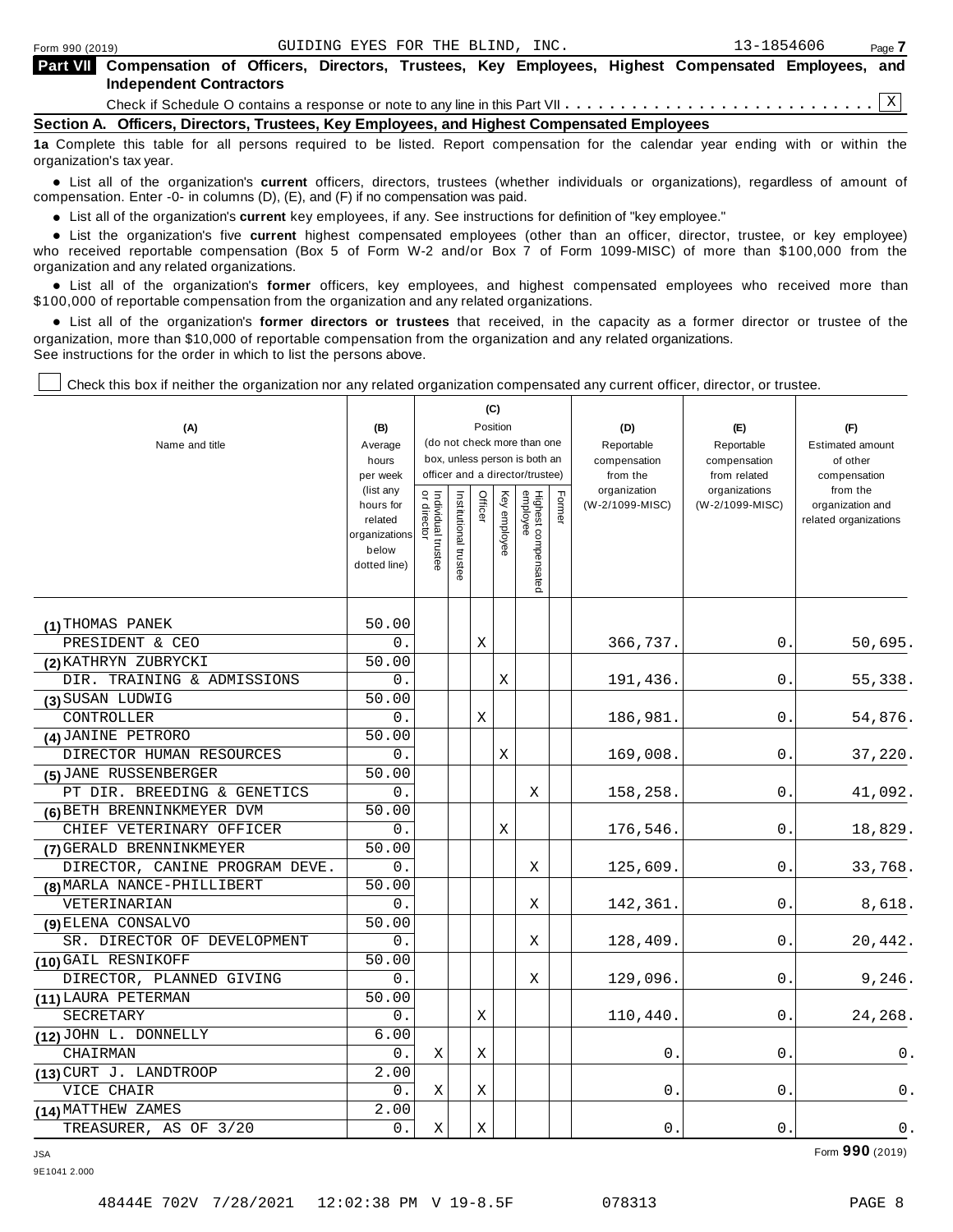#### GUIDING EYES FOR THE BLIND, INC. 13-1854606

| (A)<br>Name and title | (B)                                                                                                                                                                                                                                                                                                                                                                                                                                                                 |                                                                                                                                                                                                        |                       | (C) |              |                                                         |                                                                  | (D)                             | (E)                                                         |                                                                                                                                                                                                                                                                                                                                                                                                                                                                                                                                                                                                                                                                                                                                                                                                                                               | (F)                                                                                                                                                                                                                                                               |                                                                                                                       |
|-----------------------|---------------------------------------------------------------------------------------------------------------------------------------------------------------------------------------------------------------------------------------------------------------------------------------------------------------------------------------------------------------------------------------------------------------------------------------------------------------------|--------------------------------------------------------------------------------------------------------------------------------------------------------------------------------------------------------|-----------------------|-----|--------------|---------------------------------------------------------|------------------------------------------------------------------|---------------------------------|-------------------------------------------------------------|-----------------------------------------------------------------------------------------------------------------------------------------------------------------------------------------------------------------------------------------------------------------------------------------------------------------------------------------------------------------------------------------------------------------------------------------------------------------------------------------------------------------------------------------------------------------------------------------------------------------------------------------------------------------------------------------------------------------------------------------------------------------------------------------------------------------------------------------------|-------------------------------------------------------------------------------------------------------------------------------------------------------------------------------------------------------------------------------------------------------------------|-----------------------------------------------------------------------------------------------------------------------|
|                       | Average<br>hours per<br>week (list any<br>hours for                                                                                                                                                                                                                                                                                                                                                                                                                 | Reportable<br>Reportable<br>Position<br>(do not check more than one<br>compensation<br>compensation from<br>box, unless person is both an<br>from<br>related<br>officer and a director/trustee)<br>the |                       |     |              |                                                         |                                                                  |                                 |                                                             | Estimated<br>amount of<br>other                                                                                                                                                                                                                                                                                                                                                                                                                                                                                                                                                                                                                                                                                                                                                                                                               |                                                                                                                                                                                                                                                                   |                                                                                                                       |
|                       | related<br>organizations<br>below dotted<br>line)                                                                                                                                                                                                                                                                                                                                                                                                                   | õ<br>Individual trustee<br>director                                                                                                                                                                    | Institutional trus    |     | Key employee |                                                         | Former                                                           | organization<br>(W-2/1099-MISC) | (W-2/1099-MISC)                                             |                                                                                                                                                                                                                                                                                                                                                                                                                                                                                                                                                                                                                                                                                                                                                                                                                                               |                                                                                                                                                                                                                                                                   |                                                                                                                       |
| TREASURER             | 3.00<br>$0$ .                                                                                                                                                                                                                                                                                                                                                                                                                                                       | Χ                                                                                                                                                                                                      |                       | Χ   |              |                                                         |                                                                  | 0                               | 0.                                                          |                                                                                                                                                                                                                                                                                                                                                                                                                                                                                                                                                                                                                                                                                                                                                                                                                                               |                                                                                                                                                                                                                                                                   |                                                                                                                       |
|                       | $\overline{3.00}$                                                                                                                                                                                                                                                                                                                                                                                                                                                   |                                                                                                                                                                                                        |                       |     |              |                                                         |                                                                  |                                 |                                                             |                                                                                                                                                                                                                                                                                                                                                                                                                                                                                                                                                                                                                                                                                                                                                                                                                                               |                                                                                                                                                                                                                                                                   |                                                                                                                       |
| SECRETARY             | 0.                                                                                                                                                                                                                                                                                                                                                                                                                                                                  | Χ                                                                                                                                                                                                      |                       | Χ   |              |                                                         |                                                                  | 0                               | 0.                                                          |                                                                                                                                                                                                                                                                                                                                                                                                                                                                                                                                                                                                                                                                                                                                                                                                                                               |                                                                                                                                                                                                                                                                   |                                                                                                                       |
|                       |                                                                                                                                                                                                                                                                                                                                                                                                                                                                     |                                                                                                                                                                                                        |                       |     |              |                                                         |                                                                  |                                 |                                                             |                                                                                                                                                                                                                                                                                                                                                                                                                                                                                                                                                                                                                                                                                                                                                                                                                                               |                                                                                                                                                                                                                                                                   |                                                                                                                       |
|                       |                                                                                                                                                                                                                                                                                                                                                                                                                                                                     |                                                                                                                                                                                                        |                       |     |              |                                                         |                                                                  |                                 |                                                             |                                                                                                                                                                                                                                                                                                                                                                                                                                                                                                                                                                                                                                                                                                                                                                                                                                               |                                                                                                                                                                                                                                                                   |                                                                                                                       |
|                       |                                                                                                                                                                                                                                                                                                                                                                                                                                                                     |                                                                                                                                                                                                        |                       |     |              |                                                         |                                                                  |                                 |                                                             |                                                                                                                                                                                                                                                                                                                                                                                                                                                                                                                                                                                                                                                                                                                                                                                                                                               |                                                                                                                                                                                                                                                                   |                                                                                                                       |
|                       |                                                                                                                                                                                                                                                                                                                                                                                                                                                                     |                                                                                                                                                                                                        |                       |     |              |                                                         |                                                                  |                                 |                                                             |                                                                                                                                                                                                                                                                                                                                                                                                                                                                                                                                                                                                                                                                                                                                                                                                                                               |                                                                                                                                                                                                                                                                   |                                                                                                                       |
| <b>DIRECTOR</b>       | $0$ .                                                                                                                                                                                                                                                                                                                                                                                                                                                               | Χ                                                                                                                                                                                                      |                       |     |              |                                                         |                                                                  | 0                               | 0.                                                          |                                                                                                                                                                                                                                                                                                                                                                                                                                                                                                                                                                                                                                                                                                                                                                                                                                               |                                                                                                                                                                                                                                                                   |                                                                                                                       |
|                       | 1.00                                                                                                                                                                                                                                                                                                                                                                                                                                                                |                                                                                                                                                                                                        |                       |     |              |                                                         |                                                                  |                                 |                                                             |                                                                                                                                                                                                                                                                                                                                                                                                                                                                                                                                                                                                                                                                                                                                                                                                                                               |                                                                                                                                                                                                                                                                   |                                                                                                                       |
| <b>DIRECTOR</b>       | $0$ .                                                                                                                                                                                                                                                                                                                                                                                                                                                               | Χ                                                                                                                                                                                                      |                       |     |              |                                                         |                                                                  | 0                               | 0.                                                          |                                                                                                                                                                                                                                                                                                                                                                                                                                                                                                                                                                                                                                                                                                                                                                                                                                               |                                                                                                                                                                                                                                                                   |                                                                                                                       |
|                       |                                                                                                                                                                                                                                                                                                                                                                                                                                                                     |                                                                                                                                                                                                        |                       |     |              |                                                         |                                                                  |                                 |                                                             |                                                                                                                                                                                                                                                                                                                                                                                                                                                                                                                                                                                                                                                                                                                                                                                                                                               |                                                                                                                                                                                                                                                                   |                                                                                                                       |
|                       |                                                                                                                                                                                                                                                                                                                                                                                                                                                                     |                                                                                                                                                                                                        |                       |     |              |                                                         |                                                                  |                                 |                                                             |                                                                                                                                                                                                                                                                                                                                                                                                                                                                                                                                                                                                                                                                                                                                                                                                                                               |                                                                                                                                                                                                                                                                   |                                                                                                                       |
|                       |                                                                                                                                                                                                                                                                                                                                                                                                                                                                     |                                                                                                                                                                                                        |                       |     |              |                                                         |                                                                  |                                 |                                                             |                                                                                                                                                                                                                                                                                                                                                                                                                                                                                                                                                                                                                                                                                                                                                                                                                                               |                                                                                                                                                                                                                                                                   |                                                                                                                       |
|                       |                                                                                                                                                                                                                                                                                                                                                                                                                                                                     |                                                                                                                                                                                                        |                       |     |              |                                                         |                                                                  |                                 |                                                             |                                                                                                                                                                                                                                                                                                                                                                                                                                                                                                                                                                                                                                                                                                                                                                                                                                               |                                                                                                                                                                                                                                                                   |                                                                                                                       |
|                       |                                                                                                                                                                                                                                                                                                                                                                                                                                                                     |                                                                                                                                                                                                        |                       |     |              |                                                         |                                                                  | 0                               |                                                             |                                                                                                                                                                                                                                                                                                                                                                                                                                                                                                                                                                                                                                                                                                                                                                                                                                               |                                                                                                                                                                                                                                                                   |                                                                                                                       |
|                       | $\overline{2.00}$                                                                                                                                                                                                                                                                                                                                                                                                                                                   |                                                                                                                                                                                                        |                       |     |              |                                                         |                                                                  |                                 |                                                             |                                                                                                                                                                                                                                                                                                                                                                                                                                                                                                                                                                                                                                                                                                                                                                                                                                               |                                                                                                                                                                                                                                                                   |                                                                                                                       |
| <b>DIRECTOR</b>       | 0.                                                                                                                                                                                                                                                                                                                                                                                                                                                                  | Χ                                                                                                                                                                                                      |                       |     |              |                                                         |                                                                  | 0                               | 0.                                                          |                                                                                                                                                                                                                                                                                                                                                                                                                                                                                                                                                                                                                                                                                                                                                                                                                                               |                                                                                                                                                                                                                                                                   |                                                                                                                       |
| DIRECTOR              | 1.00<br>0.                                                                                                                                                                                                                                                                                                                                                                                                                                                          | X                                                                                                                                                                                                      |                       |     |              |                                                         |                                                                  | 0                               | 0.                                                          |                                                                                                                                                                                                                                                                                                                                                                                                                                                                                                                                                                                                                                                                                                                                                                                                                                               |                                                                                                                                                                                                                                                                   |                                                                                                                       |
|                       |                                                                                                                                                                                                                                                                                                                                                                                                                                                                     |                                                                                                                                                                                                        |                       |     |              |                                                         |                                                                  |                                 | $\mathbf{0}$                                                |                                                                                                                                                                                                                                                                                                                                                                                                                                                                                                                                                                                                                                                                                                                                                                                                                                               |                                                                                                                                                                                                                                                                   |                                                                                                                       |
|                       |                                                                                                                                                                                                                                                                                                                                                                                                                                                                     |                                                                                                                                                                                                        |                       |     |              |                                                         |                                                                  |                                 |                                                             |                                                                                                                                                                                                                                                                                                                                                                                                                                                                                                                                                                                                                                                                                                                                                                                                                                               |                                                                                                                                                                                                                                                                   | 0.                                                                                                                    |
|                       |                                                                                                                                                                                                                                                                                                                                                                                                                                                                     |                                                                                                                                                                                                        |                       |     |              |                                                         |                                                                  |                                 |                                                             |                                                                                                                                                                                                                                                                                                                                                                                                                                                                                                                                                                                                                                                                                                                                                                                                                                               |                                                                                                                                                                                                                                                                   |                                                                                                                       |
|                       |                                                                                                                                                                                                                                                                                                                                                                                                                                                                     |                                                                                                                                                                                                        |                       |     |              |                                                         |                                                                  |                                 |                                                             |                                                                                                                                                                                                                                                                                                                                                                                                                                                                                                                                                                                                                                                                                                                                                                                                                                               | Yes                                                                                                                                                                                                                                                               | No.                                                                                                                   |
|                       |                                                                                                                                                                                                                                                                                                                                                                                                                                                                     |                                                                                                                                                                                                        |                       |     |              |                                                         |                                                                  |                                 |                                                             | 3                                                                                                                                                                                                                                                                                                                                                                                                                                                                                                                                                                                                                                                                                                                                                                                                                                             |                                                                                                                                                                                                                                                                   | Χ                                                                                                                     |
|                       |                                                                                                                                                                                                                                                                                                                                                                                                                                                                     |                                                                                                                                                                                                        |                       |     |              |                                                         |                                                                  |                                 |                                                             |                                                                                                                                                                                                                                                                                                                                                                                                                                                                                                                                                                                                                                                                                                                                                                                                                                               |                                                                                                                                                                                                                                                                   |                                                                                                                       |
|                       |                                                                                                                                                                                                                                                                                                                                                                                                                                                                     |                                                                                                                                                                                                        |                       |     |              |                                                         |                                                                  |                                 |                                                             |                                                                                                                                                                                                                                                                                                                                                                                                                                                                                                                                                                                                                                                                                                                                                                                                                                               |                                                                                                                                                                                                                                                                   | Χ                                                                                                                     |
|                       |                                                                                                                                                                                                                                                                                                                                                                                                                                                                     |                                                                                                                                                                                                        |                       |     |              |                                                         |                                                                  |                                 |                                                             |                                                                                                                                                                                                                                                                                                                                                                                                                                                                                                                                                                                                                                                                                                                                                                                                                                               |                                                                                                                                                                                                                                                                   |                                                                                                                       |
|                       |                                                                                                                                                                                                                                                                                                                                                                                                                                                                     |                                                                                                                                                                                                        |                       |     |              |                                                         |                                                                  |                                 |                                                             |                                                                                                                                                                                                                                                                                                                                                                                                                                                                                                                                                                                                                                                                                                                                                                                                                                               |                                                                                                                                                                                                                                                                   |                                                                                                                       |
| (A)                   |                                                                                                                                                                                                                                                                                                                                                                                                                                                                     |                                                                                                                                                                                                        |                       |     |              |                                                         |                                                                  | (B)                             |                                                             |                                                                                                                                                                                                                                                                                                                                                                                                                                                                                                                                                                                                                                                                                                                                                                                                                                               |                                                                                                                                                                                                                                                                   |                                                                                                                       |
|                       |                                                                                                                                                                                                                                                                                                                                                                                                                                                                     |                                                                                                                                                                                                        |                       |     |              |                                                         |                                                                  |                                 |                                                             |                                                                                                                                                                                                                                                                                                                                                                                                                                                                                                                                                                                                                                                                                                                                                                                                                                               |                                                                                                                                                                                                                                                                   |                                                                                                                       |
|                       |                                                                                                                                                                                                                                                                                                                                                                                                                                                                     |                                                                                                                                                                                                        |                       |     |              |                                                         |                                                                  |                                 |                                                             |                                                                                                                                                                                                                                                                                                                                                                                                                                                                                                                                                                                                                                                                                                                                                                                                                                               |                                                                                                                                                                                                                                                                   |                                                                                                                       |
|                       |                                                                                                                                                                                                                                                                                                                                                                                                                                                                     |                                                                                                                                                                                                        |                       |     |              |                                                         |                                                                  |                                 |                                                             |                                                                                                                                                                                                                                                                                                                                                                                                                                                                                                                                                                                                                                                                                                                                                                                                                                               |                                                                                                                                                                                                                                                                   |                                                                                                                       |
|                       | 15) ROBERT DRUSKIN (THRU 3/20)<br>16) JANE ADAMS<br>17) WENDY AGLIETTI (THRU 9/29/20)<br>DIRECTOR<br>18) EDUARDO ANDRADE<br><b>DIRECTOR</b><br>19) WENDY S. DAVID<br>20) DAVID FEIN<br>21) SUE KELSEY (FROM 12/19)<br>DIRECTOR<br>22) ELI MANNING (FROM 3/20)<br>DIRECTOR<br>23) THOMAS MCC. SOUTHER<br><b>DIRECTOR</b><br>24) JANE PARKER<br>25) ANDREA REDMOND (FROM 12/19)<br>1b Sub-total<br><b>Section B. Independent Contractors</b><br>year.<br>ATTACHMENT 5 | $\overline{3.00}$<br>$0$ .<br>1.00<br>0.<br>$\overline{2.00}$<br>1.00<br>$0$ .<br>3.00<br>$0$ .<br>3.00<br>$0$ .<br>reportable compensation from the organization ▶<br>Name and business address       | Χ<br>Χ<br>Χ<br>Χ<br>Χ | 19  | Officer      | c Total from continuation sheets to Part VII, Section A | Highest compensated<br>employee<br>d Total (add lines 1b and 1c) |                                 | 0<br>0<br>0<br>0<br>1,884,881<br>$\mathbf{0}$<br>1,884,881. | organizations<br>0.<br>0.<br>0.<br>0.<br>0.<br>$\mathbf{0}$<br>0<br>2 Total number of individuals (including but not limited to those listed above) who received more than \$100,000 of<br>Did the organization list any former officer, director, or trustee, key employee, or highest compensated<br>employee on line 1a? If "Yes," complete Schedule J for such individual<br>For any individual listed on line 1a, is the sum of reportable compensation and other compensation from the<br>organization and related organizations greater than \$150,000? If "Yes," complete Schedule J for such<br>Did any person listed on line 1a receive or accrue compensation from any unrelated organization or individual<br>for services rendered to the organization? If "Yes," complete Schedule J for such person<br>Description of services | 4<br>5<br>Complete this table for your five highest compensated independent contractors that received more than \$100,000 of<br>compensation from the organization. Report compensation for the calendar year ending with or within the organization's tax<br>(C) | compensation<br>from the<br>organization<br>and related<br>organizations<br>354,392.<br>354,392.<br>Χ<br>Compensation |

**2** Total number of independent contractors (including but not limited to those listed above) who received more than \$100,000 in compensation from the organization  $\blacktriangleright$  11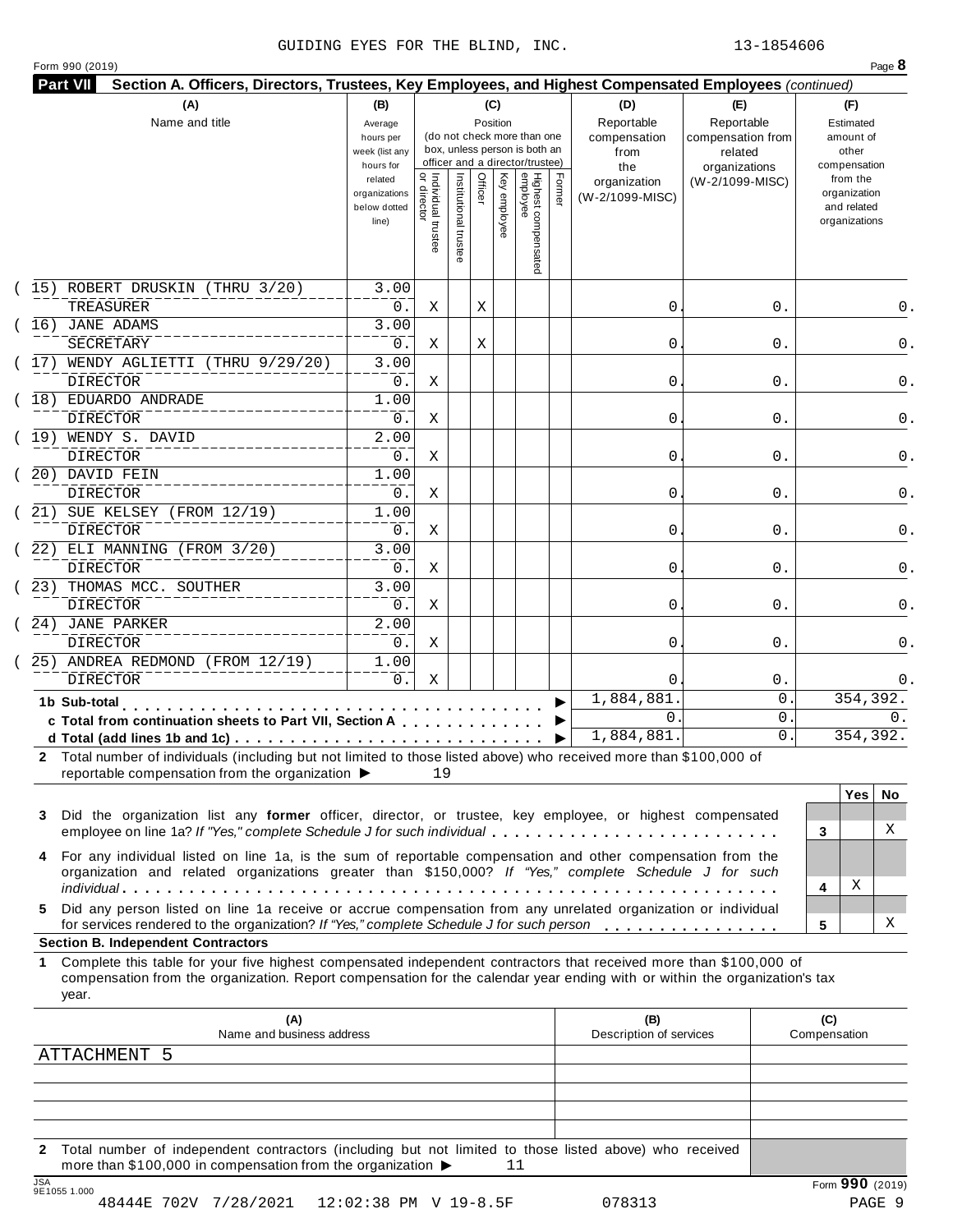#### GUIDING EYES FOR THE BLIND, INC. 13-1854606

| Page $\delta$ |
|---------------|
|               |

| Part VII<br>Section A. Officers, Directors, Trustees, Key Employees, and Highest Compensated Employees (continued)<br>(A)<br>Name and title                                                                                                                                                                                                                                                                     | (B)<br>Average<br>hours per<br>week (list any                  |                                |                       | (C)<br>Position | (do not check more than one<br>box, unless person is both an                       |        | (D)<br>Reportable<br>compensation<br>from | (E)<br>Reportable<br>compensation from<br>related | (F)<br>Estimated<br>amount of<br>other                                   |
|-----------------------------------------------------------------------------------------------------------------------------------------------------------------------------------------------------------------------------------------------------------------------------------------------------------------------------------------------------------------------------------------------------------------|----------------------------------------------------------------|--------------------------------|-----------------------|-----------------|------------------------------------------------------------------------------------|--------|-------------------------------------------|---------------------------------------------------|--------------------------------------------------------------------------|
|                                                                                                                                                                                                                                                                                                                                                                                                                 | hours for<br>related<br>organizations<br>below dotted<br>line) | Individual trustee<br>director | Institutional<br>trus | Officer         | officer and a director/trustee)<br>Highest compensated<br>employee<br>Key employee | Former | the<br>organization<br>(W-2/1099-MISC)    | organizations<br>(W-2/1099-MISC)                  | compensation<br>from the<br>organization<br>and related<br>organizations |
| CORY SHIELDS<br>26)<br><b>DIRECTOR</b>                                                                                                                                                                                                                                                                                                                                                                          | 3.00<br>0.                                                     | Χ                              |                       |                 |                                                                                    |        | 0                                         | 0.                                                |                                                                          |
| 27) CINDY SULLIVAN (FROM 12/19)<br><b>DIRECTOR</b>                                                                                                                                                                                                                                                                                                                                                              | 1.00<br>0.                                                     | Χ                              |                       |                 |                                                                                    |        | 0                                         | 0.                                                |                                                                          |
| 28) GAURANG TRIVEDI<br><b>DIRECTOR</b>                                                                                                                                                                                                                                                                                                                                                                          | 1.00<br>$0$ .                                                  | Χ                              |                       |                 |                                                                                    |        | 0                                         | 0.                                                |                                                                          |
|                                                                                                                                                                                                                                                                                                                                                                                                                 |                                                                |                                |                       |                 |                                                                                    |        |                                           |                                                   |                                                                          |
|                                                                                                                                                                                                                                                                                                                                                                                                                 |                                                                |                                |                       |                 |                                                                                    |        |                                           |                                                   |                                                                          |
|                                                                                                                                                                                                                                                                                                                                                                                                                 |                                                                |                                |                       |                 |                                                                                    |        |                                           |                                                   |                                                                          |
|                                                                                                                                                                                                                                                                                                                                                                                                                 |                                                                |                                |                       |                 |                                                                                    |        |                                           |                                                   |                                                                          |
|                                                                                                                                                                                                                                                                                                                                                                                                                 |                                                                |                                |                       |                 |                                                                                    |        |                                           |                                                   |                                                                          |
|                                                                                                                                                                                                                                                                                                                                                                                                                 |                                                                |                                |                       |                 |                                                                                    |        |                                           |                                                   |                                                                          |
|                                                                                                                                                                                                                                                                                                                                                                                                                 |                                                                |                                |                       |                 |                                                                                    |        |                                           |                                                   |                                                                          |
|                                                                                                                                                                                                                                                                                                                                                                                                                 |                                                                |                                |                       |                 |                                                                                    |        |                                           |                                                   |                                                                          |
| 1b Sub-total<br>c Total from continuation sheets to Part VII, Section A<br>2 Total number of individuals (including but not limited to those listed above) who received more than \$100,000 of                                                                                                                                                                                                                  |                                                                |                                |                       |                 |                                                                                    |        | $\Omega$ .                                | 0                                                 | 0.                                                                       |
| reportable compensation from the organization ▶ 19                                                                                                                                                                                                                                                                                                                                                              |                                                                |                                |                       |                 |                                                                                    |        |                                           |                                                   | Yes  <br>  No                                                            |
| Did the organization list any former officer, director, or trustee, key employee, or highest compensated<br>3<br>employee on line 1a? If "Yes," complete Schedule J for such individual<br>For any individual listed on line 1a, is the sum of reportable compensation and other compensation from the<br>organization and related organizations greater than \$150,000? If "Yes," complete Schedule J for such |                                                                |                                |                       |                 |                                                                                    |        |                                           |                                                   | Χ<br>3                                                                   |
| Did any person listed on line 1a receive or accrue compensation from any unrelated organization or individual                                                                                                                                                                                                                                                                                                   |                                                                |                                |                       |                 |                                                                                    |        |                                           |                                                   | Χ<br>4<br>Χ                                                              |
| for services rendered to the organization? If "Yes," complete Schedule J for such person<br><b>Section B. Independent Contractors</b>                                                                                                                                                                                                                                                                           |                                                                |                                |                       |                 |                                                                                    |        |                                           |                                                   | 5                                                                        |
| Complete this table for your five highest compensated independent contractors that received more than \$100,000 of<br>1<br>compensation from the organization. Report compensation for the calendar year ending with or within the organization's tax<br>year.                                                                                                                                                  |                                                                |                                |                       |                 |                                                                                    |        |                                           |                                                   |                                                                          |
| (A)<br>Name and business address                                                                                                                                                                                                                                                                                                                                                                                |                                                                |                                |                       |                 |                                                                                    |        | (B)<br>Description of services            |                                                   | (C)<br>Compensation                                                      |
|                                                                                                                                                                                                                                                                                                                                                                                                                 |                                                                |                                |                       |                 |                                                                                    |        |                                           |                                                   |                                                                          |
|                                                                                                                                                                                                                                                                                                                                                                                                                 |                                                                |                                |                       |                 |                                                                                    |        |                                           |                                                   |                                                                          |
| 2 Total number of independent contractors (including but not limited to those listed above) who received                                                                                                                                                                                                                                                                                                        |                                                                |                                |                       |                 |                                                                                    |        |                                           |                                                   |                                                                          |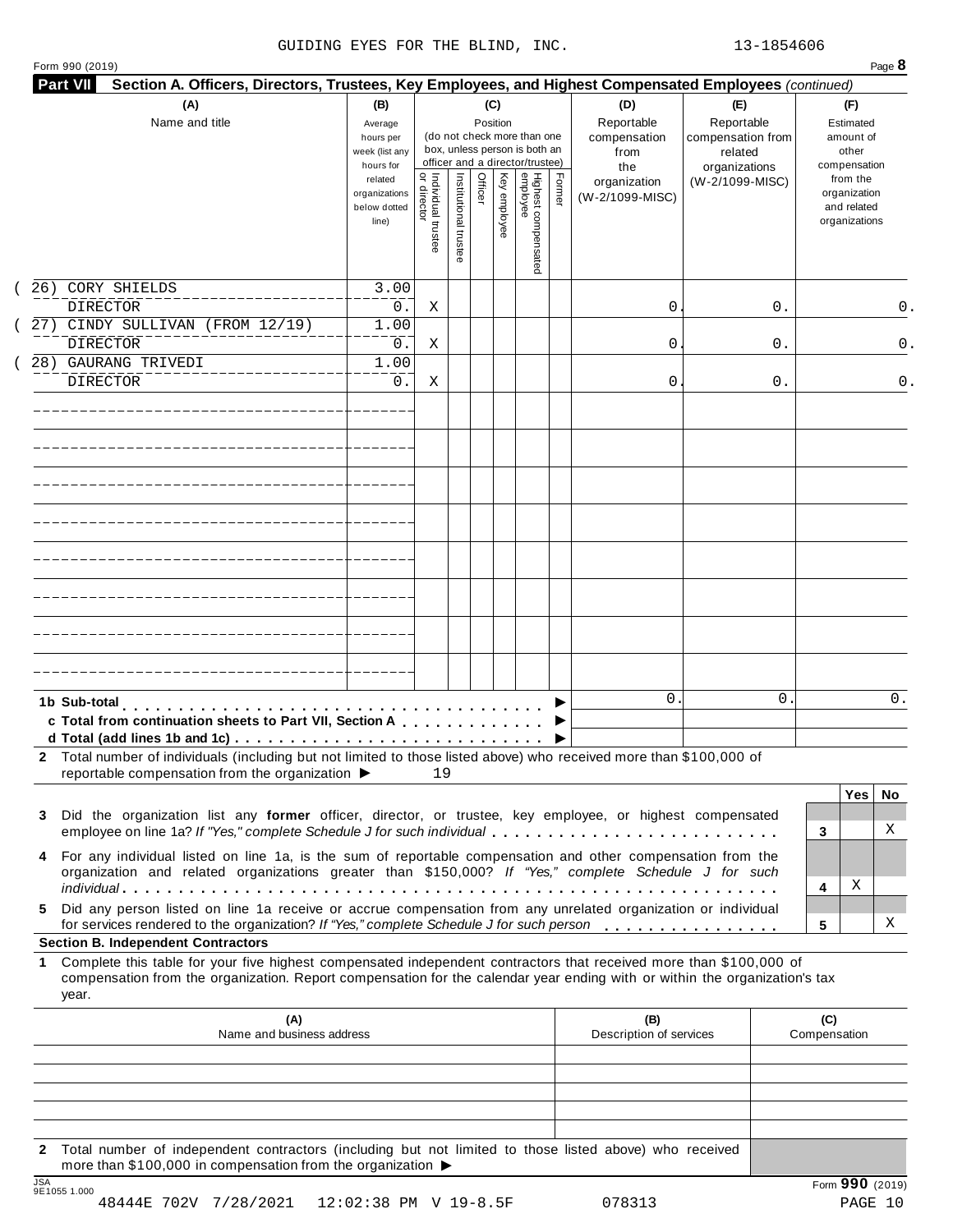**Part VIII Statement of Revenue**

|                                  |    |                                                                                                                                                                                                            |                                                                                                                                                                                                                                                                                                                                                                                                                                                         |                                                                                                                                                                                                                                                                                                                                                                                                                                                                                                                                                                                   | (A)<br>Total revenue                                                                                                                                                                                                                                                                                                                                                                             | (B)<br>Related or exempt | (C)<br>Unrelated | (D)                                                    |
|----------------------------------|----|------------------------------------------------------------------------------------------------------------------------------------------------------------------------------------------------------------|---------------------------------------------------------------------------------------------------------------------------------------------------------------------------------------------------------------------------------------------------------------------------------------------------------------------------------------------------------------------------------------------------------------------------------------------------------|-----------------------------------------------------------------------------------------------------------------------------------------------------------------------------------------------------------------------------------------------------------------------------------------------------------------------------------------------------------------------------------------------------------------------------------------------------------------------------------------------------------------------------------------------------------------------------------|--------------------------------------------------------------------------------------------------------------------------------------------------------------------------------------------------------------------------------------------------------------------------------------------------------------------------------------------------------------------------------------------------|--------------------------|------------------|--------------------------------------------------------|
|                                  |    |                                                                                                                                                                                                            |                                                                                                                                                                                                                                                                                                                                                                                                                                                         |                                                                                                                                                                                                                                                                                                                                                                                                                                                                                                                                                                                   |                                                                                                                                                                                                                                                                                                                                                                                                  | function revenue         | business revenue | Revenue excluded<br>from tax under<br>sections 512-514 |
|                                  |    |                                                                                                                                                                                                            | 1a                                                                                                                                                                                                                                                                                                                                                                                                                                                      |                                                                                                                                                                                                                                                                                                                                                                                                                                                                                                                                                                                   |                                                                                                                                                                                                                                                                                                                                                                                                  |                          |                  |                                                        |
|                                  |    |                                                                                                                                                                                                            | 1b                                                                                                                                                                                                                                                                                                                                                                                                                                                      |                                                                                                                                                                                                                                                                                                                                                                                                                                                                                                                                                                                   |                                                                                                                                                                                                                                                                                                                                                                                                  |                          |                  |                                                        |
|                                  |    |                                                                                                                                                                                                            | 1c                                                                                                                                                                                                                                                                                                                                                                                                                                                      | 2,000.                                                                                                                                                                                                                                                                                                                                                                                                                                                                                                                                                                            |                                                                                                                                                                                                                                                                                                                                                                                                  |                          |                  |                                                        |
|                                  |    |                                                                                                                                                                                                            | 1d                                                                                                                                                                                                                                                                                                                                                                                                                                                      |                                                                                                                                                                                                                                                                                                                                                                                                                                                                                                                                                                                   |                                                                                                                                                                                                                                                                                                                                                                                                  |                          |                  |                                                        |
|                                  |    |                                                                                                                                                                                                            | 1е                                                                                                                                                                                                                                                                                                                                                                                                                                                      |                                                                                                                                                                                                                                                                                                                                                                                                                                                                                                                                                                                   |                                                                                                                                                                                                                                                                                                                                                                                                  |                          |                  |                                                        |
|                                  |    |                                                                                                                                                                                                            |                                                                                                                                                                                                                                                                                                                                                                                                                                                         |                                                                                                                                                                                                                                                                                                                                                                                                                                                                                                                                                                                   |                                                                                                                                                                                                                                                                                                                                                                                                  |                          |                  |                                                        |
|                                  |    |                                                                                                                                                                                                            | 1f                                                                                                                                                                                                                                                                                                                                                                                                                                                      | 32, 294, 991.                                                                                                                                                                                                                                                                                                                                                                                                                                                                                                                                                                     |                                                                                                                                                                                                                                                                                                                                                                                                  |                          |                  |                                                        |
|                                  |    |                                                                                                                                                                                                            |                                                                                                                                                                                                                                                                                                                                                                                                                                                         |                                                                                                                                                                                                                                                                                                                                                                                                                                                                                                                                                                                   |                                                                                                                                                                                                                                                                                                                                                                                                  |                          |                  |                                                        |
|                                  |    |                                                                                                                                                                                                            |                                                                                                                                                                                                                                                                                                                                                                                                                                                         | 136,991.                                                                                                                                                                                                                                                                                                                                                                                                                                                                                                                                                                          |                                                                                                                                                                                                                                                                                                                                                                                                  |                          |                  |                                                        |
|                                  |    |                                                                                                                                                                                                            |                                                                                                                                                                                                                                                                                                                                                                                                                                                         |                                                                                                                                                                                                                                                                                                                                                                                                                                                                                                                                                                                   | 32, 296, 991.                                                                                                                                                                                                                                                                                                                                                                                    |                          |                  |                                                        |
|                                  |    |                                                                                                                                                                                                            |                                                                                                                                                                                                                                                                                                                                                                                                                                                         | <b>Business Code</b>                                                                                                                                                                                                                                                                                                                                                                                                                                                                                                                                                              |                                                                                                                                                                                                                                                                                                                                                                                                  |                          |                  |                                                        |
|                                  |    |                                                                                                                                                                                                            |                                                                                                                                                                                                                                                                                                                                                                                                                                                         | 900099                                                                                                                                                                                                                                                                                                                                                                                                                                                                                                                                                                            | 305,200.                                                                                                                                                                                                                                                                                                                                                                                         | 305,200.                 |                  |                                                        |
| DOG ADOPTION                     |    |                                                                                                                                                                                                            |                                                                                                                                                                                                                                                                                                                                                                                                                                                         | 900099                                                                                                                                                                                                                                                                                                                                                                                                                                                                                                                                                                            | 118,964.                                                                                                                                                                                                                                                                                                                                                                                         | 118,964.                 |                  |                                                        |
|                                  |    |                                                                                                                                                                                                            |                                                                                                                                                                                                                                                                                                                                                                                                                                                         |                                                                                                                                                                                                                                                                                                                                                                                                                                                                                                                                                                                   |                                                                                                                                                                                                                                                                                                                                                                                                  |                          |                  |                                                        |
|                                  |    |                                                                                                                                                                                                            |                                                                                                                                                                                                                                                                                                                                                                                                                                                         |                                                                                                                                                                                                                                                                                                                                                                                                                                                                                                                                                                                   |                                                                                                                                                                                                                                                                                                                                                                                                  |                          |                  |                                                        |
|                                  |    |                                                                                                                                                                                                            |                                                                                                                                                                                                                                                                                                                                                                                                                                                         |                                                                                                                                                                                                                                                                                                                                                                                                                                                                                                                                                                                   |                                                                                                                                                                                                                                                                                                                                                                                                  |                          |                  |                                                        |
|                                  |    |                                                                                                                                                                                                            |                                                                                                                                                                                                                                                                                                                                                                                                                                                         |                                                                                                                                                                                                                                                                                                                                                                                                                                                                                                                                                                                   |                                                                                                                                                                                                                                                                                                                                                                                                  |                          |                  |                                                        |
|                                  |    |                                                                                                                                                                                                            |                                                                                                                                                                                                                                                                                                                                                                                                                                                         |                                                                                                                                                                                                                                                                                                                                                                                                                                                                                                                                                                                   | 424,164.                                                                                                                                                                                                                                                                                                                                                                                         |                          |                  |                                                        |
|                                  |    |                                                                                                                                                                                                            |                                                                                                                                                                                                                                                                                                                                                                                                                                                         |                                                                                                                                                                                                                                                                                                                                                                                                                                                                                                                                                                                   |                                                                                                                                                                                                                                                                                                                                                                                                  |                          |                  |                                                        |
|                                  |    |                                                                                                                                                                                                            |                                                                                                                                                                                                                                                                                                                                                                                                                                                         |                                                                                                                                                                                                                                                                                                                                                                                                                                                                                                                                                                                   | 1,886,433.                                                                                                                                                                                                                                                                                                                                                                                       |                          |                  | 1,886,433.                                             |
|                                  |    |                                                                                                                                                                                                            |                                                                                                                                                                                                                                                                                                                                                                                                                                                         |                                                                                                                                                                                                                                                                                                                                                                                                                                                                                                                                                                                   | 0.                                                                                                                                                                                                                                                                                                                                                                                               |                          |                  |                                                        |
|                                  |    |                                                                                                                                                                                                            |                                                                                                                                                                                                                                                                                                                                                                                                                                                         |                                                                                                                                                                                                                                                                                                                                                                                                                                                                                                                                                                                   | 2,190.                                                                                                                                                                                                                                                                                                                                                                                           |                          |                  | 2,190.                                                 |
|                                  |    |                                                                                                                                                                                                            |                                                                                                                                                                                                                                                                                                                                                                                                                                                         |                                                                                                                                                                                                                                                                                                                                                                                                                                                                                                                                                                                   |                                                                                                                                                                                                                                                                                                                                                                                                  |                          |                  |                                                        |
|                                  | 6a |                                                                                                                                                                                                            |                                                                                                                                                                                                                                                                                                                                                                                                                                                         |                                                                                                                                                                                                                                                                                                                                                                                                                                                                                                                                                                                   |                                                                                                                                                                                                                                                                                                                                                                                                  |                          |                  |                                                        |
|                                  | 6b |                                                                                                                                                                                                            |                                                                                                                                                                                                                                                                                                                                                                                                                                                         |                                                                                                                                                                                                                                                                                                                                                                                                                                                                                                                                                                                   |                                                                                                                                                                                                                                                                                                                                                                                                  |                          |                  |                                                        |
|                                  |    |                                                                                                                                                                                                            |                                                                                                                                                                                                                                                                                                                                                                                                                                                         |                                                                                                                                                                                                                                                                                                                                                                                                                                                                                                                                                                                   |                                                                                                                                                                                                                                                                                                                                                                                                  |                          |                  |                                                        |
|                                  |    |                                                                                                                                                                                                            |                                                                                                                                                                                                                                                                                                                                                                                                                                                         |                                                                                                                                                                                                                                                                                                                                                                                                                                                                                                                                                                                   | 0.                                                                                                                                                                                                                                                                                                                                                                                               |                          |                  |                                                        |
|                                  |    |                                                                                                                                                                                                            |                                                                                                                                                                                                                                                                                                                                                                                                                                                         | (ii) Other                                                                                                                                                                                                                                                                                                                                                                                                                                                                                                                                                                        |                                                                                                                                                                                                                                                                                                                                                                                                  |                          |                  |                                                        |
| sales<br>of                      |    |                                                                                                                                                                                                            |                                                                                                                                                                                                                                                                                                                                                                                                                                                         |                                                                                                                                                                                                                                                                                                                                                                                                                                                                                                                                                                                   |                                                                                                                                                                                                                                                                                                                                                                                                  |                          |                  |                                                        |
|                                  | 7a |                                                                                                                                                                                                            |                                                                                                                                                                                                                                                                                                                                                                                                                                                         | 11,109.                                                                                                                                                                                                                                                                                                                                                                                                                                                                                                                                                                           |                                                                                                                                                                                                                                                                                                                                                                                                  |                          |                  |                                                        |
|                                  |    |                                                                                                                                                                                                            |                                                                                                                                                                                                                                                                                                                                                                                                                                                         |                                                                                                                                                                                                                                                                                                                                                                                                                                                                                                                                                                                   |                                                                                                                                                                                                                                                                                                                                                                                                  |                          |                  |                                                        |
| and sales expenses               | 7b |                                                                                                                                                                                                            |                                                                                                                                                                                                                                                                                                                                                                                                                                                         |                                                                                                                                                                                                                                                                                                                                                                                                                                                                                                                                                                                   |                                                                                                                                                                                                                                                                                                                                                                                                  |                          |                  |                                                        |
| <b>c</b> Gain or (loss) <b>c</b> | 7c |                                                                                                                                                                                                            |                                                                                                                                                                                                                                                                                                                                                                                                                                                         | 11,109.                                                                                                                                                                                                                                                                                                                                                                                                                                                                                                                                                                           |                                                                                                                                                                                                                                                                                                                                                                                                  |                          |                  |                                                        |
|                                  |    |                                                                                                                                                                                                            |                                                                                                                                                                                                                                                                                                                                                                                                                                                         |                                                                                                                                                                                                                                                                                                                                                                                                                                                                                                                                                                                   | $-688,979.$                                                                                                                                                                                                                                                                                                                                                                                      |                          |                  | $-688,979.$                                            |
| Gross                            |    |                                                                                                                                                                                                            |                                                                                                                                                                                                                                                                                                                                                                                                                                                         |                                                                                                                                                                                                                                                                                                                                                                                                                                                                                                                                                                                   |                                                                                                                                                                                                                                                                                                                                                                                                  |                          |                  |                                                        |
|                                  |    |                                                                                                                                                                                                            |                                                                                                                                                                                                                                                                                                                                                                                                                                                         |                                                                                                                                                                                                                                                                                                                                                                                                                                                                                                                                                                                   |                                                                                                                                                                                                                                                                                                                                                                                                  |                          |                  |                                                        |
|                                  |    |                                                                                                                                                                                                            |                                                                                                                                                                                                                                                                                                                                                                                                                                                         |                                                                                                                                                                                                                                                                                                                                                                                                                                                                                                                                                                                   |                                                                                                                                                                                                                                                                                                                                                                                                  |                          |                  |                                                        |
|                                  |    |                                                                                                                                                                                                            | 8а                                                                                                                                                                                                                                                                                                                                                                                                                                                      | 0.                                                                                                                                                                                                                                                                                                                                                                                                                                                                                                                                                                                |                                                                                                                                                                                                                                                                                                                                                                                                  |                          |                  |                                                        |
|                                  |    |                                                                                                                                                                                                            | 8b                                                                                                                                                                                                                                                                                                                                                                                                                                                      | $\mathsf{0}$ .                                                                                                                                                                                                                                                                                                                                                                                                                                                                                                                                                                    |                                                                                                                                                                                                                                                                                                                                                                                                  |                          |                  |                                                        |
|                                  |    |                                                                                                                                                                                                            |                                                                                                                                                                                                                                                                                                                                                                                                                                                         | ▶                                                                                                                                                                                                                                                                                                                                                                                                                                                                                                                                                                                 | 0.                                                                                                                                                                                                                                                                                                                                                                                               |                          |                  |                                                        |
| income<br>Gross                  |    | gaming                                                                                                                                                                                                     |                                                                                                                                                                                                                                                                                                                                                                                                                                                         |                                                                                                                                                                                                                                                                                                                                                                                                                                                                                                                                                                                   |                                                                                                                                                                                                                                                                                                                                                                                                  |                          |                  |                                                        |
|                                  |    |                                                                                                                                                                                                            | 9а                                                                                                                                                                                                                                                                                                                                                                                                                                                      | 0.                                                                                                                                                                                                                                                                                                                                                                                                                                                                                                                                                                                |                                                                                                                                                                                                                                                                                                                                                                                                  |                          |                  |                                                        |
|                                  |    |                                                                                                                                                                                                            | 9b                                                                                                                                                                                                                                                                                                                                                                                                                                                      | $\mathsf{0}$ .                                                                                                                                                                                                                                                                                                                                                                                                                                                                                                                                                                    |                                                                                                                                                                                                                                                                                                                                                                                                  |                          |                  |                                                        |
|                                  |    |                                                                                                                                                                                                            |                                                                                                                                                                                                                                                                                                                                                                                                                                                         | ▶                                                                                                                                                                                                                                                                                                                                                                                                                                                                                                                                                                                 | 0.                                                                                                                                                                                                                                                                                                                                                                                               |                          |                  |                                                        |
| Gross                            |    |                                                                                                                                                                                                            |                                                                                                                                                                                                                                                                                                                                                                                                                                                         |                                                                                                                                                                                                                                                                                                                                                                                                                                                                                                                                                                                   |                                                                                                                                                                                                                                                                                                                                                                                                  |                          |                  |                                                        |
|                                  |    |                                                                                                                                                                                                            |                                                                                                                                                                                                                                                                                                                                                                                                                                                         | 0.                                                                                                                                                                                                                                                                                                                                                                                                                                                                                                                                                                                |                                                                                                                                                                                                                                                                                                                                                                                                  |                          |                  |                                                        |
|                                  |    |                                                                                                                                                                                                            |                                                                                                                                                                                                                                                                                                                                                                                                                                                         | $\mathbf{0}$ .                                                                                                                                                                                                                                                                                                                                                                                                                                                                                                                                                                    |                                                                                                                                                                                                                                                                                                                                                                                                  |                          |                  |                                                        |
|                                  |    |                                                                                                                                                                                                            |                                                                                                                                                                                                                                                                                                                                                                                                                                                         |                                                                                                                                                                                                                                                                                                                                                                                                                                                                                                                                                                                   | $0$ .                                                                                                                                                                                                                                                                                                                                                                                            |                          |                  |                                                        |
|                                  |    |                                                                                                                                                                                                            |                                                                                                                                                                                                                                                                                                                                                                                                                                                         | <b>Business Code</b>                                                                                                                                                                                                                                                                                                                                                                                                                                                                                                                                                              |                                                                                                                                                                                                                                                                                                                                                                                                  |                          |                  |                                                        |
| EMPLOYEE BOARDING                |    |                                                                                                                                                                                                            |                                                                                                                                                                                                                                                                                                                                                                                                                                                         | 900099                                                                                                                                                                                                                                                                                                                                                                                                                                                                                                                                                                            | 18,000.                                                                                                                                                                                                                                                                                                                                                                                          |                          |                  | 18,000.                                                |
| MISCELLANEOUS                    |    |                                                                                                                                                                                                            |                                                                                                                                                                                                                                                                                                                                                                                                                                                         | 900099                                                                                                                                                                                                                                                                                                                                                                                                                                                                                                                                                                            | 10,823.                                                                                                                                                                                                                                                                                                                                                                                          |                          |                  | 10,823.                                                |
|                                  |    |                                                                                                                                                                                                            |                                                                                                                                                                                                                                                                                                                                                                                                                                                         |                                                                                                                                                                                                                                                                                                                                                                                                                                                                                                                                                                                   |                                                                                                                                                                                                                                                                                                                                                                                                  |                          |                  |                                                        |
|                                  |    |                                                                                                                                                                                                            |                                                                                                                                                                                                                                                                                                                                                                                                                                                         |                                                                                                                                                                                                                                                                                                                                                                                                                                                                                                                                                                                   |                                                                                                                                                                                                                                                                                                                                                                                                  |                          |                  |                                                        |
|                                  |    |                                                                                                                                                                                                            |                                                                                                                                                                                                                                                                                                                                                                                                                                                         |                                                                                                                                                                                                                                                                                                                                                                                                                                                                                                                                                                                   |                                                                                                                                                                                                                                                                                                                                                                                                  |                          |                  |                                                        |
| All other revenue                |    |                                                                                                                                                                                                            |                                                                                                                                                                                                                                                                                                                                                                                                                                                         |                                                                                                                                                                                                                                                                                                                                                                                                                                                                                                                                                                                   | 28,823.                                                                                                                                                                                                                                                                                                                                                                                          |                          |                  |                                                        |
|                                  |    | SALE OF PUPPIES/DOGS<br>Gross rents <b>contains and</b><br>Less: rental expenses<br>Rental income or (loss) 6c<br>Gross amount from<br>assets<br>other than inventory<br>Less: cost or other basis<br>from | Federated campaigns <b>Federated</b><br>Membership dues <b>All Accords</b> Membership dues<br>Fundraising events <b>Fundraising</b><br>Related organizations <b>contains</b><br>Government grants (contributions).<br>All other contributions, gifts, grants,<br>and similar amounts not included above.<br>Noncash contributions included in<br>2,000.<br>events (not including \$<br>of contributions reported on line<br>sales of inventory,<br>less | $lines 1a-1f$ $\ldots$ $\ldots$ $\ldots$<br>All other program service revenue<br>(i) Real<br>(i) Securities<br>25, 272, 624.<br>25, 972, 712.<br>$-700,088.$<br>income from fundraising<br>1c). See Part IV, line 18<br>Less: direct expenses extending the state of the state of the state of the state of the state of the state of the state of the state of the state of the state of the state of the state of the state of the state of the stat<br>activities. See Part IV, line 19<br>Less: direct expenses<br>returns and allowances 100<br>Less: cost of goods sold 10b | $1g$ \$<br>Total. Add lines 2a-2f ▶<br>Investment income (including dividends, interest, and<br>Income from investment of tax-exempt bond proceeds $\blacksquare$<br>(ii) Personal<br>Net rental income or (loss) $\ldots$ , $\ldots$ , $\ldots$<br>Net income or (loss) from fundraising events.<br>Net income or (loss) from gaming activities<br>Net income or (loss) from sales of inventory |                          |                  |                                                        |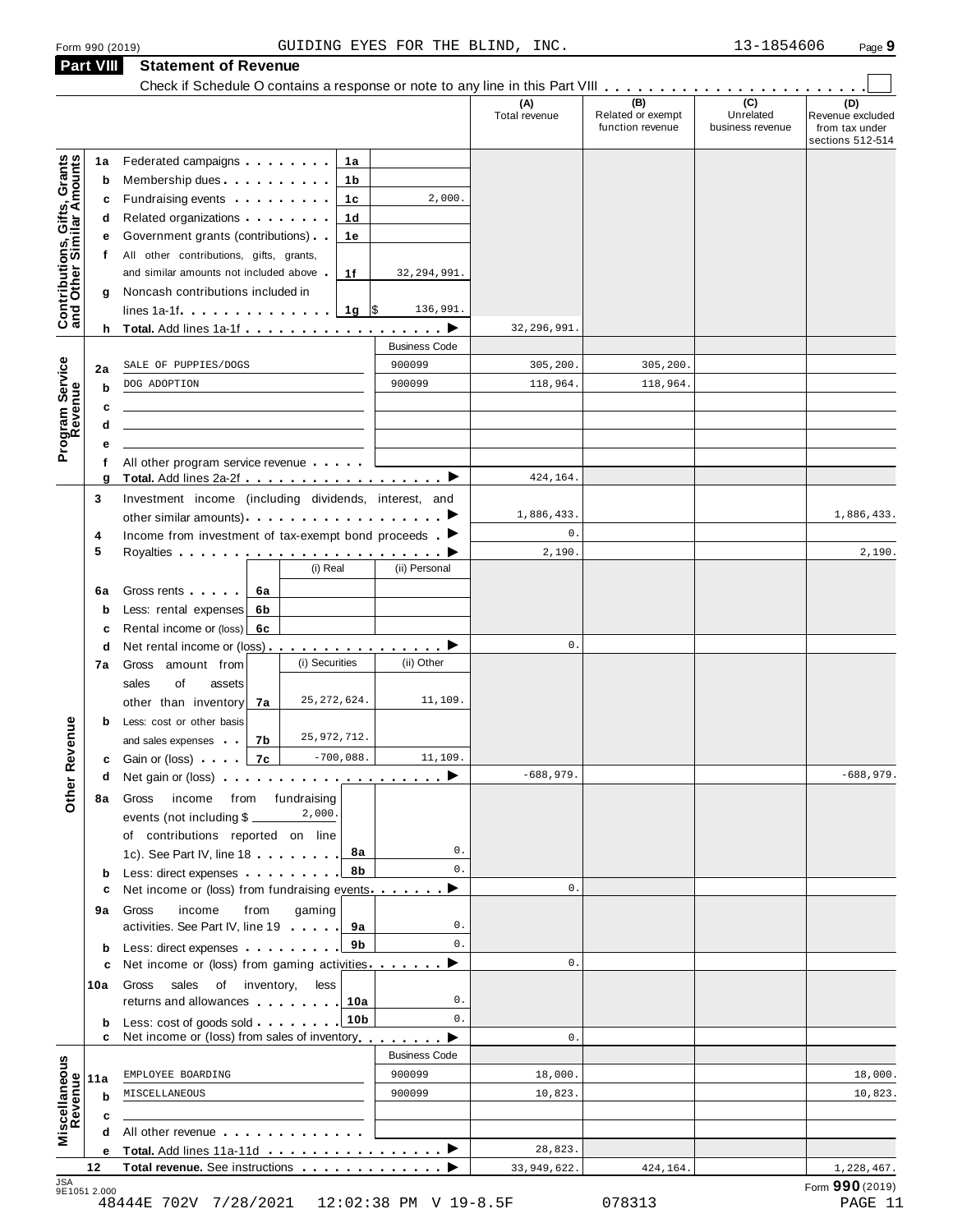**Part IX Statement of Functional Expenses**

Section 501(c)(3) and 501(c)(4) organizations must complete all columns. All other organizations must complete column (A). Check if Schedule <sup>O</sup> contains <sup>a</sup> response or note to any line in this Part IX m m m m m m m m m m m m m m m m m m m m m m m m m *Do no* **(A) (B) (C) (D)** *t include amounts reported on lines 6b, 7b,* **8b, 9b, and 10b of Part VIII.** The construction of *B***, 9b, and 10b of Part VIII.** expenses Management and general expenses Fundraising expenses **1** Grants and other assistance to domestic organizations and domestic governments. See Part IV, line 21 m m m **2** Grants and other assistance to domestic individuals. See Part IV, line 22 **3** Grants and other assistance to foreign organizations, foreign governments, and foreign individuals. See Part IV, lines <sup>15</sup> and <sup>16</sup> <sup>m</sup> <sup>m</sup> <sup>m</sup> <sup>m</sup> <sup>m</sup> **<sup>4</sup>** Benefits paid to or for members <sup>m</sup> <sup>m</sup> <sup>m</sup> <sup>m</sup> <sup>m</sup> <sup>m</sup> <sup>m</sup> <sup>m</sup> <sup>m</sup> **5** Compensation of current officers, directors, trustees, and key employees manufacturers. **6** Compensation not included above to disqualified persons (as defined under section 4958(f)(1)) and persons described in section 4958(c)(3)(B) 7 Other salaries and wages **manual manual metallicity 8** Pension plan accruals and contributions (include section 401(k) and 403(b) employer contributions) **9** Section 401(k) and 403(b) employer contributions<br>9 Other employee benefits 9 Other employee benefits **10** Payroll taxes **10** Fees for services (nonemployees): **11** A) amount, list line 11g expenses on Schedule O.<br>**12** Advertising and promotion **manual 13** Office expenses **13** Office expenses<br>**14** Information technology............. **15** Royalties m m m m m m m m m m m m m m m m m m m m **16** Occupancy m m m m m m m m m m m m m m m m m m **16** Occupancy ...................<br>17 Travel..................... **18** Payments of travel or entertainment expenses for any federal, state, or local public officials<br>**19** Conferences, conventions, and meetings **19** Conferences, conventions, and meetings **with meetings**<br>20 Interest **manual meetings 21** Payments to affiliates m m m m m m m m m m m m m m 21 Payments to affiliates<br>22 Depreciation, depletion, and amortization <sub>1</sub> . . . **22** Depreciation, depletion, and amortization **manufation**<br>23 Insurance 24 Other expenses. Itemize expenses not covered | Fees for services (nonemployees):<br>**a** Management ..................<br>**b** Legal ......................... **cd** Lobbying m m m m m m m m m m m m m m m m m m m **d** Lobbying **e**<br> **e** Professional fundraising services. See Part IV, line 17 **P** Professional fundraising services. See Part IV, line 17<br>**f** Investment management fees **g** Other. (If line 11g amount exceeds 10% of line 25, column Legal m m m m m m m m m m m m m m m m m m m m m c Accounting **c Accounting** m m m m m m m m m m m m m m m m m m  $(A)$  amount, list line 11g expenses on Schedule O.)  $\cdots$  m m m m m m m m m m m m m m m m m m m for any federal, state, or local public officials above (List miscellaneous expenses on line 24e. If line 24e amount exceeds 10% of line 25, column (A) amount, list line 24e expenses on Schedule O.) **a** <u>PRINTING AND PUBLICATIONS</u> 1,721,843. 1,737,759. 1,859,488. 1,859,488.<br> **b** POSTAGE AND SHIPPING 1,721,843. 799,014. 4,656. 918,173. **c**<sup>VETERINARIAN FEES<br>dDOG FOOD AND SUPPLIES 413,382. 413,382.</sup> **e** All other expenses **25 Total functional expenses.** Add lines 1 through 24e **26 Joint costs.** Complete this line only if the organization reported in column (B) joint costs from a combined educational campaign and from a combined educational campaign and<br>fundraising solicitation. Check here  $\triangleright$   $\boxed{X}$  if<br>following SOP 98-2 (ASC 958-720) 0. 0. 0.  $\Omega$  $1,508,194.$  931,295. 522,086. 54,813. 0. 9,769,411. 8,640,259. 299,181. 829,971. 136,128. 202,718. -70,296. 3,706. 2,436,083. 1,949,000. 7,736. 479,347. 931,749. 791,544. 63,181. 77,024.  $\Omega$ 16,208. 7,910. 7,910. 8,298. 114,508. 0. 488,668. 488,668. 312,731. 312,731 259,832. 144,904. 85,890. 29,038.  $\Omega$ 1,583,388. 759,809. 112,612. 710,967. 0. 0. 416,942. 372,678. 22,375. 21,889. 530,388. 502,208. 11,211. 16,969.  $\Omega$ 37,971. 6,582. 27,040. 4,349. 67,841. 62,418. 2,914. 2,509.  $\Omega$ 1,317,906. 1,303,681. 12,043. 2,182. 463,943. 352,208. 97,579. 14,156. **PRINTING AND PUBLICATIONS**  $\begin{array}{|c|c|c|c|c|c|}\n\hline\n3,397,247. & 1,737,759.\n\hline\n\end{array}$  1,659,488.  $\text{c}$ VETERINARIAN FEES 1,028,331. 1,028,331. 633,384. 586,901. 25,048. 21,435. 27,586,078. 20,584,691. 1,658,405. 5,342,982. 5,440,390. 2,628,372. 2,812,018.

Form **990** (2019) JSA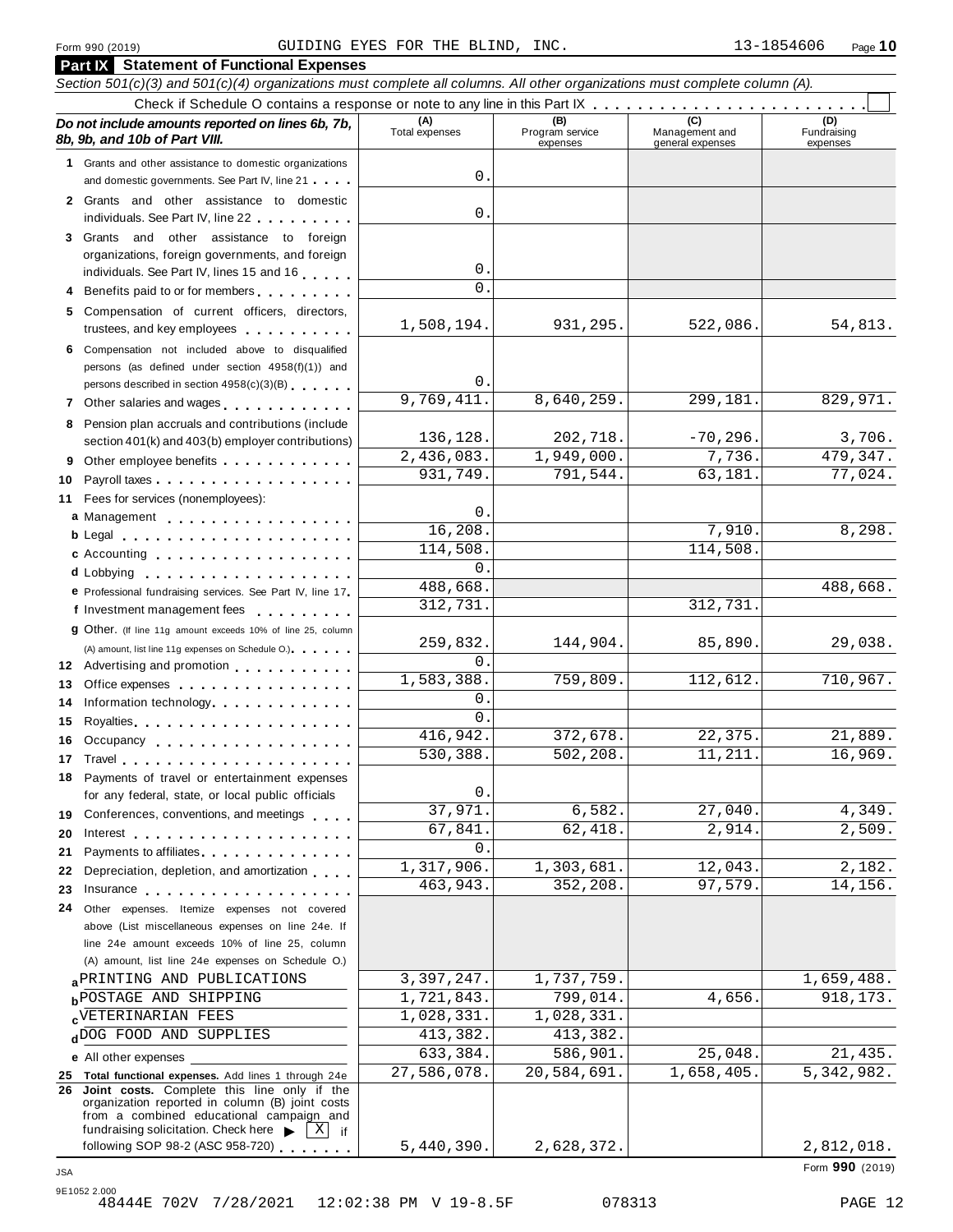| Page 11<br>Form 990 (2019)<br><b>Balance Sheet</b><br>Part X<br>Check if Schedule O contains a response or note to any line in this Part X<br>(A)<br>(B)<br>Beginning of year<br>End of year<br>2,780,222.<br>$\overline{9,260,415}$ .<br>$\mathbf{1}$<br>1<br>2,798,943.<br>1,997,317.<br>$\overline{2}$<br>$\mathbf{2}$<br>1,095,947.<br>1,779,730.<br>3<br>3<br>403,008.<br>41,676.<br>$\overline{\mathbf{4}}$<br>4<br>Loans and other receivables from any current or former officer, director,<br>5<br>trustee, key employee, creator or founder, substantial contributor, or 35%<br>0<br>$0$ .<br>5<br>controlled entity or family member of any of these persons<br>Loans and other receivables from other disqualified persons (as defined<br>6<br>$0$ .<br>0<br>under section $4958(f)(1)$ , and persons described in section $4958(c)(3)(B)$<br>6<br>$\mathsf{O}$<br>0.<br>$\overline{7}$<br>Assets<br>Notes and loans receivable, net<br>7<br>$\mathbf 0$<br>0.<br>8<br>8<br>276,962.<br>338,279.<br>9<br>9<br>10a Land, buildings, and equipment: cost or other<br>43,518,399.<br>basis. Complete Part VI of Schedule D 10a  <br>$\sqrt{22,074,444}.$<br>21, 192, 526.<br>21, 443, 955.<br>10 <sub>c</sub><br>64, 361, 505.<br>69,050,718.<br>11<br>11<br>7,309.<br>7,309.<br>12<br>12<br>Investments - other securities. See Part IV, line 11.<br>0.<br>0<br>13<br>13<br>0<br>0.<br>14<br>14<br>149, 134.<br>211,629.<br>15<br>15<br>92,704,224.<br>104, 492, 360.<br>16<br>16<br>Total assets. Add lines 1 through 15 (must equal line 33)<br>2,797,787.<br>2,857,218.<br>17<br>17<br>0<br>0.<br>18<br>18<br>$\mathbf 0$<br>0.<br>19<br>19<br>2,005,098<br>1,624,079.<br>20<br>20<br>0.<br>0<br>21<br>Escrow or custodial account liability. Complete Part IV of Schedule D.<br>21<br>22<br>Loans and other payables to any current or former officer, director,<br>Liabilities<br>trustee, key employee, creator or founder, substantial contributor, or 35%<br>$0$ .<br>0<br>controlled entity or family member of any of these persons<br>22<br>$\mathsf{O}$<br>0.<br>23<br>Secured mortgages and notes payable to unrelated third parties<br>23<br>$\overline{0}$ .<br>$0$ .<br>24<br>24<br>Unsecured notes and loans payable to unrelated third parties<br>Other liabilities (including federal income tax, payables to related third<br>25<br>parties, and other liabilities not included on lines 17-24). Complete Part X<br>1,554,678.<br>4,581,414.<br>25<br>6,357,563.<br>9,062,711.<br>26<br>26<br> X <br>Organizations that follow FASB ASC 958, check here ▶<br>Net Assets or Fund Balances<br>and complete lines 27, 28, 32, and 33.<br>77,110,821.<br>85, 585, 115.<br>27<br>27<br>9,235,840.<br>9,844,534.<br>28<br>28<br>Organizations that do not follow FASB ASC 958, check here ▶<br>and complete lines 29 through 33.<br>Capital stock or trust principal, or current funds entitled and state in the capital stock or trust<br>29<br>29<br>30<br>Paid-in or capital surplus, or land, building, or equipment fund.<br>30<br>31<br>Retained earnings, endowment, accumulated income, or other funds<br>31<br>86, 346, 661<br>95, 429, 649.<br>32<br>32<br>92,704,224.<br>104, 492, 360.<br>Total liabilities and net assets/fund balances<br>33<br>33 |  | GUIDING EYES FOR THE BLIND, INC. |  | 13-1854606 |
|------------------------------------------------------------------------------------------------------------------------------------------------------------------------------------------------------------------------------------------------------------------------------------------------------------------------------------------------------------------------------------------------------------------------------------------------------------------------------------------------------------------------------------------------------------------------------------------------------------------------------------------------------------------------------------------------------------------------------------------------------------------------------------------------------------------------------------------------------------------------------------------------------------------------------------------------------------------------------------------------------------------------------------------------------------------------------------------------------------------------------------------------------------------------------------------------------------------------------------------------------------------------------------------------------------------------------------------------------------------------------------------------------------------------------------------------------------------------------------------------------------------------------------------------------------------------------------------------------------------------------------------------------------------------------------------------------------------------------------------------------------------------------------------------------------------------------------------------------------------------------------------------------------------------------------------------------------------------------------------------------------------------------------------------------------------------------------------------------------------------------------------------------------------------------------------------------------------------------------------------------------------------------------------------------------------------------------------------------------------------------------------------------------------------------------------------------------------------------------------------------------------------------------------------------------------------------------------------------------------------------------------------------------------------------------------------------------------------------------------------------------------------------------------------------------------------------------------------------------------------------------------------------------------------------------------------------------------------------------------------------------------------------------------------------------------------------------------------------------------------------------------------------------------------------------------------------------------------------------------------------------------------------------------|--|----------------------------------|--|------------|
|                                                                                                                                                                                                                                                                                                                                                                                                                                                                                                                                                                                                                                                                                                                                                                                                                                                                                                                                                                                                                                                                                                                                                                                                                                                                                                                                                                                                                                                                                                                                                                                                                                                                                                                                                                                                                                                                                                                                                                                                                                                                                                                                                                                                                                                                                                                                                                                                                                                                                                                                                                                                                                                                                                                                                                                                                                                                                                                                                                                                                                                                                                                                                                                                                                                                                          |  |                                  |  |            |
|                                                                                                                                                                                                                                                                                                                                                                                                                                                                                                                                                                                                                                                                                                                                                                                                                                                                                                                                                                                                                                                                                                                                                                                                                                                                                                                                                                                                                                                                                                                                                                                                                                                                                                                                                                                                                                                                                                                                                                                                                                                                                                                                                                                                                                                                                                                                                                                                                                                                                                                                                                                                                                                                                                                                                                                                                                                                                                                                                                                                                                                                                                                                                                                                                                                                                          |  |                                  |  |            |
|                                                                                                                                                                                                                                                                                                                                                                                                                                                                                                                                                                                                                                                                                                                                                                                                                                                                                                                                                                                                                                                                                                                                                                                                                                                                                                                                                                                                                                                                                                                                                                                                                                                                                                                                                                                                                                                                                                                                                                                                                                                                                                                                                                                                                                                                                                                                                                                                                                                                                                                                                                                                                                                                                                                                                                                                                                                                                                                                                                                                                                                                                                                                                                                                                                                                                          |  |                                  |  |            |
|                                                                                                                                                                                                                                                                                                                                                                                                                                                                                                                                                                                                                                                                                                                                                                                                                                                                                                                                                                                                                                                                                                                                                                                                                                                                                                                                                                                                                                                                                                                                                                                                                                                                                                                                                                                                                                                                                                                                                                                                                                                                                                                                                                                                                                                                                                                                                                                                                                                                                                                                                                                                                                                                                                                                                                                                                                                                                                                                                                                                                                                                                                                                                                                                                                                                                          |  |                                  |  |            |
|                                                                                                                                                                                                                                                                                                                                                                                                                                                                                                                                                                                                                                                                                                                                                                                                                                                                                                                                                                                                                                                                                                                                                                                                                                                                                                                                                                                                                                                                                                                                                                                                                                                                                                                                                                                                                                                                                                                                                                                                                                                                                                                                                                                                                                                                                                                                                                                                                                                                                                                                                                                                                                                                                                                                                                                                                                                                                                                                                                                                                                                                                                                                                                                                                                                                                          |  |                                  |  |            |
|                                                                                                                                                                                                                                                                                                                                                                                                                                                                                                                                                                                                                                                                                                                                                                                                                                                                                                                                                                                                                                                                                                                                                                                                                                                                                                                                                                                                                                                                                                                                                                                                                                                                                                                                                                                                                                                                                                                                                                                                                                                                                                                                                                                                                                                                                                                                                                                                                                                                                                                                                                                                                                                                                                                                                                                                                                                                                                                                                                                                                                                                                                                                                                                                                                                                                          |  |                                  |  |            |
|                                                                                                                                                                                                                                                                                                                                                                                                                                                                                                                                                                                                                                                                                                                                                                                                                                                                                                                                                                                                                                                                                                                                                                                                                                                                                                                                                                                                                                                                                                                                                                                                                                                                                                                                                                                                                                                                                                                                                                                                                                                                                                                                                                                                                                                                                                                                                                                                                                                                                                                                                                                                                                                                                                                                                                                                                                                                                                                                                                                                                                                                                                                                                                                                                                                                                          |  |                                  |  |            |
|                                                                                                                                                                                                                                                                                                                                                                                                                                                                                                                                                                                                                                                                                                                                                                                                                                                                                                                                                                                                                                                                                                                                                                                                                                                                                                                                                                                                                                                                                                                                                                                                                                                                                                                                                                                                                                                                                                                                                                                                                                                                                                                                                                                                                                                                                                                                                                                                                                                                                                                                                                                                                                                                                                                                                                                                                                                                                                                                                                                                                                                                                                                                                                                                                                                                                          |  |                                  |  |            |
|                                                                                                                                                                                                                                                                                                                                                                                                                                                                                                                                                                                                                                                                                                                                                                                                                                                                                                                                                                                                                                                                                                                                                                                                                                                                                                                                                                                                                                                                                                                                                                                                                                                                                                                                                                                                                                                                                                                                                                                                                                                                                                                                                                                                                                                                                                                                                                                                                                                                                                                                                                                                                                                                                                                                                                                                                                                                                                                                                                                                                                                                                                                                                                                                                                                                                          |  |                                  |  |            |
|                                                                                                                                                                                                                                                                                                                                                                                                                                                                                                                                                                                                                                                                                                                                                                                                                                                                                                                                                                                                                                                                                                                                                                                                                                                                                                                                                                                                                                                                                                                                                                                                                                                                                                                                                                                                                                                                                                                                                                                                                                                                                                                                                                                                                                                                                                                                                                                                                                                                                                                                                                                                                                                                                                                                                                                                                                                                                                                                                                                                                                                                                                                                                                                                                                                                                          |  |                                  |  |            |
|                                                                                                                                                                                                                                                                                                                                                                                                                                                                                                                                                                                                                                                                                                                                                                                                                                                                                                                                                                                                                                                                                                                                                                                                                                                                                                                                                                                                                                                                                                                                                                                                                                                                                                                                                                                                                                                                                                                                                                                                                                                                                                                                                                                                                                                                                                                                                                                                                                                                                                                                                                                                                                                                                                                                                                                                                                                                                                                                                                                                                                                                                                                                                                                                                                                                                          |  |                                  |  |            |
|                                                                                                                                                                                                                                                                                                                                                                                                                                                                                                                                                                                                                                                                                                                                                                                                                                                                                                                                                                                                                                                                                                                                                                                                                                                                                                                                                                                                                                                                                                                                                                                                                                                                                                                                                                                                                                                                                                                                                                                                                                                                                                                                                                                                                                                                                                                                                                                                                                                                                                                                                                                                                                                                                                                                                                                                                                                                                                                                                                                                                                                                                                                                                                                                                                                                                          |  |                                  |  |            |
|                                                                                                                                                                                                                                                                                                                                                                                                                                                                                                                                                                                                                                                                                                                                                                                                                                                                                                                                                                                                                                                                                                                                                                                                                                                                                                                                                                                                                                                                                                                                                                                                                                                                                                                                                                                                                                                                                                                                                                                                                                                                                                                                                                                                                                                                                                                                                                                                                                                                                                                                                                                                                                                                                                                                                                                                                                                                                                                                                                                                                                                                                                                                                                                                                                                                                          |  |                                  |  |            |
|                                                                                                                                                                                                                                                                                                                                                                                                                                                                                                                                                                                                                                                                                                                                                                                                                                                                                                                                                                                                                                                                                                                                                                                                                                                                                                                                                                                                                                                                                                                                                                                                                                                                                                                                                                                                                                                                                                                                                                                                                                                                                                                                                                                                                                                                                                                                                                                                                                                                                                                                                                                                                                                                                                                                                                                                                                                                                                                                                                                                                                                                                                                                                                                                                                                                                          |  |                                  |  |            |
|                                                                                                                                                                                                                                                                                                                                                                                                                                                                                                                                                                                                                                                                                                                                                                                                                                                                                                                                                                                                                                                                                                                                                                                                                                                                                                                                                                                                                                                                                                                                                                                                                                                                                                                                                                                                                                                                                                                                                                                                                                                                                                                                                                                                                                                                                                                                                                                                                                                                                                                                                                                                                                                                                                                                                                                                                                                                                                                                                                                                                                                                                                                                                                                                                                                                                          |  |                                  |  |            |
|                                                                                                                                                                                                                                                                                                                                                                                                                                                                                                                                                                                                                                                                                                                                                                                                                                                                                                                                                                                                                                                                                                                                                                                                                                                                                                                                                                                                                                                                                                                                                                                                                                                                                                                                                                                                                                                                                                                                                                                                                                                                                                                                                                                                                                                                                                                                                                                                                                                                                                                                                                                                                                                                                                                                                                                                                                                                                                                                                                                                                                                                                                                                                                                                                                                                                          |  |                                  |  |            |
|                                                                                                                                                                                                                                                                                                                                                                                                                                                                                                                                                                                                                                                                                                                                                                                                                                                                                                                                                                                                                                                                                                                                                                                                                                                                                                                                                                                                                                                                                                                                                                                                                                                                                                                                                                                                                                                                                                                                                                                                                                                                                                                                                                                                                                                                                                                                                                                                                                                                                                                                                                                                                                                                                                                                                                                                                                                                                                                                                                                                                                                                                                                                                                                                                                                                                          |  |                                  |  |            |
|                                                                                                                                                                                                                                                                                                                                                                                                                                                                                                                                                                                                                                                                                                                                                                                                                                                                                                                                                                                                                                                                                                                                                                                                                                                                                                                                                                                                                                                                                                                                                                                                                                                                                                                                                                                                                                                                                                                                                                                                                                                                                                                                                                                                                                                                                                                                                                                                                                                                                                                                                                                                                                                                                                                                                                                                                                                                                                                                                                                                                                                                                                                                                                                                                                                                                          |  |                                  |  |            |
|                                                                                                                                                                                                                                                                                                                                                                                                                                                                                                                                                                                                                                                                                                                                                                                                                                                                                                                                                                                                                                                                                                                                                                                                                                                                                                                                                                                                                                                                                                                                                                                                                                                                                                                                                                                                                                                                                                                                                                                                                                                                                                                                                                                                                                                                                                                                                                                                                                                                                                                                                                                                                                                                                                                                                                                                                                                                                                                                                                                                                                                                                                                                                                                                                                                                                          |  |                                  |  |            |
|                                                                                                                                                                                                                                                                                                                                                                                                                                                                                                                                                                                                                                                                                                                                                                                                                                                                                                                                                                                                                                                                                                                                                                                                                                                                                                                                                                                                                                                                                                                                                                                                                                                                                                                                                                                                                                                                                                                                                                                                                                                                                                                                                                                                                                                                                                                                                                                                                                                                                                                                                                                                                                                                                                                                                                                                                                                                                                                                                                                                                                                                                                                                                                                                                                                                                          |  |                                  |  |            |
|                                                                                                                                                                                                                                                                                                                                                                                                                                                                                                                                                                                                                                                                                                                                                                                                                                                                                                                                                                                                                                                                                                                                                                                                                                                                                                                                                                                                                                                                                                                                                                                                                                                                                                                                                                                                                                                                                                                                                                                                                                                                                                                                                                                                                                                                                                                                                                                                                                                                                                                                                                                                                                                                                                                                                                                                                                                                                                                                                                                                                                                                                                                                                                                                                                                                                          |  |                                  |  |            |
|                                                                                                                                                                                                                                                                                                                                                                                                                                                                                                                                                                                                                                                                                                                                                                                                                                                                                                                                                                                                                                                                                                                                                                                                                                                                                                                                                                                                                                                                                                                                                                                                                                                                                                                                                                                                                                                                                                                                                                                                                                                                                                                                                                                                                                                                                                                                                                                                                                                                                                                                                                                                                                                                                                                                                                                                                                                                                                                                                                                                                                                                                                                                                                                                                                                                                          |  |                                  |  |            |
|                                                                                                                                                                                                                                                                                                                                                                                                                                                                                                                                                                                                                                                                                                                                                                                                                                                                                                                                                                                                                                                                                                                                                                                                                                                                                                                                                                                                                                                                                                                                                                                                                                                                                                                                                                                                                                                                                                                                                                                                                                                                                                                                                                                                                                                                                                                                                                                                                                                                                                                                                                                                                                                                                                                                                                                                                                                                                                                                                                                                                                                                                                                                                                                                                                                                                          |  |                                  |  |            |
|                                                                                                                                                                                                                                                                                                                                                                                                                                                                                                                                                                                                                                                                                                                                                                                                                                                                                                                                                                                                                                                                                                                                                                                                                                                                                                                                                                                                                                                                                                                                                                                                                                                                                                                                                                                                                                                                                                                                                                                                                                                                                                                                                                                                                                                                                                                                                                                                                                                                                                                                                                                                                                                                                                                                                                                                                                                                                                                                                                                                                                                                                                                                                                                                                                                                                          |  |                                  |  |            |
|                                                                                                                                                                                                                                                                                                                                                                                                                                                                                                                                                                                                                                                                                                                                                                                                                                                                                                                                                                                                                                                                                                                                                                                                                                                                                                                                                                                                                                                                                                                                                                                                                                                                                                                                                                                                                                                                                                                                                                                                                                                                                                                                                                                                                                                                                                                                                                                                                                                                                                                                                                                                                                                                                                                                                                                                                                                                                                                                                                                                                                                                                                                                                                                                                                                                                          |  |                                  |  |            |
|                                                                                                                                                                                                                                                                                                                                                                                                                                                                                                                                                                                                                                                                                                                                                                                                                                                                                                                                                                                                                                                                                                                                                                                                                                                                                                                                                                                                                                                                                                                                                                                                                                                                                                                                                                                                                                                                                                                                                                                                                                                                                                                                                                                                                                                                                                                                                                                                                                                                                                                                                                                                                                                                                                                                                                                                                                                                                                                                                                                                                                                                                                                                                                                                                                                                                          |  |                                  |  |            |
|                                                                                                                                                                                                                                                                                                                                                                                                                                                                                                                                                                                                                                                                                                                                                                                                                                                                                                                                                                                                                                                                                                                                                                                                                                                                                                                                                                                                                                                                                                                                                                                                                                                                                                                                                                                                                                                                                                                                                                                                                                                                                                                                                                                                                                                                                                                                                                                                                                                                                                                                                                                                                                                                                                                                                                                                                                                                                                                                                                                                                                                                                                                                                                                                                                                                                          |  |                                  |  |            |
|                                                                                                                                                                                                                                                                                                                                                                                                                                                                                                                                                                                                                                                                                                                                                                                                                                                                                                                                                                                                                                                                                                                                                                                                                                                                                                                                                                                                                                                                                                                                                                                                                                                                                                                                                                                                                                                                                                                                                                                                                                                                                                                                                                                                                                                                                                                                                                                                                                                                                                                                                                                                                                                                                                                                                                                                                                                                                                                                                                                                                                                                                                                                                                                                                                                                                          |  |                                  |  |            |
|                                                                                                                                                                                                                                                                                                                                                                                                                                                                                                                                                                                                                                                                                                                                                                                                                                                                                                                                                                                                                                                                                                                                                                                                                                                                                                                                                                                                                                                                                                                                                                                                                                                                                                                                                                                                                                                                                                                                                                                                                                                                                                                                                                                                                                                                                                                                                                                                                                                                                                                                                                                                                                                                                                                                                                                                                                                                                                                                                                                                                                                                                                                                                                                                                                                                                          |  |                                  |  |            |
|                                                                                                                                                                                                                                                                                                                                                                                                                                                                                                                                                                                                                                                                                                                                                                                                                                                                                                                                                                                                                                                                                                                                                                                                                                                                                                                                                                                                                                                                                                                                                                                                                                                                                                                                                                                                                                                                                                                                                                                                                                                                                                                                                                                                                                                                                                                                                                                                                                                                                                                                                                                                                                                                                                                                                                                                                                                                                                                                                                                                                                                                                                                                                                                                                                                                                          |  |                                  |  |            |
|                                                                                                                                                                                                                                                                                                                                                                                                                                                                                                                                                                                                                                                                                                                                                                                                                                                                                                                                                                                                                                                                                                                                                                                                                                                                                                                                                                                                                                                                                                                                                                                                                                                                                                                                                                                                                                                                                                                                                                                                                                                                                                                                                                                                                                                                                                                                                                                                                                                                                                                                                                                                                                                                                                                                                                                                                                                                                                                                                                                                                                                                                                                                                                                                                                                                                          |  |                                  |  |            |
|                                                                                                                                                                                                                                                                                                                                                                                                                                                                                                                                                                                                                                                                                                                                                                                                                                                                                                                                                                                                                                                                                                                                                                                                                                                                                                                                                                                                                                                                                                                                                                                                                                                                                                                                                                                                                                                                                                                                                                                                                                                                                                                                                                                                                                                                                                                                                                                                                                                                                                                                                                                                                                                                                                                                                                                                                                                                                                                                                                                                                                                                                                                                                                                                                                                                                          |  |                                  |  |            |
|                                                                                                                                                                                                                                                                                                                                                                                                                                                                                                                                                                                                                                                                                                                                                                                                                                                                                                                                                                                                                                                                                                                                                                                                                                                                                                                                                                                                                                                                                                                                                                                                                                                                                                                                                                                                                                                                                                                                                                                                                                                                                                                                                                                                                                                                                                                                                                                                                                                                                                                                                                                                                                                                                                                                                                                                                                                                                                                                                                                                                                                                                                                                                                                                                                                                                          |  |                                  |  |            |
|                                                                                                                                                                                                                                                                                                                                                                                                                                                                                                                                                                                                                                                                                                                                                                                                                                                                                                                                                                                                                                                                                                                                                                                                                                                                                                                                                                                                                                                                                                                                                                                                                                                                                                                                                                                                                                                                                                                                                                                                                                                                                                                                                                                                                                                                                                                                                                                                                                                                                                                                                                                                                                                                                                                                                                                                                                                                                                                                                                                                                                                                                                                                                                                                                                                                                          |  |                                  |  |            |
|                                                                                                                                                                                                                                                                                                                                                                                                                                                                                                                                                                                                                                                                                                                                                                                                                                                                                                                                                                                                                                                                                                                                                                                                                                                                                                                                                                                                                                                                                                                                                                                                                                                                                                                                                                                                                                                                                                                                                                                                                                                                                                                                                                                                                                                                                                                                                                                                                                                                                                                                                                                                                                                                                                                                                                                                                                                                                                                                                                                                                                                                                                                                                                                                                                                                                          |  |                                  |  |            |
|                                                                                                                                                                                                                                                                                                                                                                                                                                                                                                                                                                                                                                                                                                                                                                                                                                                                                                                                                                                                                                                                                                                                                                                                                                                                                                                                                                                                                                                                                                                                                                                                                                                                                                                                                                                                                                                                                                                                                                                                                                                                                                                                                                                                                                                                                                                                                                                                                                                                                                                                                                                                                                                                                                                                                                                                                                                                                                                                                                                                                                                                                                                                                                                                                                                                                          |  |                                  |  |            |
|                                                                                                                                                                                                                                                                                                                                                                                                                                                                                                                                                                                                                                                                                                                                                                                                                                                                                                                                                                                                                                                                                                                                                                                                                                                                                                                                                                                                                                                                                                                                                                                                                                                                                                                                                                                                                                                                                                                                                                                                                                                                                                                                                                                                                                                                                                                                                                                                                                                                                                                                                                                                                                                                                                                                                                                                                                                                                                                                                                                                                                                                                                                                                                                                                                                                                          |  |                                  |  |            |
|                                                                                                                                                                                                                                                                                                                                                                                                                                                                                                                                                                                                                                                                                                                                                                                                                                                                                                                                                                                                                                                                                                                                                                                                                                                                                                                                                                                                                                                                                                                                                                                                                                                                                                                                                                                                                                                                                                                                                                                                                                                                                                                                                                                                                                                                                                                                                                                                                                                                                                                                                                                                                                                                                                                                                                                                                                                                                                                                                                                                                                                                                                                                                                                                                                                                                          |  |                                  |  |            |
|                                                                                                                                                                                                                                                                                                                                                                                                                                                                                                                                                                                                                                                                                                                                                                                                                                                                                                                                                                                                                                                                                                                                                                                                                                                                                                                                                                                                                                                                                                                                                                                                                                                                                                                                                                                                                                                                                                                                                                                                                                                                                                                                                                                                                                                                                                                                                                                                                                                                                                                                                                                                                                                                                                                                                                                                                                                                                                                                                                                                                                                                                                                                                                                                                                                                                          |  |                                  |  |            |
|                                                                                                                                                                                                                                                                                                                                                                                                                                                                                                                                                                                                                                                                                                                                                                                                                                                                                                                                                                                                                                                                                                                                                                                                                                                                                                                                                                                                                                                                                                                                                                                                                                                                                                                                                                                                                                                                                                                                                                                                                                                                                                                                                                                                                                                                                                                                                                                                                                                                                                                                                                                                                                                                                                                                                                                                                                                                                                                                                                                                                                                                                                                                                                                                                                                                                          |  |                                  |  |            |
|                                                                                                                                                                                                                                                                                                                                                                                                                                                                                                                                                                                                                                                                                                                                                                                                                                                                                                                                                                                                                                                                                                                                                                                                                                                                                                                                                                                                                                                                                                                                                                                                                                                                                                                                                                                                                                                                                                                                                                                                                                                                                                                                                                                                                                                                                                                                                                                                                                                                                                                                                                                                                                                                                                                                                                                                                                                                                                                                                                                                                                                                                                                                                                                                                                                                                          |  |                                  |  |            |
|                                                                                                                                                                                                                                                                                                                                                                                                                                                                                                                                                                                                                                                                                                                                                                                                                                                                                                                                                                                                                                                                                                                                                                                                                                                                                                                                                                                                                                                                                                                                                                                                                                                                                                                                                                                                                                                                                                                                                                                                                                                                                                                                                                                                                                                                                                                                                                                                                                                                                                                                                                                                                                                                                                                                                                                                                                                                                                                                                                                                                                                                                                                                                                                                                                                                                          |  |                                  |  |            |
|                                                                                                                                                                                                                                                                                                                                                                                                                                                                                                                                                                                                                                                                                                                                                                                                                                                                                                                                                                                                                                                                                                                                                                                                                                                                                                                                                                                                                                                                                                                                                                                                                                                                                                                                                                                                                                                                                                                                                                                                                                                                                                                                                                                                                                                                                                                                                                                                                                                                                                                                                                                                                                                                                                                                                                                                                                                                                                                                                                                                                                                                                                                                                                                                                                                                                          |  |                                  |  |            |
|                                                                                                                                                                                                                                                                                                                                                                                                                                                                                                                                                                                                                                                                                                                                                                                                                                                                                                                                                                                                                                                                                                                                                                                                                                                                                                                                                                                                                                                                                                                                                                                                                                                                                                                                                                                                                                                                                                                                                                                                                                                                                                                                                                                                                                                                                                                                                                                                                                                                                                                                                                                                                                                                                                                                                                                                                                                                                                                                                                                                                                                                                                                                                                                                                                                                                          |  |                                  |  |            |
|                                                                                                                                                                                                                                                                                                                                                                                                                                                                                                                                                                                                                                                                                                                                                                                                                                                                                                                                                                                                                                                                                                                                                                                                                                                                                                                                                                                                                                                                                                                                                                                                                                                                                                                                                                                                                                                                                                                                                                                                                                                                                                                                                                                                                                                                                                                                                                                                                                                                                                                                                                                                                                                                                                                                                                                                                                                                                                                                                                                                                                                                                                                                                                                                                                                                                          |  |                                  |  |            |
|                                                                                                                                                                                                                                                                                                                                                                                                                                                                                                                                                                                                                                                                                                                                                                                                                                                                                                                                                                                                                                                                                                                                                                                                                                                                                                                                                                                                                                                                                                                                                                                                                                                                                                                                                                                                                                                                                                                                                                                                                                                                                                                                                                                                                                                                                                                                                                                                                                                                                                                                                                                                                                                                                                                                                                                                                                                                                                                                                                                                                                                                                                                                                                                                                                                                                          |  |                                  |  |            |
|                                                                                                                                                                                                                                                                                                                                                                                                                                                                                                                                                                                                                                                                                                                                                                                                                                                                                                                                                                                                                                                                                                                                                                                                                                                                                                                                                                                                                                                                                                                                                                                                                                                                                                                                                                                                                                                                                                                                                                                                                                                                                                                                                                                                                                                                                                                                                                                                                                                                                                                                                                                                                                                                                                                                                                                                                                                                                                                                                                                                                                                                                                                                                                                                                                                                                          |  |                                  |  |            |
|                                                                                                                                                                                                                                                                                                                                                                                                                                                                                                                                                                                                                                                                                                                                                                                                                                                                                                                                                                                                                                                                                                                                                                                                                                                                                                                                                                                                                                                                                                                                                                                                                                                                                                                                                                                                                                                                                                                                                                                                                                                                                                                                                                                                                                                                                                                                                                                                                                                                                                                                                                                                                                                                                                                                                                                                                                                                                                                                                                                                                                                                                                                                                                                                                                                                                          |  |                                  |  |            |

Form **990** (2019)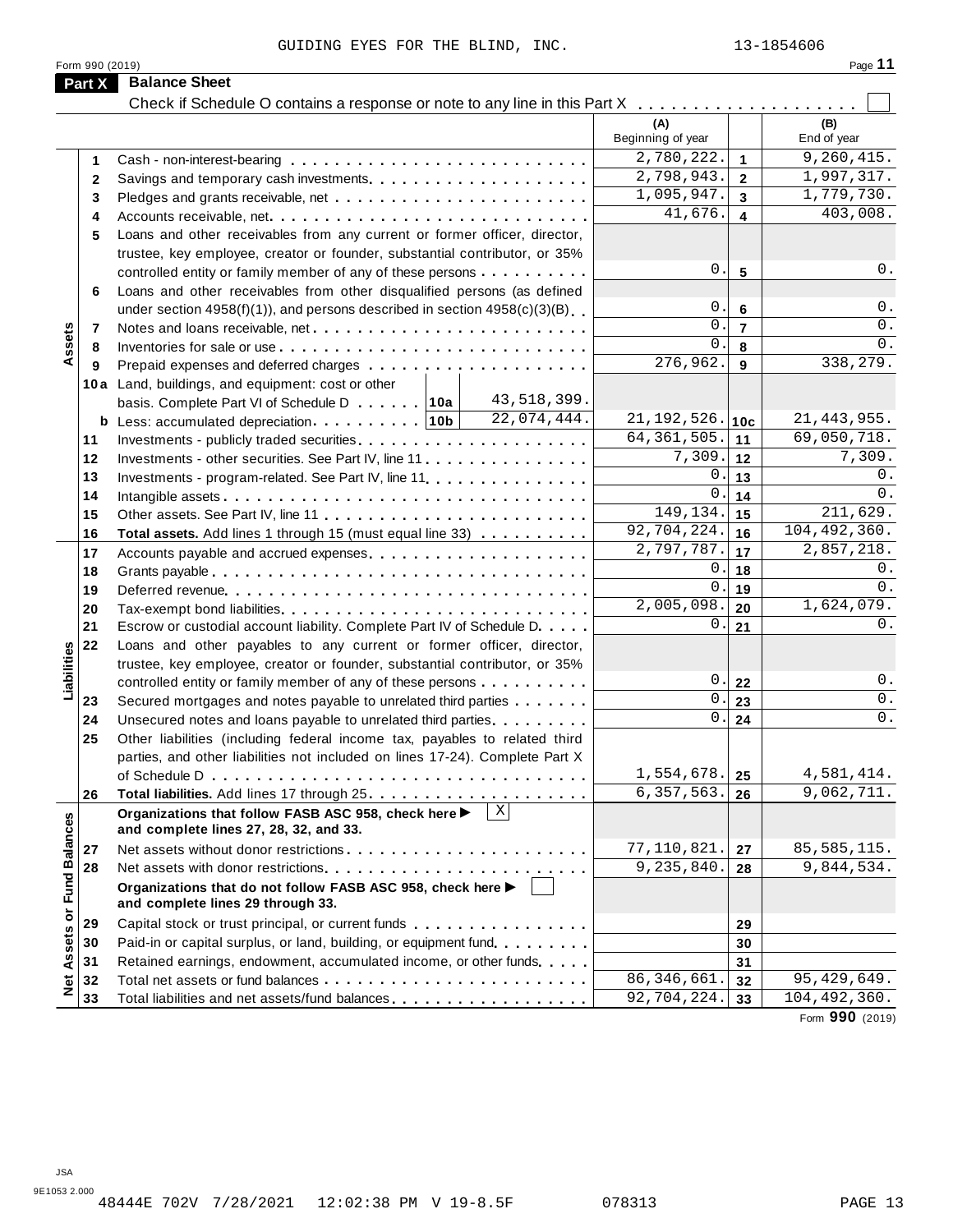| GUIDING EYES FOR THE BLIND, INC |  |  |  |  |  |
|---------------------------------|--|--|--|--|--|
|---------------------------------|--|--|--|--|--|

|          | Form 990 (2019)                                                                                                                                                                                                                                                                                                                                                   |                |               | Page 12         |
|----------|-------------------------------------------------------------------------------------------------------------------------------------------------------------------------------------------------------------------------------------------------------------------------------------------------------------------------------------------------------------------|----------------|---------------|-----------------|
| Part XI  | <b>Reconciliation of Net Assets</b>                                                                                                                                                                                                                                                                                                                               |                |               |                 |
|          |                                                                                                                                                                                                                                                                                                                                                                   |                |               | X               |
| 1        | $\mathbf{1}$                                                                                                                                                                                                                                                                                                                                                      |                | 33,949,622.   |                 |
| 2        | $\mathbf{2}$                                                                                                                                                                                                                                                                                                                                                      |                | 27,586,078.   |                 |
| 3        | $\overline{3}$<br>Revenue less expenses. Subtract line 2 from line 1                                                                                                                                                                                                                                                                                              |                | 6,363,544.    |                 |
| 4        | $\overline{\mathbf{4}}$<br>Net assets or fund balances at beginning of year (must equal Part X, line 32, column (A))                                                                                                                                                                                                                                              |                | 86,346,661.   |                 |
| 5        | 5                                                                                                                                                                                                                                                                                                                                                                 |                | 3,052,318.    |                 |
| 6        | 6                                                                                                                                                                                                                                                                                                                                                                 |                |               | $0$ .           |
| 7        | $\overline{\mathbf{r}}$                                                                                                                                                                                                                                                                                                                                           |                |               | 0.              |
| 8        | 8                                                                                                                                                                                                                                                                                                                                                                 |                |               | 0.              |
| 9        | 9<br>Other changes in net assets or fund balances (explain on Schedule O).                                                                                                                                                                                                                                                                                        |                | $-332,874.$   |                 |
| 10       | Net assets or fund balances at end of year. Combine lines 3 through 9 (must equal Part X, line                                                                                                                                                                                                                                                                    |                |               |                 |
|          | 10                                                                                                                                                                                                                                                                                                                                                                |                | 95, 429, 649. |                 |
| Part XII | <b>Financial Statements and Reporting</b>                                                                                                                                                                                                                                                                                                                         |                |               |                 |
|          |                                                                                                                                                                                                                                                                                                                                                                   |                |               |                 |
| 1        | $X$ Accrual<br>Accounting method used to prepare the Form 990:     Cash<br>Other<br>If the organization changed its method of accounting from a prior year or checked "Other," explain in<br>Schedule O.                                                                                                                                                          |                | Yes           | No              |
|          | 2a Were the organization's financial statements compiled or reviewed by an independent accountant?<br>If "Yes," check a box below to indicate whether the financial statements for the year were compiled or<br>reviewed on a separate basis, consolidated basis, or both:<br>Separate basis<br><b>Consolidated basis</b><br>Both consolidated and separate basis | 2a             |               | Χ               |
|          | <b>b</b> Were the organization's financial statements audited by an independent accountant?                                                                                                                                                                                                                                                                       | 2b             | X             |                 |
|          | If "Yes," check a box below to indicate whether the financial statements for the year were audited on a<br>separate basis, consolidated basis, or both:<br>$\mathbf{x}$<br>Separate basis<br><b>Consolidated basis</b><br>Both consolidated and separate basis                                                                                                    |                |               |                 |
|          | c If "Yes" to line 2a or 2b, does the organization have a committee that assumes responsibility for oversight of                                                                                                                                                                                                                                                  |                |               |                 |
|          | the audit, review, or compilation of its financial statements and selection of an independent accountant?                                                                                                                                                                                                                                                         | 2c             | Χ             |                 |
|          | If the organization changed either its oversight process or selection process during the tax year, explain on                                                                                                                                                                                                                                                     |                |               |                 |
|          | Schedule O.                                                                                                                                                                                                                                                                                                                                                       |                |               |                 |
|          | 3a As a result of a federal award, was the organization required to undergo an audit or audits as set forth in the                                                                                                                                                                                                                                                |                |               |                 |
|          |                                                                                                                                                                                                                                                                                                                                                                   | 3a             |               | X               |
|          | <b>b</b> If "Yes," did the organization undergo the required audit or audits? If the organization did not undergo the                                                                                                                                                                                                                                             |                |               |                 |
|          | required audit or audits, explain why on Schedule O and describe any steps taken to undergo such audits                                                                                                                                                                                                                                                           | 3 <sub>b</sub> |               |                 |
|          |                                                                                                                                                                                                                                                                                                                                                                   |                |               | Form 990 (2019) |

 $\overline{\phantom{a}}$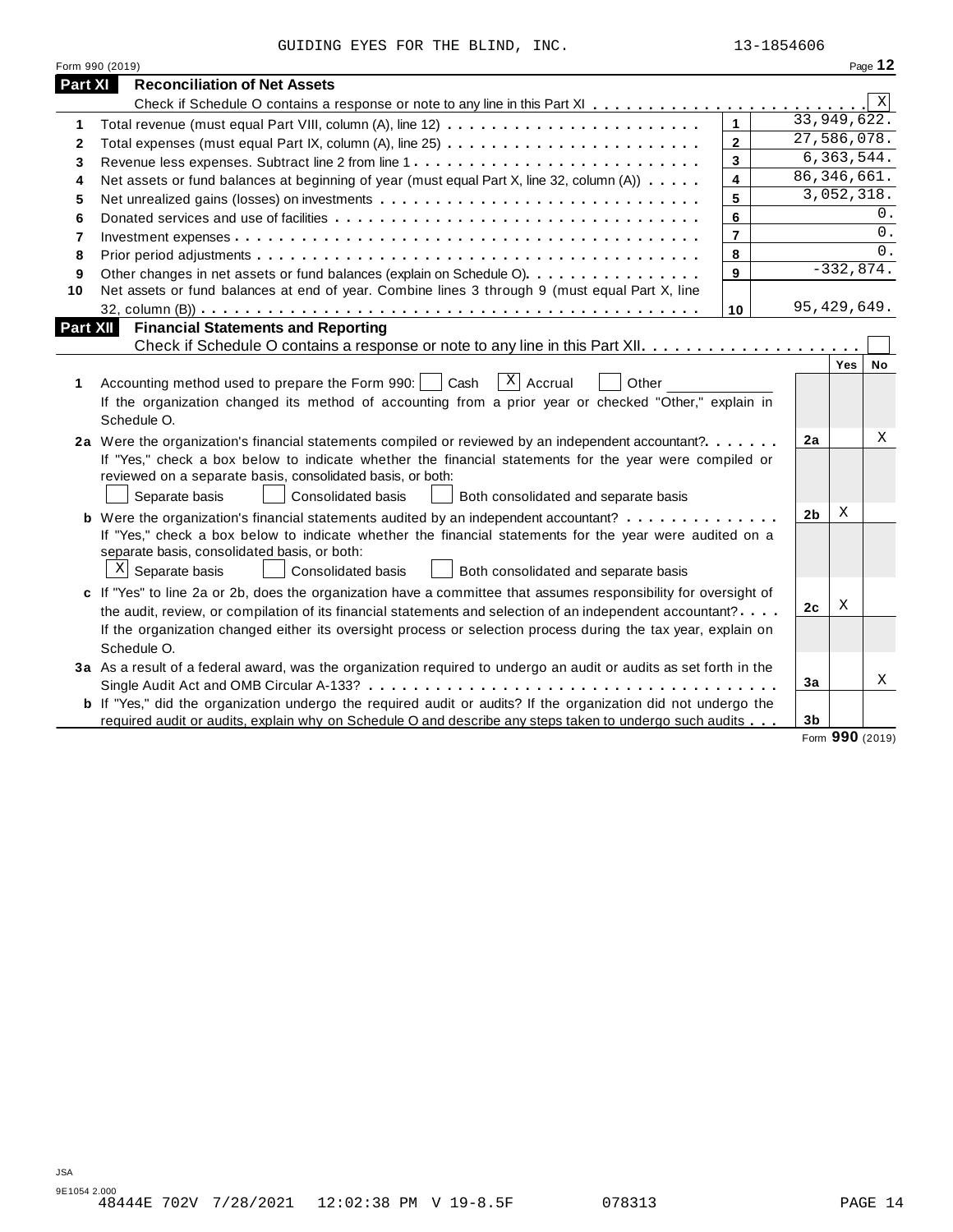## **CHEDULE A Public Charity Status and Public Support**  $\frac{100\text{dB No. }1545-0047}{000\text{dB No.}}$

(Form 990 or 990-EZ) complete if the organization is a section 501(c)(3) organization or a section 4947(a)(1) nonexempt charitable trust.  $2019$ 

|                                                               |                                   |                                                            | Attach to Form 990 or Form 990-EZ.                                                                        |     |                          | Complete if the organization is a section 501(c)(3) organization or a section 4947(a)(1) nonexempt charitable trust.             | ZW IJ                               |
|---------------------------------------------------------------|-----------------------------------|------------------------------------------------------------|-----------------------------------------------------------------------------------------------------------|-----|--------------------------|----------------------------------------------------------------------------------------------------------------------------------|-------------------------------------|
| Department of the Treasury<br><b>Internal Revenue Service</b> |                                   |                                                            | Go to www.irs.gov/Form990 for instructions and the latest information.                                    |     |                          |                                                                                                                                  | <b>Open to Public</b><br>Inspection |
| Name of the organization                                      |                                   |                                                            |                                                                                                           |     |                          | <b>Employer identification number</b>                                                                                            |                                     |
| GUIDING EYES FOR THE BLIND, INC.                              |                                   |                                                            |                                                                                                           |     |                          | 13-1854606                                                                                                                       |                                     |
| Part I                                                        |                                   |                                                            |                                                                                                           |     |                          | Reason for Public Charity Status (All organizations must complete this part.) See instructions.                                  |                                     |
|                                                               |                                   |                                                            | The organization is not a private foundation because it is: (For lines 1 through 12, check only one box.) |     |                          |                                                                                                                                  |                                     |
|                                                               |                                   |                                                            | A church, convention of churches, or association of churches described in section 170(b)(1)(A)(i).        |     |                          |                                                                                                                                  |                                     |
|                                                               |                                   |                                                            | A school described in section 170(b)(1)(A)(ii). (Attach Schedule E (Form 990 or 990-EZ).)                 |     |                          |                                                                                                                                  |                                     |
|                                                               |                                   |                                                            | A hospital or a cooperative hospital service organization described in section 170(b)(1)(A)(iii).         |     |                          |                                                                                                                                  |                                     |
|                                                               |                                   |                                                            |                                                                                                           |     |                          | A medical research organization operated in conjunction with a hospital described in section 170(b)(1)(A)(iii). Enter the        |                                     |
|                                                               | hospital's name, city, and state: |                                                            |                                                                                                           |     |                          |                                                                                                                                  |                                     |
|                                                               |                                   |                                                            |                                                                                                           |     |                          | An organization operated for the benefit of a college or university owned or operated by a governmental unit described in        |                                     |
|                                                               |                                   | section 170(b)(1)(A)(iv). (Complete Part II.)              |                                                                                                           |     |                          |                                                                                                                                  |                                     |
|                                                               |                                   |                                                            | A federal, state, or local government or governmental unit described in section 170(b)(1)(A)(v).          |     |                          |                                                                                                                                  |                                     |
| X                                                             |                                   |                                                            |                                                                                                           |     |                          | An organization that normally receives a substantial part of its support from a governmental unit or from the general public     |                                     |
|                                                               |                                   | described in section 170(b)(1)(A)(vi). (Complete Part II.) |                                                                                                           |     |                          |                                                                                                                                  |                                     |
|                                                               |                                   |                                                            | A community trust described in section 170(b)(1)(A)(vi). (Complete Part II.)                              |     |                          |                                                                                                                                  |                                     |
|                                                               |                                   |                                                            |                                                                                                           |     |                          | An agricultural research organization described in section 170(b)(1)(A)(ix) operated in conjunction with a land-grant college    |                                     |
|                                                               |                                   |                                                            |                                                                                                           |     |                          | or university or a non-land-grant college of agriculture (see instructions). Enter the name, city, and state of the college or   |                                     |
| university:                                                   |                                   |                                                            |                                                                                                           |     |                          | An organization that normally receives: (1) more than 331/3% of its support from contributions, membership fees, and gross       |                                     |
|                                                               |                                   |                                                            |                                                                                                           |     |                          | receipts from activities related to its exempt functions - subject to certain exceptions, and (2) no more than 331/3% of its     |                                     |
|                                                               |                                   |                                                            | acquired by the organization after June 30, 1975. See section 509(a)(2). (Complete Part III.)             |     |                          | support from gross investment income and unrelated business taxable income (less section 511 tax) from businesses                |                                     |
|                                                               |                                   |                                                            | An organization organized and operated exclusively to test for public safety. See section 509(a)(4).      |     |                          |                                                                                                                                  |                                     |
|                                                               |                                   |                                                            |                                                                                                           |     |                          | An organization organized and operated exclusively for the benefit of, to perform the functions of, or to carry out the purposes |                                     |
|                                                               |                                   |                                                            |                                                                                                           |     |                          | of one or more publicly supported organizations described in section 509(a)(1) or section 509(a)(2). See section 509(a)(3).      |                                     |
|                                                               |                                   |                                                            |                                                                                                           |     |                          | Check the box in lines 12a through 12d that describes the type of supporting organization and complete lines 12e, 12f, and 12g.  |                                     |
| a                                                             |                                   |                                                            |                                                                                                           |     |                          | Type I. A supporting organization operated, supervised, or controlled by its supported organization(s), typically by giving      |                                     |
|                                                               |                                   |                                                            |                                                                                                           |     |                          | the supported organization(s) the power to regularly appoint or elect a majority of the directors or trustees of the             |                                     |
|                                                               |                                   |                                                            | supporting organization. You must complete Part IV, Sections A and B.                                     |     |                          |                                                                                                                                  |                                     |
| b                                                             |                                   |                                                            |                                                                                                           |     |                          | Type II. A supporting organization supervised or controlled in connection with its supported organization(s), by having          |                                     |
|                                                               |                                   |                                                            |                                                                                                           |     |                          | control or management of the supporting organization vested in the same persons that control or manage the supported             |                                     |
|                                                               |                                   |                                                            | organization(s). You must complete Part IV, Sections A and C.                                             |     |                          |                                                                                                                                  |                                     |
| c                                                             |                                   |                                                            |                                                                                                           |     |                          | Type III functionally integrated. A supporting organization operated in connection with, and functionally integrated with,       |                                     |
|                                                               |                                   |                                                            | its supported organization(s) (see instructions). You must complete Part IV, Sections A, D, and E.        |     |                          |                                                                                                                                  |                                     |
| d                                                             |                                   |                                                            |                                                                                                           |     |                          | Type III non-functionally integrated. A supporting organization operated in connection with its supported organization(s)        |                                     |
|                                                               |                                   |                                                            |                                                                                                           |     |                          | that is not functionally integrated. The organization generally must satisfy a distribution requirement and an attentiveness     |                                     |
|                                                               |                                   |                                                            | requirement (see instructions). You must complete Part IV, Sections A and D, and Part V.                  |     |                          |                                                                                                                                  |                                     |
| е                                                             |                                   |                                                            | functionally integrated, or Type III non-functionally integrated supporting organization.                 |     |                          | Check this box if the organization received a written determination from the IRS that it is a Type I, Type II, Type III          |                                     |
| t                                                             |                                   |                                                            |                                                                                                           |     |                          |                                                                                                                                  |                                     |
| g                                                             |                                   |                                                            | Provide the following information about the supported organization(s).                                    |     |                          |                                                                                                                                  |                                     |
| (i) Name of supported organization                            |                                   | (ii) EIN                                                   | (iii) Type of organization                                                                                |     | (iv) Is the organization | (v) Amount of monetary                                                                                                           | (vi) Amount of                      |
|                                                               |                                   |                                                            | (described on lines 1-10                                                                                  |     | listed in your governing | support (see                                                                                                                     | other support (see                  |
|                                                               |                                   |                                                            | above (see instructions))                                                                                 | Yes | document?<br>No          | instructions)                                                                                                                    | instructions)                       |
|                                                               |                                   |                                                            |                                                                                                           |     |                          |                                                                                                                                  |                                     |
| (A)                                                           |                                   |                                                            |                                                                                                           |     |                          |                                                                                                                                  |                                     |
| (B)                                                           |                                   |                                                            |                                                                                                           |     |                          |                                                                                                                                  |                                     |
|                                                               |                                   |                                                            |                                                                                                           |     |                          |                                                                                                                                  |                                     |
| (C)                                                           |                                   |                                                            |                                                                                                           |     |                          |                                                                                                                                  |                                     |
|                                                               |                                   |                                                            |                                                                                                           |     |                          |                                                                                                                                  |                                     |
| (D)                                                           |                                   |                                                            |                                                                                                           |     |                          |                                                                                                                                  |                                     |
|                                                               |                                   |                                                            |                                                                                                           |     |                          |                                                                                                                                  |                                     |
| (E)                                                           |                                   |                                                            |                                                                                                           |     |                          |                                                                                                                                  |                                     |
|                                                               |                                   |                                                            |                                                                                                           |     |                          |                                                                                                                                  |                                     |
| Total                                                         |                                   |                                                            |                                                                                                           |     |                          |                                                                                                                                  |                                     |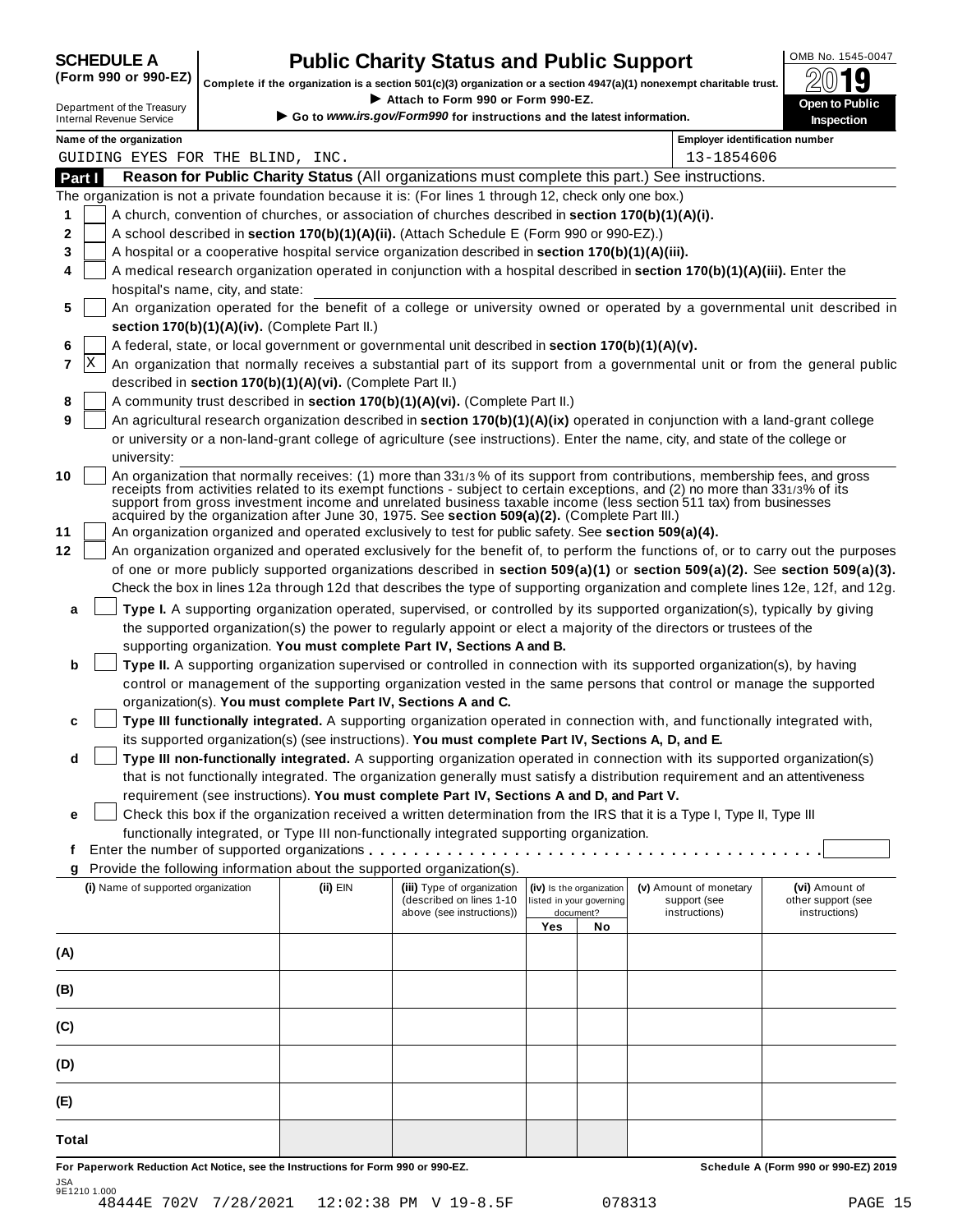#### Schedule <sup>A</sup> (Form <sup>990</sup> or 990-EZ) <sup>2019</sup> Page **2**

**Support Schedule for Organizations Described in Sections 170(b)(1)(A)(iv) and 170(b)(1)(A)(vi)** (Complete only if you checked the box on line 5, 7, or 8 of Part I or if the organization failed to qualify under Part III. If the organization fails to qualify under the tests listed below, please complete Part III.) **Part II**

|              | Calendar year (or fiscal year beginning in) ▶                                                                                                                                                                                                                                                | (a) 2015      | (b) 2016      | (c) 2017    | $(d)$ 2018    | (e) 2019      | (f) Total      |
|--------------|----------------------------------------------------------------------------------------------------------------------------------------------------------------------------------------------------------------------------------------------------------------------------------------------|---------------|---------------|-------------|---------------|---------------|----------------|
| 1.           | Gifts, grants, contributions, and<br>membership fees received. (Do not<br>include any "unusual grants.")                                                                                                                                                                                     | 27, 205, 488. | 28, 208, 943. | 27,074,663. | 26, 102, 624. | 32, 296, 991. | 140,888,709.   |
| $\mathbf{2}$ | Tax revenues levied for the<br>organization's benefit and either paid<br>to or expended on its behalf                                                                                                                                                                                        |               |               |             |               |               | 0.             |
| 3            | The value of services or facilities<br>furnished by a governmental unit to the<br>organization without charge                                                                                                                                                                                |               |               |             |               |               | 0.             |
| 4            | Total. Add lines 1 through 3                                                                                                                                                                                                                                                                 | 27, 205, 488. | 28, 208, 943. | 27,074,663. | 26, 102, 624. | 32,296,991.   | 140,888,709.   |
| 5            | The portion of total contributions by<br>each person (other than a<br>governmental unit or publicly<br>supported organization) included on<br>line 1 that exceeds 2% of the amount<br>shown on line 11, column (f)                                                                           |               |               |             |               |               | 0.             |
| 6            | Public support. Subtract line 5 from line 4                                                                                                                                                                                                                                                  |               |               |             |               |               | 140,888,709.   |
|              | <b>Section B. Total Support</b>                                                                                                                                                                                                                                                              |               |               |             |               |               |                |
|              | Calendar year (or fiscal year beginning in) ▶                                                                                                                                                                                                                                                | (a) 2015      | (b) 2016      | (c) 2017    | $(d)$ 2018    | (e) 2019      | (f) Total      |
| 7            | Amounts from line 4                                                                                                                                                                                                                                                                          | 27, 205, 488. | 28, 208, 943. | 27,074,663. | 26, 102, 624. | 32, 296, 991. | 140,888,709.   |
| 8            | Gross income from interest, dividends.<br>payments received on securities loans,<br>rents, royalties, and income from<br>similar sources experiences                                                                                                                                         | 1,044,715.    | 1,034,159.    | 1,577,336.  | 1,547,804.    | 1,888,623.    | 7,092,637.     |
| 9            | Net income from unrelated business<br>activities, whether or not the business<br>is regularly carried on the control of the set of the set of the set of the set of the set of the set of the s                                                                                              |               |               |             |               |               | 0.             |
| 10           | Other income. Do not include gain or<br>loss from the sale of capital assets<br>(Explain in Part VI.) ATCH 1                                                                                                                                                                                 | 130,927.      | 205, 313.     | 52,117.     | 37, 472.      | 28,823.       | 454,652.       |
|              |                                                                                                                                                                                                                                                                                              |               |               |             |               |               | 148, 435, 998. |
| 11           |                                                                                                                                                                                                                                                                                              |               |               |             |               |               | 2,270,423.     |
|              | Total support. Add lines 7 through 10                                                                                                                                                                                                                                                        |               |               |             |               |               |                |
|              | First five years. If the Form 990 is for the organization's first, second, third, fourth, or fifth tax year as a section 501(c)(3)                                                                                                                                                           |               |               |             |               |               |                |
|              | organization, check this box and stop here entitled and state in the state of the contract of the state of the state of the state of the state of the state of the state of the state of the state of the state of the state o<br><b>Section C. Computation of Public Support Percentage</b> |               |               |             |               |               |                |
|              | Public support percentage for 2019 (line 6, column (f) divided by line 11, column (f)).                                                                                                                                                                                                      |               |               |             |               | 14            | 94.92%         |
|              |                                                                                                                                                                                                                                                                                              |               |               |             |               | 15            | 95.22%         |
|              |                                                                                                                                                                                                                                                                                              |               |               |             |               |               |                |
| 14<br>15     | 16a 331/3% support test - 2019. If the organization did not check the box on line 13, and line 14 is 331/3% or more, check this                                                                                                                                                              |               |               |             |               |               | Χ              |
|              |                                                                                                                                                                                                                                                                                              |               |               |             |               |               |                |
|              | b 331/3% support test - 2018. If the organization did not check a box on line 13 or 16a, and line 15 is 331/3% or more, check                                                                                                                                                                |               |               |             |               |               |                |
|              | 17a 10%-facts-and-circumstances test - 2019. If the organization did not check a box on line 13, 16a, or 16b, and line 14 is                                                                                                                                                                 |               |               |             |               |               |                |
|              | 10% or more, and if the organization meets the "facts-and-circumstances" test, check this box and stop here. Explain in                                                                                                                                                                      |               |               |             |               |               |                |
|              | Part VI how the organization meets the "facts-and-circumstances" test. The organization qualifies as a publicly supported                                                                                                                                                                    |               |               |             |               |               |                |
|              |                                                                                                                                                                                                                                                                                              |               |               |             |               |               |                |
|              | b 10%-facts-and-circumstances test - 2018. If the organization did not check a box on line 13, 16a, 16b, or 17a, and line                                                                                                                                                                    |               |               |             |               |               |                |
|              | 15 is 10% or more, and if the organization meets the "facts-and-circumstances" test, check this box and stop here.                                                                                                                                                                           |               |               |             |               |               |                |
| 12<br>13     | Explain in Part VI how the organization meets the "facts-and-circumstances" test. The organization qualifies as a publicly                                                                                                                                                                   |               |               |             |               |               |                |
|              |                                                                                                                                                                                                                                                                                              |               |               |             |               |               |                |
| 18           | Private foundation. If the organization did not check a box on line 13, 16a, 16b, 17a, or 17b, check this box and see                                                                                                                                                                        |               |               |             |               |               |                |

**Schedule A (Form 990 or 990-EZ) 2019**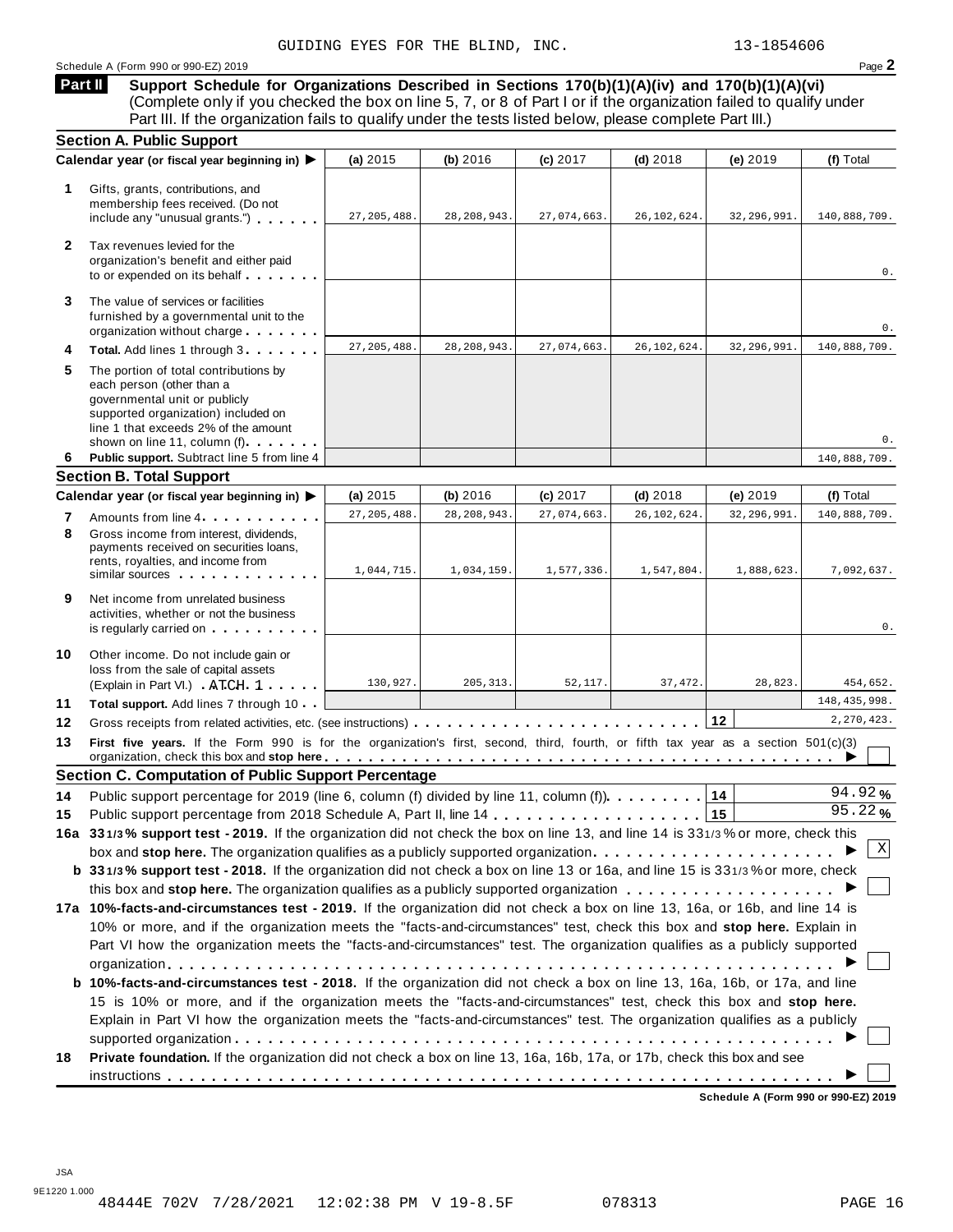#### Schedule A (Form 990 or 990-EZ) 2019 Page 3

#### **Support Schedule for Organizations Described in Section 509(a)(2) Part III**

(Complete only if you checked the box on line 10 of Part I or if the organization failed to qualify under Part II. If the organization fails to qualify under the tests listed below, please complete Part II.)

|                                                                                                                                                                                                                                                            | (a) $2015$                                                                                                                                                                                                                                                                                                                                                                                                                                                                                                                                                                                                                                                                                                                                                                                                                                                                                                                                                                                                                                                                                                                                                                                                                                                                        | (b) 2016   | (c) 2017 | $(d)$ 2018 | (e) 2019   | (f) Total        |
|------------------------------------------------------------------------------------------------------------------------------------------------------------------------------------------------------------------------------------------------------------|-----------------------------------------------------------------------------------------------------------------------------------------------------------------------------------------------------------------------------------------------------------------------------------------------------------------------------------------------------------------------------------------------------------------------------------------------------------------------------------------------------------------------------------------------------------------------------------------------------------------------------------------------------------------------------------------------------------------------------------------------------------------------------------------------------------------------------------------------------------------------------------------------------------------------------------------------------------------------------------------------------------------------------------------------------------------------------------------------------------------------------------------------------------------------------------------------------------------------------------------------------------------------------------|------------|----------|------------|------------|------------------|
| Gifts, grants, contributions, and membership fees                                                                                                                                                                                                          |                                                                                                                                                                                                                                                                                                                                                                                                                                                                                                                                                                                                                                                                                                                                                                                                                                                                                                                                                                                                                                                                                                                                                                                                                                                                                   |            |          |            |            |                  |
| received. (Do not include any "unusual grants.")                                                                                                                                                                                                           |                                                                                                                                                                                                                                                                                                                                                                                                                                                                                                                                                                                                                                                                                                                                                                                                                                                                                                                                                                                                                                                                                                                                                                                                                                                                                   |            |          |            |            |                  |
| Gross receipts from admissions, merchandise                                                                                                                                                                                                                |                                                                                                                                                                                                                                                                                                                                                                                                                                                                                                                                                                                                                                                                                                                                                                                                                                                                                                                                                                                                                                                                                                                                                                                                                                                                                   |            |          |            |            |                  |
| sold or services performed, or facilities                                                                                                                                                                                                                  |                                                                                                                                                                                                                                                                                                                                                                                                                                                                                                                                                                                                                                                                                                                                                                                                                                                                                                                                                                                                                                                                                                                                                                                                                                                                                   |            |          |            |            |                  |
| furnished in any activity that is related to the                                                                                                                                                                                                           |                                                                                                                                                                                                                                                                                                                                                                                                                                                                                                                                                                                                                                                                                                                                                                                                                                                                                                                                                                                                                                                                                                                                                                                                                                                                                   |            |          |            |            |                  |
| organization's tax-exempt purpose                                                                                                                                                                                                                          |                                                                                                                                                                                                                                                                                                                                                                                                                                                                                                                                                                                                                                                                                                                                                                                                                                                                                                                                                                                                                                                                                                                                                                                                                                                                                   |            |          |            |            |                  |
| Gross receipts from activities that are not an                                                                                                                                                                                                             |                                                                                                                                                                                                                                                                                                                                                                                                                                                                                                                                                                                                                                                                                                                                                                                                                                                                                                                                                                                                                                                                                                                                                                                                                                                                                   |            |          |            |            |                  |
| unrelated trade or business under section 513                                                                                                                                                                                                              |                                                                                                                                                                                                                                                                                                                                                                                                                                                                                                                                                                                                                                                                                                                                                                                                                                                                                                                                                                                                                                                                                                                                                                                                                                                                                   |            |          |            |            |                  |
| Tax revenues levied for the                                                                                                                                                                                                                                |                                                                                                                                                                                                                                                                                                                                                                                                                                                                                                                                                                                                                                                                                                                                                                                                                                                                                                                                                                                                                                                                                                                                                                                                                                                                                   |            |          |            |            |                  |
|                                                                                                                                                                                                                                                            |                                                                                                                                                                                                                                                                                                                                                                                                                                                                                                                                                                                                                                                                                                                                                                                                                                                                                                                                                                                                                                                                                                                                                                                                                                                                                   |            |          |            |            |                  |
|                                                                                                                                                                                                                                                            |                                                                                                                                                                                                                                                                                                                                                                                                                                                                                                                                                                                                                                                                                                                                                                                                                                                                                                                                                                                                                                                                                                                                                                                                                                                                                   |            |          |            |            |                  |
|                                                                                                                                                                                                                                                            |                                                                                                                                                                                                                                                                                                                                                                                                                                                                                                                                                                                                                                                                                                                                                                                                                                                                                                                                                                                                                                                                                                                                                                                                                                                                                   |            |          |            |            |                  |
|                                                                                                                                                                                                                                                            |                                                                                                                                                                                                                                                                                                                                                                                                                                                                                                                                                                                                                                                                                                                                                                                                                                                                                                                                                                                                                                                                                                                                                                                                                                                                                   |            |          |            |            |                  |
|                                                                                                                                                                                                                                                            |                                                                                                                                                                                                                                                                                                                                                                                                                                                                                                                                                                                                                                                                                                                                                                                                                                                                                                                                                                                                                                                                                                                                                                                                                                                                                   |            |          |            |            |                  |
|                                                                                                                                                                                                                                                            |                                                                                                                                                                                                                                                                                                                                                                                                                                                                                                                                                                                                                                                                                                                                                                                                                                                                                                                                                                                                                                                                                                                                                                                                                                                                                   |            |          |            |            |                  |
|                                                                                                                                                                                                                                                            |                                                                                                                                                                                                                                                                                                                                                                                                                                                                                                                                                                                                                                                                                                                                                                                                                                                                                                                                                                                                                                                                                                                                                                                                                                                                                   |            |          |            |            |                  |
|                                                                                                                                                                                                                                                            |                                                                                                                                                                                                                                                                                                                                                                                                                                                                                                                                                                                                                                                                                                                                                                                                                                                                                                                                                                                                                                                                                                                                                                                                                                                                                   |            |          |            |            |                  |
|                                                                                                                                                                                                                                                            |                                                                                                                                                                                                                                                                                                                                                                                                                                                                                                                                                                                                                                                                                                                                                                                                                                                                                                                                                                                                                                                                                                                                                                                                                                                                                   |            |          |            |            |                  |
| received from other than disqualified                                                                                                                                                                                                                      |                                                                                                                                                                                                                                                                                                                                                                                                                                                                                                                                                                                                                                                                                                                                                                                                                                                                                                                                                                                                                                                                                                                                                                                                                                                                                   |            |          |            |            |                  |
| persons that exceed the greater of \$5,000                                                                                                                                                                                                                 |                                                                                                                                                                                                                                                                                                                                                                                                                                                                                                                                                                                                                                                                                                                                                                                                                                                                                                                                                                                                                                                                                                                                                                                                                                                                                   |            |          |            |            |                  |
|                                                                                                                                                                                                                                                            |                                                                                                                                                                                                                                                                                                                                                                                                                                                                                                                                                                                                                                                                                                                                                                                                                                                                                                                                                                                                                                                                                                                                                                                                                                                                                   |            |          |            |            |                  |
|                                                                                                                                                                                                                                                            |                                                                                                                                                                                                                                                                                                                                                                                                                                                                                                                                                                                                                                                                                                                                                                                                                                                                                                                                                                                                                                                                                                                                                                                                                                                                                   |            |          |            |            |                  |
|                                                                                                                                                                                                                                                            |                                                                                                                                                                                                                                                                                                                                                                                                                                                                                                                                                                                                                                                                                                                                                                                                                                                                                                                                                                                                                                                                                                                                                                                                                                                                                   |            |          |            |            |                  |
|                                                                                                                                                                                                                                                            |                                                                                                                                                                                                                                                                                                                                                                                                                                                                                                                                                                                                                                                                                                                                                                                                                                                                                                                                                                                                                                                                                                                                                                                                                                                                                   |            |          |            |            |                  |
|                                                                                                                                                                                                                                                            |                                                                                                                                                                                                                                                                                                                                                                                                                                                                                                                                                                                                                                                                                                                                                                                                                                                                                                                                                                                                                                                                                                                                                                                                                                                                                   |            |          |            |            | (f) Total        |
|                                                                                                                                                                                                                                                            |                                                                                                                                                                                                                                                                                                                                                                                                                                                                                                                                                                                                                                                                                                                                                                                                                                                                                                                                                                                                                                                                                                                                                                                                                                                                                   |            |          |            |            |                  |
|                                                                                                                                                                                                                                                            |                                                                                                                                                                                                                                                                                                                                                                                                                                                                                                                                                                                                                                                                                                                                                                                                                                                                                                                                                                                                                                                                                                                                                                                                                                                                                   |            |          |            |            |                  |
| payments received on securities loans,                                                                                                                                                                                                                     |                                                                                                                                                                                                                                                                                                                                                                                                                                                                                                                                                                                                                                                                                                                                                                                                                                                                                                                                                                                                                                                                                                                                                                                                                                                                                   |            |          |            |            |                  |
| rents, royalties, and income from similar                                                                                                                                                                                                                  |                                                                                                                                                                                                                                                                                                                                                                                                                                                                                                                                                                                                                                                                                                                                                                                                                                                                                                                                                                                                                                                                                                                                                                                                                                                                                   |            |          |            |            |                  |
|                                                                                                                                                                                                                                                            |                                                                                                                                                                                                                                                                                                                                                                                                                                                                                                                                                                                                                                                                                                                                                                                                                                                                                                                                                                                                                                                                                                                                                                                                                                                                                   |            |          |            |            |                  |
|                                                                                                                                                                                                                                                            |                                                                                                                                                                                                                                                                                                                                                                                                                                                                                                                                                                                                                                                                                                                                                                                                                                                                                                                                                                                                                                                                                                                                                                                                                                                                                   |            |          |            |            |                  |
|                                                                                                                                                                                                                                                            |                                                                                                                                                                                                                                                                                                                                                                                                                                                                                                                                                                                                                                                                                                                                                                                                                                                                                                                                                                                                                                                                                                                                                                                                                                                                                   |            |          |            |            |                  |
|                                                                                                                                                                                                                                                            |                                                                                                                                                                                                                                                                                                                                                                                                                                                                                                                                                                                                                                                                                                                                                                                                                                                                                                                                                                                                                                                                                                                                                                                                                                                                                   |            |          |            |            |                  |
|                                                                                                                                                                                                                                                            |                                                                                                                                                                                                                                                                                                                                                                                                                                                                                                                                                                                                                                                                                                                                                                                                                                                                                                                                                                                                                                                                                                                                                                                                                                                                                   |            |          |            |            |                  |
| Net income from unrelated business                                                                                                                                                                                                                         |                                                                                                                                                                                                                                                                                                                                                                                                                                                                                                                                                                                                                                                                                                                                                                                                                                                                                                                                                                                                                                                                                                                                                                                                                                                                                   |            |          |            |            |                  |
| activities not included in line 10b, whether                                                                                                                                                                                                               |                                                                                                                                                                                                                                                                                                                                                                                                                                                                                                                                                                                                                                                                                                                                                                                                                                                                                                                                                                                                                                                                                                                                                                                                                                                                                   |            |          |            |            |                  |
|                                                                                                                                                                                                                                                            |                                                                                                                                                                                                                                                                                                                                                                                                                                                                                                                                                                                                                                                                                                                                                                                                                                                                                                                                                                                                                                                                                                                                                                                                                                                                                   |            |          |            |            |                  |
| Other income. Do not include gain or                                                                                                                                                                                                                       |                                                                                                                                                                                                                                                                                                                                                                                                                                                                                                                                                                                                                                                                                                                                                                                                                                                                                                                                                                                                                                                                                                                                                                                                                                                                                   |            |          |            |            |                  |
| loss from the sale of capital assets                                                                                                                                                                                                                       |                                                                                                                                                                                                                                                                                                                                                                                                                                                                                                                                                                                                                                                                                                                                                                                                                                                                                                                                                                                                                                                                                                                                                                                                                                                                                   |            |          |            |            |                  |
| (Explain in Part VI.) <b>All Accords</b>                                                                                                                                                                                                                   |                                                                                                                                                                                                                                                                                                                                                                                                                                                                                                                                                                                                                                                                                                                                                                                                                                                                                                                                                                                                                                                                                                                                                                                                                                                                                   |            |          |            |            |                  |
|                                                                                                                                                                                                                                                            |                                                                                                                                                                                                                                                                                                                                                                                                                                                                                                                                                                                                                                                                                                                                                                                                                                                                                                                                                                                                                                                                                                                                                                                                                                                                                   |            |          |            |            |                  |
| Total support. (Add lines 9, 10c, 11,                                                                                                                                                                                                                      |                                                                                                                                                                                                                                                                                                                                                                                                                                                                                                                                                                                                                                                                                                                                                                                                                                                                                                                                                                                                                                                                                                                                                                                                                                                                                   |            |          |            |            |                  |
| and $12.$ ) $\cdots$ $\cdots$ $\cdots$ $\cdots$ $\cdots$                                                                                                                                                                                                   |                                                                                                                                                                                                                                                                                                                                                                                                                                                                                                                                                                                                                                                                                                                                                                                                                                                                                                                                                                                                                                                                                                                                                                                                                                                                                   |            |          |            |            |                  |
| First five years. If the Form 990 is for the organization's first, second, third, fourth, or fifth tax year as a section 501(c)(3)                                                                                                                         |                                                                                                                                                                                                                                                                                                                                                                                                                                                                                                                                                                                                                                                                                                                                                                                                                                                                                                                                                                                                                                                                                                                                                                                                                                                                                   |            |          |            |            |                  |
|                                                                                                                                                                                                                                                            |                                                                                                                                                                                                                                                                                                                                                                                                                                                                                                                                                                                                                                                                                                                                                                                                                                                                                                                                                                                                                                                                                                                                                                                                                                                                                   |            |          |            |            |                  |
| Section C. Computation of Public Support Percentage                                                                                                                                                                                                        |                                                                                                                                                                                                                                                                                                                                                                                                                                                                                                                                                                                                                                                                                                                                                                                                                                                                                                                                                                                                                                                                                                                                                                                                                                                                                   |            |          |            |            |                  |
| Public support percentage for 2019 (line 8, column (f), divided by line 13, column (f)                                                                                                                                                                     |                                                                                                                                                                                                                                                                                                                                                                                                                                                                                                                                                                                                                                                                                                                                                                                                                                                                                                                                                                                                                                                                                                                                                                                                                                                                                   |            |          |            | 15         |                  |
| Public support percentage from 2018 Schedule A, Part III, line 15.                                                                                                                                                                                         |                                                                                                                                                                                                                                                                                                                                                                                                                                                                                                                                                                                                                                                                                                                                                                                                                                                                                                                                                                                                                                                                                                                                                                                                                                                                                   |            |          |            | 16         |                  |
| Section D. Computation of Investment Income Percentage                                                                                                                                                                                                     |                                                                                                                                                                                                                                                                                                                                                                                                                                                                                                                                                                                                                                                                                                                                                                                                                                                                                                                                                                                                                                                                                                                                                                                                                                                                                   |            |          |            |            |                  |
| Investment income percentage for 2019 (line 10c, column (f), divided by line 13, column (f)), $\ldots$ , , , , , , ,                                                                                                                                       |                                                                                                                                                                                                                                                                                                                                                                                                                                                                                                                                                                                                                                                                                                                                                                                                                                                                                                                                                                                                                                                                                                                                                                                                                                                                                   |            |          |            | 17         |                  |
|                                                                                                                                                                                                                                                            |                                                                                                                                                                                                                                                                                                                                                                                                                                                                                                                                                                                                                                                                                                                                                                                                                                                                                                                                                                                                                                                                                                                                                                                                                                                                                   |            |          |            | 18         |                  |
|                                                                                                                                                                                                                                                            |                                                                                                                                                                                                                                                                                                                                                                                                                                                                                                                                                                                                                                                                                                                                                                                                                                                                                                                                                                                                                                                                                                                                                                                                                                                                                   |            |          |            |            |                  |
| 19a 331/3% support tests - 2019. If the organization did not check the box on line 14, and line 15 is more than 331/3%, and line                                                                                                                           |                                                                                                                                                                                                                                                                                                                                                                                                                                                                                                                                                                                                                                                                                                                                                                                                                                                                                                                                                                                                                                                                                                                                                                                                                                                                                   |            |          |            |            |                  |
| 17 is not more than 331/3%, check this box and stop here. The organization qualifies as a publicly supported organization                                                                                                                                  |                                                                                                                                                                                                                                                                                                                                                                                                                                                                                                                                                                                                                                                                                                                                                                                                                                                                                                                                                                                                                                                                                                                                                                                                                                                                                   |            |          |            |            |                  |
| <b>b</b> 331/3% support tests - 2018. If the organization did not check a box on line 14 or line 19a, and line 16 is more than 331/3%, and                                                                                                                 |                                                                                                                                                                                                                                                                                                                                                                                                                                                                                                                                                                                                                                                                                                                                                                                                                                                                                                                                                                                                                                                                                                                                                                                                                                                                                   |            |          |            |            |                  |
| line 18 is not more than 331/3%, check this box and stop here. The organization qualifies as a publicly supported organization<br>Private foundation. If the organization did not check a box on line 14, 19a, or 19b, check this box and see instructions |                                                                                                                                                                                                                                                                                                                                                                                                                                                                                                                                                                                                                                                                                                                                                                                                                                                                                                                                                                                                                                                                                                                                                                                                                                                                                   |            |          |            |            | %<br>%<br>%<br>% |
|                                                                                                                                                                                                                                                            | <b>Section A. Public Support</b><br>Calendar year (or fiscal year beginning in) $\blacktriangleright$<br>organization's benefit and either paid to<br>or expended on its behalf <b>contains the set of the set of the set of the set of the set of the set of the set of the set of the set of the set of the set of the set of the set of the set of the set of the set of the set of</b><br>The value of services or facilities<br>furnished by a governmental unit to the<br>organization without charge<br><b>Total.</b> Add lines 1 through 5<br><b>7a</b> Amounts included on lines 1, 2, and 3<br>received from disqualified persons<br><b>b</b> Amounts included on lines 2 and 3<br>or 1% of the amount on line 13 for the year<br>c Add lines 7a and 7b<br><b>Public support.</b> (Subtract line 7c from<br>$line 6.)$ $\ldots$ $\ldots$ $\ldots$ $\ldots$ $\ldots$<br><b>Section B. Total Support</b><br>Calendar year (or fiscal year beginning in) ▶<br>Amounts from line 6 <b>Amounts</b> from line 6<br>10 a Gross income from interest, dividends,<br>sources<br><b>b</b> Unrelated business taxable income (less<br>section 511 taxes) from businesses<br>acquired after June 30, 1975<br>c Add lines 10a and 10b<br>or not the business is regularly carried on | (a) $2015$ | (b) 2016 | (c) 2017   | $(d)$ 2018 | $(e)$ 2019       |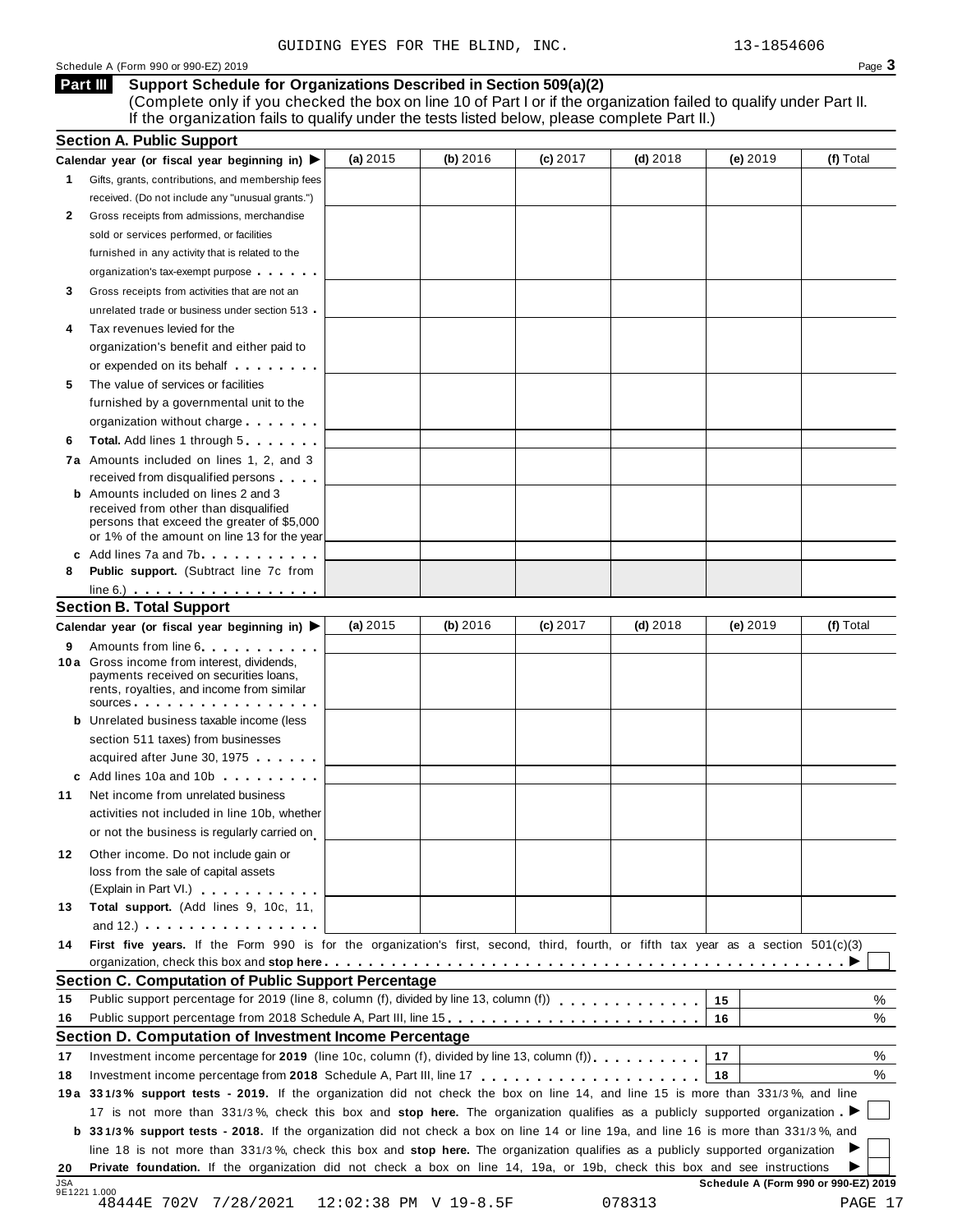**Yes No**

**2**

**3a**

**3b**

**3c**

**4a**

**4b**

**4c**

**5a**

**5b 5c**

**6**

**7**

**8**

**9a**

**9b**

**9c**

**10a**

#### **Part IV Supporting Organizations**

(Complete only if you checked a box in line 12 on Part I. If you checked 12a of Part I, complete Sections A and B. If you checked 12b of Part I, complete Sections A and C. If you checked 12c of Part I, complete Sections A, D, and E. If you checked 12d of Part I, complete Sections A and D, and complete Part V.)

#### **Section A. All Supporting Organizations**

- **1** Are all of the organization's supported organizations listed by name in the organization's governing documents? *If "No," describe in Part VI how the supported organizations are designated. If designated by class or purpose, describe the designation. If historic and continuing relationship, explain.* **1**
- **2** Did the organization have any supported organization that does not have an IRS determination of status under section 509(a)(1) or (2)? *If"Yes," explain in Part VI how the organization determined that the supported organization was described in section 509(a)(1) or (2).*
- **3 a** Did the organization have a supported organization described in section 501(c)(4), (5), or (6)? *If "Yes," answer (b) and (c) below.*
- **b** Did the organization confirm that each supported organization qualified under section 501(c)(4), (5), or (6) and | satisfied the public support tests under section 509(a)(2)? *If "Yes," describe in Part VI when and how the organization made the determination.*
- **c** Did the organization ensure that all support to such organizations was used exclusively for section 170(c)(2)(B) purposes? *If"Yes," explain in Part VI what controls the organization put in place to ensure such use.*
- **4 a** Was any supported organization not organized in the United States ("foreign supported organization")? *If "Yes," and if you checked 12a or 12b in Part I, answer (b) and (c) below.*
- **b** Did the organization have ultimate control and discretion in deciding whether to make grants to the foreign | supported organization? *If "Yes," describe in Part VI how the organization had such control and discretion despite being controlled or supervised by or in connection with its supported organizations.*
- **c** Did the organization support any foreign supported organization that does not have an IRS determination | under sections 501(c)(3) and 509(a)(1) or (2)? *If "Yes," explain in Part VI what controls the organization used to ensure that all support to the foreign supported organization was used exclusively for section 170(c)(2)(B) purposes.*
- **5 a** Did the organization add, substitute, or remove any supported organizations during the tax year? *If "Yes,"* answer (b) and (c) below (if applicable). Also, provide detail in Part VI, including (i) the names and EIN *numbers of the supported organizations added, substituted, or removed; (ii) the reasons for each such action;* (iii) the authority under the organization's organizing document authorizing such action; and (iv) how the action *was accomplished (such as by amendment to the organizing document).*
- **b Type I or Type II only.** Was any added or substituted supported organization part of a class already designated in the organization's organizing document?
- **c Substitutions only.** Was the substitution the result of an event beyond the organization's control?
- **6** Did the organization provide support (whether in the form of grants or the provision of services or facilities) to anyone other than (i) its supported organizations, (ii) individuals that are part of the charitable class benefited by one or more of its supported organizations, or (iii) other supporting organizations that also support or benefit one or more of the filing organization's supported organizations? *If"Yes," provide detail in Part VI.*
- **7** Did the organization provide a grant, loan, compensation, or other similar payment to a substantial contributor (as defined in section 4958(c)(3)(C)), a family member of a substantial contributor, or a 35% controlled entity with regard to a substantial contributor? *If"Yes," complete Part I of Schedule L (Form 990 or 990-EZ).*
- **8** Did the organization make a loan to a disqualified person (as defined in section 4958) not described in line 7? *If "Yes," complete Part I of Schedule L (Form 990 or 990-EZ).*
- **9a** Was the organization controlled directly or indirectly at any time during the tax year by one or more | disqualified persons as defined in section 4946 (other than foundation managers and organizations described in section 509(a)(1) or (2))? *If"Yes," provide detail in Part VI.*
- **b** Did one or more disqualified persons (as defined in line 9a) hold a controlling interest in any entity in which | the supporting organization had an interest? *If"Yes," provide detail in Part VI.*
- **c** Did a disqualified person (as defined in line 9a) have an ownership interest in, or derive any personal benefit from, assets in which the supporting organization also had an interest? *If"Yes," provide detail in Part VI.*
- **10a** Was the organization subject to the excess business holdings rules of section 4943 because of section | 4943(f) (regarding certain Type II supporting organizations, and all Type III non-functionally integrated supporting organizations)? *If"Yes," answer 10b below.*
	- **b** Did the organization have any excess business holdings in the tax year? *(Use Schedule C, Form 4720, to determine whether the organization had excess business holdings.)*

**10b Schedule A (Form 990 or 990-EZ) 2019**

JSA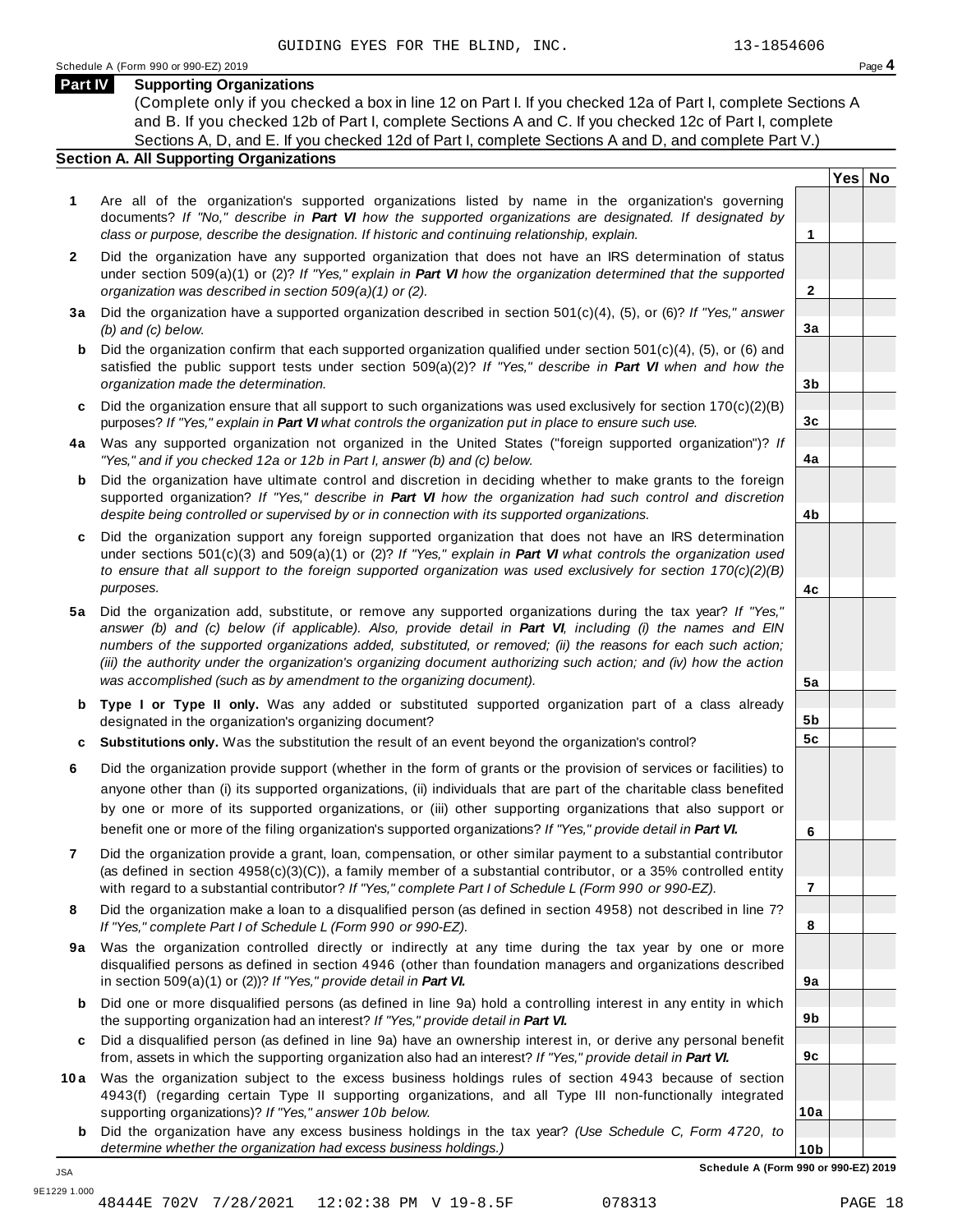|                  | GUIDING EYES FOR THE BLIND, INC.<br>13-1854606                                                                                                                                                                                                                                                                                                                                                                                                                                                                                                                                                                                                                               |                 |        |        |
|------------------|------------------------------------------------------------------------------------------------------------------------------------------------------------------------------------------------------------------------------------------------------------------------------------------------------------------------------------------------------------------------------------------------------------------------------------------------------------------------------------------------------------------------------------------------------------------------------------------------------------------------------------------------------------------------------|-----------------|--------|--------|
|                  | Schedule A (Form 990 or 990-EZ) 2019                                                                                                                                                                                                                                                                                                                                                                                                                                                                                                                                                                                                                                         |                 |        | Page 5 |
| Part IV          | <b>Supporting Organizations (continued)</b>                                                                                                                                                                                                                                                                                                                                                                                                                                                                                                                                                                                                                                  |                 |        |        |
|                  |                                                                                                                                                                                                                                                                                                                                                                                                                                                                                                                                                                                                                                                                              |                 | Yes No |        |
| 11               | Has the organization accepted a gift or contribution from any of the following persons?                                                                                                                                                                                                                                                                                                                                                                                                                                                                                                                                                                                      |                 |        |        |
| a                | A person who directly or indirectly controls, either alone or together with persons described in (b) and (c)                                                                                                                                                                                                                                                                                                                                                                                                                                                                                                                                                                 |                 |        |        |
|                  | below, the governing body of a supported organization?                                                                                                                                                                                                                                                                                                                                                                                                                                                                                                                                                                                                                       | 11a             |        |        |
|                  | <b>b</b> A family member of a person described in (a) above?                                                                                                                                                                                                                                                                                                                                                                                                                                                                                                                                                                                                                 | 11 <sub>b</sub> |        |        |
|                  | c A 35% controlled entity of a person described in (a) or (b) above? If "Yes" to a, b, or c, provide detail in Part VI.                                                                                                                                                                                                                                                                                                                                                                                                                                                                                                                                                      | 11c             |        |        |
|                  | <b>Section B. Type I Supporting Organizations</b>                                                                                                                                                                                                                                                                                                                                                                                                                                                                                                                                                                                                                            |                 |        |        |
|                  |                                                                                                                                                                                                                                                                                                                                                                                                                                                                                                                                                                                                                                                                              |                 | Yes No |        |
| 1                | Did the directors, trustees, or membership of one or more supported organizations have the power to<br>regularly appoint or elect at least a majority of the organization's directors or trustees at all times during the<br>tax year? If "No," describe in Part VI how the supported organization(s) effectively operated, supervised, or<br>controlled the organization's activities. If the organization had more than one supported organization,<br>describe how the powers to appoint and/or remove directors or trustees were allocated among the supported<br>organizations and what conditions or restrictions, if any, applied to such powers during the tax year. | 1               |        |        |
| 2                | Did the organization operate for the benefit of any supported organization other than the supported<br>organization(s) that operated, supervised, or controlled the supporting organization? If "Yes," explain in Part<br>VI how providing such benefit carried out the purposes of the supported organization(s) that operated,<br>supervised, or controlled the supporting organization.                                                                                                                                                                                                                                                                                   | 2               |        |        |
|                  | <b>Section C. Type II Supporting Organizations</b>                                                                                                                                                                                                                                                                                                                                                                                                                                                                                                                                                                                                                           |                 |        |        |
|                  |                                                                                                                                                                                                                                                                                                                                                                                                                                                                                                                                                                                                                                                                              |                 | Yes No |        |
| 1                | Were a majority of the organization's directors or trustees during the tax year also a majority of the directors<br>or trustees of each of the organization's supported organization(s)? If "No," describe in Part VI how control<br>or management of the supporting organization was vested in the same persons that controlled or managed                                                                                                                                                                                                                                                                                                                                  |                 |        |        |
|                  | the supported organization(s).                                                                                                                                                                                                                                                                                                                                                                                                                                                                                                                                                                                                                                               | 1               |        |        |
|                  | Section D. All Type III Supporting Organizations                                                                                                                                                                                                                                                                                                                                                                                                                                                                                                                                                                                                                             |                 |        |        |
| 1                | Did the organization provide to each of its supported organizations, by the last day of the fifth month of the<br>organization's tax year, (i) a written notice describing the type and amount of support provided during the prior<br>tax year, (ii) a copy of the Form 990 that was most recently filed as of the date of notification, and (iii) copies of<br>the organization's governing documents in effect on the date of notification, to the extent not previously<br>provided?                                                                                                                                                                                     | 1               | Yes No |        |
| 2                | Were any of the organization's officers, directors, or trustees either (i) appointed or elected by the supported<br>organization(s) or (ii) serving on the governing body of a supported organization? If "No," explain in Part VI how<br>the organization maintained a close and continuous working relationship with the supported organization(s).                                                                                                                                                                                                                                                                                                                        |                 |        |        |
|                  |                                                                                                                                                                                                                                                                                                                                                                                                                                                                                                                                                                                                                                                                              | $\mathbf{2}$    |        |        |
| 3                | By reason of the relationship described in (2), did the organization's supported organizations have a<br>significant voice in the organization's investment policies and in directing the use of the organization's<br>income or assets at all times during the tax year? If "Yes," describe in Part VI the role the organization's                                                                                                                                                                                                                                                                                                                                          |                 |        |        |
|                  | supported organizations played in this regard.                                                                                                                                                                                                                                                                                                                                                                                                                                                                                                                                                                                                                               |                 |        |        |
|                  |                                                                                                                                                                                                                                                                                                                                                                                                                                                                                                                                                                                                                                                                              | 3               |        |        |
|                  | Section E. Type III Functionally Integrated Supporting Organizations                                                                                                                                                                                                                                                                                                                                                                                                                                                                                                                                                                                                         |                 |        |        |
| 1<br>a<br>b<br>C | Check the box next to the method that the organization used to satisfy the Integral Part Test during the year (see instructions).<br>The organization satisfied the Activities Test. Complete line 2 below.<br>The organization is the parent of each of its supported organizations. Complete line 3 below.<br>The organization supported a governmental entity. Describe in Part VI how you supported a government entity (see instructions).                                                                                                                                                                                                                              |                 |        |        |
| 2                | Activities Test. Answer (a) and (b) below.                                                                                                                                                                                                                                                                                                                                                                                                                                                                                                                                                                                                                                   |                 | Yes No |        |
| a                | Did substantially all of the organization's activities during the tax year directly further the exempt purposes of<br>the supported organization(s) to which the organization was responsive? If "Yes," then in Part VI identify<br>those supported organizations and explain how these activities directly furthered their exempt purposes,<br>how the organization was responsive to those supported organizations, and how the organization determined<br>that these activities constituted substantially all of its activities.                                                                                                                                          | 2a              |        |        |
| b                | Did the activities described in (a) constitute activities that, but for the organization's involvement, one or more<br>of the organization's supported organization(s) would have been engaged in? If "Yes," explain in Part VI the<br>reasons for the organization's position that its supported organization(s) would have engaged in these                                                                                                                                                                                                                                                                                                                                |                 |        |        |

**3** Parent of Supported Organizations. *Answer (a) and (b) below.*

*activities but for the organization's involvement.*

JSA

- **a** Did the organization have the power to regularly appoint or elect a majority of the officers, directors, or trustees of each of the supported organizations? *Provide details in Part VI.*
- **b** Did the organization exercise a substantial degree of direction over the policies, programs, and activities of each of its supported organizations? *If"Yes," describe in Part VI the role played by the organization in this regard.*

**3b Schedule A (Form 990 or 990-EZ) 2019**

**2b**

**3a**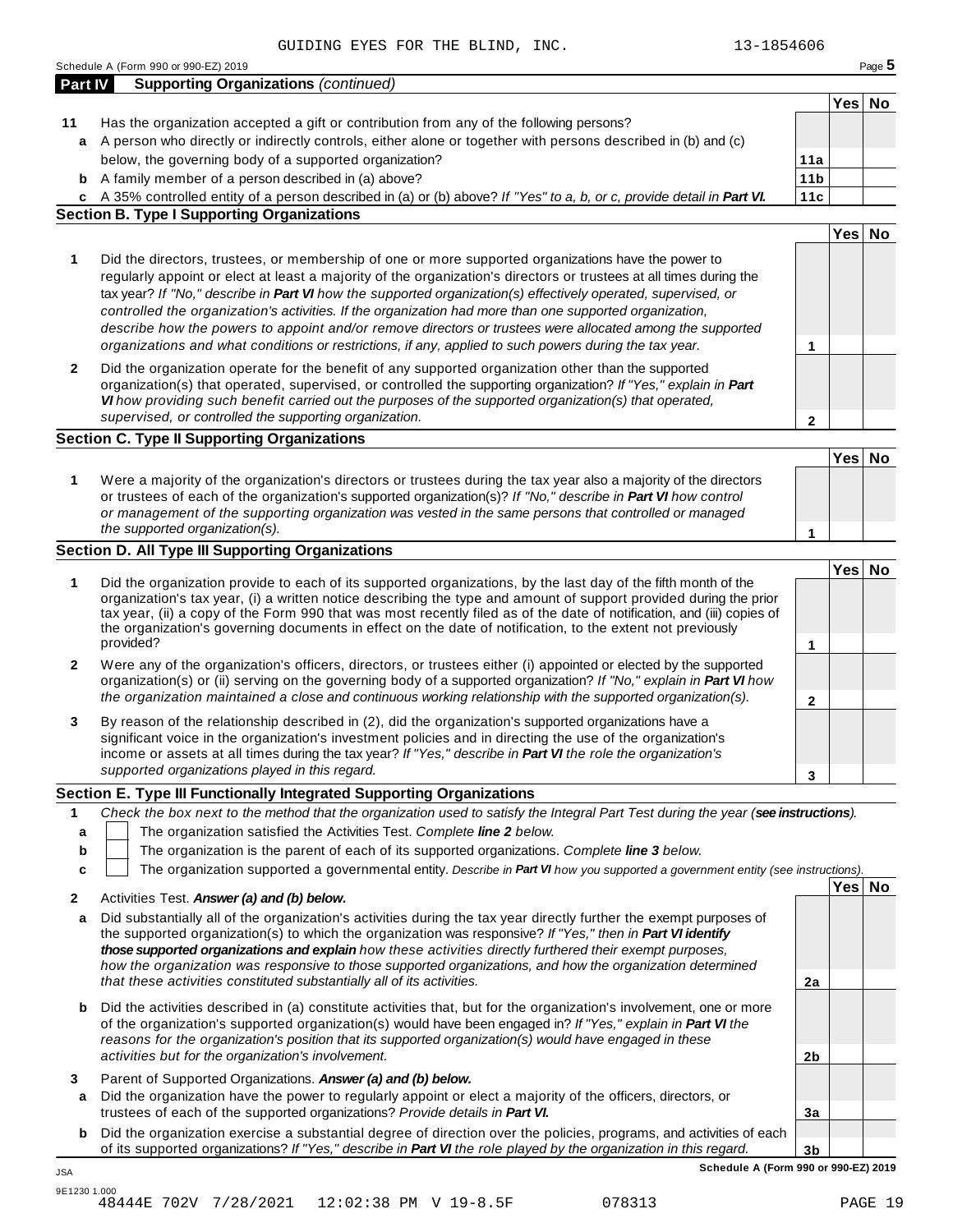Schedule <sup>A</sup> (Form <sup>990</sup> or 990-EZ) <sup>2019</sup> Page **6 Part V Type III Non-Functionally Integrated 509(a)(3) Supporting Organizations 1** Check here if the organization satisfied the Integral Part Test as a qualifying trust on Nov. 20, 1970 (explain in Part VI). **See instructions.** All other Type III non-functionally integrated supporting organizations must complete Sections A through E. (B) Current Year **Section <sup>A</sup> - Adjusted Net Income** (A) Prior Year (optional) **1** Net short-term capital gain **1 1 2 3 4 5 2** Recoveries of prior-year distributions **3** Other gross income (see instructions) **4** Add lines 1 through 3. **5** Depreciation and depletion **6** Portion of operating expenses paid or incurred for production or collection of gross income or for management, conservation, or maintenance of property held for production of income (see instructions) **6 7** Other expenses (see instructions) **7 8 Adjusted Net Income** (subtract lines 5, 6, and 7 from line 4) **8** (B) Current Year **Section <sup>B</sup> - Minimum Asset Amount** (A) Prior Year (optional) **1** Aggregate fair market value of all non-exempt-use assets (see instructions for short tax year or assets held for part of year): **a** Average monthly value of securities **1a 1a 1b 1c 1d b** Average monthly cash balances **c** Fair market value of other non-exempt-use assets **d Total** (add lines 1a, 1b, and 1c) **e Discount** claimed for blockage or other factors (explain in detail in **Part VI**): **2** Acquisition indebtedness applicable to non-exempt-use assets **2 3 4 5 6 7 8 3** Subtract line 2 from line 1d. **4** Cash deemed held for exempt use. Enter 1-1/2% of line 3 (for greater amount, see instructions). **5** Net value of non-exempt-use assets (subtract line 4 from line 3) **6** Multiply line 5 by .035. **7** Recoveries of prior-year distributions **8 Minimum Asset Amount** (add line 7 to line 6) **Section C - Distributable Amount** Current Year **Current Year Amount** Current Year Amount **1** Adjusted net income for prior year (from Section A, line 8, Column A) **1 2 3 4 2** Enter 85% of line 1. **3** Minimum asset amount for prior year (from Section B, line 8, Column A) **4** Enter greater of line 2 or line 3. GUIDING EYES FOR THE BLIND, INC. 13-1854606

**5** Income tax imposed in prior year **6 Distributable Amount.** Subtract line 5 from line 4, unless subject to

emergency temporary reduction (see instructions).

**7** Check here if the current year is the organization's first as a non-functionally integrated Type III supporting organization (see instructions).

**Schedule A (Form 990 or 990-EZ) 2019**

**5**

**6**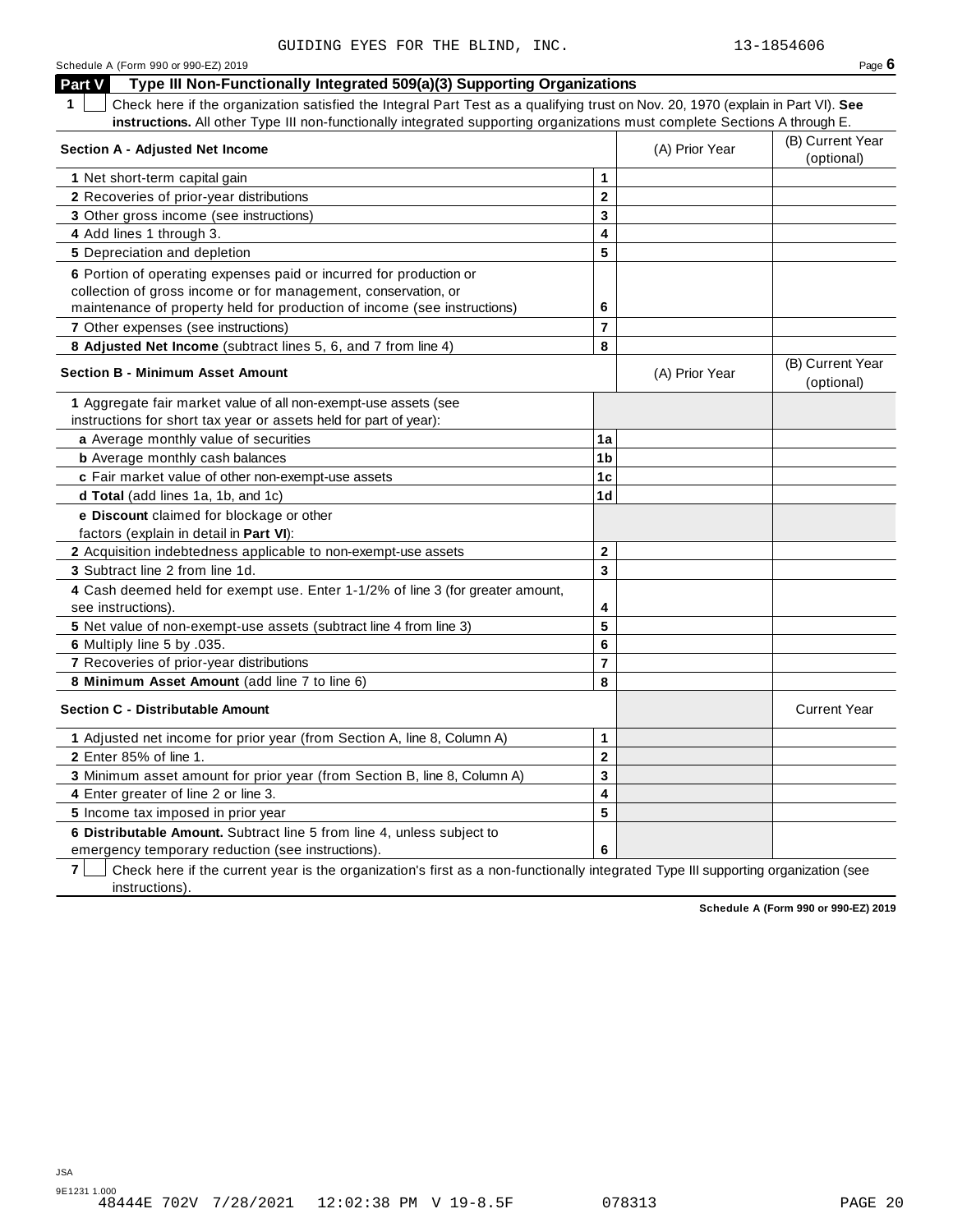|               | Schedule A (Form 990 or 990-EZ) 2019                                                       |                                    |                                               | Page 7                                           |  |  |  |  |
|---------------|--------------------------------------------------------------------------------------------|------------------------------------|-----------------------------------------------|--------------------------------------------------|--|--|--|--|
| <b>Part V</b> | Type III Non-Functionally Integrated 509(a)(3) Supporting Organizations (continued)        |                                    |                                               |                                                  |  |  |  |  |
|               | <b>Section D - Distributions</b>                                                           |                                    |                                               | <b>Current Year</b>                              |  |  |  |  |
| 1.            | Amounts paid to supported organizations to accomplish exempt purposes                      |                                    |                                               |                                                  |  |  |  |  |
| $\mathbf{2}$  | Amounts paid to perform activity that directly furthers exempt purposes of supported       |                                    |                                               |                                                  |  |  |  |  |
|               | organizations, in excess of income from activity                                           |                                    |                                               |                                                  |  |  |  |  |
| 3             | Administrative expenses paid to accomplish exempt purposes of supported organizations      |                                    |                                               |                                                  |  |  |  |  |
| 4             | Amounts paid to acquire exempt-use assets                                                  |                                    |                                               |                                                  |  |  |  |  |
| 5             | Qualified set-aside amounts (prior IRS approval required)                                  |                                    |                                               |                                                  |  |  |  |  |
| 6             | Other distributions (describe in Part VI). See instructions.                               |                                    |                                               |                                                  |  |  |  |  |
| 7             | Total annual distributions. Add lines 1 through 6.                                         |                                    |                                               |                                                  |  |  |  |  |
| 8             | Distributions to attentive supported organizations to which the organization is responsive |                                    |                                               |                                                  |  |  |  |  |
|               | (provide details in Part VI). See instructions.                                            |                                    |                                               |                                                  |  |  |  |  |
| 9             | Distributable amount for 2019 from Section C, line 6                                       |                                    |                                               |                                                  |  |  |  |  |
| 10            | Line 8 amount divided by line 9 amount                                                     |                                    |                                               |                                                  |  |  |  |  |
|               | <b>Section E - Distribution Allocations (see instructions)</b>                             | (i)<br><b>Excess Distributions</b> | (ii)<br><b>Underdistributions</b><br>Pre-2019 | (iii)<br><b>Distributable</b><br>Amount for 2019 |  |  |  |  |
| 1             | Distributable amount for 2019 from Section C, line 6                                       |                                    |                                               |                                                  |  |  |  |  |
| $\mathbf{2}$  | Underdistributions, if any, for years prior to 2019                                        |                                    |                                               |                                                  |  |  |  |  |
|               | (reasonable cause required - explain in Part VI). See                                      |                                    |                                               |                                                  |  |  |  |  |
|               | instructions.                                                                              |                                    |                                               |                                                  |  |  |  |  |
| 3             | Excess distributions carryover, if any, to 2019                                            |                                    |                                               |                                                  |  |  |  |  |
| а             | From 2014 2014                                                                             |                                    |                                               |                                                  |  |  |  |  |
| b             |                                                                                            |                                    |                                               |                                                  |  |  |  |  |
| c             | From 2016 <b></b>                                                                          |                                    |                                               |                                                  |  |  |  |  |
| d             |                                                                                            |                                    |                                               |                                                  |  |  |  |  |
| е             | From 2018                                                                                  |                                    |                                               |                                                  |  |  |  |  |
| f             | Total of lines 3a through e                                                                |                                    |                                               |                                                  |  |  |  |  |
| g             | Applied to underdistributions of prior years                                               |                                    |                                               |                                                  |  |  |  |  |
| h             | Applied to 2019 distributable amount                                                       |                                    |                                               |                                                  |  |  |  |  |
| j.            | Carryover from 2014 not applied (see instructions)                                         |                                    |                                               |                                                  |  |  |  |  |
|               | Remainder. Subtract lines 3g, 3h, and 3i from 3f.                                          |                                    |                                               |                                                  |  |  |  |  |
| 4             | Distributions for 2019 from                                                                |                                    |                                               |                                                  |  |  |  |  |
|               | Section D, line 7:<br>\$                                                                   |                                    |                                               |                                                  |  |  |  |  |
| a             | Applied to underdistributions of prior years                                               |                                    |                                               |                                                  |  |  |  |  |
| b             | Applied to 2019 distributable amount                                                       |                                    |                                               |                                                  |  |  |  |  |
|               | Remainder. Subtract lines 4a and 4b from 4.                                                |                                    |                                               |                                                  |  |  |  |  |
| 5             | Remaining underdistributions for years prior to 2019, if                                   |                                    |                                               |                                                  |  |  |  |  |
|               | any. Subtract lines 3g and 4a from line 2. For result                                      |                                    |                                               |                                                  |  |  |  |  |
|               | greater than zero, explain in Part VI. See instructions.                                   |                                    |                                               |                                                  |  |  |  |  |
| 6             | Remaining underdistributions for 2019. Subtract lines 3h                                   |                                    |                                               |                                                  |  |  |  |  |
|               | and 4b from line 1. For result greater than zero, explain in                               |                                    |                                               |                                                  |  |  |  |  |
|               | Part VI. See instructions.                                                                 |                                    |                                               |                                                  |  |  |  |  |
| $\mathbf{7}$  | Excess distributions carryover to 2020. Add lines 3j                                       |                                    |                                               |                                                  |  |  |  |  |
|               | and 4c.                                                                                    |                                    |                                               |                                                  |  |  |  |  |
| 8             | Breakdown of line 7:                                                                       |                                    |                                               |                                                  |  |  |  |  |
| a             | Excess from 2015                                                                           |                                    |                                               |                                                  |  |  |  |  |
| b             | Excess from 2016                                                                           |                                    |                                               |                                                  |  |  |  |  |
| C             | Excess from 2017                                                                           |                                    |                                               |                                                  |  |  |  |  |
| d             | Excess from 2018                                                                           |                                    |                                               |                                                  |  |  |  |  |
| е             | Excess from 2019                                                                           |                                    |                                               |                                                  |  |  |  |  |
|               |                                                                                            |                                    |                                               | Schedule A (Form 990 or 990-EZ) 2019             |  |  |  |  |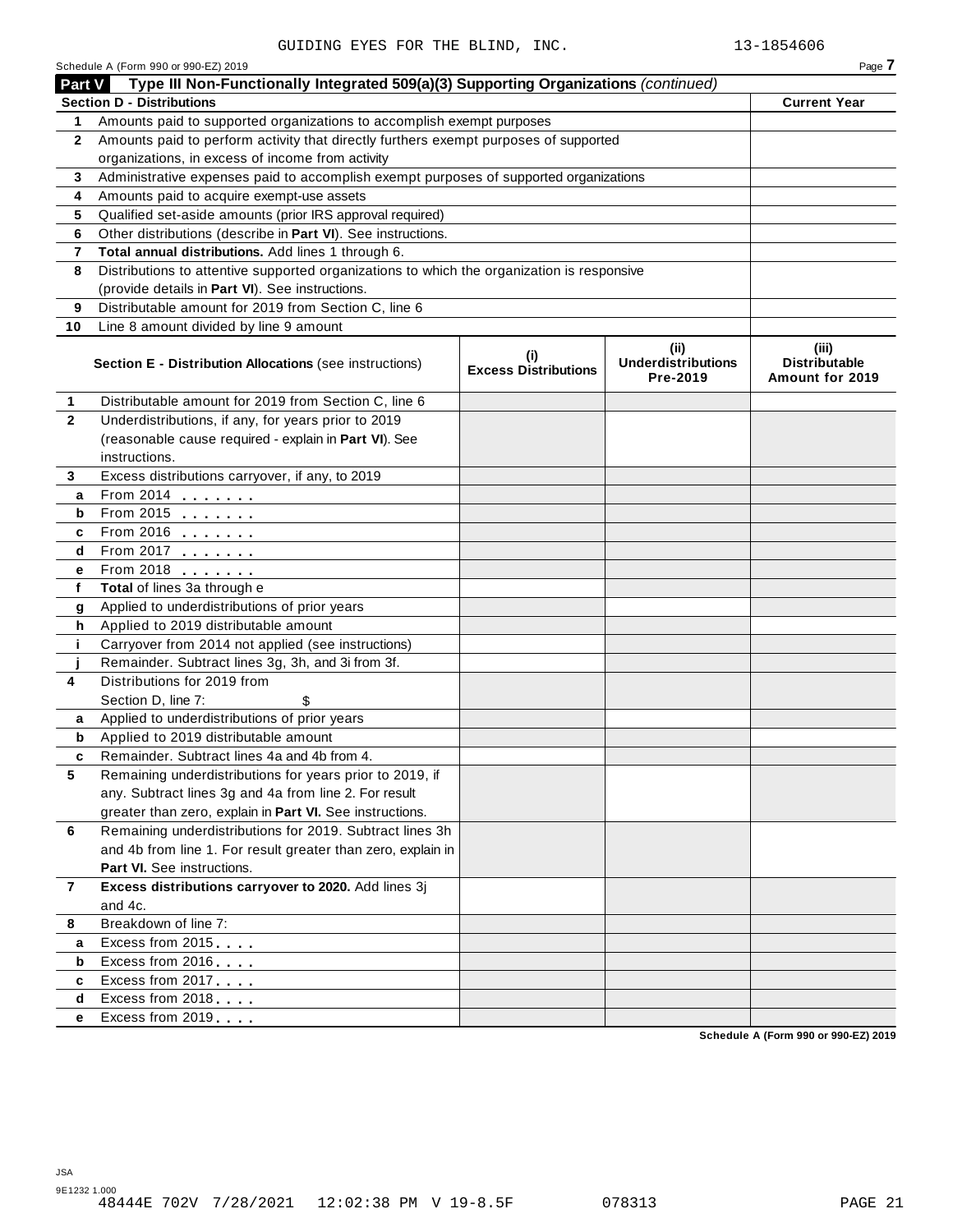#### Schedule <sup>A</sup> (Form <sup>990</sup> or 990-EZ) <sup>2019</sup> Page **8**

**Supplemental Information.** Provide the explanations required by Part II, line 10; Part II, line 17a or 17b; Part **Part VI** III, line 12; Part IV, Section A, lines 1, 2, 3b, 3c, 4b, 4c, 5a, 6, 9a, 9b, 9c, 11a, 11b, and 11c; Part IV, Section B, lines 1 and 2; Part IV, Section C, line 1; Part IV, Section D, lines 2 and 3; Part IV, Section E, lines 1c, 2a, 2b, 3a and 3b; Part V, line 1; Part V, Section B, line 1e; Part V, Section D, lines 5, 6, and 8; and Part V, Section E, lines 2, 5, and 6. Also complete this part for any additional information. (See instructions.)

| SCHEDULE A, PART II - OTHER INCOME |          |           |         |         | ATTACHMENT 1 |          |
|------------------------------------|----------|-----------|---------|---------|--------------|----------|
|                                    |          |           |         |         |              |          |
| DESCRIPTION                        | 2015     | 2016      | 2017    | 2018    | 2019         | TOTAL    |
| EMPLOYEE BOARDING                  | 22,350.  | 19,925.   | 24,150. | 16,700. | 18,000.      | 101,125. |
| OTHER REVENUE                      | 42,214.  | 185,388.  | 27,967. | 20,772. | 10,823.      | 287,164. |
| NET INCOME FROM GAMING             | 66,363.  |           |         |         |              | 66,363.  |
| TOTALS                             | 130,927. | 205, 313. | 52,117. | 37,472. | 28,823.      | 454,652. |

**Schedule A (Form 990 or 990-EZ) 2019**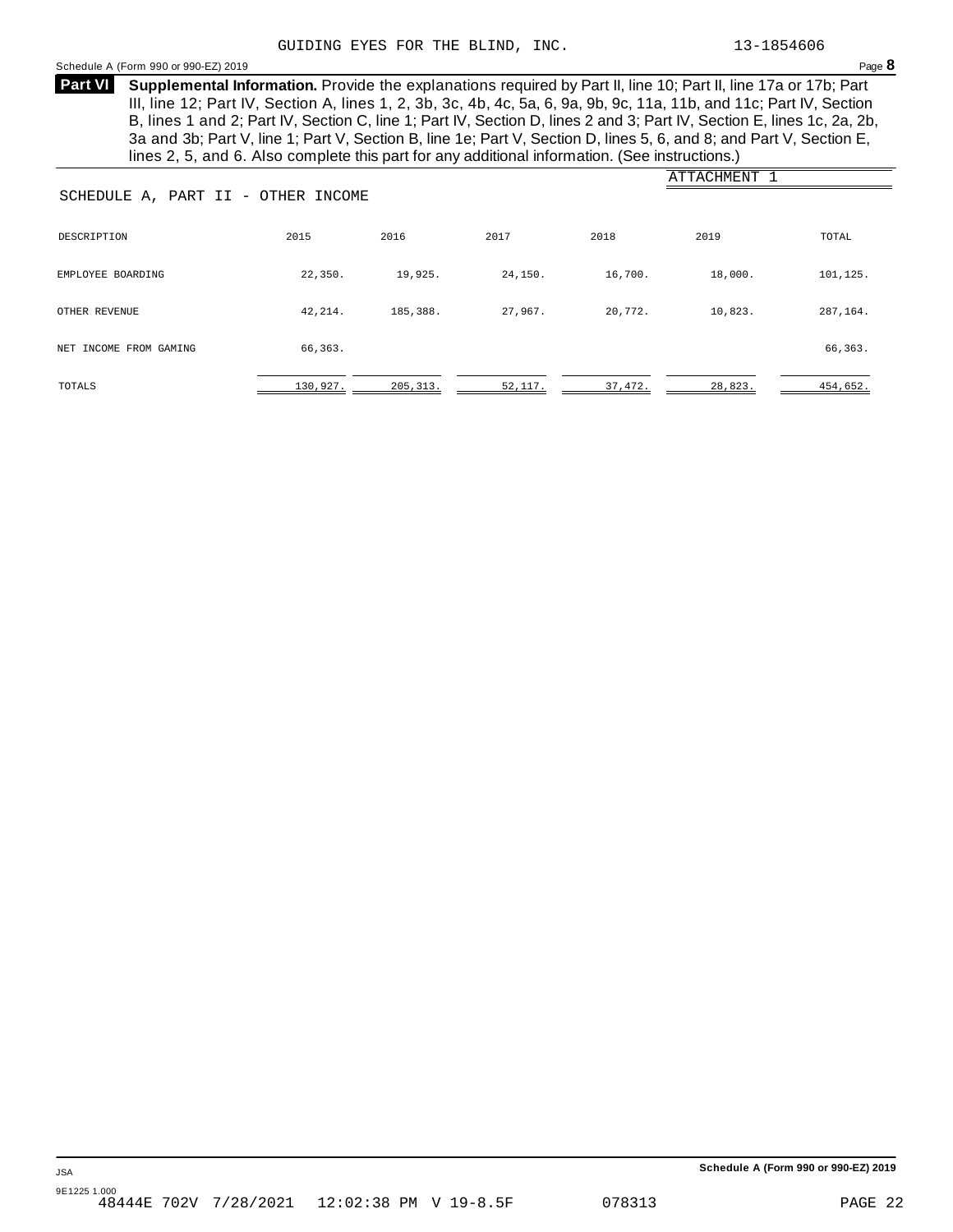**(Form 990, 990-EZ, or 990-PF)** Department of the Treasury<br>Internal Revenue Service

## **Schedule B chedule of Contributors**

2019

(Porm 990, Form 990, Form 990-EZ, or Form 990-PF.<br>Department of the Treasury → Attach to Form 990, Form 990-EZ, or Form 990-PF.<br>Internal Revenue Service → → Go to www.irs.gov/Form990 for the latest information.<br>Name of th

13-1854606

**Organization type** (check one):

GUIDING EYES FOR THE BLIND, INC.

| Filers of:         | Section:                                                                    |
|--------------------|-----------------------------------------------------------------------------|
| Form 990 or 990-EZ | $\mathbf{X}$<br>501(c)(3) (enter number) organization                       |
|                    | $4947(a)(1)$ nonexempt charitable trust not treated as a private foundation |
|                    | 527 political organization                                                  |
| Form 990-PF        | 501(c)(3) exempt private foundation                                         |
|                    | $4947(a)(1)$ nonexempt charitable trust treated as a private foundation     |
|                    | 501(c)(3) taxable private foundation                                        |
|                    |                                                                             |

Check if your organization is covered by the **General Rule** or a **Special Rule.**

**Note:** Only a section 501(c)(7), (8), or (10) organization can check boxes for both the General Rule and a Special Rule. See instructions.

#### **General Rule**

For an organization filing Form 990, 990-EZ, or 990-PF that received, during the year, contributions totaling \$5,000 or more (in money or property) from any one contributor. Complete Parts I and II. See instructions for determining a contributor's total contributions.

#### **Special Rules**

 $\text{X}$  For an organization described in section 501(c)(3) filing Form 990 or 990-EZ that met the 33 1/3% support test of the regulations under sections 509(a)(1) and 170(b)(1)(A)(vi), that checked Schedule A (Form 990 or 990-EZ), Part II, line 13, 16a, or 16b, and that received from any one contributor, during the year, total contributions of the greater of **(1)** \$5,000; or **(2)** 2% of the amount on (i) Form 990, Part VIII, line 1h; or (ii) Form 990-EZ, line 1. Complete Parts I and II.

For an organization described in section 501(c)(7), (8), or (10) filing Form 990 or 990-EZ that received from any one contributor, during the year, total contributions of more than \$1,000 *exclusively* for religious, charitable, scientific, literary, or educational purposes, or for the prevention of cruelty to children or animals. Complete Parts I, II, and III.

For an organization described in section 501(c)(7), (8), or (10) filing Form 990 or 990-EZ that received from any one contributor, during the year, contributions *exclusively* for religious, charitable, etc., purposes, but no such contributions totaled more than \$1,000. If this box is checked, enter here the total contributions that were received during the year for an *exclusively* religious, charitable, etc., purpose. Don't complete any of the parts unless the **General Rule** applies to this organization because it received *nonexclusively* religious, charitable, etc., contributions totaling \$5,000 or more during the year m m m m m m m m m m m m m m m m m m m m m m m m m m m m m m m I \$

**Caution:** An organization that isn't covered by the General Rule and/or the Special Rules doesn't file Schedule B (Form 990, 990-EZ, or 990-PF), but it **must** answer "No" on Part IV, line 2, of its Form 990; or check the box on line H of its Form 990-EZ or on its Form 990-PF, Part I, line 2, to certify that it doesn't meet the filing requirements of Schedule B (Form 990, 990-EZ, or 990-PF).

For Paperwork Reduction Act Notice, see the instructions for Form 990, 990-EZ, or 990-PF. Schedule B (Form 990, 990-EZ, or 990-PF) (2019)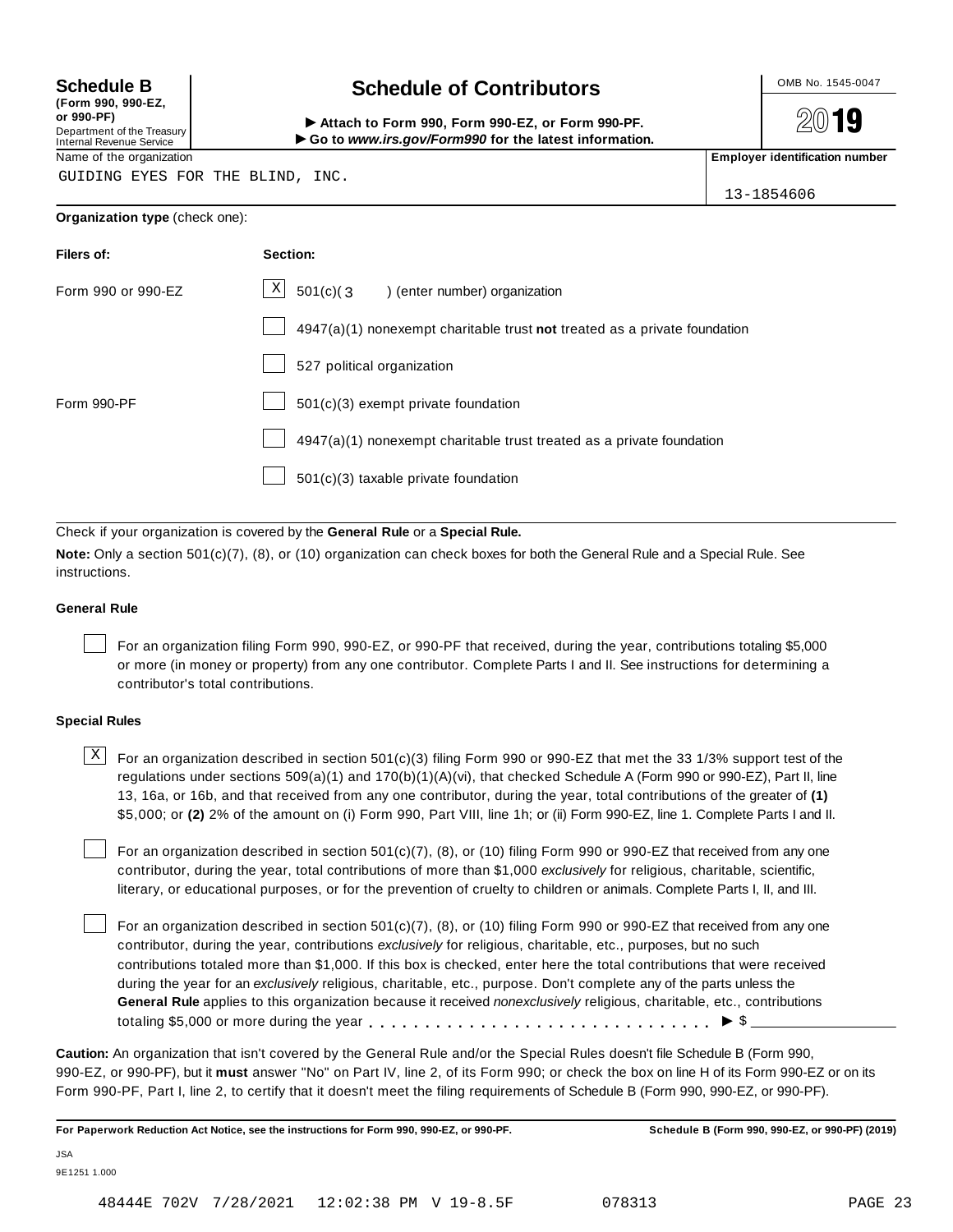| (a) | (b)                        | (c)                        | (d)                                                                                   |
|-----|----------------------------|----------------------------|---------------------------------------------------------------------------------------|
| No. | Name, address, and ZIP + 4 | <b>Total contributions</b> | Type of contribution                                                                  |
| 1   |                            | 1,000,000.<br>\$           | Χ<br>Person<br>Payroll<br>Noncash<br>(Complete Part II for<br>noncash contributions.) |
| (a) | (b)                        | (c)                        | (d)                                                                                   |
| No. | Name, address, and ZIP + 4 | <b>Total contributions</b> | Type of contribution                                                                  |
| 2   |                            | 756,400.<br>\$             | Х<br>Person<br>Payroll<br>Noncash<br>(Complete Part II for<br>noncash contributions.) |
| (a) | (b)                        | (c)                        | (d)                                                                                   |
| No. | Name, address, and ZIP + 4 | <b>Total contributions</b> | Type of contribution                                                                  |
|     |                            | \$                         | Person<br>Payroll<br>Noncash<br>(Complete Part II for<br>noncash contributions.)      |
| (a) | (b)                        | (c)                        | (d)                                                                                   |
| No. | Name, address, and ZIP + 4 | <b>Total contributions</b> | Type of contribution                                                                  |
|     |                            | \$                         | Person<br>Payroll<br>Noncash<br>(Complete Part II for<br>noncash contributions.)      |
| (a) | (b)                        | (c)                        | (d)                                                                                   |
| No. | Name, address, and ZIP + 4 | <b>Total contributions</b> | Type of contribution                                                                  |
|     |                            | \$                         | Person<br>Payroll<br>Noncash<br>(Complete Part II for<br>noncash contributions.)      |
| (a) | (b)                        | (c)                        | (d)                                                                                   |
| No. | Name, address, and ZIP + 4 | <b>Total contributions</b> | Type of contribution                                                                  |
|     |                            | \$                         | Person<br>Payroll<br>Noncash<br>(Complete Part II for<br>noncash contributions.)      |

**Schedule B (Form 990, 990-EZ, or 990-PF) (2019)** JSA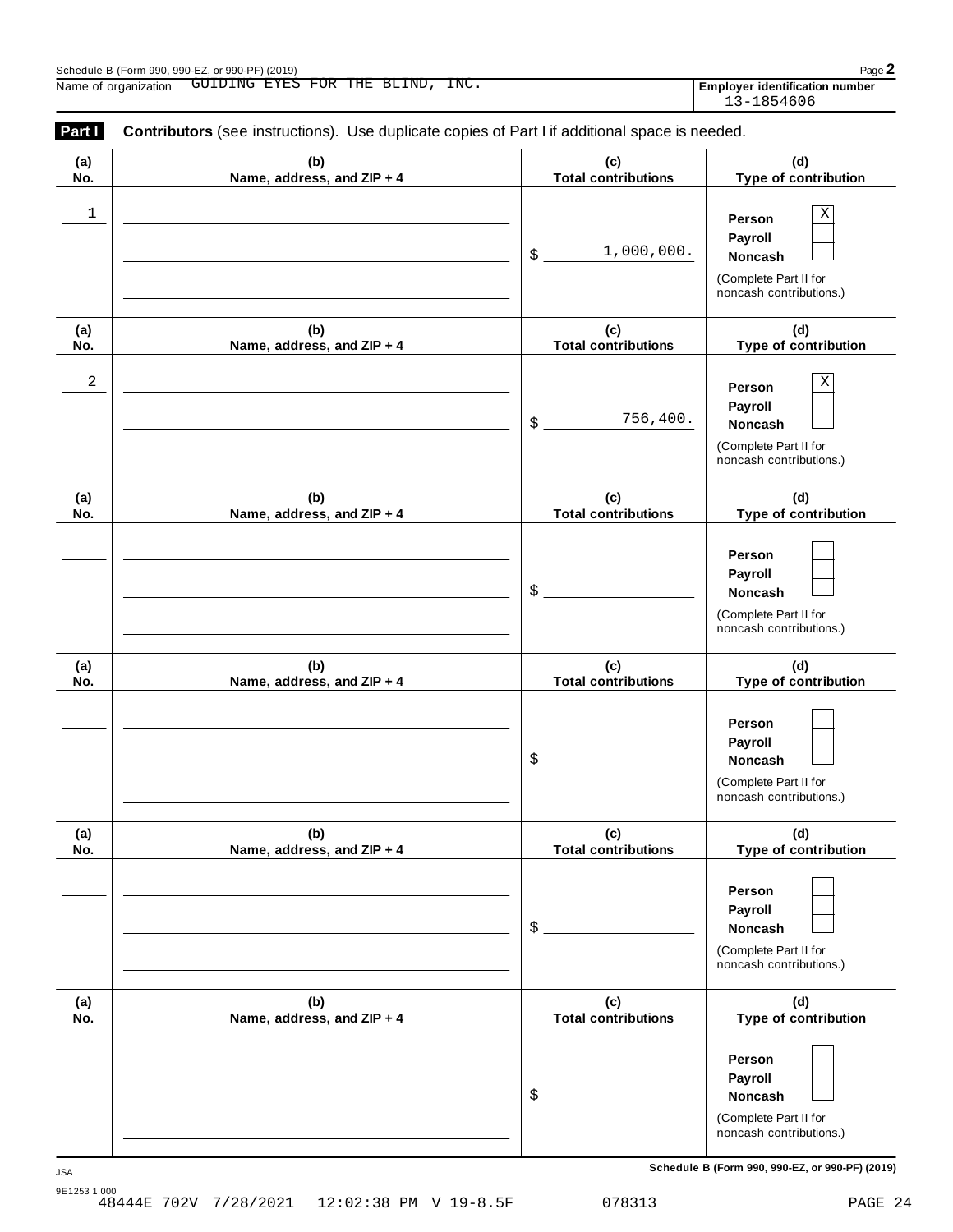|                           |                                              | $\mathcal{L}_{-}$                               |                      |
|---------------------------|----------------------------------------------|-------------------------------------------------|----------------------|
| (a) No.<br>from<br>Part I | (b)<br>Description of noncash property given | (c)<br>FMV (or estimate)<br>(See instructions.) | (d)<br>Date received |
|                           |                                              | $\frac{1}{2}$                                   |                      |
| (a) No.<br>from<br>Part I | (b)<br>Description of noncash property given | (c)<br>FMV (or estimate)<br>(See instructions.) | (d)<br>Date received |
|                           |                                              | $\frac{2}{2}$                                   |                      |
| (a) No.<br>from<br>Part I | (b)<br>Description of noncash property given | (c)<br>FMV (or estimate)<br>(See instructions.) | (d)<br>Date received |
|                           |                                              | $\frac{2}{2}$                                   |                      |
| (a) No.<br>from<br>Part I | (b)<br>Description of noncash property given | (c)<br>FMV (or estimate)<br>(See instructions.) | (d)<br>Date received |
|                           |                                              | \$                                              |                      |
| (a) No.<br>from<br>Part I | (b)<br>Description of noncash property given | (c)<br>FMV (or estimate)<br>(See instructions.) | (d)<br>Date received |
|                           |                                              |                                                 |                      |

**(a) No. from Part I**

Name of organization GUIDING EYES FOR THE BLIND, INC. **Employer identification number** 

**(b) Description of noncash property given**

**Part II** Noncash Property (see instructions). Use duplicate copies of Part II if additional space is needed.

13-1854606

**(c) FMV (or estimate)** (See instructions.)

**(d) Date received**

 $$$ .

9E1254 1.000<br>48444E 702V 7/28/2021 12:02:38 PM V 19-8.5F 078313 PAGE 25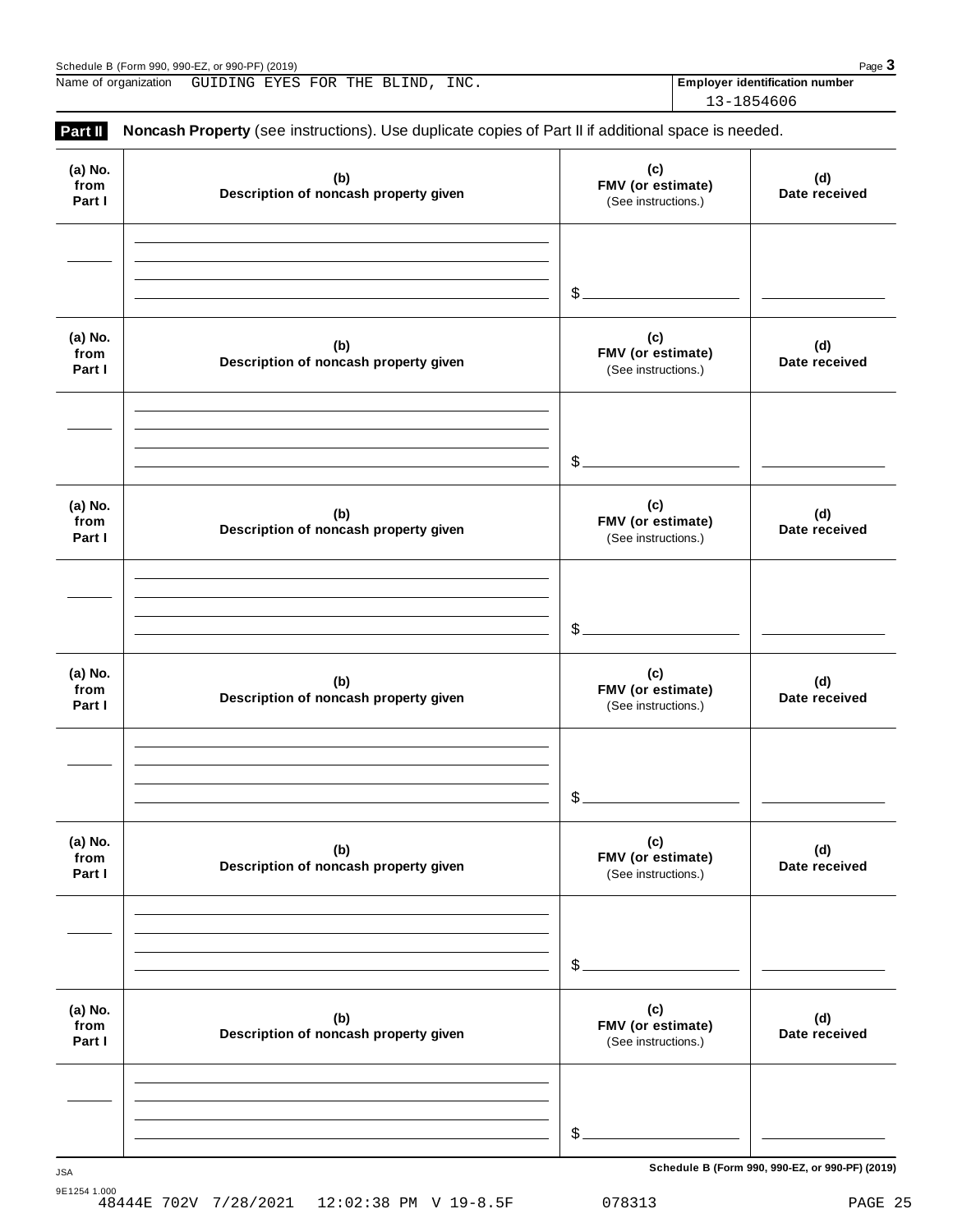|                             | Name of organization GUIDING EYES FOR THE BLIND, INC.                                                                                                                                                                                                                                                                                                                                                                                                                                                                                                      |                      | <b>Employer identification number</b><br>13-1854606 |
|-----------------------------|------------------------------------------------------------------------------------------------------------------------------------------------------------------------------------------------------------------------------------------------------------------------------------------------------------------------------------------------------------------------------------------------------------------------------------------------------------------------------------------------------------------------------------------------------------|----------------------|-----------------------------------------------------|
| Part III                    | Exclusively religious, charitable, etc., contributions to organizations described in section 501(c)(7), (8), or<br>(10) that total more than \$1,000 for the year from any one contributor. Complete columns (a) through (e) and<br>the following line entry. For organizations completing Part III, enter the total of exclusively religious, charitable, etc.,<br>contributions of \$1,000 or less for the year. (Enter this information once. See instructions.) $\triangleright$ \$<br>Use duplicate copies of Part III if additional space is needed. |                      |                                                     |
| (a) No.<br>from<br>Part I   | (b) Purpose of gift                                                                                                                                                                                                                                                                                                                                                                                                                                                                                                                                        | (c) Use of gift      | (d) Description of how gift is held                 |
|                             |                                                                                                                                                                                                                                                                                                                                                                                                                                                                                                                                                            |                      |                                                     |
|                             | Transferee's name, address, and ZIP + 4                                                                                                                                                                                                                                                                                                                                                                                                                                                                                                                    | (e) Transfer of gift | Relationship of transferor to transferee            |
|                             |                                                                                                                                                                                                                                                                                                                                                                                                                                                                                                                                                            |                      |                                                     |
| $(a)$ No.<br>from<br>Part I | (b) Purpose of gift                                                                                                                                                                                                                                                                                                                                                                                                                                                                                                                                        | (c) Use of gift      | (d) Description of how gift is held                 |
|                             |                                                                                                                                                                                                                                                                                                                                                                                                                                                                                                                                                            | (e) Transfer of gift |                                                     |
|                             | Transferee's name, address, and ZIP + 4                                                                                                                                                                                                                                                                                                                                                                                                                                                                                                                    |                      | Relationship of transferor to transferee            |
| (a) No.<br>from<br>Part I   | (b) Purpose of gift                                                                                                                                                                                                                                                                                                                                                                                                                                                                                                                                        | (c) Use of gift      | (d) Description of how gift is held                 |
|                             |                                                                                                                                                                                                                                                                                                                                                                                                                                                                                                                                                            | (e) Transfer of gift |                                                     |
|                             | Transferee's name, address, and ZIP + 4                                                                                                                                                                                                                                                                                                                                                                                                                                                                                                                    |                      | Relationship of transferor to transferee            |
| $(a)$ No.<br>from<br>Part I | (b) Purpose of gift                                                                                                                                                                                                                                                                                                                                                                                                                                                                                                                                        | (c) Use of gift      | (d) Description of how gift is held                 |
|                             |                                                                                                                                                                                                                                                                                                                                                                                                                                                                                                                                                            |                      |                                                     |
|                             |                                                                                                                                                                                                                                                                                                                                                                                                                                                                                                                                                            | (e) Transfer of gift |                                                     |
|                             | Transferee's name, address, and ZIP + 4                                                                                                                                                                                                                                                                                                                                                                                                                                                                                                                    |                      | Relationship of transferor to transferee            |
|                             |                                                                                                                                                                                                                                                                                                                                                                                                                                                                                                                                                            |                      |                                                     |

Schedule <sup>B</sup> (Form 990, 990-EZ, or 990-PF) (2019) Page **4**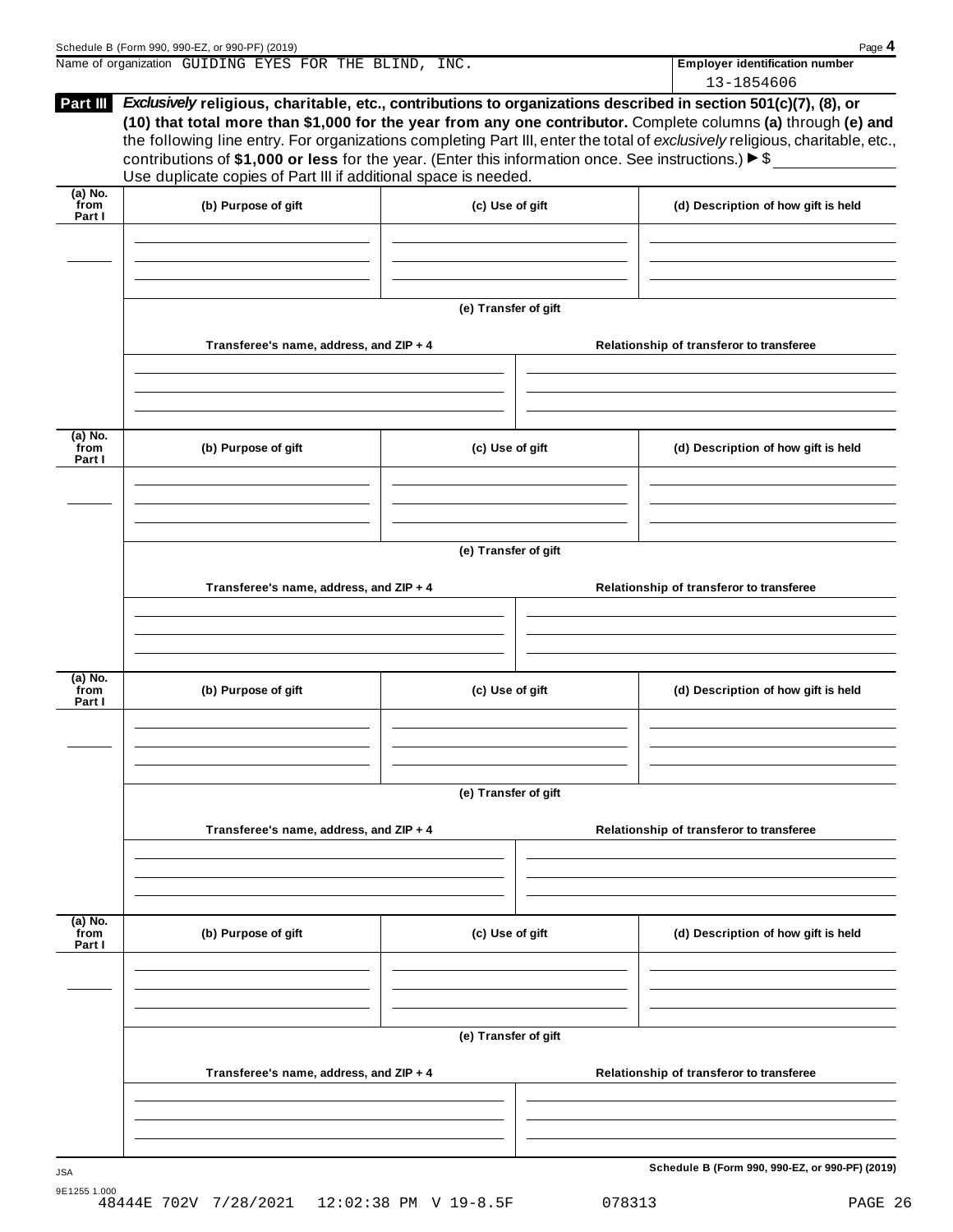|            | <b>SCHEDULE D</b> |
|------------|-------------------|
| (Form 990) |                   |

# SCHEDULE D<br>
Supplemental Financial Statements<br>  $\triangleright$  Complete if the organization answered "Yes" on Form 990,<br>
Part IV, line 6, 7, 8, 9, 10, 11a, 11b, 11c, 11d, 11e, 11f, 12a, or 12b.<br>
Part IV, line 6, 7, 8, 9, 10, 11a,

Department of the Treasury **I Attach 1990.** The S. 7, 8, 9, 10, 11a, 11b, 11c, 11d, 11e, 11f, 12a, or 12b.<br> **Department of the Treasury Inches Containery Containery Containery Containery Containery Containery** 

|          | Department of the Treasury      |                                                                                                                                                                                                                                                     | Attach to Form 990.                                                    |                                                    | <b>Open to Public</b>           |
|----------|---------------------------------|-----------------------------------------------------------------------------------------------------------------------------------------------------------------------------------------------------------------------------------------------------|------------------------------------------------------------------------|----------------------------------------------------|---------------------------------|
|          | <b>Internal Revenue Service</b> |                                                                                                                                                                                                                                                     | Go to www.irs.gov/Form990 for instructions and the latest information. |                                                    | <b>Inspection</b>               |
|          | Name of the organization        |                                                                                                                                                                                                                                                     |                                                                        | <b>Employer identification number</b>              |                                 |
|          |                                 | GUIDING EYES FOR THE BLIND, INC.                                                                                                                                                                                                                    |                                                                        | 13-1854606                                         |                                 |
| Part I   |                                 | Organizations Maintaining Donor Advised Funds or Other Similar Funds or Accounts.                                                                                                                                                                   |                                                                        |                                                    |                                 |
|          |                                 | Complete if the organization answered "Yes" on Form 990, Part IV, line 6.                                                                                                                                                                           |                                                                        |                                                    |                                 |
|          |                                 |                                                                                                                                                                                                                                                     | (a) Donor advised funds                                                | (b) Funds and other accounts                       |                                 |
|          |                                 | Total number at end of year manufacturers.                                                                                                                                                                                                          |                                                                        |                                                    |                                 |
|          |                                 | Aggregate value of contributions to (during year)                                                                                                                                                                                                   |                                                                        |                                                    |                                 |
|          |                                 | Aggregate value of grants from (during year)                                                                                                                                                                                                        |                                                                        |                                                    |                                 |
|          |                                 | Aggregate value at end of year                                                                                                                                                                                                                      |                                                                        |                                                    |                                 |
|          |                                 | Did the organization inform all donors and donor advisors in writing that the assets held in donor advised                                                                                                                                          |                                                                        |                                                    |                                 |
|          |                                 | funds are the organization's property, subject to the organization's exclusive legal control?                                                                                                                                                       |                                                                        |                                                    | Yes<br>No                       |
|          |                                 | Did the organization inform all grantees, donors, and donor advisors in writing that grant funds can be used                                                                                                                                        |                                                                        |                                                    |                                 |
|          |                                 | only for charitable purposes and not for the benefit of the donor or donor advisor, or for any other purpose                                                                                                                                        |                                                                        |                                                    |                                 |
|          |                                 |                                                                                                                                                                                                                                                     |                                                                        |                                                    | Yes<br>No                       |
| Part II  |                                 | <b>Conservation Easements.</b>                                                                                                                                                                                                                      |                                                                        |                                                    |                                 |
|          |                                 | Complete if the organization answered "Yes" on Form 990, Part IV, line 7.                                                                                                                                                                           |                                                                        |                                                    |                                 |
|          |                                 | Purpose(s) of conservation easements held by the organization (check all that apply).                                                                                                                                                               |                                                                        |                                                    |                                 |
|          |                                 | Preservation of land for public use (for example, recreation or education)                                                                                                                                                                          |                                                                        | Preservation of a historically important land area |                                 |
|          |                                 | Protection of natural habitat                                                                                                                                                                                                                       |                                                                        | Preservation of a certified historic structure     |                                 |
|          |                                 | Preservation of open space                                                                                                                                                                                                                          |                                                                        |                                                    |                                 |
|          |                                 | Complete lines 2a through 2d if the organization held a qualified conservation contribution in the form of a conservation                                                                                                                           |                                                                        |                                                    |                                 |
|          |                                 | easement on the last day of the tax year.                                                                                                                                                                                                           |                                                                        |                                                    | Held at the End of the Tax Year |
|          |                                 |                                                                                                                                                                                                                                                     |                                                                        | 2a                                                 |                                 |
|          |                                 | Total acreage restricted by conservation easements                                                                                                                                                                                                  |                                                                        | 2b                                                 |                                 |
|          |                                 | Number of conservation easements on a certified historic structure included in (a)                                                                                                                                                                  |                                                                        | 2c                                                 |                                 |
| d        |                                 | Number of conservation easements included in (c) acquired after 7/25/06, and not on a                                                                                                                                                               |                                                                        |                                                    |                                 |
|          |                                 |                                                                                                                                                                                                                                                     |                                                                        | 2d                                                 |                                 |
|          |                                 | Number of conservation easements modified, transferred, released, extinguished, or terminated by the organization during the                                                                                                                        |                                                                        |                                                    |                                 |
|          |                                 |                                                                                                                                                                                                                                                     |                                                                        |                                                    |                                 |
|          |                                 | Number of states where property subject to conservation easement is located $\blacktriangleright$ _______                                                                                                                                           |                                                                        |                                                    |                                 |
|          |                                 | Does the organization have a written policy regarding the periodic monitoring, inspection, handling of                                                                                                                                              |                                                                        |                                                    |                                 |
|          |                                 |                                                                                                                                                                                                                                                     |                                                                        |                                                    | Yes<br>No                       |
|          |                                 | Staff and volunteer hours devoted to monitoring, inspecting, handling of violations, and enforcing conservation easements during the year                                                                                                           |                                                                        |                                                    |                                 |
|          |                                 |                                                                                                                                                                                                                                                     |                                                                        |                                                    |                                 |
|          |                                 | Amount of expenses incurred in monitoring, inspecting, handling of violations, and enforcing conservation easements during the year                                                                                                                 |                                                                        |                                                    |                                 |
| ▶\$      |                                 |                                                                                                                                                                                                                                                     |                                                                        |                                                    |                                 |
|          |                                 | Does each conservation easement reported on line 2(d) above satisfy the requirements of section 170(h)(4)(B)(i)                                                                                                                                     |                                                                        |                                                    |                                 |
|          |                                 |                                                                                                                                                                                                                                                     |                                                                        |                                                    | <b>No</b><br>Yes                |
|          |                                 | In Part XIII, describe how the organization reports conservation easements in its revenue and expense statement and                                                                                                                                 |                                                                        |                                                    |                                 |
|          |                                 | balance sheet, and include, if applicable, the text of the footnote to the organization's financial statements that describes the                                                                                                                   |                                                                        |                                                    |                                 |
|          |                                 | organization's accounting for conservation easements.                                                                                                                                                                                               |                                                                        |                                                    |                                 |
| Part III |                                 | Organizations Maintaining Collections of Art, Historical Treasures, or Other Similar Assets.                                                                                                                                                        |                                                                        |                                                    |                                 |
|          |                                 | Complete if the organization answered "Yes" on Form 990, Part IV, line 8.                                                                                                                                                                           |                                                                        |                                                    |                                 |
| 1a       |                                 | If the organization elected, as permitted under FASB ASC 958, not to report in its revenue statement and balance sheet works                                                                                                                        |                                                                        |                                                    |                                 |
|          |                                 | of art, historical treasures, or other similar assets held for public exhibition, education, or research in furtherance of public<br>service, provide in Part XIII the text of the footnote to its financial statements that describes these items. |                                                                        |                                                    |                                 |
| b        |                                 | If the organization elected, as permitted under FASB ASC 958, to report in its revenue statement and balance sheet works of                                                                                                                         |                                                                        |                                                    |                                 |
|          |                                 | art, historical treasures, or other similar assets held for public exhibition, education, or research in furtherance of public service,                                                                                                             |                                                                        |                                                    |                                 |
|          |                                 | provide the following amounts relating to these items:                                                                                                                                                                                              |                                                                        |                                                    |                                 |
|          |                                 | (i) Revenue included on Form 990, Part VIII, line $1, \ldots, \ldots, \ldots, \ldots, \ldots, \ldots, \ldots, \ldots, \ldots$                                                                                                                       |                                                                        |                                                    | $\triangleright$ \$             |
|          |                                 |                                                                                                                                                                                                                                                     |                                                                        |                                                    | $\triangleright$ \$             |
|          |                                 | If the organization received or held works of art, historical treasures, or other similar assets for financial gain, provide the                                                                                                                    |                                                                        |                                                    |                                 |
|          |                                 | following amounts required to be reported under FASB ASC 958 relating to these items:                                                                                                                                                               |                                                                        |                                                    |                                 |
|          |                                 |                                                                                                                                                                                                                                                     |                                                                        |                                                    | $\triangleright$ \$             |
|          |                                 |                                                                                                                                                                                                                                                     |                                                                        | $\blacktriangleright$ \$                           |                                 |
| a<br>b   |                                 | For Paperwork Reduction Act Notice, see the Instructions for Form 990.                                                                                                                                                                              |                                                                        |                                                    | Schedule D (Form 990) 2019      |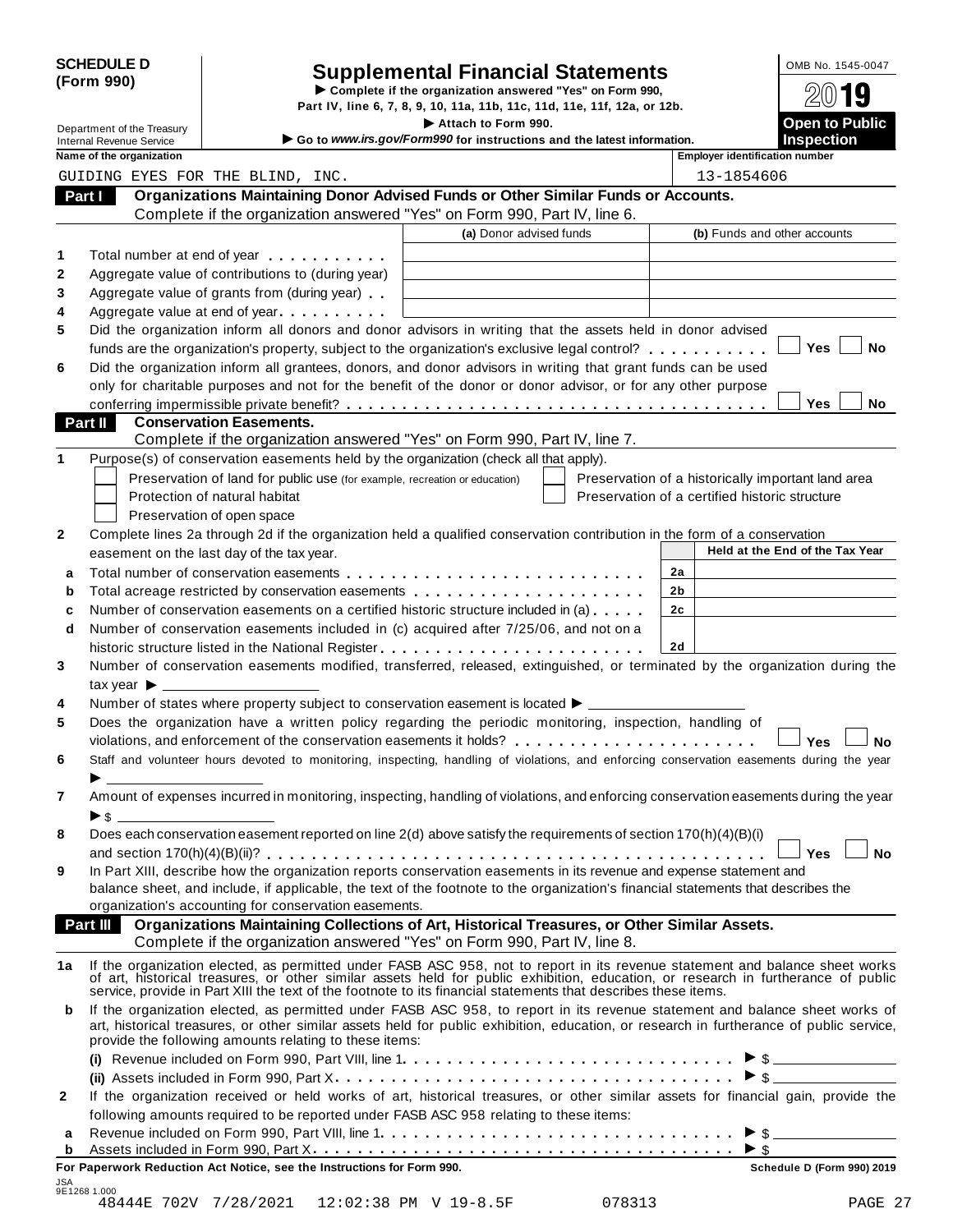GUIDING EYES FOR THE BLIND, INC. 13-1854606

|    |                                                                                                                                 | GUIDING EIES FOR THE BLIND, INC. |                                |                          |                 | TR-TR24000                         |                     |            |                       |
|----|---------------------------------------------------------------------------------------------------------------------------------|----------------------------------|--------------------------------|--------------------------|-----------------|------------------------------------|---------------------|------------|-----------------------|
|    | Schedule D (Form 990) 2019                                                                                                      |                                  |                                |                          |                 |                                    |                     |            | Page 2                |
|    | Organizations Maintaining Collections of Art, Historical Treasures, or Other Similar Assets (continued)<br>Part III             |                                  |                                |                          |                 |                                    |                     |            |                       |
| 3  | Using the organization's acquisition, accession, and other records, check any of the following that make significant use of its |                                  |                                |                          |                 |                                    |                     |            |                       |
|    | collection items (check all that apply):                                                                                        |                                  |                                |                          |                 |                                    |                     |            |                       |
| a  | Public exhibition                                                                                                               |                                  | d                              | Loan or exchange program |                 |                                    |                     |            |                       |
| b  | Scholarly research                                                                                                              |                                  | Other<br>e                     |                          |                 |                                    |                     |            |                       |
| c  | Preservation for future generations                                                                                             |                                  |                                |                          |                 |                                    |                     |            |                       |
| 4  | Provide a description of the organization's collections and explain how they further the organization's exempt purpose in Part  |                                  |                                |                          |                 |                                    |                     |            |                       |
|    | XIII.                                                                                                                           |                                  |                                |                          |                 |                                    |                     |            |                       |
| 5  | During the year, did the organization solicit or receive donations of art, historical treasures, or other similar               |                                  |                                |                          |                 |                                    |                     |            |                       |
|    | assets to be sold to raise funds rather than to be maintained as part of the organization's collection?                         |                                  |                                |                          |                 |                                    | <b>Yes</b>          |            | No                    |
|    | <b>Escrow and Custodial Arrangements.</b><br><b>Part IV</b>                                                                     |                                  |                                |                          |                 |                                    |                     |            |                       |
|    | Complete if the organization answered "Yes" on Form 990, Part IV, line 9, or reported an amount on Form                         |                                  |                                |                          |                 |                                    |                     |            |                       |
|    | 990, Part X, line 21.                                                                                                           |                                  |                                |                          |                 |                                    |                     |            |                       |
|    | 1a Is the organization an agent, trustee, custodian or other intermediary for contributions or other assets not                 |                                  |                                |                          |                 |                                    |                     |            |                       |
|    |                                                                                                                                 |                                  |                                |                          |                 |                                    | <b>Yes</b>          |            | <b>No</b>             |
|    | b If "Yes," explain the arrangement in Part XIII and complete the following table:                                              |                                  |                                |                          |                 |                                    |                     |            |                       |
|    |                                                                                                                                 |                                  |                                |                          |                 | Amount                             |                     |            |                       |
| c  |                                                                                                                                 |                                  |                                | 1c                       |                 |                                    |                     |            |                       |
|    |                                                                                                                                 |                                  |                                | 1 <sub>d</sub>           |                 |                                    |                     |            |                       |
|    |                                                                                                                                 |                                  |                                | 1е                       |                 |                                    |                     |            |                       |
|    |                                                                                                                                 |                                  |                                | 1f                       |                 |                                    |                     |            |                       |
| 2a | Did the organization include an amount on Form 990, Part X, line 21, for escrow or custodial account liability?                 |                                  |                                |                          |                 |                                    | Yes                 |            | <b>No</b>             |
|    | <b>b</b> If "Yes," explain the arrangement in Part XIII. Check here if the explanation has been provided on Part XIII           |                                  |                                |                          |                 |                                    |                     |            |                       |
|    | <b>Part V</b><br><b>Endowment Funds.</b>                                                                                        |                                  |                                |                          |                 |                                    |                     |            |                       |
|    | Complete if the organization answered "Yes" on Form 990, Part IV, line 10.                                                      |                                  |                                | (c) Two years back       |                 |                                    |                     |            |                       |
|    |                                                                                                                                 | (a) Current year<br>7,973,673.   | (b) Prior year<br>8, 210, 258. | 8,224,846.               |                 | (d) Three years back<br>7,757,360. | (e) Four years back |            |                       |
| 1a | Beginning of year balance                                                                                                       | 774,400.                         |                                |                          | 24,000.         | 25,000.                            |                     |            | 8,437,061.<br>45,000. |
|    | <b>b</b> Contributions                                                                                                          |                                  | 24,000.                        |                          |                 |                                    |                     |            |                       |
| c  | Net investment earnings, gains,                                                                                                 |                                  |                                |                          |                 |                                    |                     |            |                       |
|    | and losses                                                                                                                      | 589,423.                         | 170,173.                       |                          | 381,062.        | 847,799.                           |                     |            | 682,944.              |
|    | d Grants or scholarships                                                                                                        |                                  |                                |                          |                 |                                    |                     |            |                       |
|    | e Other expenditures for facilities                                                                                             | 410, 475.                        |                                |                          | 394,650.        |                                    |                     |            |                       |
|    | and programs                                                                                                                    |                                  | 402,225.                       |                          | 25,000.         | 388,960.<br>16,353.                |                     |            | 1,387,629.<br>20,016. |
| f  | Administrative expenses                                                                                                         | 8,927,021.                       | 28,533.<br>7,973,673.          | 8, 210, 258.             |                 | 8, 224, 846.                       |                     |            | 7,757,360.            |
| g  | End of year balance                                                                                                             |                                  |                                |                          |                 |                                    |                     |            |                       |
|    | Provide the estimated percentage of the current year end balance (line 1g, column (a)) held as:                                 |                                  |                                |                          |                 |                                    |                     |            |                       |
| a  | Board designated or quasi-endowment $\blacktriangleright$<br>Permanent endowment ▶ 100.0000 %                                   |                                  | $\%$                           |                          |                 |                                    |                     |            |                       |
|    |                                                                                                                                 |                                  |                                |                          |                 |                                    |                     |            |                       |
| c  | Term endowment $\blacktriangleright$                                                                                            |                                  |                                |                          |                 |                                    |                     |            |                       |
|    | The percentages on lines 2a, 2b, and 2c should equal 100%.                                                                      |                                  |                                |                          |                 |                                    |                     |            |                       |
|    | 3a Are there endowment funds not in the possession of the organization that are held and administered for the                   |                                  |                                |                          |                 |                                    |                     | <b>Yes</b> | No                    |
|    | organization by:                                                                                                                |                                  |                                |                          |                 |                                    |                     |            | Χ                     |
|    |                                                                                                                                 |                                  |                                |                          |                 |                                    | 3a(i)               |            | X                     |
|    |                                                                                                                                 |                                  |                                |                          |                 |                                    | 3a(ii)              |            |                       |
|    | <b>b</b> If "Yes" on line 3a(ii), are the related organizations listed as required on Schedule R?                               |                                  |                                |                          |                 |                                    | 3b                  |            |                       |
| 4  | Describe in Part XIII the intended uses of the organization's endowment funds.<br>Land, Buildings, and Equipment.               |                                  |                                |                          |                 |                                    |                     |            |                       |
|    | <b>Part VI</b><br>Complete if the organization answered "Yes" on Form 990, Part IV, line 11a. See Form 990, Part X, line 10.    |                                  |                                |                          |                 |                                    |                     |            |                       |
|    | Description of property                                                                                                         | (a) Cost or other basis          |                                | (b) Cost or other basis  | (c) Accumulated |                                    | (d) Book value      |            |                       |
|    |                                                                                                                                 | (investment)                     |                                | (other)<br>358,155.      | depreciation    |                                    |                     | 358,155.   |                       |
| 1a |                                                                                                                                 |                                  |                                | 33,024,855.              | 15,286,850.     |                                    | 17,738,005.         |            |                       |
| b  | Buildings                                                                                                                       |                                  |                                | 92,368.                  | 17,702.         |                                    |                     | 74,666.    |                       |
|    | Leasehold improvements [19]                                                                                                     |                                  |                                | 2,891,763.               | 2,304,504.      |                                    |                     | 587,259.   |                       |
| d  | Equipment                                                                                                                       |                                  |                                | 7,151,258.               | 4, 465, 388.    |                                    |                     | 2,685,870. |                       |
|    | Total. Add lines 1a through 1e. (Column (d) must equal Form 990, Part X, column (B), line 10c.)                                 |                                  |                                |                          |                 |                                    | 21, 443, 955.       |            |                       |
|    |                                                                                                                                 |                                  |                                |                          |                 |                                    |                     |            |                       |

**Schedule D (Form 990) 2019**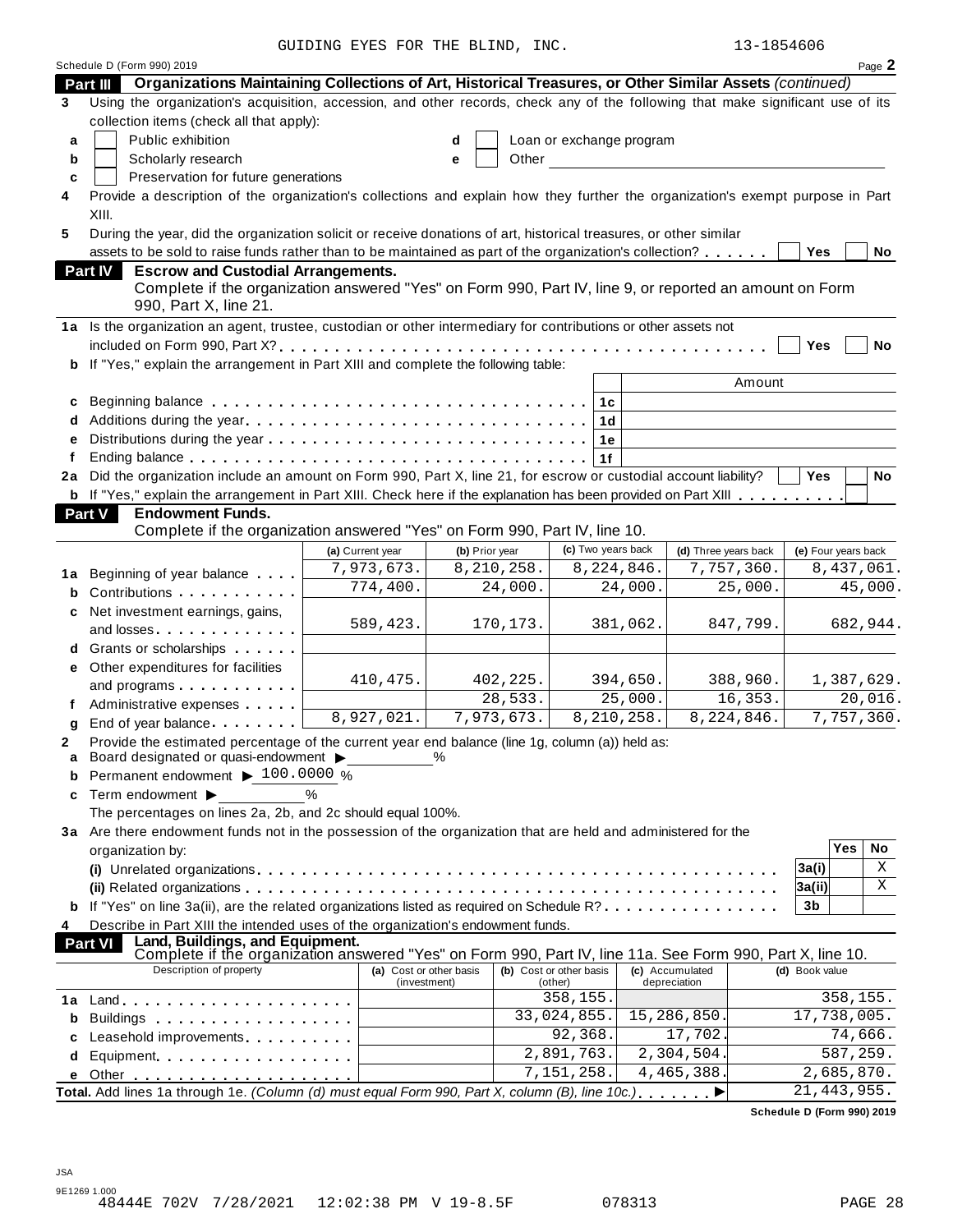| Schedule D (Form 990) 2019 |  |  |
|----------------------------|--|--|
|                            |  |  |

|                                                                                                                                      |                              | Page 3                                                                                                     |
|--------------------------------------------------------------------------------------------------------------------------------------|------------------------------|------------------------------------------------------------------------------------------------------------|
| <b>Part VII</b><br><b>Investments - Other Securities.</b>                                                                            |                              | Complete if the organization answered "Yes" on Form 990, Part IV, line 11b. See Form 990, Part X, line 12. |
| (a) Description of security or category<br>(including name of security)                                                              | (b) Book value               | (c) Method of valuation:<br>Cost or end-of-year market value                                               |
| (1) Financial derivatives                                                                                                            |                              |                                                                                                            |
| (2) Closely held equity interests [1] [1] Closely held equity interests                                                              |                              |                                                                                                            |
| $(3)$ Other $(3)$                                                                                                                    |                              |                                                                                                            |
| (A)                                                                                                                                  |                              |                                                                                                            |
| (B)                                                                                                                                  |                              |                                                                                                            |
| (C)                                                                                                                                  |                              |                                                                                                            |
| (D)                                                                                                                                  |                              |                                                                                                            |
| (E)                                                                                                                                  |                              |                                                                                                            |
| (F)                                                                                                                                  |                              |                                                                                                            |
| (G)                                                                                                                                  |                              |                                                                                                            |
| (H)                                                                                                                                  |                              |                                                                                                            |
| Total. (Column (b) must equal Form 990, Part X, col. (B) line 12.) $\blacktriangleright$                                             |                              |                                                                                                            |
| <b>Part VIII</b><br><b>Investments - Program Related.</b>                                                                            |                              | Complete if the organization answered "Yes" on Form 990, Part IV, line 11c. See Form 990, Part X, line 13. |
| (a) Description of investment                                                                                                        | (b) Book value               | (c) Method of valuation:                                                                                   |
|                                                                                                                                      |                              | Cost or end-of-year market value                                                                           |
| (1)                                                                                                                                  |                              |                                                                                                            |
| (2)                                                                                                                                  |                              |                                                                                                            |
| (3)                                                                                                                                  |                              |                                                                                                            |
| (4)                                                                                                                                  |                              |                                                                                                            |
| (5)                                                                                                                                  |                              |                                                                                                            |
| (6)                                                                                                                                  |                              |                                                                                                            |
| (7)                                                                                                                                  |                              |                                                                                                            |
| (8)                                                                                                                                  |                              |                                                                                                            |
| (9)                                                                                                                                  |                              |                                                                                                            |
| Total. (Column (b) must equal Form 990, Part X, col. (B) line 13.) $\blacktriangleright$<br>Part IX<br>Other Assets.                 |                              |                                                                                                            |
|                                                                                                                                      |                              | Complete if the organization answered "Yes" on Form 990, Part IV, line 11d. See Form 990, Part X, line 15. |
|                                                                                                                                      |                              |                                                                                                            |
|                                                                                                                                      |                              |                                                                                                            |
|                                                                                                                                      | (a) Description              | (b) Book value                                                                                             |
|                                                                                                                                      |                              |                                                                                                            |
|                                                                                                                                      |                              |                                                                                                            |
|                                                                                                                                      |                              |                                                                                                            |
|                                                                                                                                      |                              |                                                                                                            |
|                                                                                                                                      |                              |                                                                                                            |
|                                                                                                                                      |                              |                                                                                                            |
|                                                                                                                                      |                              |                                                                                                            |
|                                                                                                                                      |                              |                                                                                                            |
|                                                                                                                                      |                              |                                                                                                            |
|                                                                                                                                      |                              | ▶                                                                                                          |
| <b>Other Liabilities.</b><br>line 25.                                                                                                |                              | Complete if the organization answered "Yes" on Form 990, Part IV, line 11e or 11f. See Form 990, Part X,   |
|                                                                                                                                      | (a) Description of liability | (b) Book value                                                                                             |
| Federal income taxes                                                                                                                 |                              |                                                                                                            |
| PAYCHECK PROTECTION PROGRAM LOAN                                                                                                     |                              |                                                                                                            |
| GIFT ANNUITY RESERVE                                                                                                                 |                              |                                                                                                            |
| DEFERRED COMPENSATION                                                                                                                |                              |                                                                                                            |
|                                                                                                                                      |                              |                                                                                                            |
|                                                                                                                                      |                              |                                                                                                            |
|                                                                                                                                      |                              |                                                                                                            |
|                                                                                                                                      |                              |                                                                                                            |
|                                                                                                                                      |                              | 2,808,592.<br>1,561,193.<br>211,629.                                                                       |
| (1)<br>(2)<br>(3)<br>(4)<br>(5)<br>(6)<br>(7)<br>(8)<br>(9)<br>Part X<br>(1)<br>(2)<br>(3)<br>(4)<br>(5)<br>(6)<br>(7)<br>(8)<br>(9) |                              | 4,581,414.                                                                                                 |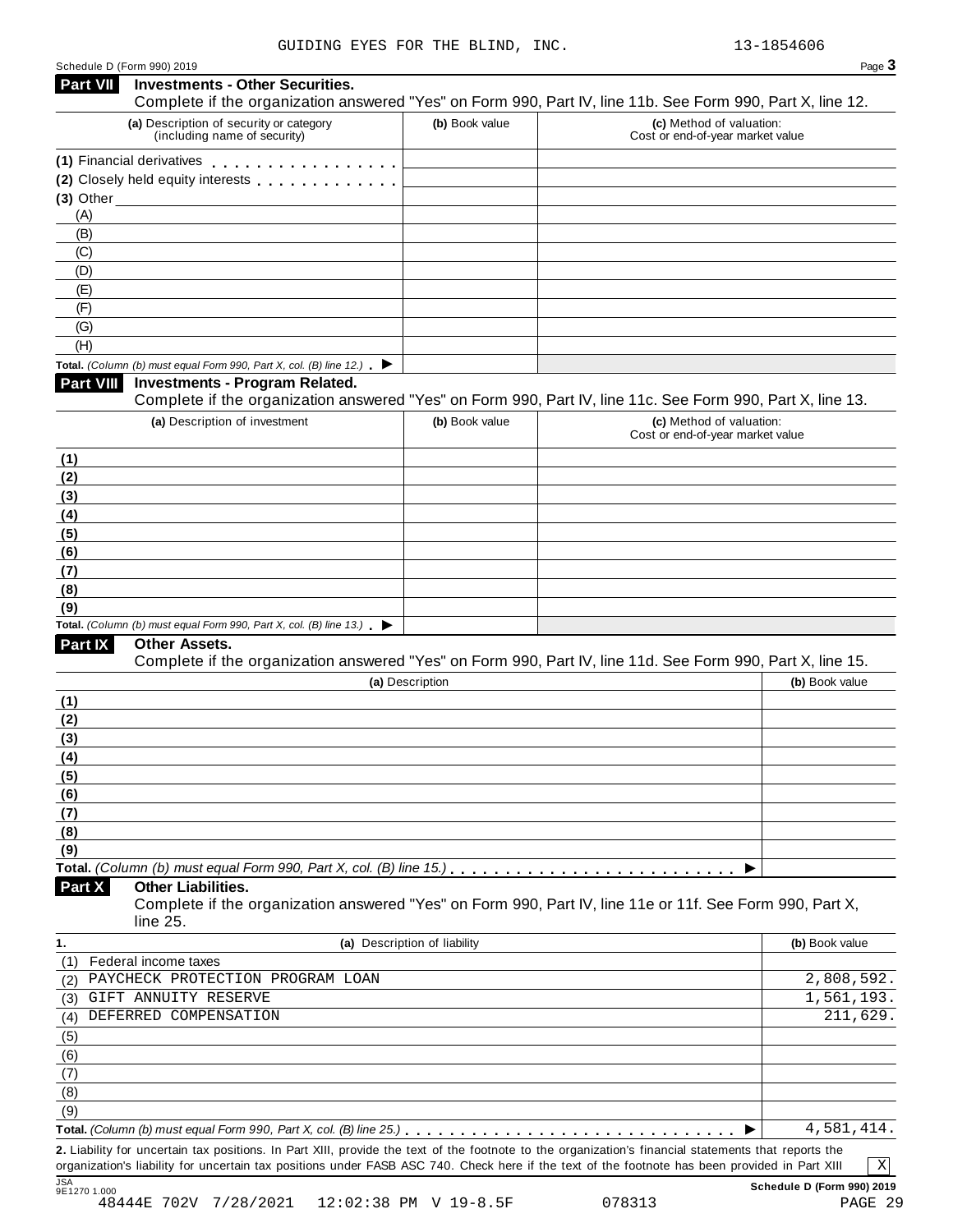| GUIDING EYES FOR THE BLIND, INC |  |  |  |  |  |
|---------------------------------|--|--|--|--|--|
|---------------------------------|--|--|--|--|--|

|              | Schedule D (Form 990) 2019                                                                                                                              |                |            |              | Page 4        |
|--------------|---------------------------------------------------------------------------------------------------------------------------------------------------------|----------------|------------|--------------|---------------|
| Part XI      | Reconciliation of Revenue per Audited Financial Statements With Revenue per Return.                                                                     |                |            |              |               |
| 1            | Complete if the organization answered "Yes" on Form 990, Part IV, line 12a.<br>Total revenue, gains, and other support per audited financial statements |                |            | $\mathbf{1}$ | 36,689,209.   |
| $\mathbf{2}$ | Amounts included on line 1 but not on Form 990, Part VIII, line 12:                                                                                     |                |            |              |               |
|              |                                                                                                                                                         | 2a             | 3,052,318. |              |               |
| a            | Net unrealized gains (losses) on investments                                                                                                            | 2 <sub>b</sub> |            |              |               |
| b            |                                                                                                                                                         | 2c             |            |              |               |
| c            | Recoveries of prior year grants                                                                                                                         |                |            |              |               |
| d            |                                                                                                                                                         |                |            |              | 3,052,318.    |
| e            |                                                                                                                                                         |                |            | 2e<br>3      | 33,636,891.   |
| 3.           |                                                                                                                                                         |                |            |              |               |
| 4            | Amounts included on Form 990, Part VIII, line 12, but not on line 1:                                                                                    |                | 312,731.   |              |               |
| a            | Investment expenses not included on Form 990, Part VIII, line 7b $\boxed{4a}$                                                                           |                |            |              |               |
| b            |                                                                                                                                                         | 4 <sub>b</sub> |            |              |               |
| c            |                                                                                                                                                         |                |            | 4c           | 312,731.      |
| 5.           | Total revenue. Add lines 3 and 4c. (This must equal Form 990, Part I, line 12.)                                                                         |                |            | 5            | 33,949,622.   |
| Part XII     | Reconciliation of Expenses per Audited Financial Statements With Expenses per Return.                                                                   |                |            |              |               |
|              | Complete if the organization answered "Yes" on Form 990, Part IV, line 12a.                                                                             |                |            |              |               |
| 1            |                                                                                                                                                         |                |            | 1            | 27, 273, 347. |
| 2            | Amounts included on line 1 but not on Form 990, Part IX, line 25:                                                                                       |                |            |              |               |
| a            |                                                                                                                                                         | 2a             |            |              |               |
| b            |                                                                                                                                                         | 2 <sub>b</sub> |            |              |               |
| C            |                                                                                                                                                         | 2c             |            |              |               |
| d            |                                                                                                                                                         |                |            |              |               |
| e            |                                                                                                                                                         |                |            | 2e           |               |
| 3            |                                                                                                                                                         |                |            | 3            | 27, 273, 347. |
| 4            | Amounts included on Form 990, Part IX, line 25, but not on line 1:                                                                                      |                |            |              |               |
| a            | Investment expenses not included on Form 990, Part VIII, line 7b                                                                                        | 4a             | 312,731.   |              |               |
| b            |                                                                                                                                                         |                |            |              |               |
| c            |                                                                                                                                                         |                |            | 4c           | 312,731.      |
| 5.           | Total expenses. Add lines 3 and 4c. (This must equal Form 990, Part I, line 18.).                                                                       |                |            | 5            | 27,586,078.   |
|              | Part XIII Supplemental Information.                                                                                                                     |                |            |              |               |
|              | Provide the descriptions required for Part II, lines 3, 5, and 9; Part III, lines 1a and 4; Part IV, lines 1b and 2b; Part V, line 4; Part X, line      |                |            |              |               |

2; Part XI, lines 2d and 4b; and Part XII, lines 2d and 4b. Also complete this part to provide any additional information.

SEE PAGE 5

**Schedule D (Form 990) 2019**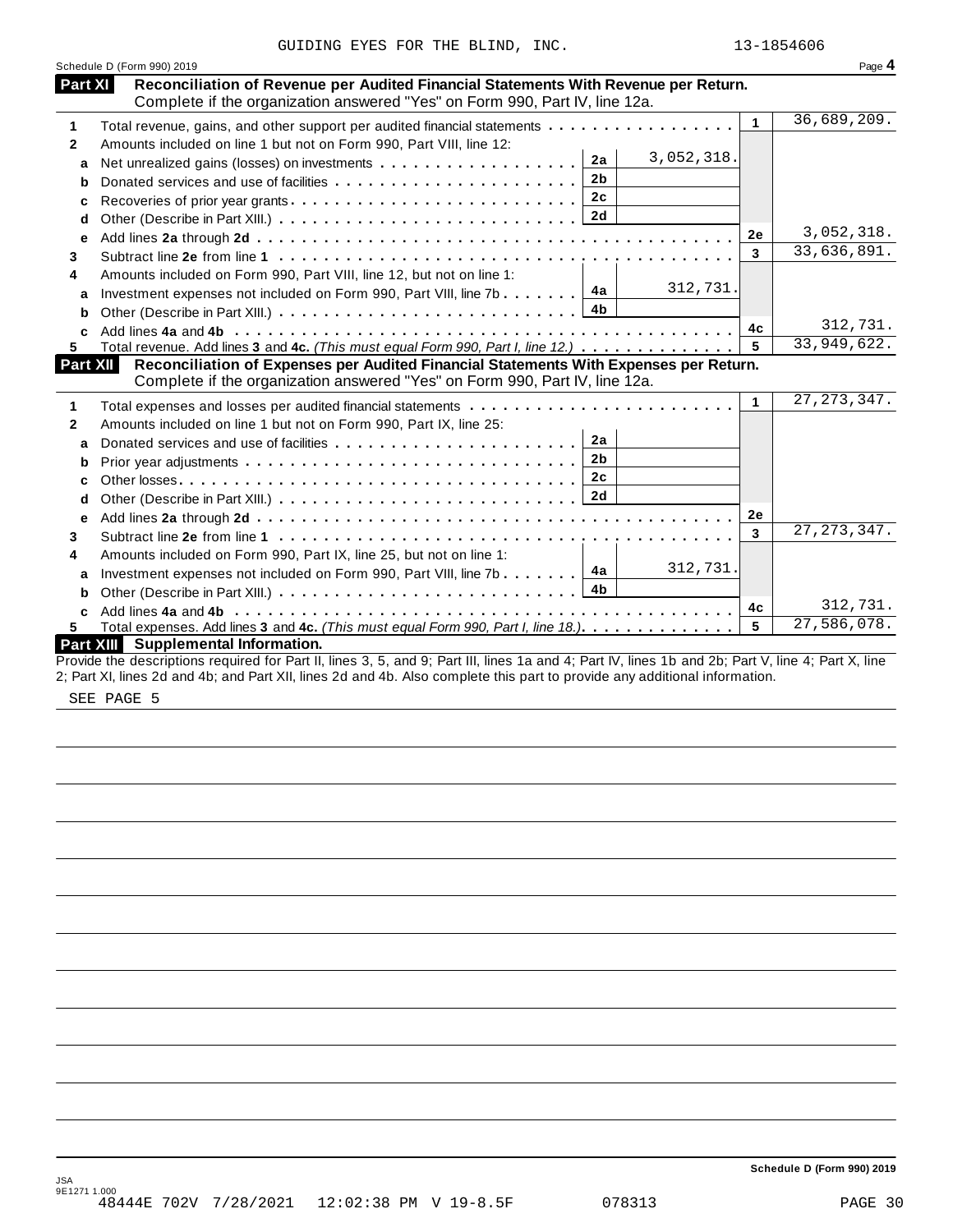#### PART V, LINE 4:

THE ORGANIZATION HAS ADOPTED AN INVESTMENT POLICY TO DIVERSIFY INVESTMENTS AMONG BOTH EQUITY AND FIXED INCOME SO AS TO PROVIDE A BALANCE THAT WILL ENHANCE TOTAL RETURN WHILE AVOIDING UNDUE RISK CONCENTRATION IN ANY SINGLE ASSET CLASS OR INVESTMENT CATEGORY. EACH YEAR A DISTRIBUTION IS MADE AVAILABLE TO GUIDING EYES FOR THE BLIND, INC. BY THE INVESTMENT COMMITTEE FROM THE PERMANENTLY RESTRICTED ENDOWMENT FUND. THIS DISTRIBUTION IS CALCULATED AS 5% OF THE AVERAGE BALANCE OF THE PREVIOUS TWELVE QUARTERS. THIS SPENDING RATE POLICY IS REVIEWED ANNUALLY BY THE COMMITTEE AND MUST MEET BOARD APPROVAL. ENDOWMENT ASSETS INCLUDE THOSE ASSETS OF DONOR RESTRICTED FUNDS THAT THE ORGANIZATION MUST HOLD IN PERPETUITY, AND AS DIRECTED BY THE DONORS, AND THOSE ASSETS THAT ARE BOARD DESIGNATED, AS APPROVED BY THE BOARD OF DIRECTORS OF THE ORGANIZATION. THE ENDOWMENT FUNDS ARE INVESTED IN VEHICLES SUCH AS MONEY MARKET FUNDS, MUTUAL FUNDS, GOVERNMENT AND EQUITY SECURITIES, AS WELL AS CERTIFICATES OF DEPOSIT.

#### PART X, LINE 2:

JSA

UNDER GAAP, AN ORGANIZATION MUST RECOGNIZE THE TAX BENEFIT ASSOCIATED WITH TAX POSITIONS TAKEN FOR TAX RETURN PURPOSES WHEN IT IS MORE LIKELY THAN NOT THE POSITION WILL BE SUSTAINED UPON EXAMINATION BY A TAXING AUTHORITY. GUIDING EYES FOR THE BLIND, INC. DOES NOT BELIEVE IT HAS TAKEN ANY MATERIAL UNCERTAIN TAX POSITIONS AND, ACCORDINGLY, IT HAS NOT RECORDED ANY LIABILITY FOR UNRECOGNIZED TAX BENEFITS. THE ORGANIZATION HAS FILED FOR AND RECEIVED INCOME TAX EXEMPTIONS IN THE JURISDICTIONS WHERE IT IS REQUIRED TO DO SO. FOR THE YEAR ENDED SEPTEMBER 30, 2020, THERE WERE NO INTEREST OR PENALTIES RECORDED OR INCLUDED IN THE STATEMENT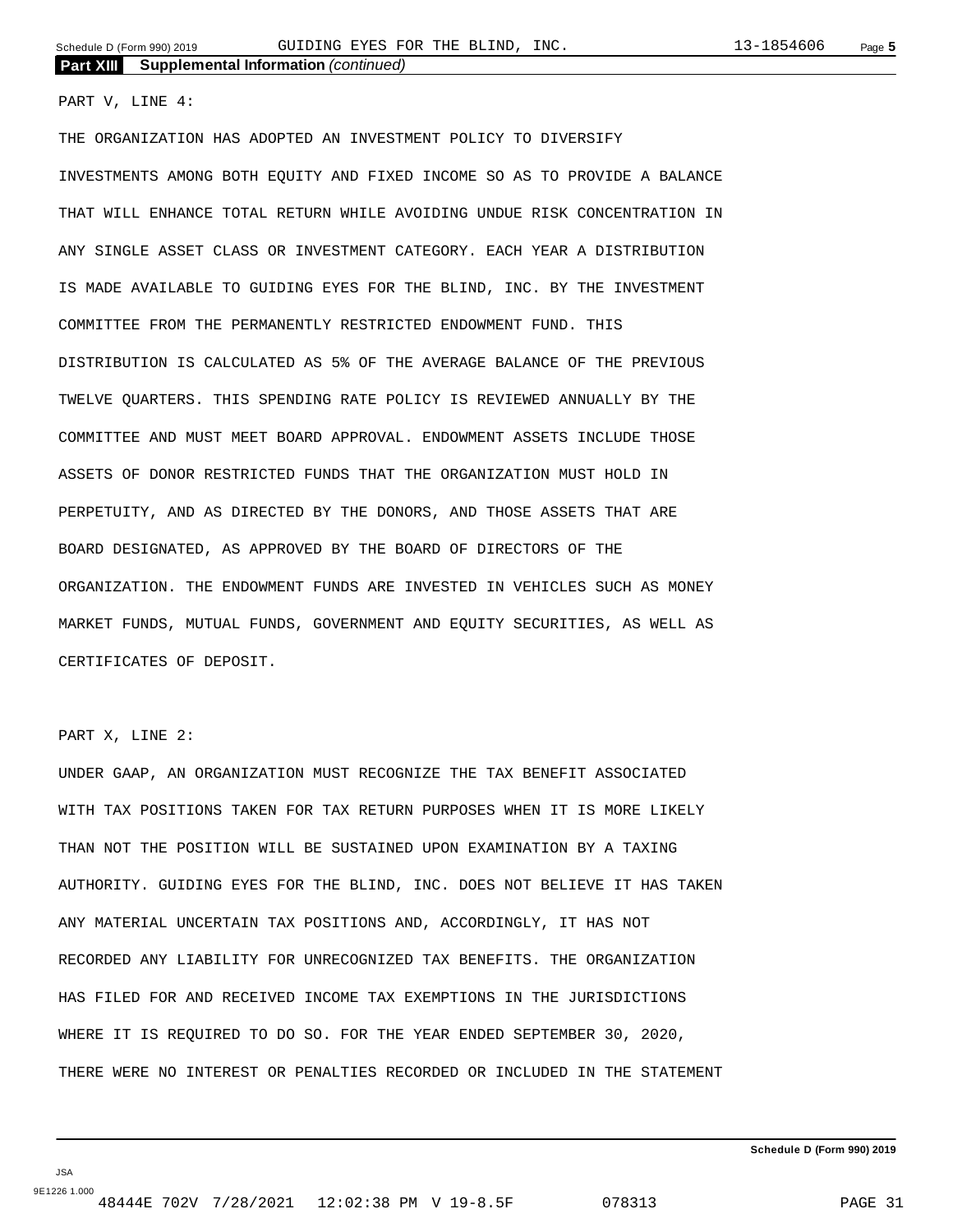|  | <b>Part XIII</b> Supplemental Information (continued)                    |  |  |  |  |
|--|--------------------------------------------------------------------------|--|--|--|--|
|  |                                                                          |  |  |  |  |
|  | OF ACTIVITIES. THE ORGANIZATION IS SUBJECT TO ROUTINE AUDITS BY A TAXING |  |  |  |  |
|  | AUTHORITY, BUT AS OF SEPTEMBER 30, 2020, THERE WERE NO EXAMINATIONS IN   |  |  |  |  |

PROGRESS.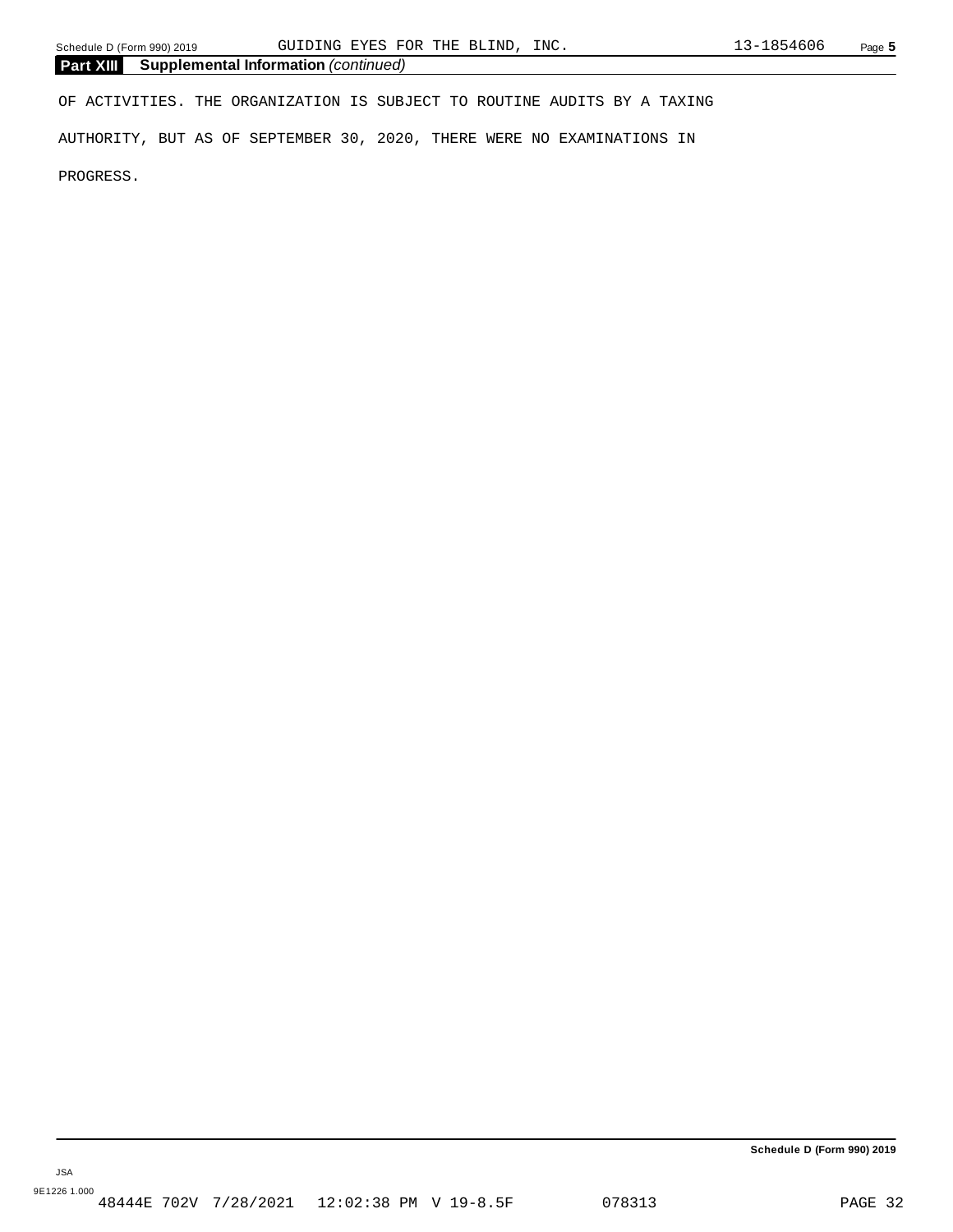| <b>SCHEDULE G</b><br>(Form 990 or 990-EZ)                                                                              |                                                                                                                                                                                                   | Supplemental Information Regarding Fundraising or Gaming Activities<br>Complete if the organization answered "Yes" on Form 990, Part IV, line 17, 18, or 19, or if the<br>organization entered more than \$15,000 on Form 990-EZ, line 6a. |                                    |                                                                      |                                       |                                                                            | OMB No. 1545-0047                                       |
|------------------------------------------------------------------------------------------------------------------------|---------------------------------------------------------------------------------------------------------------------------------------------------------------------------------------------------|--------------------------------------------------------------------------------------------------------------------------------------------------------------------------------------------------------------------------------------------|------------------------------------|----------------------------------------------------------------------|---------------------------------------|----------------------------------------------------------------------------|---------------------------------------------------------|
| Department of the Treasury                                                                                             |                                                                                                                                                                                                   | Go to www.irs.gov/Form990 for instructions and the latest information.                                                                                                                                                                     | Attach to Form 990 or Form 990-EZ. |                                                                      |                                       |                                                                            | Open to Public                                          |
| <b>Internal Revenue Service</b><br>Name of the organization                                                            |                                                                                                                                                                                                   |                                                                                                                                                                                                                                            |                                    |                                                                      |                                       | <b>Employer identification number</b>                                      | Inspection                                              |
| GUIDING EYES FOR THE BLIND, INC.                                                                                       |                                                                                                                                                                                                   |                                                                                                                                                                                                                                            |                                    |                                                                      |                                       | 13-1854606                                                                 |                                                         |
| Part I                                                                                                                 | Fundraising Activities. Complete if the organization answered "Yes" on Form 990, Part IV, line 17.                                                                                                |                                                                                                                                                                                                                                            |                                    |                                                                      |                                       |                                                                            |                                                         |
|                                                                                                                        | Form 990-EZ filers are not required to complete this part.                                                                                                                                        |                                                                                                                                                                                                                                            |                                    |                                                                      |                                       |                                                                            |                                                         |
| 1<br>Χ<br>Mail solicitations<br>a                                                                                      | Indicate whether the organization raised funds through any of the following activities. Check all that apply.                                                                                     | е                                                                                                                                                                                                                                          |                                    |                                                                      | Solicitation of non-government grants |                                                                            |                                                         |
| Χ<br>b                                                                                                                 | Internet and email solicitations                                                                                                                                                                  | f                                                                                                                                                                                                                                          |                                    |                                                                      | Solicitation of government grants     |                                                                            |                                                         |
| Phone solicitations<br>c                                                                                               |                                                                                                                                                                                                   | q                                                                                                                                                                                                                                          | X                                  |                                                                      | Special fundraising events            |                                                                            |                                                         |
| Χ<br>In-person solicitations<br>d                                                                                      |                                                                                                                                                                                                   |                                                                                                                                                                                                                                            |                                    |                                                                      |                                       |                                                                            |                                                         |
| 2a Did the organization have a written or oral agreement with any individual (including officers, directors, trustees, | or key employees listed in Form 990, Part VII) or entity in connection with professional fundraising services?                                                                                    |                                                                                                                                                                                                                                            |                                    |                                                                      |                                       |                                                                            | Χ<br>No<br><b>Yes</b>                                   |
|                                                                                                                        | <b>b</b> If "Yes," list the 10 highest paid individuals or entities (fundraisers) pursuant to agreements under which the fundraiser is to be<br>compensated at least \$5,000 by the organization. |                                                                                                                                                                                                                                            |                                    |                                                                      |                                       |                                                                            |                                                         |
| (i) Name and address of individual<br>or entity (fundraiser)                                                           |                                                                                                                                                                                                   | (ii) Activity                                                                                                                                                                                                                              |                                    | (iii) Did fundraiser have<br>custody or control of<br>contributions? | (iv) Gross receipts<br>from activity  | (v) Amount paid to<br>(or retained by)<br>fundraiser listed in<br>col. (i) | (vi) Amount paid to<br>(or retained by)<br>organization |
|                                                                                                                        |                                                                                                                                                                                                   |                                                                                                                                                                                                                                            | Yes                                | No                                                                   |                                       |                                                                            |                                                         |
| 1                                                                                                                      |                                                                                                                                                                                                   |                                                                                                                                                                                                                                            |                                    |                                                                      |                                       |                                                                            |                                                         |
| ATTACHMENT 1<br>$\mathbf{2}$                                                                                           |                                                                                                                                                                                                   |                                                                                                                                                                                                                                            |                                    |                                                                      |                                       |                                                                            |                                                         |
|                                                                                                                        |                                                                                                                                                                                                   |                                                                                                                                                                                                                                            |                                    |                                                                      |                                       |                                                                            |                                                         |
| 3                                                                                                                      |                                                                                                                                                                                                   |                                                                                                                                                                                                                                            |                                    |                                                                      |                                       |                                                                            |                                                         |
| 4                                                                                                                      |                                                                                                                                                                                                   |                                                                                                                                                                                                                                            |                                    |                                                                      |                                       |                                                                            |                                                         |
| 5                                                                                                                      |                                                                                                                                                                                                   |                                                                                                                                                                                                                                            |                                    |                                                                      |                                       |                                                                            |                                                         |
| 6                                                                                                                      |                                                                                                                                                                                                   |                                                                                                                                                                                                                                            |                                    |                                                                      |                                       |                                                                            |                                                         |
| 7                                                                                                                      |                                                                                                                                                                                                   |                                                                                                                                                                                                                                            |                                    |                                                                      |                                       |                                                                            |                                                         |
| 8                                                                                                                      |                                                                                                                                                                                                   |                                                                                                                                                                                                                                            |                                    |                                                                      |                                       |                                                                            |                                                         |
| 9                                                                                                                      |                                                                                                                                                                                                   |                                                                                                                                                                                                                                            |                                    |                                                                      |                                       |                                                                            |                                                         |
| 10                                                                                                                     |                                                                                                                                                                                                   |                                                                                                                                                                                                                                            |                                    |                                                                      |                                       |                                                                            |                                                         |
| Total                                                                                                                  |                                                                                                                                                                                                   |                                                                                                                                                                                                                                            |                                    |                                                                      | 14,813,821.                           |                                                                            | 488,668. 14,325,153.                                    |
| 3<br>registration or licensing.                                                                                        | List all states in which the organization is registered or licensed to solicit contributions or has been notified it is exempt from                                                               |                                                                                                                                                                                                                                            |                                    |                                                                      |                                       |                                                                            |                                                         |
| AL, AK, AR, CA, CO, CT, DC, FL, GA, HI, IL,<br>KS, KY, ME, MD, MA, MI, MN, MS, MO, NH, NJ, NM, NY, NC, ND, OH,         |                                                                                                                                                                                                   |                                                                                                                                                                                                                                            |                                    |                                                                      |                                       |                                                                            |                                                         |
| OK, OR, PA, RI, SC, TN, UT, VA, WA, WV, WI,                                                                            |                                                                                                                                                                                                   |                                                                                                                                                                                                                                            |                                    |                                                                      |                                       |                                                                            |                                                         |
|                                                                                                                        |                                                                                                                                                                                                   |                                                                                                                                                                                                                                            |                                    |                                                                      |                                       |                                                                            |                                                         |
|                                                                                                                        |                                                                                                                                                                                                   |                                                                                                                                                                                                                                            |                                    |                                                                      |                                       |                                                                            |                                                         |
|                                                                                                                        |                                                                                                                                                                                                   |                                                                                                                                                                                                                                            |                                    |                                                                      |                                       |                                                                            |                                                         |
|                                                                                                                        |                                                                                                                                                                                                   |                                                                                                                                                                                                                                            |                                    |                                                                      |                                       |                                                                            |                                                         |
|                                                                                                                        |                                                                                                                                                                                                   |                                                                                                                                                                                                                                            |                                    |                                                                      |                                       |                                                                            |                                                         |
|                                                                                                                        |                                                                                                                                                                                                   |                                                                                                                                                                                                                                            |                                    |                                                                      |                                       |                                                                            |                                                         |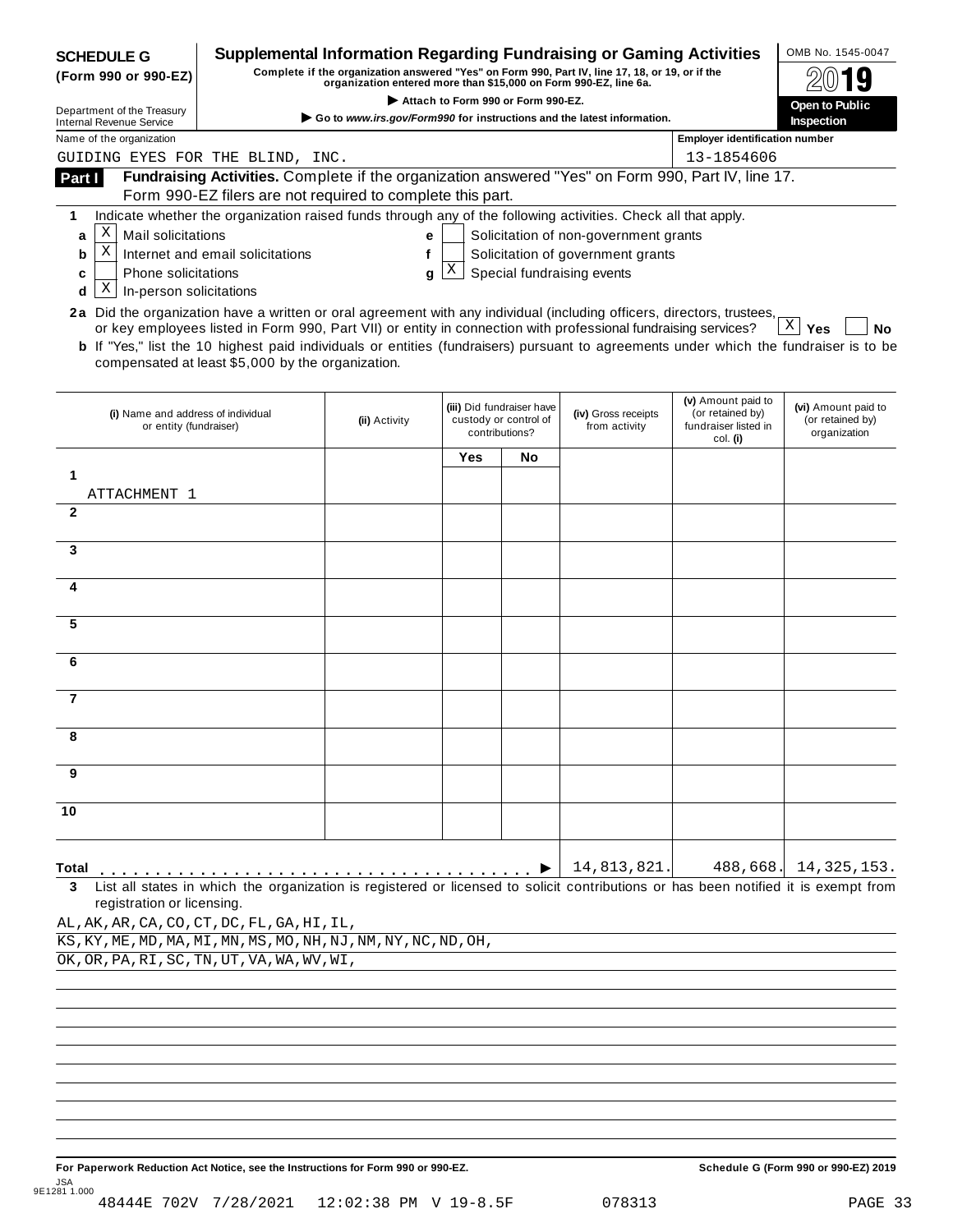|                                          | more than \$15,000 of fundraising event contributions and gross income on Form 990-EZ, lines 1 and 6b. List<br>events with gross receipts greater than \$5,000.                                                                      |                |                                                  | Fundraising Events. Complete if the organization answered "Yes" on Form 990, Part IV, line 18, or reported |                                                                                                                                                                 |
|------------------------------------------|--------------------------------------------------------------------------------------------------------------------------------------------------------------------------------------------------------------------------------------|----------------|--------------------------------------------------|------------------------------------------------------------------------------------------------------------|-----------------------------------------------------------------------------------------------------------------------------------------------------------------|
|                                          |                                                                                                                                                                                                                                      | (a) Event $#1$ | (b) Event $#2$                                   | (c) Other events                                                                                           | (d) Total events<br>(add col. (a) through                                                                                                                       |
|                                          |                                                                                                                                                                                                                                      | (event type)   | (event type)                                     | (total number)                                                                                             | col. (c)                                                                                                                                                        |
| Revenue                                  | Gross receipts<br>1.                                                                                                                                                                                                                 |                |                                                  |                                                                                                            |                                                                                                                                                                 |
|                                          |                                                                                                                                                                                                                                      |                |                                                  |                                                                                                            |                                                                                                                                                                 |
|                                          |                                                                                                                                                                                                                                      |                |                                                  |                                                                                                            |                                                                                                                                                                 |
|                                          | 3 Gross income (line 1 minus<br><u>line 2)</u>                                                                                                                                                                                       |                |                                                  |                                                                                                            |                                                                                                                                                                 |
|                                          |                                                                                                                                                                                                                                      |                |                                                  |                                                                                                            |                                                                                                                                                                 |
|                                          | 4 Cash prizes <u>  _ _ _ _ _ _ _ _ _ _ _ _ _ _ _</u>                                                                                                                                                                                 |                |                                                  |                                                                                                            |                                                                                                                                                                 |
|                                          |                                                                                                                                                                                                                                      |                |                                                  |                                                                                                            |                                                                                                                                                                 |
| Direct Expenses                          |                                                                                                                                                                                                                                      |                |                                                  |                                                                                                            |                                                                                                                                                                 |
|                                          | 7 Food and beverages equal to the set of the set of the set of the set of the set of the set of the set of the                                                                                                                       |                |                                                  |                                                                                                            |                                                                                                                                                                 |
|                                          |                                                                                                                                                                                                                                      |                |                                                  |                                                                                                            |                                                                                                                                                                 |
|                                          | 8 Entertainment <u>  _ _ _ _ _ _ _ _ _ _ _ _ _ _ _ _ _ _</u>                                                                                                                                                                         |                |                                                  |                                                                                                            |                                                                                                                                                                 |
|                                          | 9 Other direct expenses $\begin{array}{ccc} \hline \end{array}$ $\begin{array}{ccc} \hline \end{array}$                                                                                                                              |                |                                                  |                                                                                                            |                                                                                                                                                                 |
|                                          |                                                                                                                                                                                                                                      |                |                                                  |                                                                                                            |                                                                                                                                                                 |
|                                          | 10 Direct expense summary. Add lines 4 through 9 in column (d) $\ldots$ $\blacktriangleright$<br>11 Net income summary. Subtract line 10 from line 3, column (d) ________________                                                    |                |                                                  |                                                                                                            |                                                                                                                                                                 |
|                                          | Part III                                                                                                                                                                                                                             |                |                                                  |                                                                                                            |                                                                                                                                                                 |
|                                          |                                                                                                                                                                                                                                      |                |                                                  |                                                                                                            |                                                                                                                                                                 |
|                                          | \$15,000 on Form 990-EZ, line 6a.                                                                                                                                                                                                    |                |                                                  |                                                                                                            |                                                                                                                                                                 |
|                                          |                                                                                                                                                                                                                                      | (a) Bingo      | (b) Pull tabs/instant<br>bingo/progressive bingo | (c) Other gaming                                                                                           |                                                                                                                                                                 |
|                                          |                                                                                                                                                                                                                                      |                |                                                  |                                                                                                            |                                                                                                                                                                 |
|                                          | 1 Gross revenue <b>contracts</b> contains the contracts of the contracts of the contracts of the contracts of the contracts of the contracts of the contracts of the contracts of the contracts of the contracts of the contracts o  |                |                                                  |                                                                                                            |                                                                                                                                                                 |
|                                          | 2 Cash prizes <b>contained 2</b> Cash prizes                                                                                                                                                                                         |                |                                                  |                                                                                                            |                                                                                                                                                                 |
|                                          |                                                                                                                                                                                                                                      |                |                                                  |                                                                                                            |                                                                                                                                                                 |
|                                          | 3 Noncash prizes                                                                                                                                                                                                                     |                |                                                  |                                                                                                            |                                                                                                                                                                 |
|                                          | 4 Rent/facility costs [                                                                                                                                                                                                              |                |                                                  |                                                                                                            | Gaming. Complete if the organization answered "Yes" on Form 990, Part IV, line 19, or reported more than<br>(d) Total gaming (add<br>col. (a) through col. (c)) |
|                                          | 5 Other direct expenses [10001]                                                                                                                                                                                                      |                |                                                  |                                                                                                            |                                                                                                                                                                 |
|                                          |                                                                                                                                                                                                                                      | Yes            | $\sqrt{2}$<br>$Yes$ and $Xes$<br>$\frac{9}{6}$   | Yes<br>%                                                                                                   |                                                                                                                                                                 |
|                                          | 6 Volunteer labor<br>subsets a series of the series of the series of the series of the series of the series of the series of the series of the series of the series of the series of the series of the series of the series of t     | <b>No</b>      | <b>No</b>                                        | <b>No</b>                                                                                                  |                                                                                                                                                                 |
|                                          | 7 Direct expense summary. Add lines 2 through 5 in column (d)                                                                                                                                                                        |                |                                                  |                                                                                                            |                                                                                                                                                                 |
|                                          |                                                                                                                                                                                                                                      |                |                                                  |                                                                                                            |                                                                                                                                                                 |
|                                          | 8 Net gaming income summary. Subtract line 7 from line 1, column (d)  ▶                                                                                                                                                              |                |                                                  |                                                                                                            |                                                                                                                                                                 |
|                                          | Enter the state(s) in which the organization conducts gaming activities:                                                                                                                                                             |                |                                                  |                                                                                                            |                                                                                                                                                                 |
| a                                        | Einer the state(s) in which the organization conducts gaming activities.<br>Is the organization licensed to conduct gaming activities in each of these states?                                                                       |                |                                                  |                                                                                                            | $\overline{Yes}$                                                                                                                                                |
| Revenue<br>penses<br>Direct Ex<br>9<br>b | If "No," explain: <u>contract the contract of the contract of the contract of the contract of the contract of the contract of the contract of the contract of the contract of the contract of the contract of the contract of th</u> |                |                                                  |                                                                                                            | <b>No</b>                                                                                                                                                       |
|                                          |                                                                                                                                                                                                                                      |                |                                                  |                                                                                                            |                                                                                                                                                                 |
| 10a<br>b                                 | Were any of the organization's gaming licenses revoked, suspended, or terminated during the tax year?                                                                                                                                |                |                                                  |                                                                                                            | Yes<br><b>No</b>                                                                                                                                                |

**Schedule G (Form 990 or 990-EZ) 2019**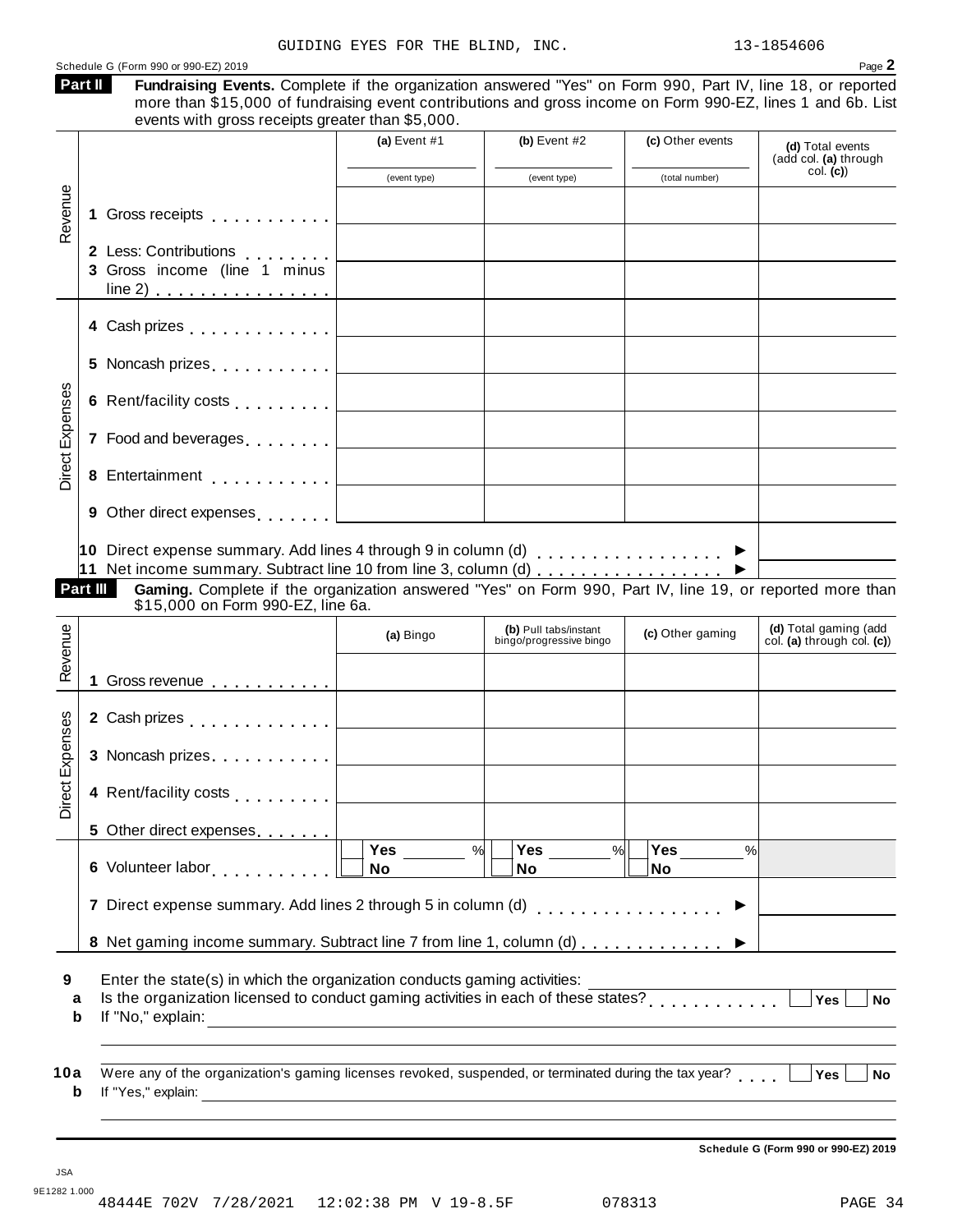| GUIDING EYES FOR THE BLIND, INC. |  |  |  |  |  |  |
|----------------------------------|--|--|--|--|--|--|
|----------------------------------|--|--|--|--|--|--|

|    | GUIDING EYES FOR THE BLIND, INC.<br>13-1854606                                                                                                                                                                                                           |
|----|----------------------------------------------------------------------------------------------------------------------------------------------------------------------------------------------------------------------------------------------------------|
|    | Page 3<br>Schedule G (Form 990 or 990-EZ) 2019                                                                                                                                                                                                           |
| 11 | Yes<br><b>No</b>                                                                                                                                                                                                                                         |
| 12 | Is the organization a grantor, beneficiary or trustee of a trust or a member of a partnership or other entity                                                                                                                                            |
|    | Yes<br>No                                                                                                                                                                                                                                                |
| 13 | Indicate the percentage of gaming activity conducted in:                                                                                                                                                                                                 |
| a  | $\%$                                                                                                                                                                                                                                                     |
| b  | %<br>An outside facility enterpretation of the control of the control of the control of the control of the control of the control of the control of the control of the control of the control of the control of the control of the                       |
| 14 | Enter the name and address of the person who prepares the organization's gaming/special events books and<br>records:                                                                                                                                     |
|    |                                                                                                                                                                                                                                                          |
|    |                                                                                                                                                                                                                                                          |
|    | 15a Does the organization have a contract with a third party from whom the organization receives gaming                                                                                                                                                  |
|    | <b>Yes</b><br><b>No</b>                                                                                                                                                                                                                                  |
|    | <b>b</b> If "Yes," enter the amount of gaming revenue received by the organization $\triangleright$ \$_______________ and the                                                                                                                            |
|    | amount of gaming revenue retained by the third party $\triangleright$ \$ _______________.                                                                                                                                                                |
|    | If "Yes," enter name and address of the third party:                                                                                                                                                                                                     |
|    |                                                                                                                                                                                                                                                          |
|    |                                                                                                                                                                                                                                                          |
| 16 | Gaming manager information:                                                                                                                                                                                                                              |
|    |                                                                                                                                                                                                                                                          |
|    | Gaming manager compensation $\triangleright$ \$ _______________                                                                                                                                                                                          |
|    |                                                                                                                                                                                                                                                          |
|    | Director/officer<br>Employee<br>Independent contractor                                                                                                                                                                                                   |
| 17 | Mandatory distributions:                                                                                                                                                                                                                                 |
| a  | Is the organization required under state law to make charitable distributions from the gaming proceeds to                                                                                                                                                |
|    | Yes<br>No                                                                                                                                                                                                                                                |
|    | <b>b</b> Enter the amount of distributions required under state law to be distributed to other exempt organizations                                                                                                                                      |
|    | or spent in the organization's own exempt activities during the tax year $\triangleright$ \$                                                                                                                                                             |
|    | Supplemental Information. Provide the explanation required by Part I, line 2b, columns (iii) and (v), and<br>Part IV<br>Part III, lines 9, 9b, 10b, 15b, 15c, 16, and 17b, as applicable. Also provide any additional information<br>(see instructions). |

**Schedule G (Form 990 or 990-EZ) 2019**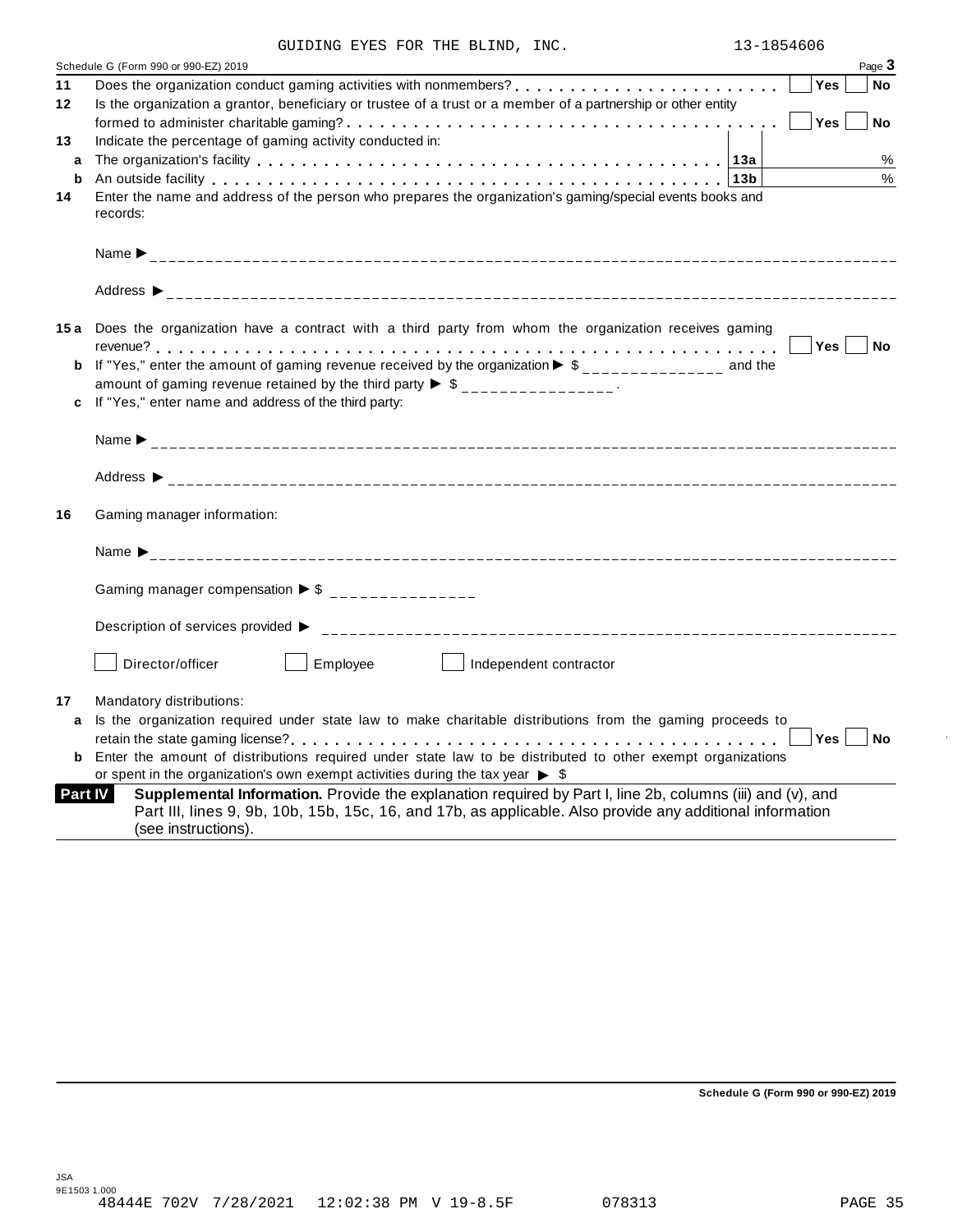ATTACHMENT 1

#### 990, SCHEDULE G, PART I - HIGHEST PAID FUNDRAISER

| NAME AND ADDRESS OF<br>FUNDRAISER                                                         | ACTIVITY   | YES | DID FUNDRAISER HAVE<br>CUSTODY OR CONTROL<br>OF CONTRIBUTIONS?<br>ΝO | GROSS RECEIPTS<br>FROM ACTIVITY | AMOUNT PAID TO<br>(OR RETAINED BY<br>FUNDRAISER | AMOUNT PAID TO<br>(OR RETAINED BY<br>ORGANIZATION |
|-------------------------------------------------------------------------------------------|------------|-----|----------------------------------------------------------------------|---------------------------------|-------------------------------------------------|---------------------------------------------------|
| THOMPSON HABIB & DENISON<br>80 HAYDEN AVENUE<br>LEXINGTON<br>MA 02421                     | CONSULTANT |     | X                                                                    | 11,353,400.                     | 374,518.                                        | 10,978,882.                                       |
| ANNE LEWIS STRATEGIES<br>650 MASSACHUSETTS AVENUE NW, SUITE 605<br>WASHINGTON<br>DC 20001 | CONSULTANT |     | Χ                                                                    | 3,460,421.                      | 114,150.                                        | 3,346,271.                                        |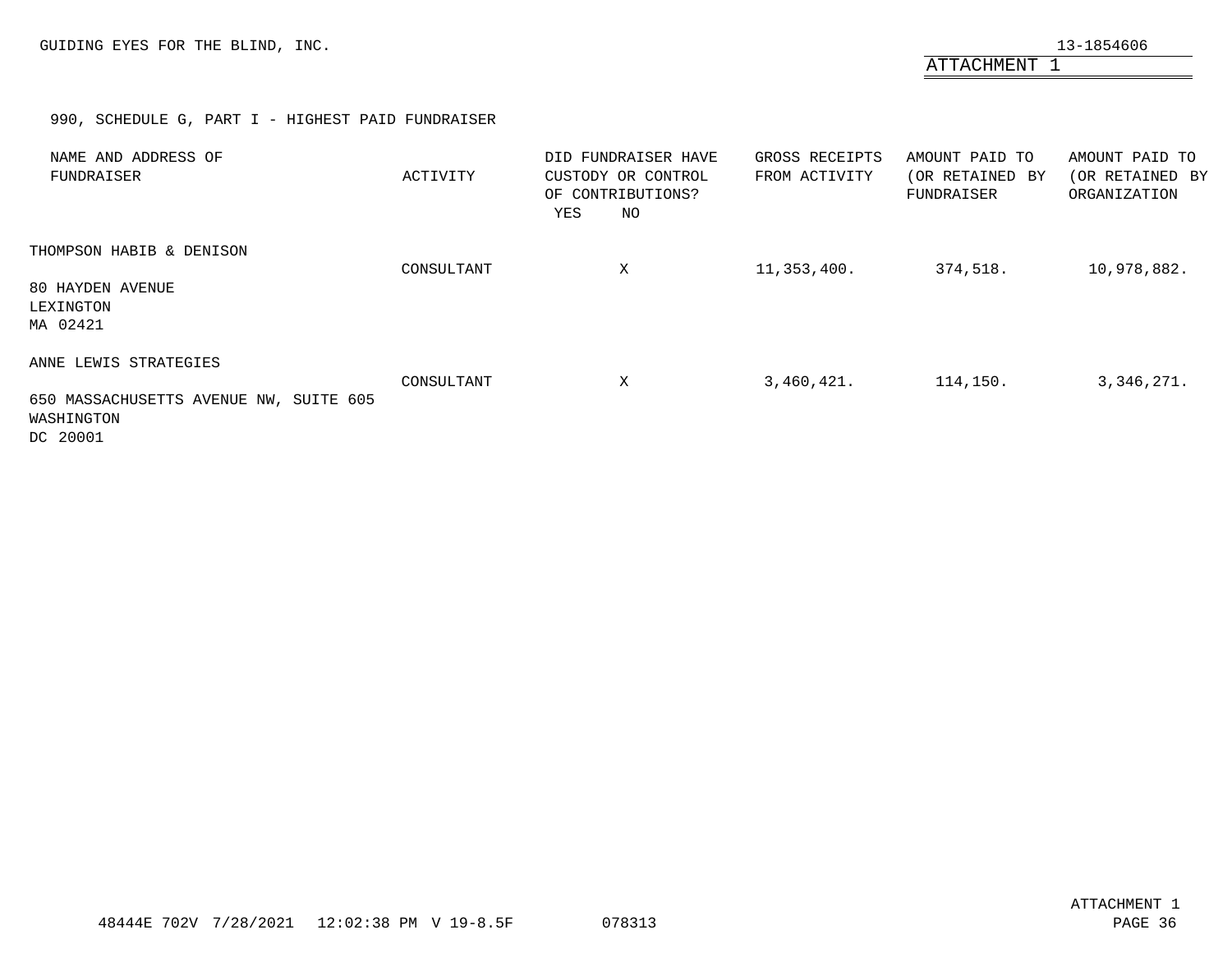| <b>SCHEDULE J</b>                                           | <b>Compensation Information</b>                                                                                                                                                                                     | OMB No. 1545-0047     |            |             |
|-------------------------------------------------------------|---------------------------------------------------------------------------------------------------------------------------------------------------------------------------------------------------------------------|-----------------------|------------|-------------|
| (Form 990)                                                  | For certain Officers, Directors, Trustees, Key Employees, and Highest                                                                                                                                               |                       | 19         |             |
|                                                             | <b>Compensated Employees</b><br>Complete if the organization answered "Yes" on Form 990, Part IV, line 23.                                                                                                          |                       |            |             |
| Department of the Treasury                                  | Attach to Form 990.<br>Go to www.irs.gov/Form990 for instructions and the latest information.                                                                                                                       | <b>Open to Public</b> |            |             |
| <b>Internal Revenue Service</b><br>Name of the organization | Employer identification number                                                                                                                                                                                      | <b>Inspection</b>     |            |             |
|                                                             | 13-1854606<br>GUIDING EYES FOR THE BLIND, INC.                                                                                                                                                                      |                       |            |             |
| Part I                                                      | <b>Questions Regarding Compensation</b>                                                                                                                                                                             |                       |            |             |
|                                                             |                                                                                                                                                                                                                     |                       | <b>Yes</b> | No          |
|                                                             | 1a Check the appropriate box(es) if the organization provided any of the following to or for a person listed on Form                                                                                                |                       |            |             |
|                                                             | 990, Part VII, Section A, line 1a. Complete Part III to provide any relevant information regarding these items.                                                                                                     |                       |            |             |
|                                                             | First-class or charter travel<br>Housing allowance or residence for personal use                                                                                                                                    |                       |            |             |
|                                                             | Travel for companions<br>Payments for business use of personal residence                                                                                                                                            |                       |            |             |
|                                                             | Tax indemnification and gross-up payments<br>Health or social club dues or initiation fees                                                                                                                          |                       |            |             |
|                                                             | Discretionary spending account<br>Personal services (such as maid, chauffeur, chef)                                                                                                                                 |                       |            |             |
| b                                                           | If any of the boxes on line 1a are checked, did the organization follow a written policy regarding payment                                                                                                          |                       |            |             |
|                                                             | or reimbursement or provision of all of the expenses described above? If "No," complete Part III to                                                                                                                 |                       |            |             |
|                                                             |                                                                                                                                                                                                                     | 1 <sub>b</sub>        |            |             |
| $\mathbf{2}$                                                | Did the organization require substantiation prior to reimbursing or allowing expenses incurred by all                                                                                                               |                       |            |             |
|                                                             | directors, trustees, and officers, including the CEO/Executive Director, regarding the items checked on line                                                                                                        |                       |            |             |
|                                                             |                                                                                                                                                                                                                     | $\mathbf{2}$          |            |             |
| 3                                                           | Indicate which, if any, of the following the organization used to establish the compensation of the                                                                                                                 |                       |            |             |
|                                                             | organization's CEO/Executive Director. Check all that apply. Do not check any boxes for methods used by a<br>related organization to establish compensation of the CEO/Executive Director, but explain in Part III. |                       |            |             |
|                                                             |                                                                                                                                                                                                                     |                       |            |             |
| Χ                                                           | Compensation committee<br>Written employment contract<br>$\mathbf X$                                                                                                                                                |                       |            |             |
| $\mathbf X$                                                 | Independent compensation consultant<br>Compensation survey or study<br>$\overline{\textbf{x}}$                                                                                                                      |                       |            |             |
|                                                             | Form 990 of other organizations<br>Approval by the board or compensation committee                                                                                                                                  |                       |            |             |
| 4                                                           | During the year, did any person listed on Form 990, Part VII, Section A, line 1a, with respect to the filing                                                                                                        |                       |            |             |
|                                                             | organization or a related organization:                                                                                                                                                                             | 4a                    |            | Χ           |
| a<br>b                                                      | Participate in, or receive payment from, a supplemental nonqualified retirement plan?                                                                                                                               | 4b                    |            | X           |
| c                                                           | Participate in, or receive payment from, an equity-based compensation arrangement?                                                                                                                                  | 4c                    |            | $\mathbf X$ |
|                                                             | If "Yes" to any of lines 4a-c, list the persons and provide the applicable amounts for each item in Part III.                                                                                                       |                       |            |             |
|                                                             |                                                                                                                                                                                                                     |                       |            |             |
|                                                             | Only section 501(c)(3), 501(c)(4), and 501(c)(29) organizations must complete lines 5-9.                                                                                                                            |                       |            |             |
| 5                                                           | For persons listed on Form 990, Part VII, Section A, line 1a, did the organization pay or accrue any                                                                                                                |                       |            |             |
|                                                             | compensation contingent on the revenues of:                                                                                                                                                                         |                       |            |             |
|                                                             |                                                                                                                                                                                                                     | 5a                    |            | Χ           |
| b                                                           |                                                                                                                                                                                                                     | 5b                    |            | Χ           |
|                                                             | If "Yes" on line 5a or 5b, describe in Part III.                                                                                                                                                                    |                       |            |             |
| 6                                                           | For persons listed on Form 990, Part VII, Section A, line 1a, did the organization pay or accrue any                                                                                                                |                       |            |             |
|                                                             | compensation contingent on the net earnings of:                                                                                                                                                                     |                       |            |             |
| a                                                           |                                                                                                                                                                                                                     | 6a                    |            | Χ           |
| b                                                           |                                                                                                                                                                                                                     | 6b                    |            | Χ           |
|                                                             | If "Yes" on line 6a or 6b, describe in Part III.                                                                                                                                                                    |                       |            |             |
| 7                                                           | For persons listed on Form 990, Part VII, Section A, line 1a, did the organization provide any nonfixed                                                                                                             |                       |            |             |
|                                                             | payments not described on lines 5 and 6? If "Yes," describe in Part III.                                                                                                                                            | 7                     |            | Χ           |
| 8                                                           | Were any amounts reported on Form 990, Part VII, paid or accrued pursuant to a contract that was subject                                                                                                            |                       |            |             |
|                                                             | to the initial contract exception described in Regulations section 53.4958-4(a)(3)? If "Yes," describe                                                                                                              |                       |            |             |
|                                                             |                                                                                                                                                                                                                     | 8                     |            | X           |
| 9                                                           | If "Yes" on line 8, did the organization also follow the rebuttable presumption procedure described in                                                                                                              |                       |            |             |
|                                                             |                                                                                                                                                                                                                     | 9                     |            |             |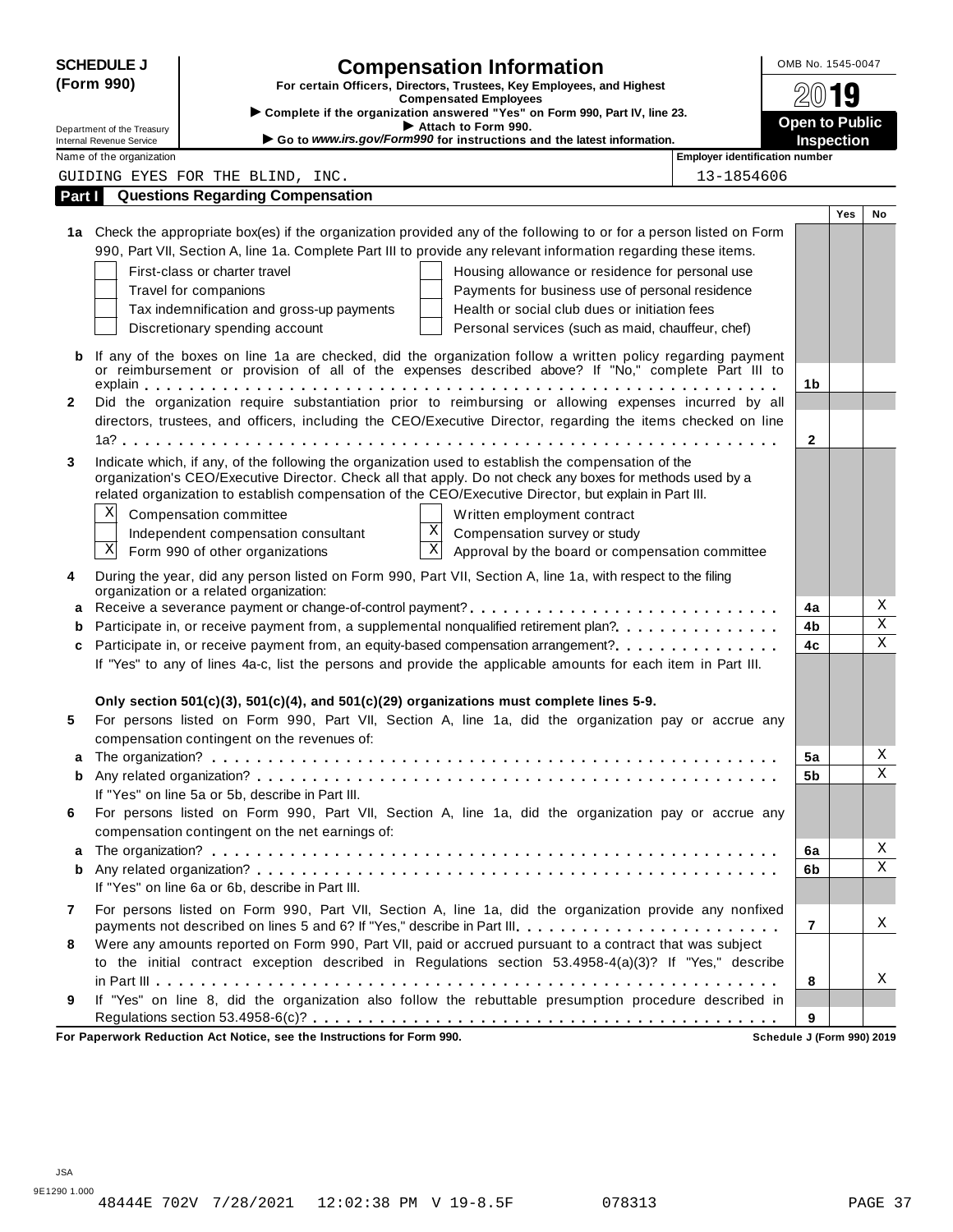Schedule <sup>J</sup> (Form 990) <sup>2019</sup> Page **2**

### **Part II Officers, Directors, Trustees, Key Employees, and Highest Compensated Employees.** Use duplicate copies ifadditional space is needed.

For each individual whose compensation must be reported on Schedule J, report compensation from the organization on row (i) and from related organizations, described in the instructions, on row (ii). Do not list any individuals that aren't listed on Form 990, Part VII.

Note: The sum of columns (B)(i)-(iii) for each listed individual must equal the total amount of Form 990, Part VII, Section A, line 1a, applicable column (D) and (E) amounts for that individual.

|                                                 |                              |                          | (B) Breakdown of W-2 and/or 1099-MISC compensation |                                           | (C) Retirement and             | (D) Nontaxable | (E) Total of columns | (F) Compensation                                           |
|-------------------------------------------------|------------------------------|--------------------------|----------------------------------------------------|-------------------------------------------|--------------------------------|----------------|----------------------|------------------------------------------------------------|
| (A) Name and Title                              |                              | (i) Base<br>compensation | (ii) Bonus & incentive<br>compensation             | (iii) Other<br>reportable<br>compensation | other deferred<br>compensation | benefits       | $(B)(i)-(D)$         | in column (B) reported<br>as deferred on prior<br>Form 990 |
| THOMAS PANEK                                    | (i)                          | 353,023.                 | 0                                                  | 13,714.                                   | 32,000.                        | 18,695.        | 417,432.             | 0.                                                         |
| PRESIDENT & CEO                                 | (ii)                         | $\Omega$                 | $\mathbf{0}$ .                                     | 0.                                        | $\Omega$ .                     | $\Omega$ .     | $\Omega$ .           | $\overline{0}$ .                                           |
| SUSAN LUDWIG                                    | (i)                          | 186,981                  | $\mathsf{0}$ .                                     | 0.                                        | 36,181                         | 18,695.        | 241,857.             | $\overline{0}$ .                                           |
| $2^{\text{CONTROLLER}}$                         | (ii)                         | 0                        | $\mathsf{0}$ .                                     | $\mathsf{O}$ .                            | $\mathbf{0}$ .                 | 0.             | $\mathbf{0}$ .       | $\overline{0}$ .                                           |
| BETH BRENNINKMEYER DVM                          | (i)                          | 176,546                  | $\mathsf{O}$                                       | $\mathbf 0$                               | 18,829                         | 0.             | 195,375              | $\overline{0}$ .                                           |
| 3 <sup>CHIEF</sup> VETERINARY OFFICER           | (i)                          | $\mathbf 0$              | $\mathsf{O}$                                       | $\mathbf 0$                               | $\mathsf{O}$ .                 | $\Omega$ .     | $\mathbf{0}$ .       | $\overline{0}$ .                                           |
| <b>JANINE PETRORO</b>                           | (i)                          | 169,008                  | 0                                                  | $\mathbf{0}$ .                            | 18,525.                        | 18,695.        | 206, 228             | $\mathsf 0$ .                                              |
| A <sup>DIRECTOR</sup> HUMAN RESOURCES           | (ii)                         | $\mathsf{O}$             | 0                                                  | 0.                                        | $\mathbf 0$ .                  | 0.             | $\mathbf{0}$ .       | $\overline{0}$ .                                           |
| KATHRYN ZUBRYCKI                                | (i)                          | 191,436.                 | $\mathsf{O}$ .                                     | $\mathsf{O}$ .                            | 36,643.                        | 18,695.        | 246,774.             | $\overline{0}$ .                                           |
| 5 <sup>DIR.</sup> TRAINING & ADMISSIONS         | (i)                          | 0                        | 0                                                  | $\mathsf{O}$ .                            | $\mathsf{O}$ .                 | 0.             | $\mathbf 0$          | $\overline{0}$ .                                           |
| JANE RUSSENBERGER                               | (i)                          | 158,258                  | $\mathbf 0$                                        | $\mathbf 0$                               | 22,397.                        | 18,695.        | 199,350              | $\overline{0}$ .                                           |
| <b>6</b> <sup>PT</sup> DIR. BREEDING & GENETICS | (ii)                         | 0                        | $\mathbf 0$                                        | 0                                         | $\mathbf{0}$ .                 | 0.             | $\mathbf{0}$ .       | $\overline{0}$ .                                           |
| MARLA NANCE-PHILLIBERT                          | (i)                          | 142,361                  | $\mathsf{O}$                                       | 0.                                        | 7,118.                         | 1,500.         | 150,979.             | $\overline{0}$ .                                           |
| <b>T</b> VETERINARIAN                           | (i)                          | $\Omega$                 | $\mathsf{O}\xspace$                                | $\mathbf 0$                               | $\Omega$                       | 0.             | $\mathbf{0}$ .       | $\overline{0}$ .                                           |
| GERALD BRENNINKMEYER                            | (i)                          | 125,609                  | $\mathsf{O}$ .                                     | $0$ .                                     | 15,073.                        | 18,695.        | 159,377.             | $\overline{0}$ .                                           |
| 8 <sup>DIRECTOR, CANINE PROGRAM DEVE.</sup>     | (i)                          | $\mathbf 0$              | $\mathbf{0}$ .                                     | $\overline{0}$ .                          | $\Omega$ .                     | 0.             | $\mathbf{0}$ .       | $0$ .                                                      |
|                                                 | (i)                          |                          |                                                    |                                           |                                |                |                      |                                                            |
| 9                                               | (ii)                         |                          |                                                    |                                           |                                |                |                      |                                                            |
|                                                 | (i)                          |                          |                                                    |                                           |                                |                |                      |                                                            |
| 10                                              | (i)                          |                          |                                                    |                                           |                                |                |                      |                                                            |
|                                                 | (i)                          |                          |                                                    |                                           |                                |                |                      |                                                            |
| 11                                              | (i)                          |                          |                                                    |                                           |                                |                |                      |                                                            |
|                                                 | $\qquad \qquad \textbf{(i)}$ |                          |                                                    |                                           |                                |                |                      |                                                            |
| 12                                              | (i)                          |                          |                                                    |                                           |                                |                |                      |                                                            |
|                                                 | (i)                          |                          |                                                    |                                           |                                |                |                      |                                                            |
| 13                                              | (ii)                         |                          |                                                    |                                           |                                |                |                      |                                                            |
|                                                 | (i)                          |                          |                                                    |                                           |                                |                |                      |                                                            |
| 14                                              | (i)                          |                          |                                                    |                                           |                                |                |                      |                                                            |
|                                                 | (i)                          |                          |                                                    |                                           |                                |                |                      |                                                            |
| 15                                              | (i)                          |                          |                                                    |                                           |                                |                |                      |                                                            |
|                                                 | (i)                          |                          |                                                    |                                           |                                |                |                      |                                                            |
| 16                                              | (i)                          |                          |                                                    |                                           |                                |                |                      |                                                            |

**Schedule J (Form 990) 2019**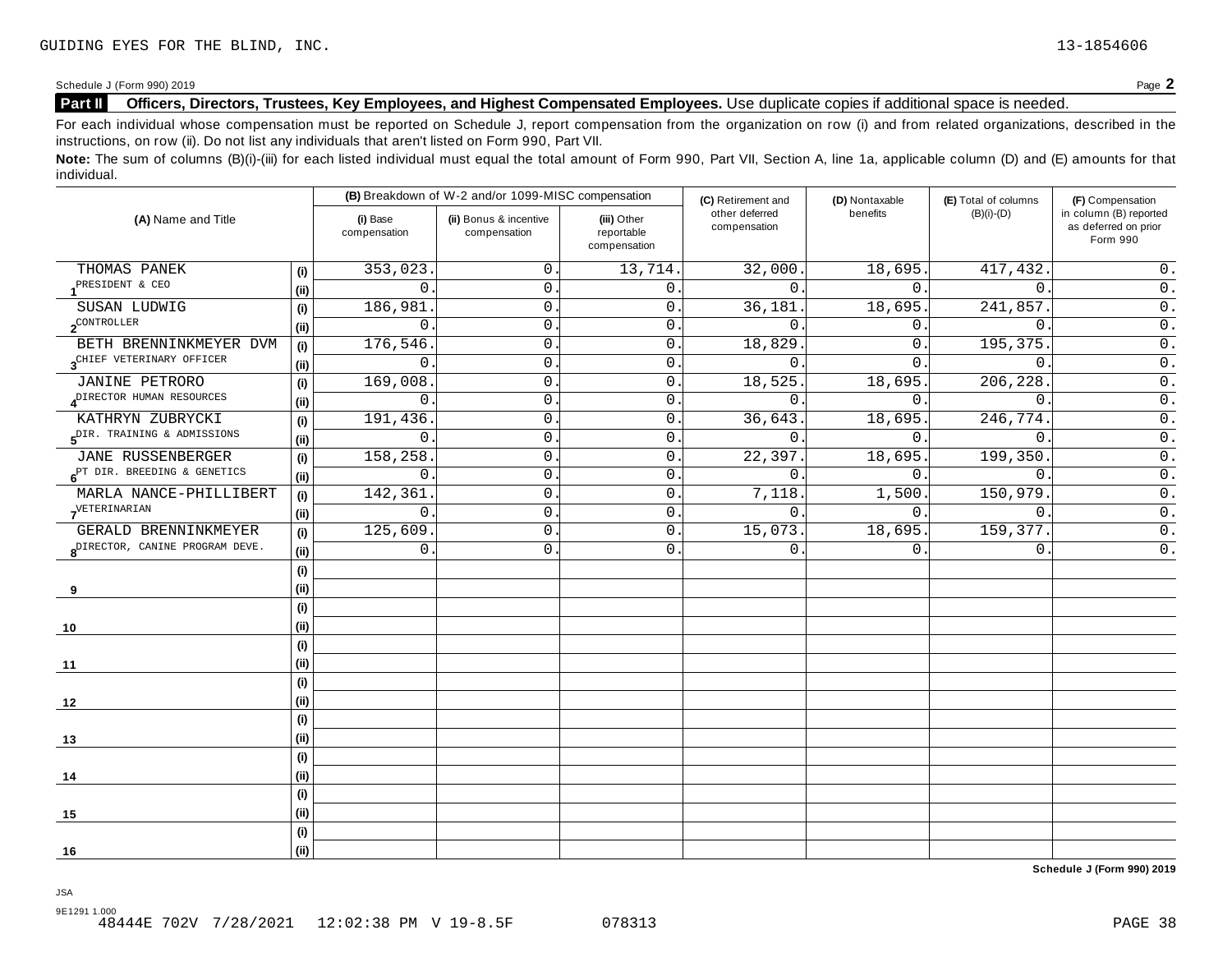Schedule J (Form 990) 2019 Page **3**

#### **Part III Supplemental Information**

Provide the information, explanation, or descriptions required for Part I, lines 1a, 1b, 3, 4a, 4b, 4c, 5a, 5b, 6a, 6b, 7, and 8, and for Part II. Also complete this part for any additional information.

**Schedule J (Form 990) 2019**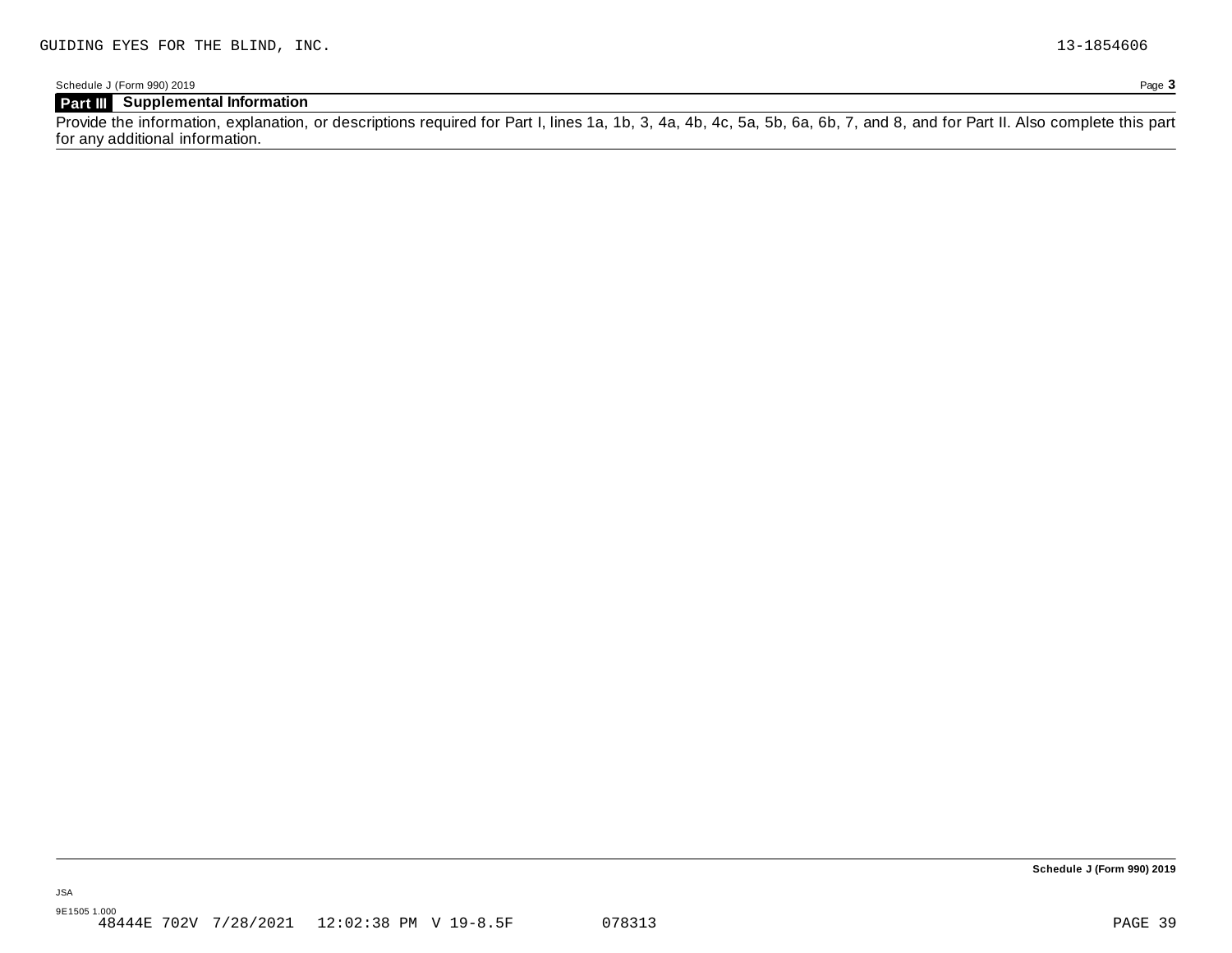WESTCHESTER COUNTY INDUSTRIAL DEVELOPMENT AGENCY

## **(Form 990)**

## SCHEDULE K  $\bigcup_{\text{OMB No. 1545-0047}}$  **Supplemental Information on Tax-Exempt Bonds**

 $\triangleright$  Complete if the organization answered "Yes" on Form 990, Part IV, line 24a. Provide descriptions,<br>explanations, and any additional information in Part VI.



Department of the Treasury<br>Internal Revenue Service

GUIDING EYES FOR THE BLIND, INC.  $\vert$  13-1854606

| (a) Issuer name                                    | (b) Issuer EIN | $ $ (c) CUSIP # $ $ | (d) Date issued | (e) Issue price | (f) Description of purpose               | $ $ (g) Defeased |           | (h) On<br>behalf of<br>issuer |                                      | (i) Pooled<br>financing |  |
|----------------------------------------------------|----------------|---------------------|-----------------|-----------------|------------------------------------------|------------------|-----------|-------------------------------|--------------------------------------|-------------------------|--|
|                                                    |                |                     |                 |                 |                                          | Yes              | No        |                               | Yes   No                             | Yes No                  |  |
| A WESTCHESTER COUNTY LOCAL DEVELOPMENT CORPORATION | 45-5135576     |                     | 08/13/2015      |                 | 3,660,000. REFUND BONDS ISSUED 8/18/2004 |                  | $-1$<br>▵ |                               | $\overline{\mathbf{z}}$<br>$\Lambda$ |                         |  |
| в                                                  |                |                     |                 |                 |                                          |                  |           |                               |                                      |                         |  |
| C                                                  |                |                     |                 |                 |                                          |                  |           |                               |                                      |                         |  |
| D                                                  |                |                     |                 |                 |                                          |                  |           |                               |                                      |                         |  |

|                |                                                                             |            | A          |            | в  | C.   |           |            | D  |
|----------------|-----------------------------------------------------------------------------|------------|------------|------------|----|------|-----------|------------|----|
|                |                                                                             |            | 405,000.   |            |    |      |           |            |    |
| $\overline{2}$ |                                                                             |            |            |            |    |      |           |            |    |
| $\mathbf{3}$   |                                                                             |            | 3,660,000. |            |    |      |           |            |    |
| 4              |                                                                             |            |            |            |    |      |           |            |    |
| 5              |                                                                             |            |            |            |    |      |           |            |    |
| 6              |                                                                             |            |            |            |    |      |           |            |    |
| $\overline{7}$ |                                                                             |            | 73,200.    |            |    |      |           |            |    |
| 8              |                                                                             |            |            |            |    |      |           |            |    |
| 9              |                                                                             |            |            |            |    |      |           |            |    |
| 10             |                                                                             |            | 21, 117.   |            |    |      |           |            |    |
| 11             |                                                                             |            | 3,565,683. |            |    |      |           |            |    |
| 12             |                                                                             |            |            |            |    |      |           |            |    |
| 13             |                                                                             |            |            |            |    |      |           |            |    |
|                |                                                                             | <b>Yes</b> | <b>No</b>  | <b>Yes</b> | No | Yes. | <b>No</b> | <b>Yes</b> | No |
| 14             | Were the bonds issued as part of a refunding issue of tax-exempt bonds (or, |            |            |            |    |      |           |            |    |
|                |                                                                             | X          |            |            |    |      |           |            |    |
| 15             | Were the bonds issued as part of a refunding issue of taxable bonds (or, if |            |            |            |    |      |           |            |    |
|                | issued prior to 2018, an advance refunding issue)?                          |            | X          |            |    |      |           |            |    |
| 16             |                                                                             | X          |            |            |    |      |           |            |    |
| 17             | Does the organization maintain adequate books and records to support the    |            |            |            |    |      |           |            |    |
|                |                                                                             | X          |            |            |    |      |           |            |    |

JSA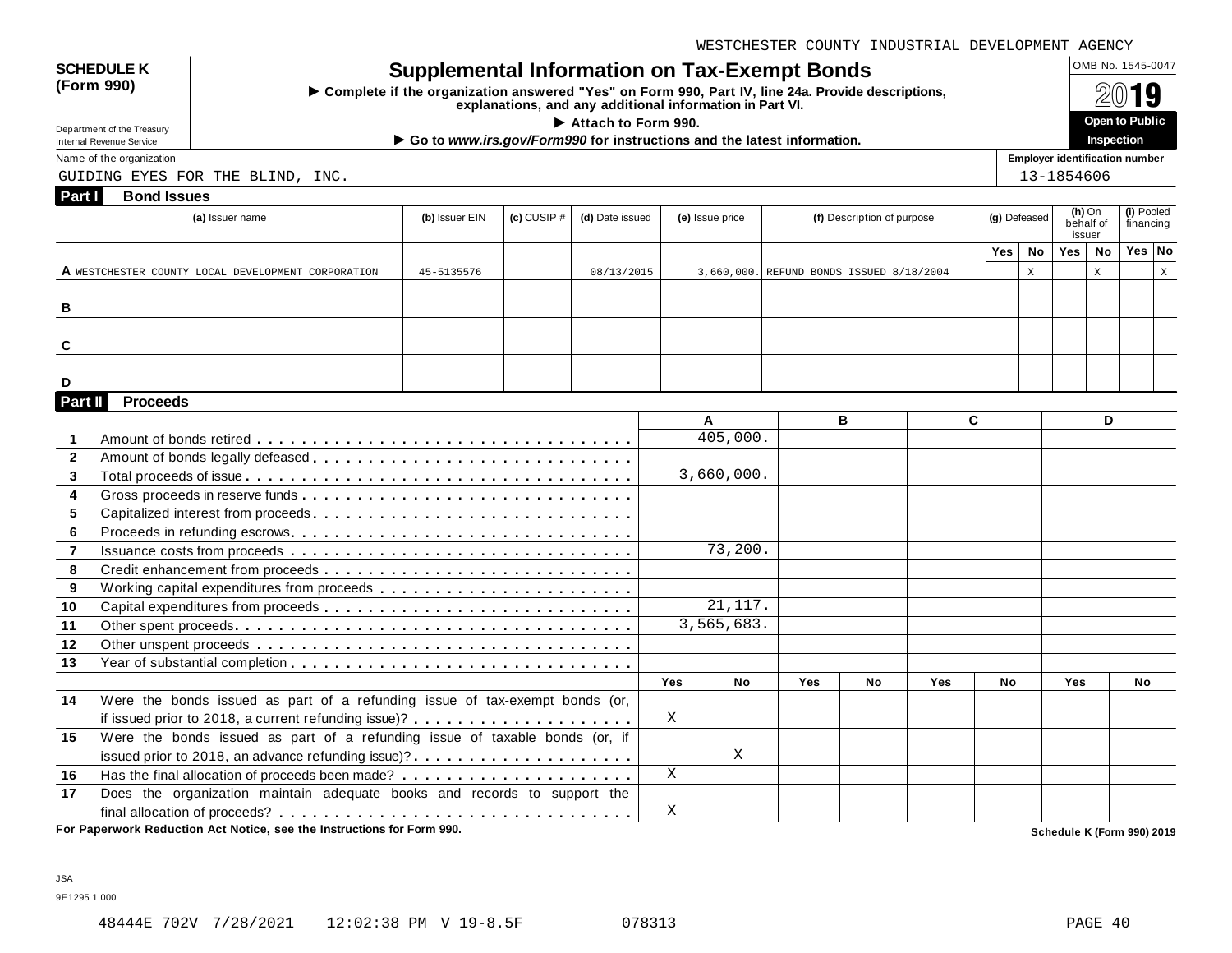#### GUIDING EYES FOR THE BLIND, INC.  $13-1854606$

| Schedule K (Form 990) 2019                                                                                           |            |                          |            |               |            |                                                  |            | Page 2    |
|----------------------------------------------------------------------------------------------------------------------|------------|--------------------------|------------|---------------|------------|--------------------------------------------------|------------|-----------|
| <b>Private Business Use</b><br>Part III                                                                              |            |                          |            |               |            | WESTCHESTER COUNTY INDUSTRIAL DEVELOPMENT AGENCY |            |           |
|                                                                                                                      |            | A                        |            | в             |            | C                                                |            | D         |
| Was the organization a partner in a partnership, or a member of an LLC,<br>1                                         | <b>Yes</b> | <b>No</b>                | <b>Yes</b> | <b>No</b>     | <b>Yes</b> | <b>No</b>                                        | <b>Yes</b> | No        |
|                                                                                                                      |            | $\mathbf x$              |            |               |            |                                                  |            |           |
| 2 Are there any lease arrangements that may result in private business use of                                        |            |                          |            |               |            |                                                  |            |           |
|                                                                                                                      |            | $\mathbf{X}$             |            |               |            |                                                  |            |           |
| 3a Are there any management or service contracts that may result in private                                          |            |                          |            |               |            |                                                  |            |           |
|                                                                                                                      |            | Χ                        |            |               |            |                                                  |            |           |
| <b>b</b> If "Yes" to line 3a, does the organization routinely engage bond counsel or other outside                   |            |                          |            |               |            |                                                  |            |           |
| counsel to review any management or service contracts relating to the financed property?                             |            |                          |            |               |            |                                                  |            |           |
| c Are there any research agreements that may result in private business use of                                       |            |                          |            |               |            |                                                  |            |           |
|                                                                                                                      |            | $\mathbf x$              |            |               |            |                                                  |            |           |
| d If "Yes" to line 3c, does the organization routinely engage bond counsel or other                                  |            |                          |            |               |            |                                                  |            |           |
| outside counsel to review any research agreements relating to the financed property?                                 |            |                          |            |               |            |                                                  |            |           |
| Enter the percentage of financed property used in a private business use by entities<br>4                            |            |                          |            |               |            |                                                  |            |           |
| other than a section 501(c)(3) organization or a state or local government $\dots \dots$                             |            | %                        |            | %             |            | %                                                |            |           |
| Enter the percentage of financed property used in a private business use as a<br>5                                   |            |                          |            |               |            |                                                  |            |           |
| result of unrelated trade or business activity carried on by your organization,                                      |            |                          |            |               |            |                                                  |            |           |
| another section 501(c)(3) organization, or a state or local government $\ldots \ldots$                               |            | %                        |            | %             |            | %                                                |            | %         |
| 6                                                                                                                    |            | $\overline{\frac{9}{6}}$ |            | $\%$          |            | $\frac{1}{6}$                                    |            | %         |
| $\overline{7}$                                                                                                       |            | $\mathbf x$              |            |               |            |                                                  |            |           |
| 8a Has there been a sale or disposition of any of the bond-financed property to a                                    |            |                          |            |               |            |                                                  |            |           |
| nongovernmental person other than a 501(c)(3) organization since the bonds were issued?                              |            | X                        |            |               |            |                                                  |            |           |
| <b>b</b> If "Yes" to line 8a, enter the percentage of bond-financed property sold or                                 |            |                          |            |               |            |                                                  |            |           |
|                                                                                                                      |            | %                        |            | $\frac{0}{0}$ |            | $\%$                                             |            |           |
| c If "Yes" to line 8a, was any remedial action taken pursuant to Regulations                                         |            |                          |            |               |            |                                                  |            |           |
| sections 1.141-12 and 1.145-2? $\dots \dots \dots \dots \dots \dots \dots \dots \dots \dots \dots \dots \dots \dots$ |            |                          |            |               |            |                                                  |            |           |
| Has the organization established written procedures to ensure that all<br>9                                          |            |                          |            |               |            |                                                  |            |           |
| nonqualified bonds of the issue are remediated in accordance with the                                                |            |                          |            |               |            |                                                  |            |           |
| requirements under Regulations sections 1.141-12 and 1.145-2?                                                        | X          |                          |            |               |            |                                                  |            |           |
| <b>Arbitrage</b><br>Part IV                                                                                          |            |                          |            |               |            |                                                  |            |           |
|                                                                                                                      |            | A                        |            | B             |            | $\mathbf{C}$                                     |            | D         |
| Has the issuer filed Form 8038-T, Arbitrage Rebate, Yield Reduction and<br>1                                         | Yes        | No                       | <b>Yes</b> | <b>No</b>     | Yes        | <b>No</b>                                        | Yes        | <b>No</b> |
|                                                                                                                      |            | X                        |            |               |            |                                                  |            |           |
| 2 If "No" to line 1, did the following apply?                                                                        |            |                          |            |               |            |                                                  |            |           |
|                                                                                                                      |            | $\mathbf x$              |            |               |            |                                                  |            |           |
|                                                                                                                      | X          |                          |            |               |            |                                                  |            |           |
|                                                                                                                      |            | X                        |            |               |            |                                                  |            |           |
| If "Yes" to line 2c, provide in Part VI the date the rebate computation was                                          |            |                          |            |               |            |                                                  |            |           |
|                                                                                                                      |            |                          |            |               |            |                                                  |            |           |
| 3                                                                                                                    |            | X                        |            |               |            |                                                  |            |           |
|                                                                                                                      |            |                          |            |               |            |                                                  |            |           |

**Schedule K (Form 990) 2019**

JSA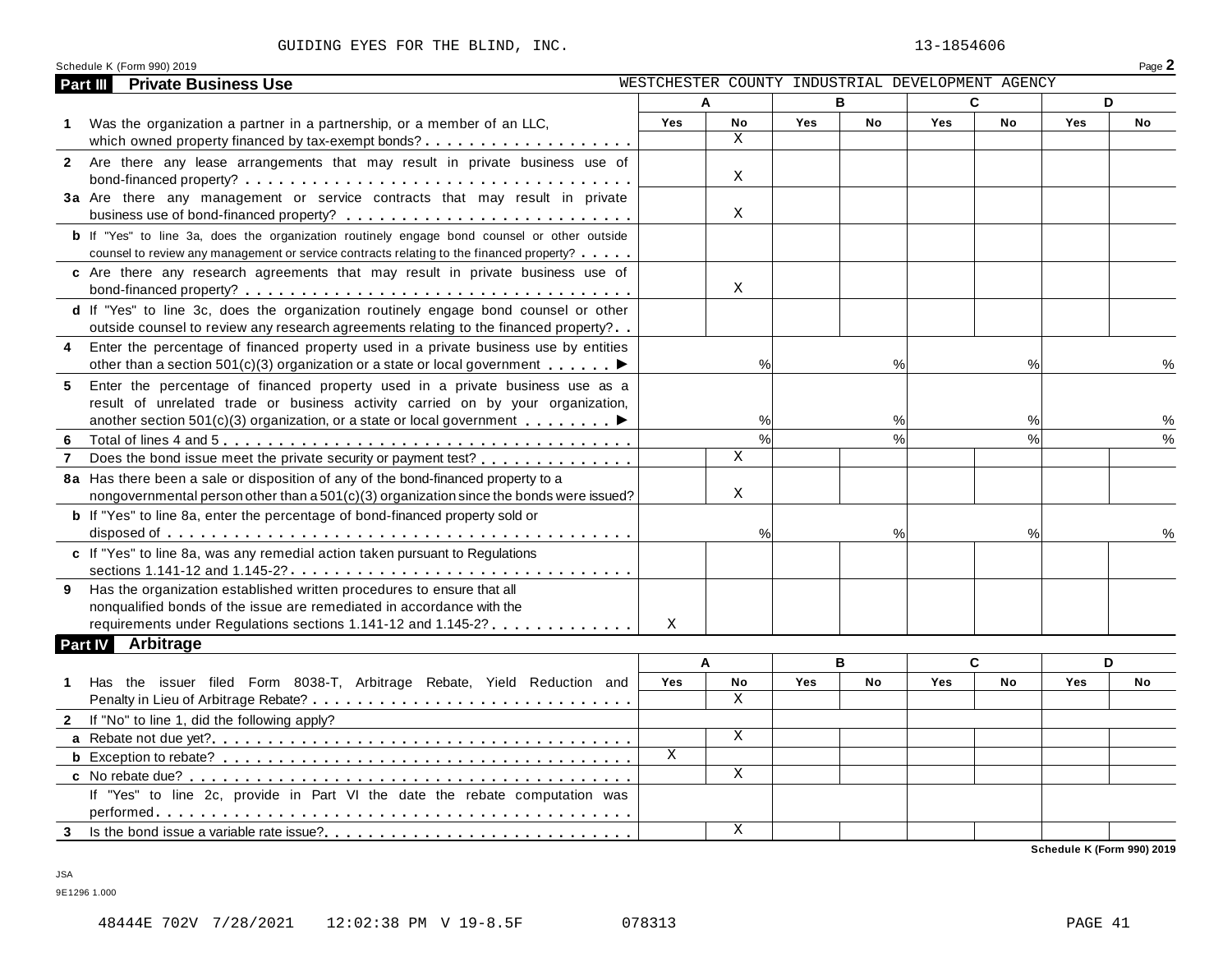#### GUIDING EYES FOR THE BLIND, INC.  $13-1854606$

| Schedule K (Form 990) 2019                                                                                                     |              |              |            |    |            |    |            | Page 3 |
|--------------------------------------------------------------------------------------------------------------------------------|--------------|--------------|------------|----|------------|----|------------|--------|
| Arbitrage (continued)<br><b>Part IV</b>                                                                                        |              |              |            |    |            |    |            |        |
|                                                                                                                                |              | $\mathbf{A}$ |            | B  |            | C  |            | D      |
| 4a Has the organization or the governmental issuer entered into a qualified                                                    | <b>Yes</b>   | <b>No</b>    | <b>Yes</b> | No | <b>Yes</b> | No | <b>Yes</b> | No     |
|                                                                                                                                |              | X            |            |    |            |    |            |        |
|                                                                                                                                |              |              |            |    |            |    |            |        |
|                                                                                                                                |              |              |            |    |            |    |            |        |
|                                                                                                                                |              |              |            |    |            |    |            |        |
|                                                                                                                                |              |              |            |    |            |    |            |        |
| 5a Were gross proceeds invested in a guaranteed investment contract (GIC)?                                                     |              | X            |            |    |            |    |            |        |
|                                                                                                                                |              |              |            |    |            |    |            |        |
|                                                                                                                                |              |              |            |    |            |    |            |        |
| d Was the regulatory safe harbor for establishing the fair market value of the GIC satisfied?                                  |              |              |            |    |            |    |            |        |
| Were any gross proceeds invested beyond an available temporary period?<br>6                                                    |              | X            |            |    |            |    |            |        |
| Has the organization established written procedures to monitor the<br>$\mathbf{7}$                                             |              |              |            |    |            |    |            |        |
|                                                                                                                                | Χ            |              |            |    |            |    |            |        |
| <b>Procedures To Undertake Corrective Action</b><br><b>Part V</b>                                                              |              |              |            |    |            |    |            |        |
|                                                                                                                                | $\mathsf{A}$ |              | B          |    | C          |    |            | D      |
| Has the organization established written procedures to ensure that violations                                                  | <b>Yes</b>   | No           | Yes        | No | <b>Yes</b> | No | Yes        | No     |
| of federal tax requirements are timely identified and corrected through the                                                    |              |              |            |    |            |    |            |        |
| voluntary closing agreement program if self-remediation isn't available under                                                  |              |              |            |    |            |    |            |        |
|                                                                                                                                | Χ            |              |            |    |            |    |            |        |
| Supplemental Information. Provide additional information for responses to questions on Schedule K. See instructions<br>Part VI |              |              |            |    |            |    |            |        |
|                                                                                                                                |              |              |            |    |            |    |            |        |
|                                                                                                                                |              |              |            |    |            |    |            |        |
|                                                                                                                                |              |              |            |    |            |    |            |        |
|                                                                                                                                |              |              |            |    |            |    |            |        |
|                                                                                                                                |              |              |            |    |            |    |            |        |
|                                                                                                                                |              |              |            |    |            |    |            |        |
|                                                                                                                                |              |              |            |    |            |    |            |        |
|                                                                                                                                |              |              |            |    |            |    |            |        |
|                                                                                                                                |              |              |            |    |            |    |            |        |
|                                                                                                                                |              |              |            |    |            |    |            |        |
|                                                                                                                                |              |              |            |    |            |    |            |        |
|                                                                                                                                |              |              |            |    |            |    |            |        |
|                                                                                                                                |              |              |            |    |            |    |            |        |
|                                                                                                                                |              |              |            |    |            |    |            |        |
|                                                                                                                                |              |              |            |    |            |    |            |        |
|                                                                                                                                |              |              |            |    |            |    |            |        |
|                                                                                                                                |              |              |            |    |            |    |            |        |
|                                                                                                                                |              |              |            |    |            |    |            |        |
|                                                                                                                                |              |              |            |    |            |    |            |        |
|                                                                                                                                |              |              |            |    |            |    |            |        |
|                                                                                                                                |              |              |            |    |            |    |            |        |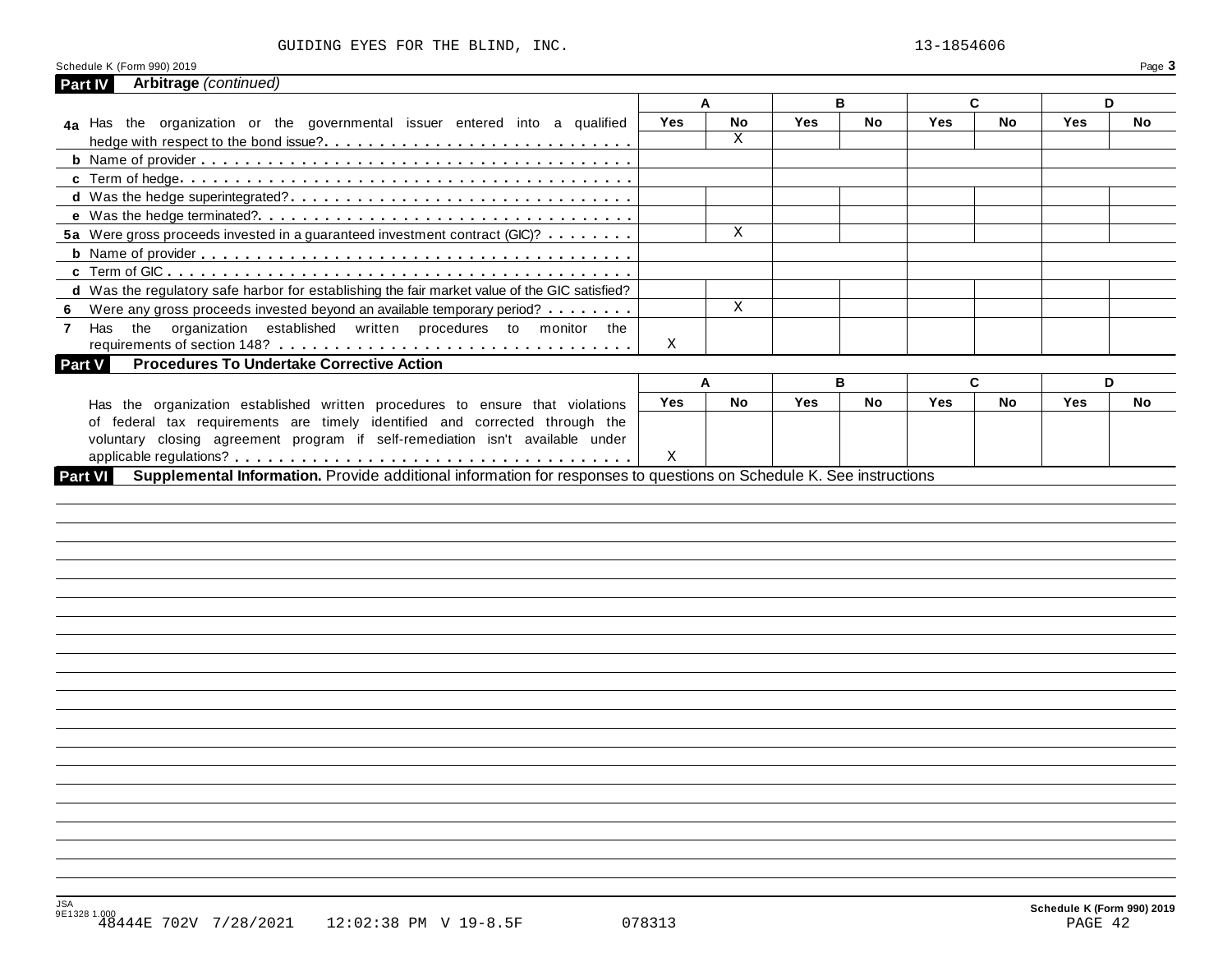Schedule K (Form 990) 2019 Page **4**

**Part VI Supplemental Information.** Provide additional information for responses to questions on Schedule K (see instructions) *(Continued)*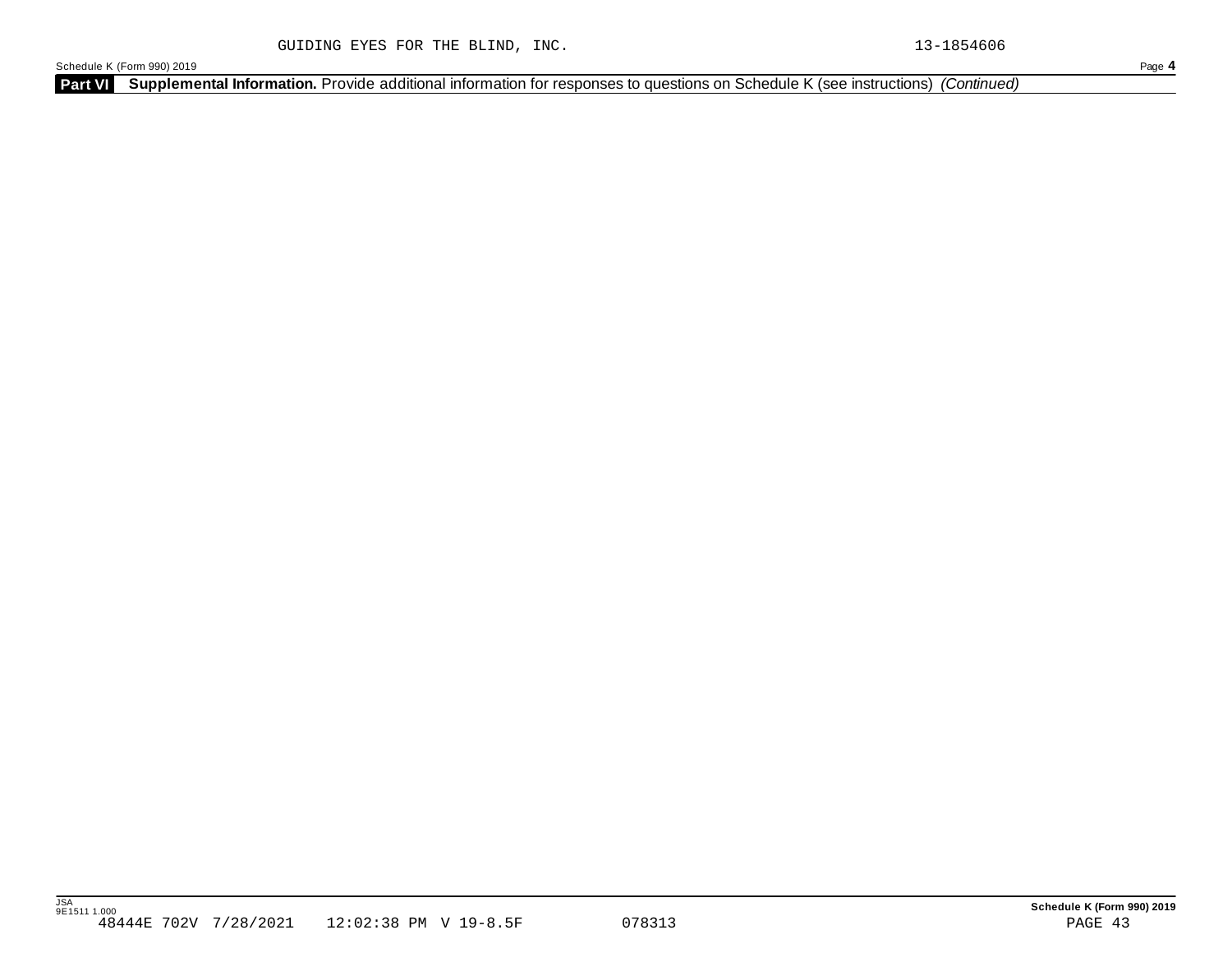## SCHEDULE M<br>
(Form 990) **Supplementary of the organizations answered** "Yes" on Form 990 Part IV lines 29 or 30

Department of the Treasury<br>Internal Revenue Service

**(Form 990)** I **Complete if the organizations answered "Yes" on Form 990, Part IV, lines <sup>29</sup> or 30.** À¾µ½ **Department of the Treasury ▶ Attach to Form 990.**<br>Internal Revenue Service ▶ Go to *www.irs.gov/Form990* for instructions and the latest information.<br>Nome of the organization aumhor

Name of the organization **Employer identification number**

#### GUIDING EYES FOR THE BLIND, INC.  $\vert$  13-1854606

| ∣ ⊑ilipioyer luehtincation nt |  |
|-------------------------------|--|
| 1 2 1 2 5 4 6 7 6 6           |  |

| Part I       | <b>Types of Property</b>                                                                                                                                                                                                       |                               |                                                                                                                        |                                                                                                                     |                                                              |          |    |
|--------------|--------------------------------------------------------------------------------------------------------------------------------------------------------------------------------------------------------------------------------|-------------------------------|------------------------------------------------------------------------------------------------------------------------|---------------------------------------------------------------------------------------------------------------------|--------------------------------------------------------------|----------|----|
|              |                                                                                                                                                                                                                                | (a)<br>Check if<br>applicable | (b)<br>Number of contributions or<br>items contributed                                                                 | (c)<br>Noncash contribution<br>amounts reported on<br>Form 990, Part VIII, line 1g                                  | (d)<br>Method of determining<br>noncash contribution amounts |          |    |
| 1.           |                                                                                                                                                                                                                                |                               | <u> 1989 - Johann Barn, mars ann an t-Amhain an t-Amhain an t-Amhain an t-Amhain an t-Amhain an t-Amhain an t-A</u>    |                                                                                                                     |                                                              |          |    |
| $\mathbf{2}$ | Art - Historical treasures<br><u> </u>                                                                                                                                                                                         |                               | <u> 1989 - Johann Barn, amerikansk politiker (</u>                                                                     |                                                                                                                     |                                                              |          |    |
| 3            |                                                                                                                                                                                                                                |                               |                                                                                                                        |                                                                                                                     |                                                              |          |    |
| 4            |                                                                                                                                                                                                                                |                               | <u> 1980 - Johann Barbara, martxa alemaniar arg</u>                                                                    |                                                                                                                     |                                                              |          |    |
| 5            | Clothing and household                                                                                                                                                                                                         |                               |                                                                                                                        |                                                                                                                     |                                                              |          |    |
|              |                                                                                                                                                                                                                                |                               |                                                                                                                        |                                                                                                                     |                                                              |          |    |
| 6            |                                                                                                                                                                                                                                |                               |                                                                                                                        | <u> 1989 - Johann Barn, mars ann an t-Amhain an t-Amhain an t-Amhain an t-Amhain an t-Amhain an t-Amhain an t-A</u> |                                                              |          |    |
| 7            |                                                                                                                                                                                                                                |                               |                                                                                                                        |                                                                                                                     |                                                              |          |    |
| 8            | Intellectual property   _ _ _ _ _ _                                                                                                                                                                                            |                               | <u> 1980 - John Stein, mars and de Branch and de Branch and de Branch and de Branch and de Branch and de Branch an</u> |                                                                                                                     |                                                              |          |    |
| 9            | Securities - Publicly traded                                                                                                                                                                                                   | $\mathbf X$                   | 36.                                                                                                                    | 136,991.                                                                                                            | MARKET QUOTATION                                             |          |    |
| 10           |                                                                                                                                                                                                                                |                               |                                                                                                                        |                                                                                                                     |                                                              |          |    |
| 11           | Securities - Partnership, LLC,                                                                                                                                                                                                 |                               |                                                                                                                        |                                                                                                                     |                                                              |          |    |
|              | or trust interests<br><br><br><br><br><br><br><br><br><br><br><br><br><br><br><br><br><br><br><br><br><br>                                                                                                                     |                               | the control of the control of the control of the control of the control of                                             |                                                                                                                     |                                                              |          |    |
| 12           | Securities - Miscellaneous                                                                                                                                                                                                     |                               |                                                                                                                        |                                                                                                                     |                                                              |          |    |
| 13           | Qualified conservation                                                                                                                                                                                                         |                               |                                                                                                                        |                                                                                                                     |                                                              |          |    |
|              | contribution - Historic                                                                                                                                                                                                        |                               |                                                                                                                        |                                                                                                                     |                                                              |          |    |
|              | structures experience and the structures are all the structures and the structure of the structure of the structure                                                                                                            |                               |                                                                                                                        |                                                                                                                     |                                                              |          |    |
| 14           | Qualified conservation                                                                                                                                                                                                         |                               |                                                                                                                        |                                                                                                                     |                                                              |          |    |
|              |                                                                                                                                                                                                                                |                               |                                                                                                                        |                                                                                                                     |                                                              |          |    |
| 15           |                                                                                                                                                                                                                                |                               |                                                                                                                        | the control of the control of the control of the control of the control of                                          |                                                              |          |    |
| 16           |                                                                                                                                                                                                                                |                               |                                                                                                                        | the control of the control of the control of the control of the control of                                          |                                                              |          |    |
| 17           |                                                                                                                                                                                                                                |                               |                                                                                                                        |                                                                                                                     |                                                              |          |    |
| 18           |                                                                                                                                                                                                                                |                               |                                                                                                                        |                                                                                                                     |                                                              |          |    |
| 19           | Food inventory $\ldots \ldots \ldots$ . $\Box$                                                                                                                                                                                 |                               |                                                                                                                        |                                                                                                                     |                                                              |          |    |
| 20           | Drugs and medical supplies equal to the contract of the contract of the contract of the contract of the contract of the contract of the contract of the contract of the contract of the contract of the contract of the contra |                               |                                                                                                                        |                                                                                                                     |                                                              |          |    |
| 21           |                                                                                                                                                                                                                                |                               |                                                                                                                        | the control of the control of the control of the control of                                                         |                                                              |          |    |
| 22           |                                                                                                                                                                                                                                |                               |                                                                                                                        |                                                                                                                     |                                                              |          |    |
| 23           |                                                                                                                                                                                                                                |                               |                                                                                                                        | the control of the control of the control of the control of<br>the control of the control of the control of the     |                                                              |          |    |
| 24           |                                                                                                                                                                                                                                |                               |                                                                                                                        |                                                                                                                     |                                                              |          |    |
| 25           | Other $\blacktriangleright$ ( $\_\_\_\_\_\_\_\_$ )                                                                                                                                                                             |                               | <u> 1989 - Johann John Stone, mars et al. (</u>                                                                        | the control of the control of the control of the control of                                                         |                                                              |          |    |
| 26           | Other $\blacktriangleright$ ( $\_\_\_\_\_\_\_\_$ )                                                                                                                                                                             |                               | <u> 1989 - Johann Barn, fransk politik (d. 1989)</u>                                                                   |                                                                                                                     |                                                              |          |    |
| 27           |                                                                                                                                                                                                                                |                               |                                                                                                                        |                                                                                                                     |                                                              |          |    |
|              | 28 Other $\blacktriangleright$ (                                                                                                                                                                                               |                               |                                                                                                                        |                                                                                                                     |                                                              |          |    |
|              | 29 Number of Forms 8283 received by the organization during the tax year for contributions for                                                                                                                                 |                               |                                                                                                                        |                                                                                                                     |                                                              |          |    |
|              | which the organization completed Form 8283, Part IV, Donee Acknowledgement                                                                                                                                                     |                               |                                                                                                                        |                                                                                                                     | 29                                                           |          |    |
|              |                                                                                                                                                                                                                                |                               |                                                                                                                        |                                                                                                                     |                                                              | Yes      | No |
|              | 30a During the year, did the organization receive by contribution any property reported in Part I, lines 1 through                                                                                                             |                               |                                                                                                                        |                                                                                                                     |                                                              |          |    |
|              | 28, that it must hold for at least three years from the date of the initial contribution, and which isn't required                                                                                                             |                               |                                                                                                                        |                                                                                                                     |                                                              |          |    |
|              |                                                                                                                                                                                                                                |                               |                                                                                                                        |                                                                                                                     |                                                              | 30a      | Χ  |
|              | <b>b</b> If "Yes," describe the arrangement in Part II.                                                                                                                                                                        |                               |                                                                                                                        |                                                                                                                     |                                                              |          |    |
| 31           | Does the organization have a gift acceptance policy that requires the review of any nonstandard                                                                                                                                |                               |                                                                                                                        |                                                                                                                     |                                                              |          |    |
|              |                                                                                                                                                                                                                                |                               |                                                                                                                        |                                                                                                                     |                                                              | Χ<br>31  |    |
|              | 32a Does the organization hire or use third parties or related organizations to solicit, process, or sell noncash                                                                                                              |                               |                                                                                                                        |                                                                                                                     |                                                              |          |    |
|              |                                                                                                                                                                                                                                |                               |                                                                                                                        |                                                                                                                     |                                                              | Χ<br>32a |    |
|              | <b>b</b> If "Yes," describe in Part II.                                                                                                                                                                                        |                               |                                                                                                                        |                                                                                                                     |                                                              |          |    |
|              | 33 If the organization didn't report an amount in column (c) for a type of property for which column (a) is checked,                                                                                                           |                               |                                                                                                                        |                                                                                                                     |                                                              |          |    |
|              |                                                                                                                                                                                                                                |                               |                                                                                                                        |                                                                                                                     |                                                              |          |    |

**For Paperwork Reduction Act Notice, see the Instructions for Form 990. Schedule M (Form 990) 2019**

JSA

describe in Part II.

9E1298 1.000 48444E 702V 7/28/2021 12:02:38 PM V 19-8.5F 078313 PAGE 44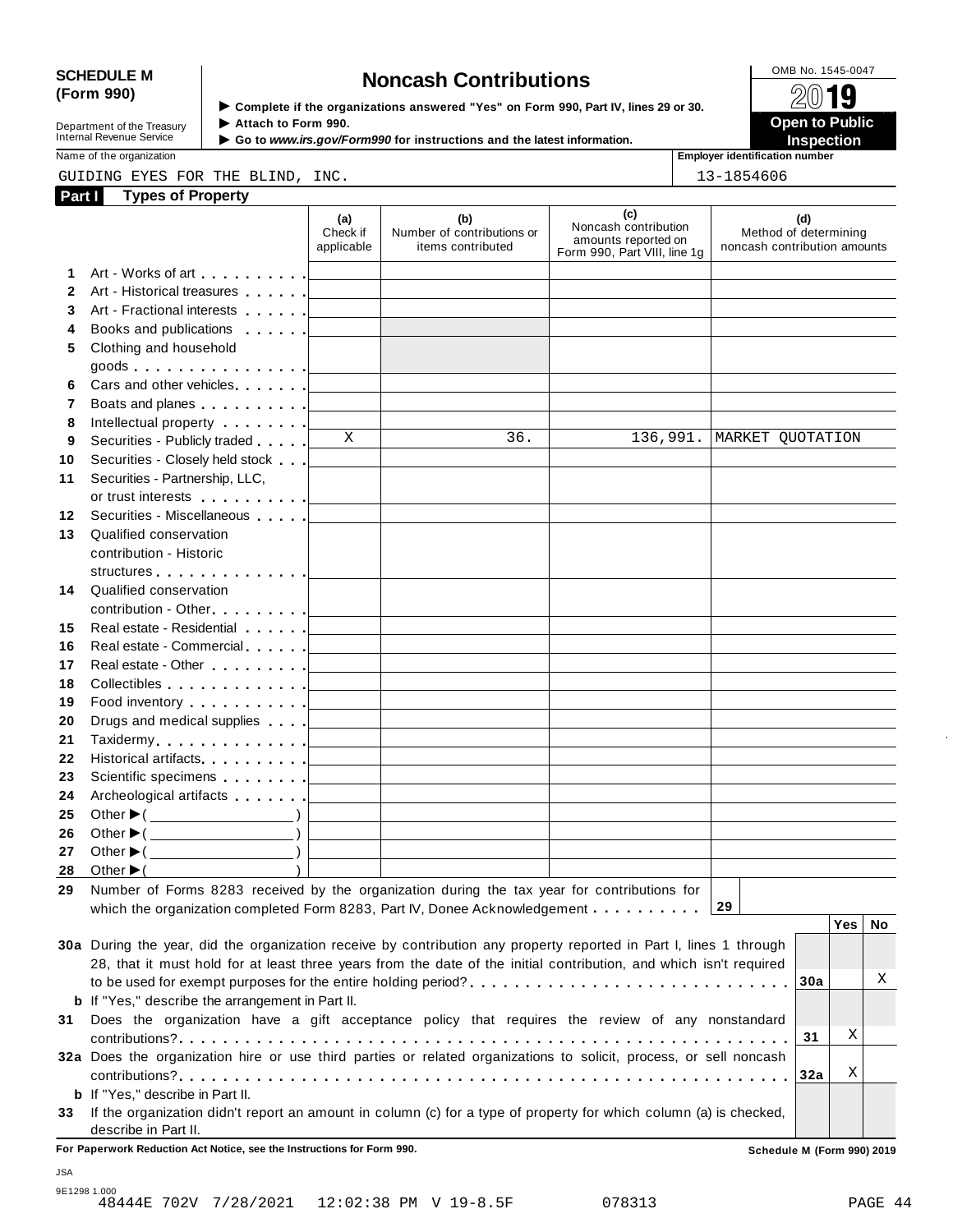Schedule M (Form 990) (2019) Page **2**

**Supplemental Information.** Provide the information required by Part I, lines 30b, 32b, and 33, and whether the organization is reporting in Part I, column (b), the number of contributions, the number of items received, or a combination of both. Also complete this part for any additional information. **Part II**

PART I, COLUMN (B):

THE ORGANIZATION IS REPORTING THE NUMBER OF CONTRIBUTIONS.

PART I, LINE 32B:

DONORS ARE GIVEN INSTRUCTIONS ON HOW TO ELECTRONICALLY TRANSFER THE STOCK

TO THE SECURITIES FIRM WHO HAS STANDING INSTRUCTIONS TO SELL IMMEDIATELY

UPON RECEIPT.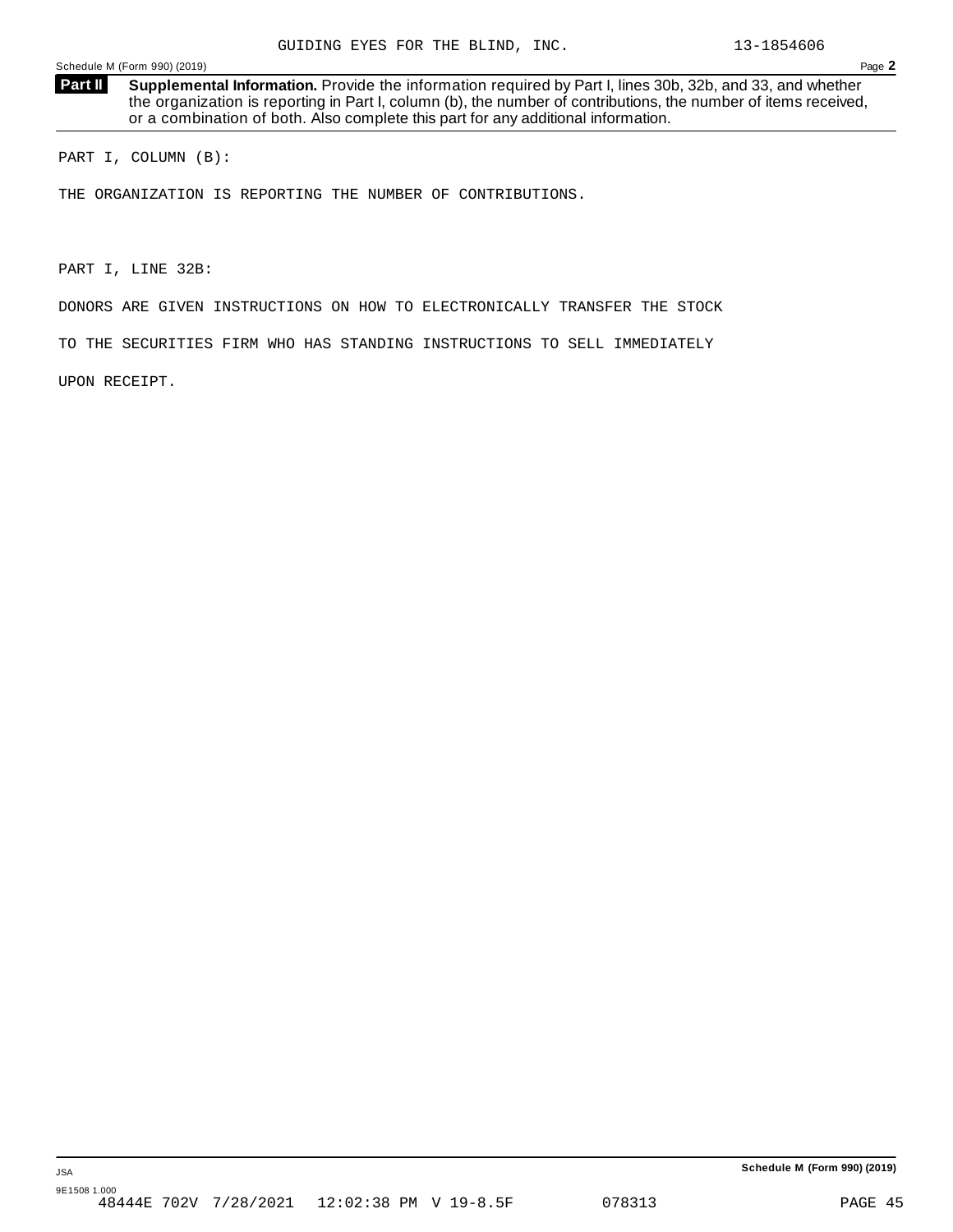#### **SCHEDULE O** Supplemental Information to Form 990 or 990-EZ DOMB No. 1545-0047

**(Form 990 or 990-EZ) Complete to provide information for responses to specific questions on** plete to provide information for responses to specific questions on  $\mathbb{Z}^{0}$  **19 EV I D**<br>
■ Attach to Form 990 or 990-EZ.<br>
■ Public Public Public Public Public



| Department of the Treasury<br>Internal Revenue Service | Attach to Form 990 or 990-EZ.<br><b>Open to Publi</b><br>Information about Schedule O (Form 990 or 990-EZ) and its instructions is at www.irs.gov/form990. |                                       |  |  |  |  |  |  |  |
|--------------------------------------------------------|------------------------------------------------------------------------------------------------------------------------------------------------------------|---------------------------------------|--|--|--|--|--|--|--|
| Name of the organization                               |                                                                                                                                                            | <b>Employer identification number</b> |  |  |  |  |  |  |  |
| GUIDING EYES FOR THE BLIND,                            | INC.                                                                                                                                                       | 13-1854606                            |  |  |  |  |  |  |  |

FORM 990, PART VI, SECTION B, LINE 11B:

THE ORGANIZATION'S TAX PREPARER FURNISHES A DRAFT OF FORM 990 TO GUIDING EYES FOR THE BLIND, INC. IT IS REVIEWED BY THE FINANCE COMMITTEE AND MANAGEMENT, CONSISTING OF THE PRESIDENT/CEO AND THE VP OF FINANCE. AN ELECTRONIC VERSION IS THEN FURNISHED TO THE ENTIRE BOARD OF DIRECTORS PRIOR TO FILING WITH THE IRS.

#### FORM 990, PART VI, SECTION B, LINE 12C:

THE CONFLICT OF INTEREST POLICY IS FURNISHED TO ALL BOARD MEMBERS AND OFFICERS OF THE ORGANIZATION ANNUALLY AT THE SEPTEMBER BOARD MEETING. ATTACHED TO THE POLICY IS A CERTIFICATION STATEMENT THAT IS REQUIRED TO BE SIGNED. THIS CERTIFICATION STATES THAT THE SIGNER WILL ABIDE BY THE POLICY AND HAS A DUTY TO DISCLOSE POTENTIAL CONFLICTS OF INTEREST TO THE BOARD OF DIRECTORS. NEW BOARD MEMBERS AND APPOINTED OFFICERS ARE REQUIRED TO SIGN THE CERTIFICATION STATEMENT UPON JOINING THE BOARD OR UPON APPOINTMENT.

FORM 990, PART VI, SECTION B, LINES 15A AND 15B: AN ANALYSIS IS MADE COMPARING THE SALARIES AT OTHER GUIDE DOG SCHOOLS GIVING CONSIDERATION TO SIZE, LOCATION AND BUDGET. THE ANALYSIS AND RECOMMENDATION IS PRESENTED TO THE BOARD FOR APPROVAL. THE BOARD'S APPROVAL IS COMMUNICATED IN WRITING TO MANAGEMENT TO EFFECTUATE ANY CHANGES IN COMPENSATION.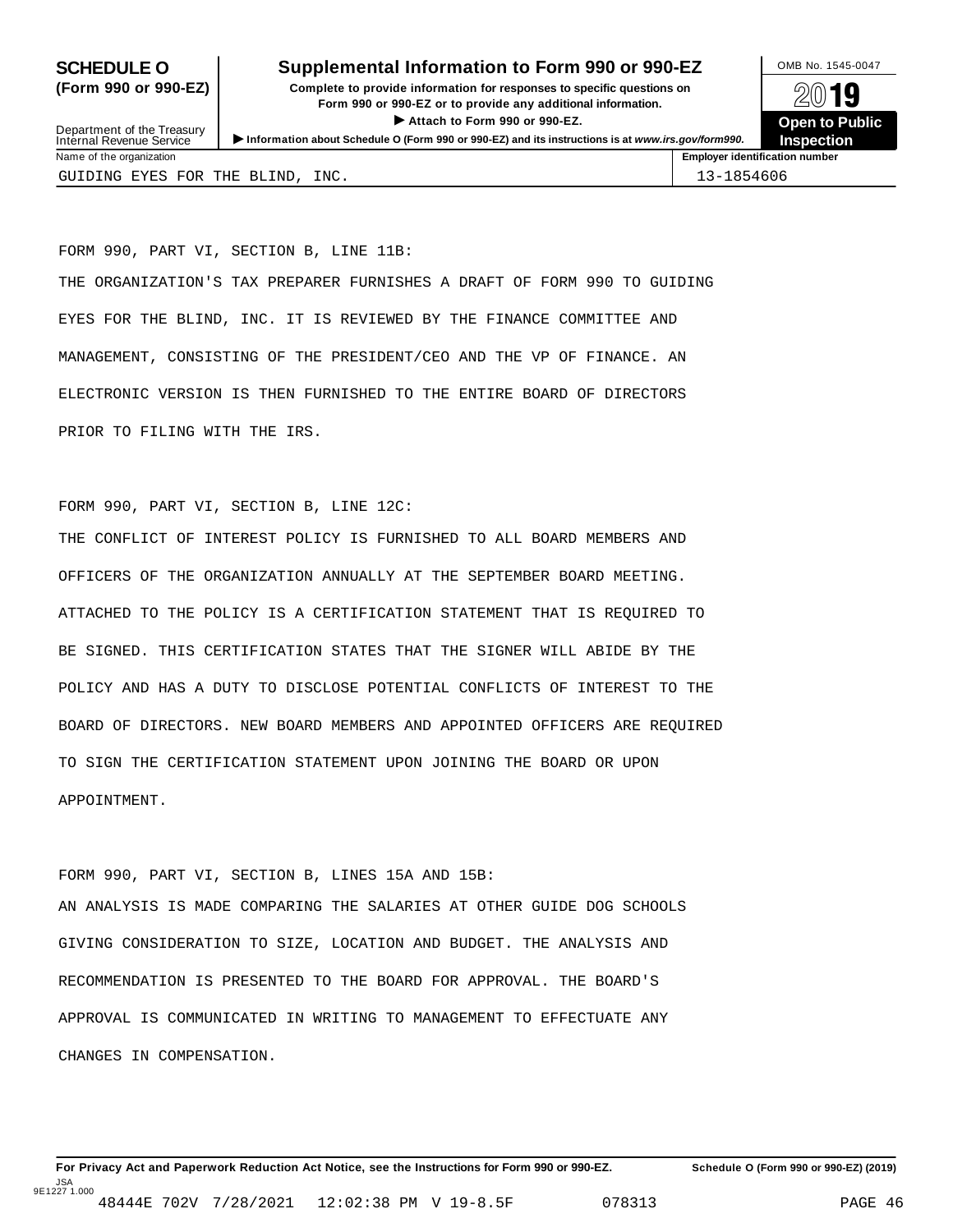| Schedule O (Form 990 or 990-EZ) 2019                              |            |  |
|-------------------------------------------------------------------|------------|--|
| Name of the organization<br><b>Employer identification number</b> |            |  |
| INC.<br>GUIDING EYES FOR THE BLIND,                               | 13-1854606 |  |

FORM 990, PART VI, SECTION C, LINE 19: THE ORGANIZATION MAKES ITS GOVERNING DOCUMENTS AND CONFLICT OF INTEREST POLICY AVAILABLE TO THE PUBLIC UPON REQUEST. THE ORGANIZATION'S FORM 990 AND FINANCIAL STATEMENTS ARE AVAILABLE ON THE ORGANIZATIONS OWN WEBSITE.

FORM 990, PART XI, LINE 9: PENSION-RELATED CHANGES, OTHER THAN NET PERIODIC PENSION COST (INCOME)........................\$(332,874).

ATTACHMENT 1

#### FORM 990, PART III - PROGRAM SERVICE, LINE 4A

STUDENT INSTRUCTION AND DOG TRAINING - COMPRISED OF THE FOLLOWING FUNCTIONAL PROGRAMS: EARLY/HOME SOCIALIZATION AND PUPPY RAISING FOR PURPOSE BRED GUIDE DOGS, ON-CAMPUS RESIDENTIAL TRAINING FOR BLIND AND VISUALLY IMPAIRED STUDENTS LEARNING TO USE A GUIDE DOG, SPECIALIZED TRAINING INSTRUCTION FOR INDIVIDUALS WHO ARE BLIND WITH ADDITIONAL DISABILITIES OR OBSTACLES SUCH AS BALANCE, HEARING OR LEARNING CHALLENGES, THE RUNNING GUIDE PROGRAM TO EMPOWER A HEALTHY, MORE INDEPENDENT LIFESTYLE FOR BLIND AND VISUALLY IMPAIRED PEOPLE, AND HOME TRAINING FOR STUDENTS WHO ARE UNABLE TO TRAVEL TO THE THREE WEEK ON CAMPUS PROGRAM. THESE PROGRAMS PROVIDE INDIVIDUALS WHO ARE BLIND AND VISUALLY IMPAIRED WITH FULLY TRAINED GUIDE DOGS. ALL SERVICES INCLUDING TRAVEL COSTS TO AND FROM THE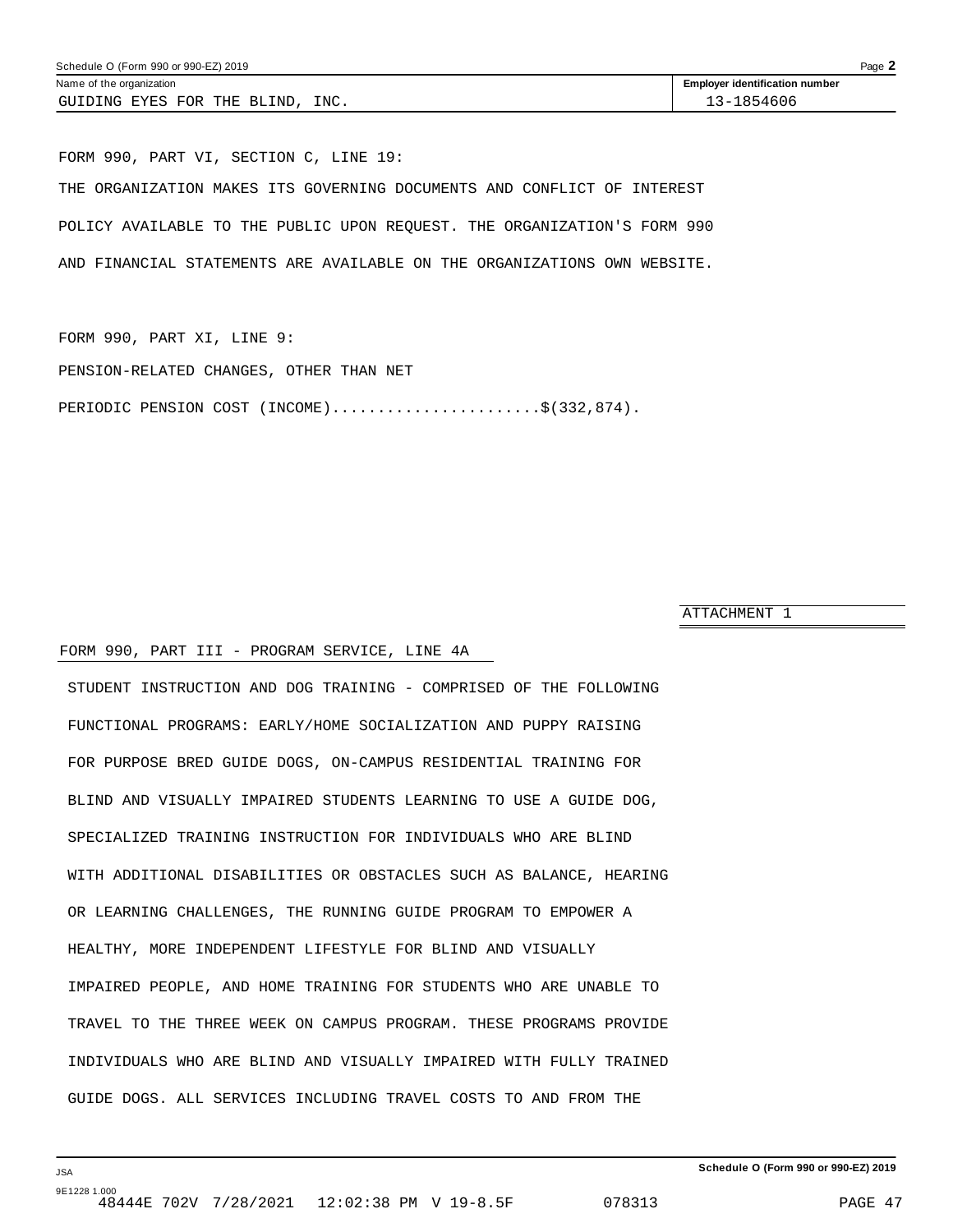| Schedule<br>2019<br>$990-$<br>990<br>(Form<br>. |                                     | Page |
|-------------------------------------------------|-------------------------------------|------|
| Name of the<br>∘organizatior                    | r identification number<br>Emnlover |      |

GUIDING EYES FOR THE BLIND, INC.  $\vert$  13-1854606

ATTACHMENT 1 (CONT'D)

TRAINING CENTER AND ROOM AND BOARD ARE PROVIDED AT NO CHARGE TO ALL STUDENTS. ON MARCH 7, 2020, NEW YORK STATE ISSUED EXECUTIVE ORDER NUMBER 202, DECLARING A DISASTER EMERGENCY FOR THE ENTIRE STATE OF NEW YORK DUE TO THE COVID-19 PANDEMIC. AS OF THE EXECUTIVE ORDER DATE, GUIDING EYES WAS ON TARGET TO GRADUATE APPROXIMATELY 160 GUIDE DOG TEAMS. GUIDING EYES PROVIDED STAFF WITH THE PERSONAL PROTECTION EQUIPMENT REQUIRED TO PLACE OUR TRAINED GUIDE DOGS WITH STUDENTS IN THEIR HOME ENVIRONMENT THROUGH OUR HOME TRAINING PROGRAM. GUIDING EYES SUCCESSFULLY GRADUATED EIGHTY-SIX (86) GUIDE DOG TEAMS. DOGS NOT SUITED FOR GUIDE WORK ARE ADOPTED BY OTHER NON-PROFIT ORGANIZATIONS THAT SERVE INDIVIDUALS WITH OTHER DISABILITIES. ARE TRAINED TO BE DETECTION DOGS FOR LAW ENFORCEMENT OR ARE RELEASED TO FAMILIES AS PETS. ALL STAFF AND VOLUNTEERS ARE TRAINED BY GUIDING EYES WITH A FOCUS ON LOVE AND CARE FOR OUR DOGS THROUGHOUT THEIR WORKING LIFE.

ATTACHMENT 2

#### FORM 990, PART III - PROGRAM SERVICE, LINE 4B

VETERINARY HOSPITAL - MAINTAINING HEALTH AND WELL-BEING FOR OUR WORLD-CLASS CANINES IS OF THE UTMOST IMPORTANCE AT GUIDING EYES. WE OPERATE TWO VETERINARY HOSPITALS THROUGH OUR MAIN CAMPUS IN YORKTOWN HEIGHTS, NEW YORK AND OUR CANINE DEVELOPMENT CENTER IN PATTERSON, NEW YORK. GUIDING EYES' STATE-OF-THE-ART VETERINARY FACILITIES ARE FULLY STAFFED WITH VETERINARIANS AND LICENSED VETERINARY TECHNICIANS. OUR VET TEAM CARES FOR OUR DOGS IN THE

**Schedule O (Form 990 or 990-EZ) 2019**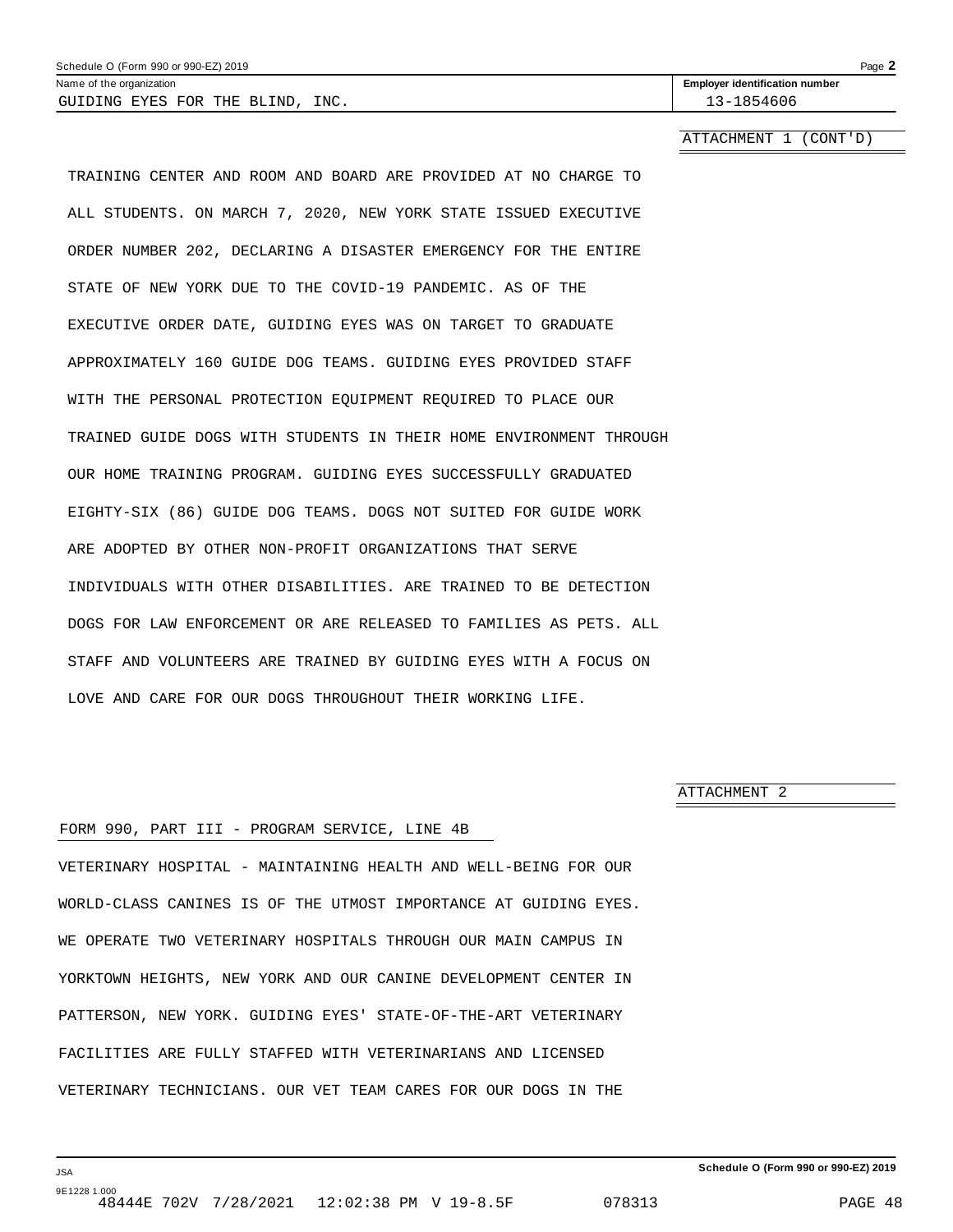| Schedule O (Form 990 or 990-EZ) 2019 | Page 2                                |
|--------------------------------------|---------------------------------------|
| Name of the organization             | <b>Employer identification number</b> |
| GUIDING EYES FOR THE BLIND, INC.     | 13-1854606                            |
|                                      |                                       |
|                                      | ATTACHMENT 2 (<br>( CONT ' D )        |

CARE EXTENDS TO GRADUATES OF GUIDING EYES AND THEIR DOGS THROUGH REMOTE COMMUNICATION AND REFERRALS OR USING OUR OWN FACILITIES IF PROXIMITY ALLOWS. OUR VETERINARY STAFF PERFORMS SURGICAL AND DENTAL PROCEDURES, RADIOLOGY ("X-RAYS"), ULTRASONOGRAPHY ("SONOGRAMS"), ENDOSCOPY, MRIS, LABORATORY WORK, ROUTINE VACCINATIONS AND AN ARRAY OF WELLNESS SERVICES. WE ALSO WORK CLOSELY WITH VETERINARY SPECIALISTS IN THE FIELDS OF OPHTHALMOLOGY, CARDIOLOGY, NEUROLOGY, ORTHOPEDICS, AND RADIOLOGY. MANY OF THESE DOCTORS DONATE ALL OR PART OF THEIR SERVICES TO HELP PROVIDE OUR DOGS WITH THE BEST CARE POSSIBLE THROUGHOUT THEIR LIVES.

BREEDING, PUPPY, AND TRAINING PROGRAMS. OUR TOP-NOTCH VETERINARY

#### FORM 990, PART III, LINE 4D - OTHER PROGRAM SERVICES

| DESCRIPTION                       |        | GRANTS |    | <b>EXPENSES</b> | REVENUE |    |
|-----------------------------------|--------|--------|----|-----------------|---------|----|
| FACILITIES MANAGEMENT             |        |        | 0. | 2,206,001.      |         | 0. |
| RESIDENTIAL AND GRADUATE SERVICES |        |        | 0. | 705,857.        |         | 0. |
| CANINE BREEDING                   |        |        | 0. | 577,814.        |         | 0. |
|                                   | TOTALS |        |    | 3,489,672.      |         |    |

FORM 990, PART VI, LINE 17 - STATES

AL,AK,AZ,AR,CA,CO,CT,

FL,GA,IL,KS,KY,ME,MD,MA,MI,

MN,MS,NH,NJ,NM,NY,NC,ND,OH,OK,OR,PA,

RI,SC,TN,UT,VA,WA,WV,WI,

9E1228 1.000 48444E 702V 7/28/2021 12:02:38 PM V 19-8.5F 078313 PAGE 49

**Schedule O (Form 990 or 990-EZ) 2019**

ATTACHMENT 4

ATTACHMENT 3